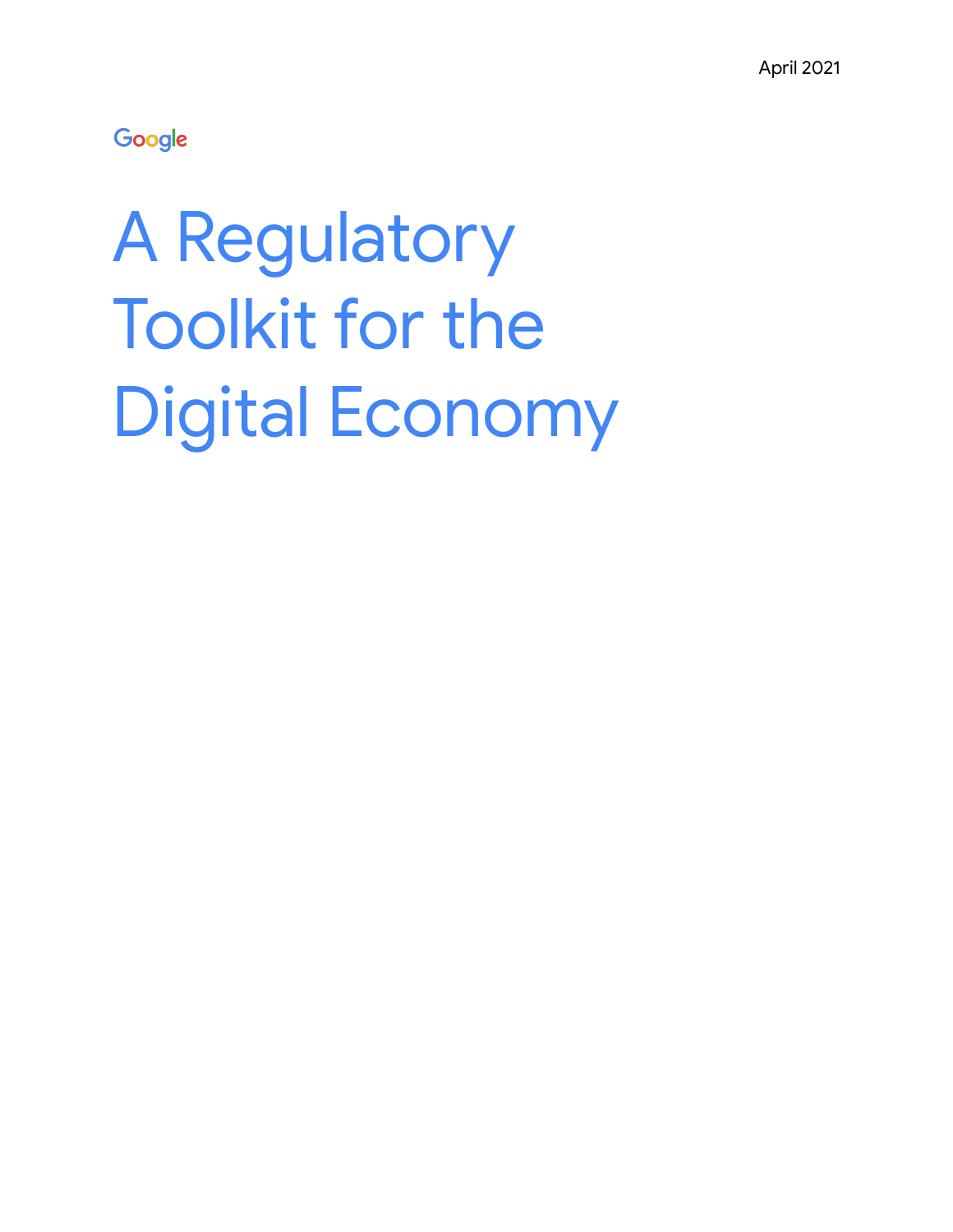### Table of Contents

| A Regulatory Toolkit for the Digital Economy  | 4               |
|-----------------------------------------------|-----------------|
| <b>Observation</b>                            | 7               |
| Overview                                      | 7               |
| <b>Benefits of Observation</b>                | 8               |
| <b>Challenges for Observation</b>             | 9               |
| <b>Effective Implementation</b>               | 10 <sup>°</sup> |
| <b>Case Studies</b>                           | 11              |
| <b>Education</b>                              | 18              |
| Overview                                      | 18              |
| <b>Benefits of Education</b>                  | 19              |
| <b>Challenges for Education</b>               | 19              |
| <b>Effective Implementation</b>               | 20              |
| <b>Case Studies</b>                           | 22              |
| <b>Suasion</b>                                | 28              |
| Overview                                      | 28              |
| <b>Benefits of Suasion</b>                    | 29              |
| <b>Challenges for Suasion</b>                 | 29              |
| <b>Effective Implementation</b>               | 30              |
| <b>Case Studies</b>                           | 32              |
| <b>Self-Regulation</b>                        | 37              |
| Overview                                      | 37              |
| <b>Benefits of Self-Regulation</b>            | 38              |
| <b>Challenges for Self-Regulation</b>         | 39              |
| <b>Effective Implementation</b>               | 40              |
| <b>Case Studies</b>                           | 41              |
| <b>Co-Regulation</b>                          | 47              |
| Overview                                      | 47              |
| <b>Benefits of Co-Regulation</b>              | 48              |
| <b>Challenges for Co-Regulation</b>           | 48              |
| <b>Effective Implementation</b>               | 49              |
| <b>Case Studies</b>                           | 50              |
| <b>Experimental Regulation</b>                | 55              |
| Overview                                      | 55              |
| <b>Benefits of Experimental Regulation</b>    | 56              |
| <b>Challenges for Experimental Regulation</b> | 57              |
| <b>Effective Implementation</b>               | 58              |
| <b>Case Studies</b>                           | 59              |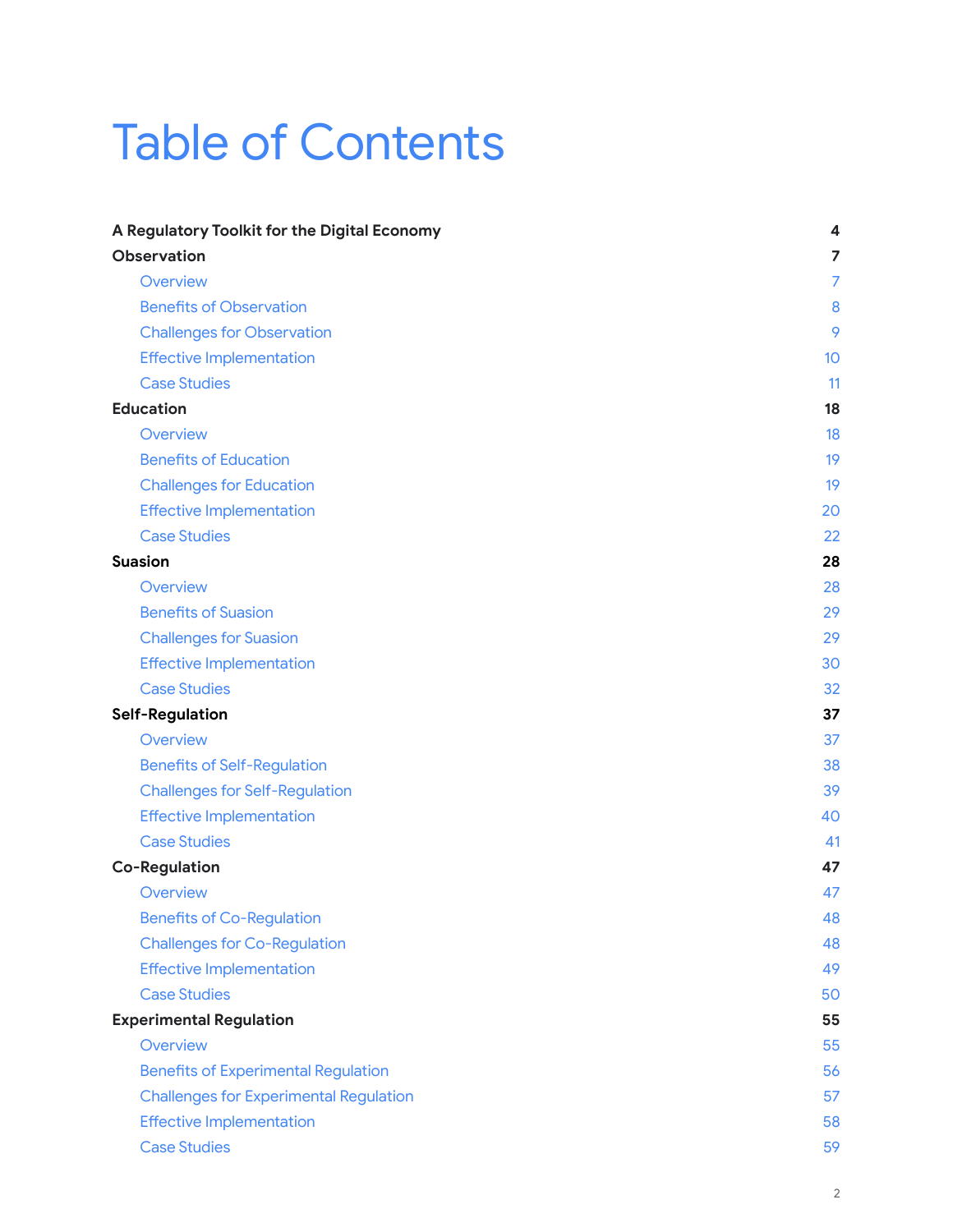<span id="page-2-0"></span>

| <b>Formal Regulation</b>                                                     | 65 |
|------------------------------------------------------------------------------|----|
| Performance-Based and Prescriptive Regulation                                | 65 |
| <b>Formal Regulation Overview</b>                                            | 65 |
| 7.A Performance-Based Regulation                                             | 66 |
| <b>Overview of Performance-Based Regulation</b>                              | 66 |
| Benefits of Performance-Based Regulation Compared to Prescriptive Regulation | 67 |
| <b>Challenges for Performance-Based Regulation</b>                           | 69 |
| <b>Effective Implementation of Performance-Based Regulation</b>              | 70 |
| <b>Case Studies</b>                                                          | 71 |
| 7.B: Prescriptive Regulation                                                 | 74 |
| <b>Overview of Prescriptive Regulation</b>                                   | 74 |
| Benefits of Prescriptive Regulation Compared to Performance-Based Rules      | 75 |
| <b>Challenges for Prescriptive Regulation</b>                                | 76 |
| <b>Effective Implementation of Prescriptive Regulation</b>                   | 77 |
| <b>Case Studies</b>                                                          | 78 |
| <b>Enforcement</b>                                                           | 83 |
| Overview                                                                     | 83 |
| <b>Benefits of Enforcement</b>                                               | 84 |
| <b>Challenges for Enforcement</b>                                            | 84 |
| <b>Effective Implementation</b>                                              | 85 |
| <b>Case Studies</b>                                                          | 87 |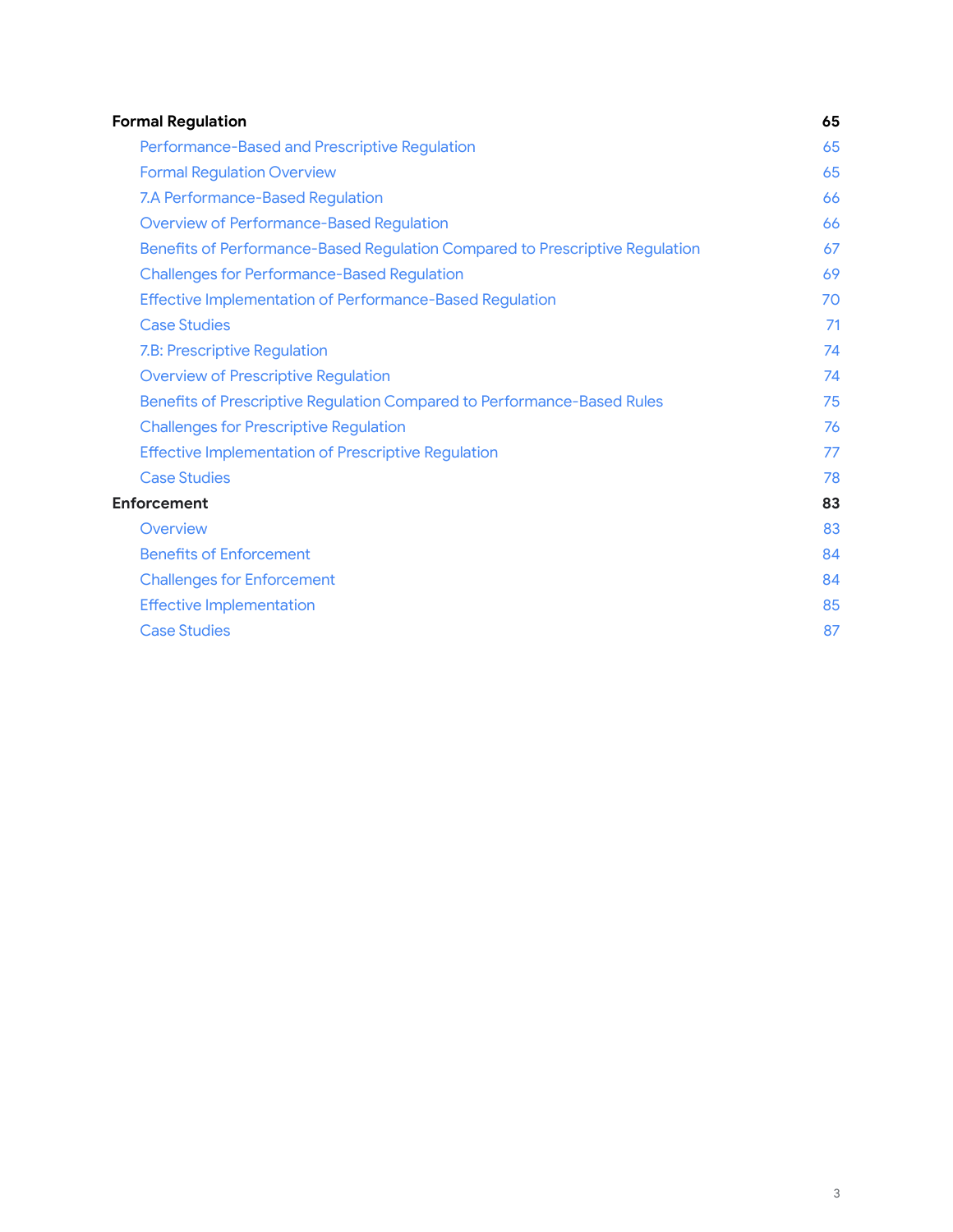### A Regulatory Toolkit for the Digital Economy

**Technology companies are introducing innovative, life-changing products, services, and features at an unprecedented pace.** Across all markets, established products and services that are integral today can be replaced seemingly overnight with the next set of disruptive innovations. And this is especially true for digital services, the characteristics of which support swift development and evolution as compared to technologies of the past. Technology markets themselves are rapidly evolving – new markets are created as ideas are brought to life, and existing markets evolve to respond to changes in consumer behavior and R&D-fueled innovation. These shifts bring both benefits and potential risks to society, and regulators face the challenge of designing policies that maximize the social benefits of technology while appropriately mitigating societal risk and promoting the public interest.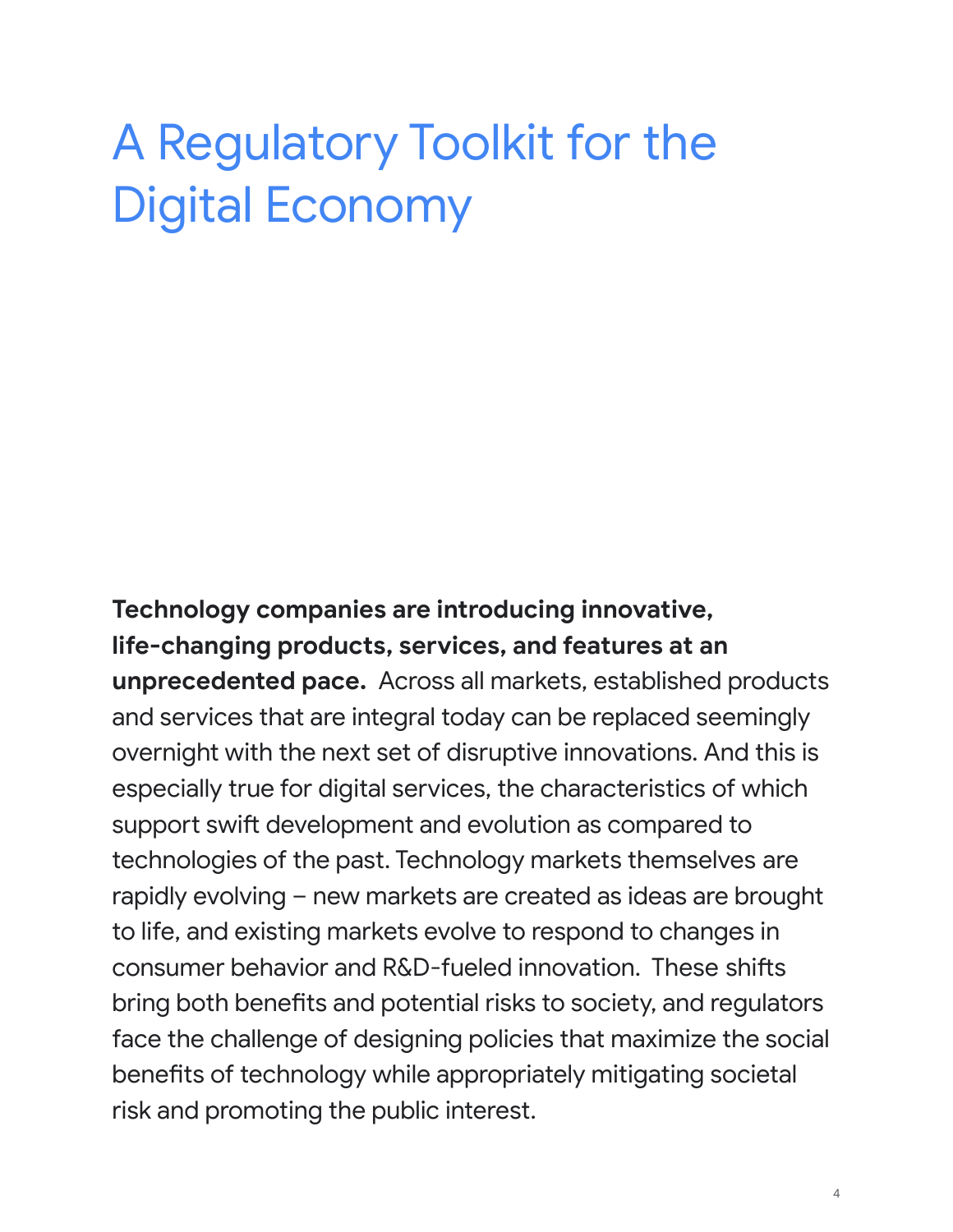**New, innovative services within rapidly evolving markets require thoughtful approaches from regulators and policymakers.** As regulatory policymakers consider the digital economy, they address several critical questions, including:

- 1. Is there an issue in the market that warrants regulatory attention?
- 2. What precisely is the issue and its scope?
- 3. What is the significance of the issue?
- 4. What are the causes?
- 5. Is government intervention necessary?
- 6. What action(s) can effectively address the issue while limiting unintended or adverse impacts?

Regulators and policymakers have many choices about how to engage with participants in the digital economy. There are a variety of regulatory tools available, each with its own opportunities and challenges, and each allowing different approaches to addressing public needs while not unnecessarily impeding innovation and limiting potential social and economic benefits.

Therefore, it is important that regulators take a robust and careful approach as they assess the range of tools available, and endeavor to strike an appropriate and careful balance between protecting the public while not reducing the benefits to society that flow from innovative technologies as they design the risk management solution.

It is advisable for decision makers to develop a thorough understanding of the relevant issues associated with various regulatory tools and weigh their options carefully before taking action to best promote the desired outcomes.

**The accompanying materials provide an overview of eight key tools available to regulators, ranging from least to most interventionist:**

- Observation
- Education
- Suasion
- Self-Regulation
- Co-Regulation
- Experimental Regulation
- Formal Regulation
- **Enforcement**

Regulators can use these tools to help identify and assess challenges and opportunities, and to tailor their actions to support their objectives. The range of tools can also help regulators iterate into a regulatory approach as both the risks and the benefits of new technologies become clearer over time. For each tool, these materials describe both the benefits and challenges, the factors that can support effective implementation, and offer case studies to help explore how global regulators have used these tools across a range of applications.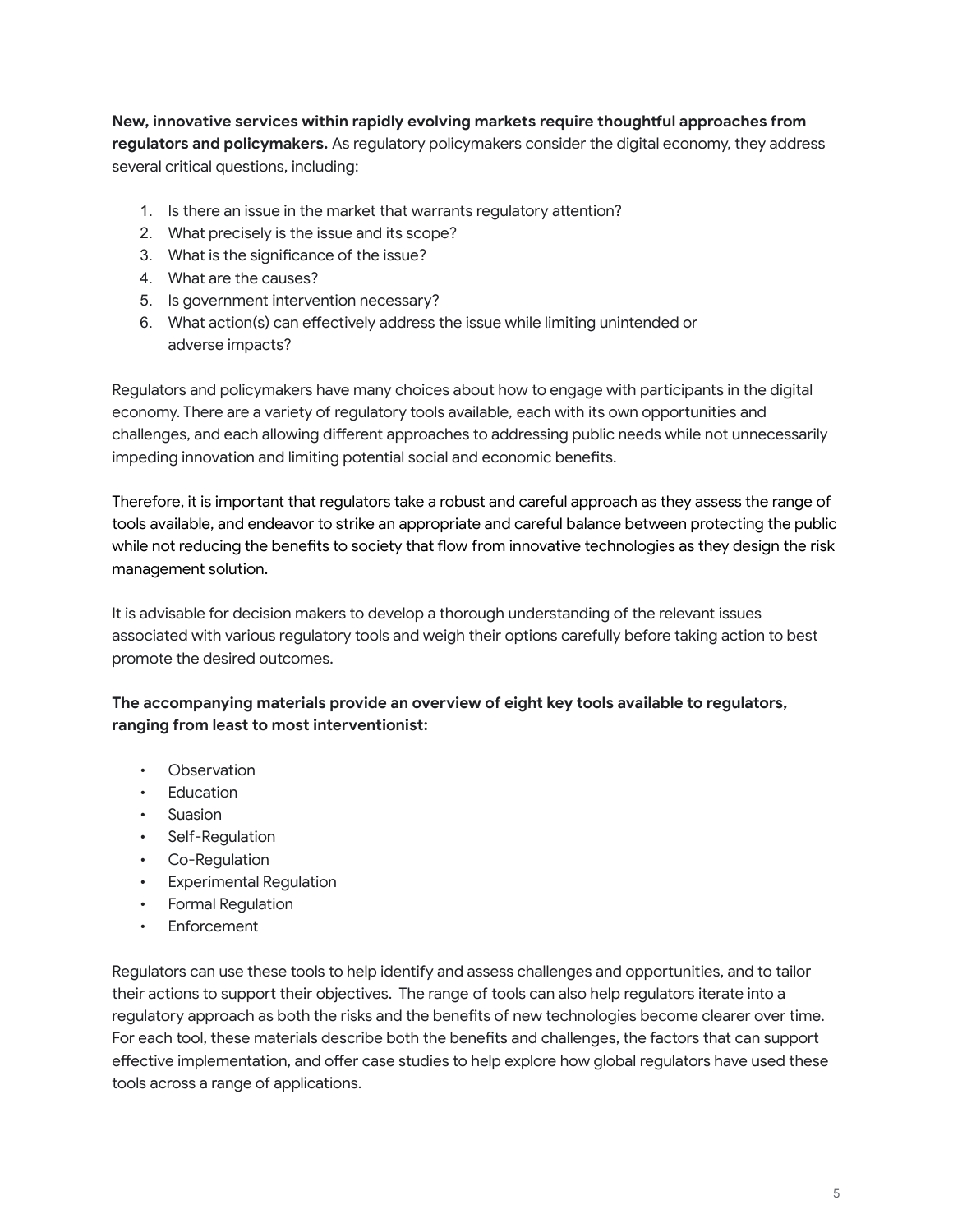### **Observation**

#### <span id="page-5-0"></span>**Overview**

Observation – and the findings derived from it – is the foundation for effective regulation. Observation provides regulators with the facts needed to design and implement effective regulatory strategies. Without effective observation, regulators risk, for example, devoting resources toward more interventionist strategies when targeted, less costly consumer education or industry suasion could effectively address identified issues. And if regulators lack full information about market realities, then regulatory intervention may have negative unintended consequences. For example, if regulation increases compliance costs for industry, it may create barriers to entry, thereby decreasing competition and increasing consumer costs. In such scenarios, the potential increased costs could outweigh the benefits of regulation. Effective regulators assess market practices, the effectiveness of existing regulations, market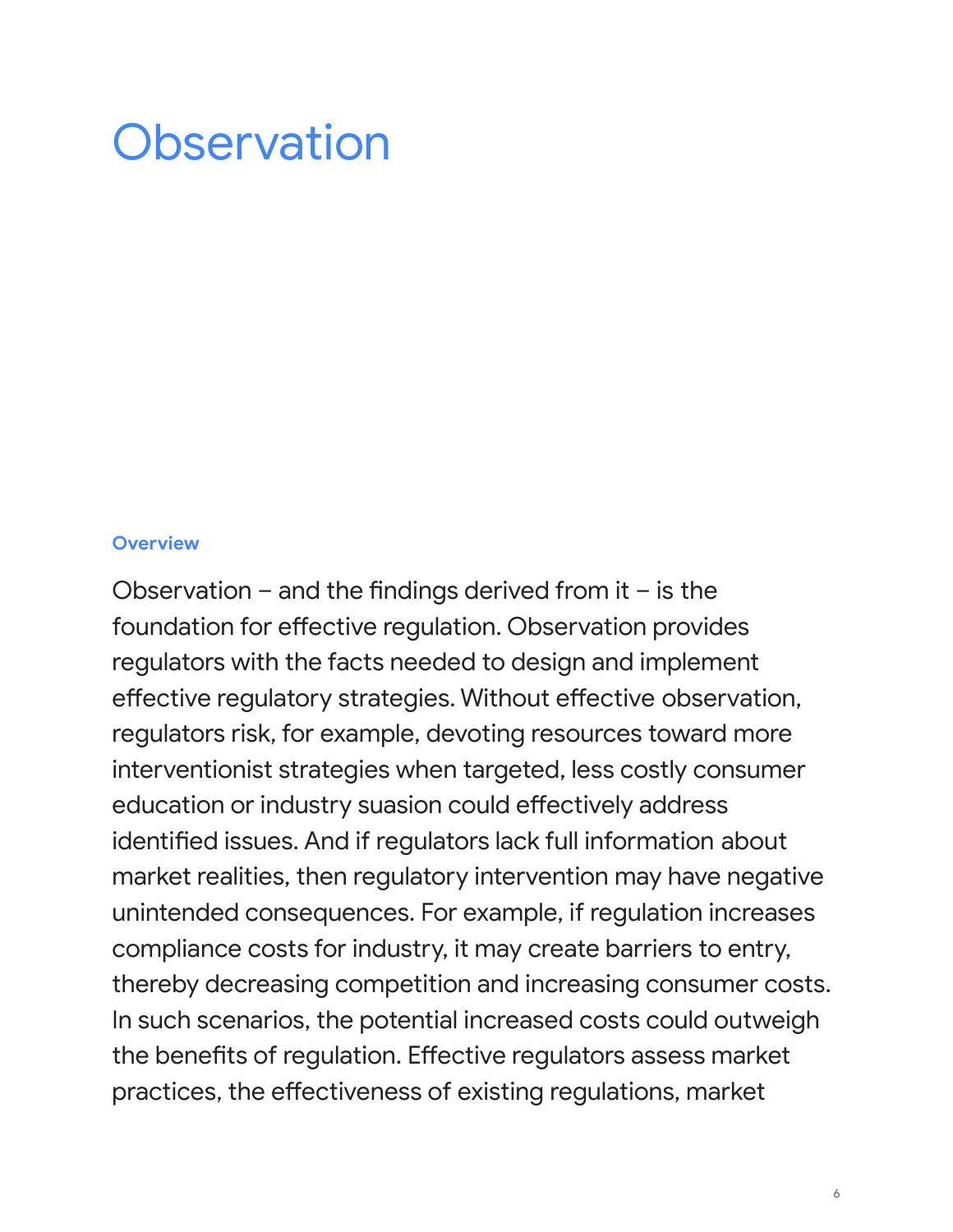### competition, societal impacts of current practices, and the likely impacts of regulatory action.

Regulators rely on observation to:

- Learn about the current status of the market, including key participants, and common practices;
- Evaluate the impacts of existing regulations;
- Determine the level of competition in the market;
- Assess the broader, social impacts of market practices;
- Consider whether further regulatory action may be warranted; and if necessary,
- Publish findings or recommendations.

Regulators can engage in observation in many ways. They can:

- Observe markets passively;
- Conduct or commission market or consumer research;
- Host workshops that convene industry, subject matter experts, authorities from various jurisdictions, academics, and other stakeholders to share experiences, insights, and recommendations; or
- Engage in active information-gathering exercises, such as the 2014 "cookie sweeps" in the European Union. $^{\rm 1}$

Regulators may retain their learnings internally or publish findings and/or recommendations for review by other regulatory bodies, industry, consumers, or other stakeholders.

**As regulators increasingly incorporate behavioral economics into their analysis and modelling, robust observation becomes even more important to understand the behavioral factors driving consumer conduct.** Traditional economic thinking and models presume that consumers have full knowledge of their market options and act rationally in pursuit of their preferences and economic interests. Behavioral economics questions this assumption and instead looks to psychological research regarding human decision-making to understand how humans behave in real-life situations. People often lack complete information and fail to make decisions that promote their best interests. Research reveals that individuals facing complex decisions often rely on cognitive shortcuts or default options to make a choice, and that individuals do not generally engage in deep assessments of what actions will maximize utility. Given that consumer activity is often driven by behavioral traits rather than utility maximization, effective regulators consider the behavioral factors driving consumer conduct.

#### <span id="page-6-0"></span>**Benefits of Observation**

**Observation is the foundation of effective regulation**. It provides the inputs for assessing whether regulatory action is needed and what types of actions likely will promote regulatory objectives. Without observation, regulators lack the information needed to regulate effectively. Observation helps regulators identify issues or concerns in a given market, the sources of any concerns, their scale, and whether the concerns might require some form of action or are likely to subside or correct themselves over time in

<sup>1</sup> Eur. Comm'n, *Cookie Sweep Combined Analysis - Report* (Feb. 3, 2015), [https://ec.europa.eu/newsroom/article29/document.cfm?action=display&doc\\_id=56123.](https://ec.europa.eu/newsroom/article29/document.cfm?action=display&doc_id=56123)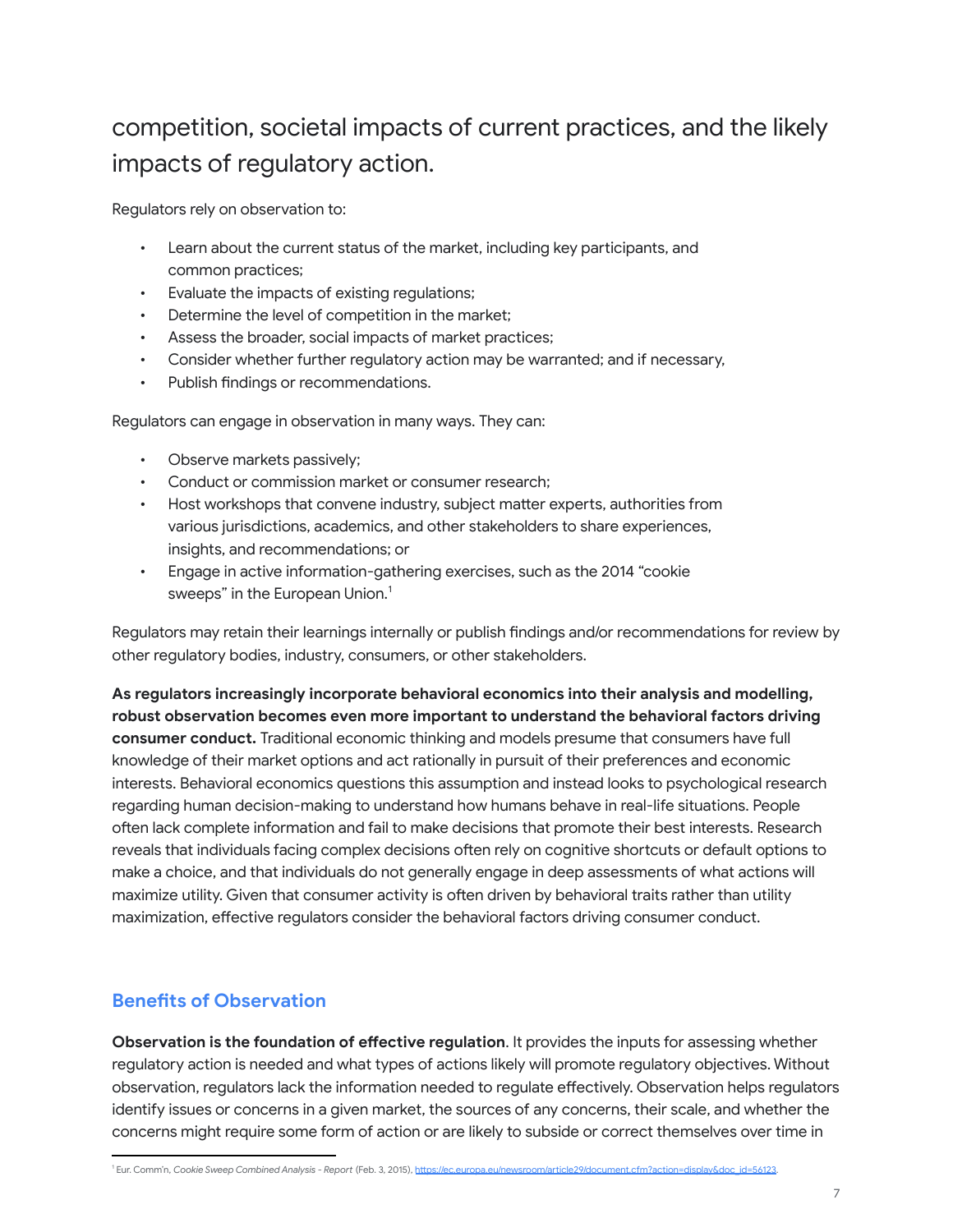the absence of regulatory intervention. For example, observation may reveal that an identified issue likely will disappear due to increased competition arising from new market entries, technological innovations will reduce costs, or consumers would benefit from an enhanced understanding of market options.

**Observation helps regulators prioritize their efforts to reflect policy objectives**. Most, if not all, regulators operate subject to resource constraints. And some regulators are required by law to respond to specific issues. When regulators have the opportunity and resources to choose which initiatives to undertake, they generally seek initiatives that will best promote their policy objectives. Observation is key to this decision-making process. Regulators who possess detailed information about the markets they supervise can assess the presence, nature, and magnitude of issues in the marketplace, allowing them to prioritize what will best achieve policy goals.

**Observation helps regulators frame issues for stakeholders.** Legislators, industry, consumers, or other stakeholders commonly question regulators about their regulatory decisions or activities. Regulators who possess a deep understanding of the markets they supervise better explain and justify their actions. This understanding can help regulators establish and maintain credibility with stakeholders and encourage active stakeholder participation in the policymaking process. To develop an expert understanding of markets, regulators may seek input from a range of sources, including industry, consumers, subject matter experts, academics, and regulators from other jurisdictions.

#### <span id="page-7-0"></span>**Challenges for Observation**

**If regulators rely on information obtained from a limited range of sources, they will have an incomplete understanding of market circumstances.** When regulators do not have a complete picture of market circumstances, they risk overstating the extent of consumer detriment, misidentifying the cause of market issues, failing to appreciate the potential adverse impacts of regulation, or otherwise failing to understand the complexities of market realities. For example, regulators that focus on consumer or competitor complaints without considering the positive experiences of consumers who have not registered complaints may underestimate the benefits of market practices. Regulators that rely on media reports and publicly available information for observation, without also soliciting inputs from industry and subject matter experts, may lack the technical understanding needed to identify practical solutions to market issues. Regulators that focus on localized market issues may lack an understanding of how industry practices and regulatory intervention may impact other markets.

**Prolonged observation can lead to unnecessary delays.** Obtaining a complete understanding of market complexities can be a time-consuming process. Although observation is fundamental to effective regulation, regulators may sometimes wish to limit the timeframe for observation. For example, extensive observation processes may prevent regulators from acting when there is a clear need for regulation (or when an industry proactively seeks regulation). For example, consider the regulatory observation of the Unmanned Aircraft Systems ("UAS") market in the United States. UAS is a new and innovative technology emerging in the highly regulated aviation sector. All relevant stakeholders generally agree that regulation is required. However, prolonged and ongoing observation efforts have hampered industry and regulatory authorities by delaying regulatory action that would allow UAS companies to move forward with some degree of certainty. In these circumstances, regulators may achieve positive results by implementing experimental regulatory approaches or preliminary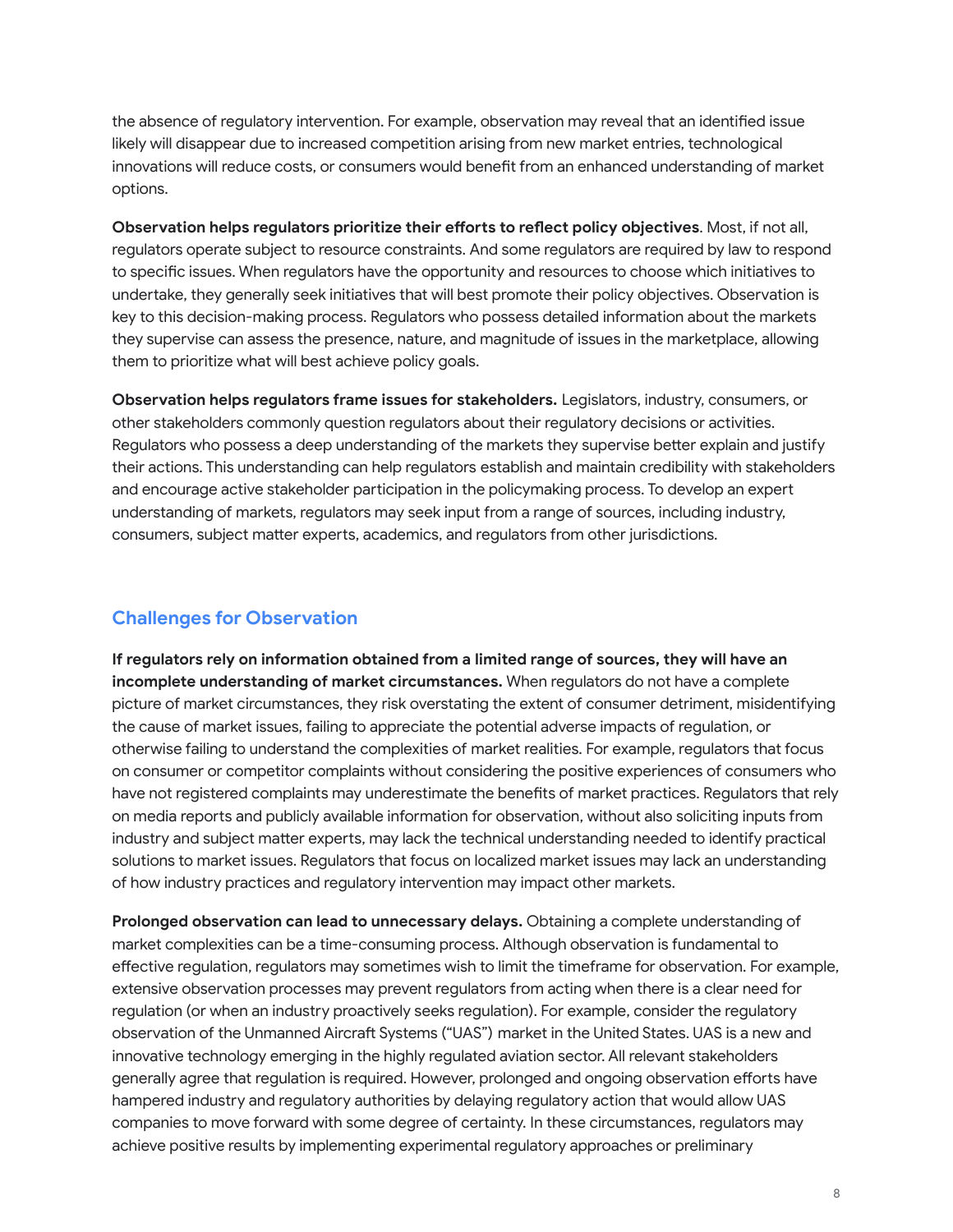performance-based regulatory frameworks that regulators can adapt as observation delivers more information.

#### <span id="page-8-0"></span>**Effective Implementation**

**To support effective regulation, regulators design observation programs to ensure that inputs are received from a diverse and comprehensive group of sources**. Depending on the circumstances, additional sources of information might include:

- Research conducted by consumer groups, academics, trade associations, localities, industry, or consulting firms;
- Workshops or similar public fora;
- Surveys of consumers or businesses; and
- Focus groups.

Joint actions of the US Federal Trade Commission ("FTC") and the National Highway Traffic Safety Administration ("NHTSA") in the automotive industry provide a good example of how to collect diverse inputs during observation. In 2017, the FTC and NHTSA hosted a "Connected Cars" workshop intended to gather information about the potential privacy and data security risks and benefits of the collection of precise location information, vehicle-to-vehicle data sharing, usage-based insurance, and other activities related to the connected vehicle ecosystem. $^2$  The day-long event included speakers from the FTC, NHTSA, auto manufacturers, automotive suppliers, trade associations, consumer rights groups, consulting firms, and academia. In addition to information received during panel discussions and remarks, the FTC and NHTSA collected dozens of public comments.

**Consider opportunities to coordinate with other regulators and across jurisdictions.** Regulators can benefit from learning from authorities in other jurisdictions or from authorities that have overlapping oversight responsibilities. Other regulators may have real-world insights into the potential effects of regulatory intervention and how market practices may evolve in the long term. Regulatory cooperation in the context of observation is particularly useful when regulators may have overlapping areas of concern. For example, by co-hosting the Connected Cars workshop, the FTC and NHTSA were able to assess how to allocate their regulatory responsibilities. When NHTSA published its federal guidance for automated vehicles, the agency noted the FTC's role in protecting consumer privacy in the connected vehicle ecosystem.

**When regulators engage in observation, they can consider benefits as well as potential concerns associated with market activities**. Consider the European Commission's ("EC's") Business Innovation Observatory ("Observatory"). The Observatory was established to study innovative companies in the European Union ("EU") to "identify the latest innovation trends . . . ; identify the dynamics of good business practices of innovative companies . . . ; understand the barriers to innovation and propose policy tools to overcome them; nurture [mutually beneficial] relationships between entrepreneurs, policy makers, innovation facilitators and researchers; [and] enhance awareness of the latest business innovation trends, success stories and related business opportunities and barriers." <sup>3</sup> The Observatory's case study, Big Data: Analytics & Decision Making, for instance, identified the potential for substantial

nthes://www.rtc.gownews-events/events-curentalizer///www.micededeede//www.recent.com/servervatory\_englenders-innovation-observatory\_englest visited Jan. 4, 2021).<br><sup>3</sup> Business Innovation Observatory, Eur. Comm'n, https://e r/2017/06/connected-cars-privacy-security-issues-related-connected (last visited Jan. 4, 2021).

<sup>2</sup> FTC, *Connected Cars: Privacy, Security Issues Related to Connected, Automated Vehicles* (2017)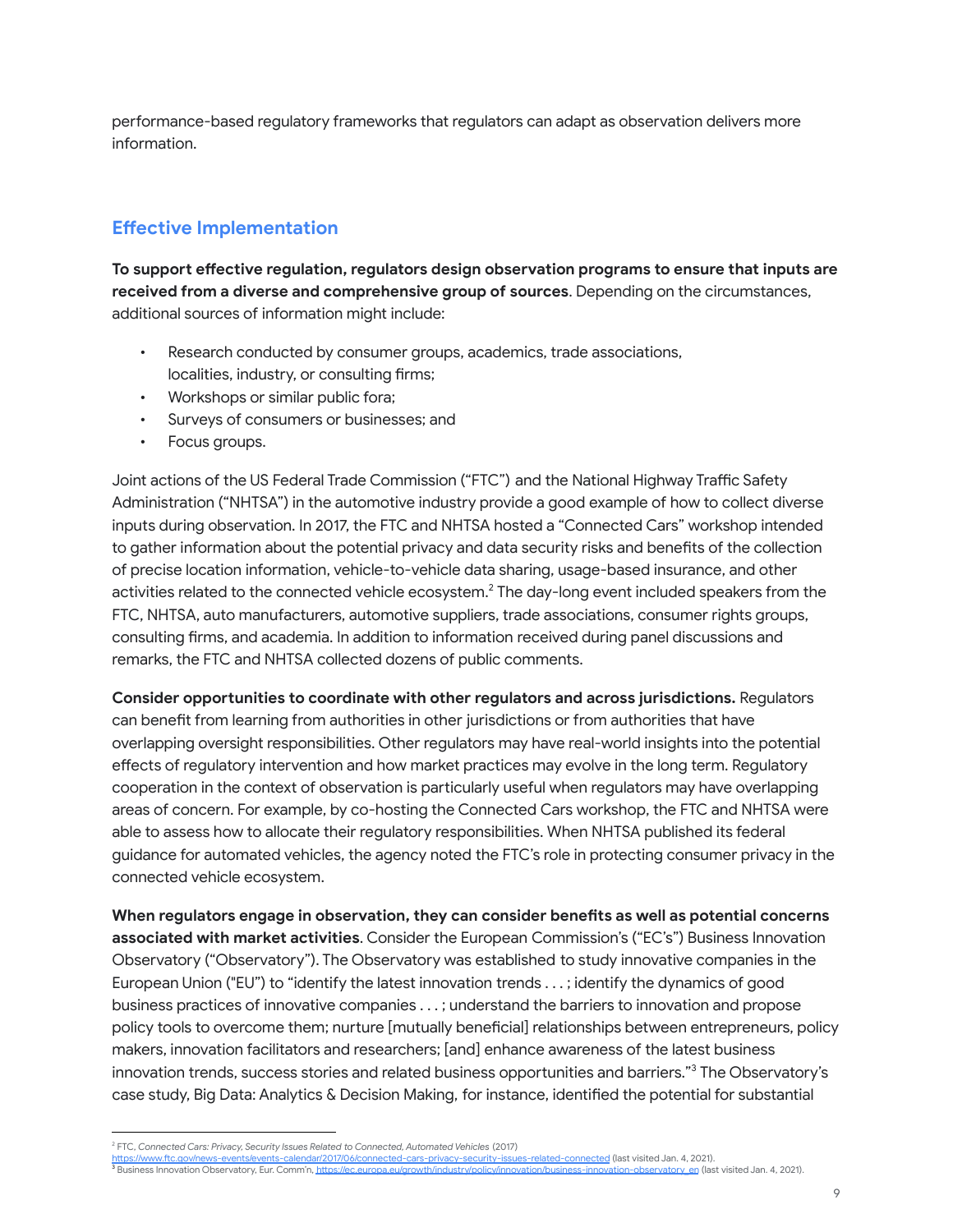economic and social benefits of big data technologies, assessed financial and regulatory barriers to adoption, and recommended simplifying administrative requirements for start-ups to foster innovation and competition. <sup>4</sup> The case study relied on information sourced from publications and interviews with industry representatives.

**Regulators can engage third parties to support observation activities**. Third-party researchers often are better equipped to conduct focused research activities, which can reduce costs to regulators. Third parties that specialize in market research may have more success obtaining and analyzing relevant, statistically significant results. Consider the research of the United Kingdom's ("UK's") media/telecom regulator, Ofcom, into Internet users' experience of potential online harms. Since 2018, Ofcom has commissioned an independent research firm to conduct a survey to assess adult and youth perspectives regarding online harms. In 2020, the research firm conducted 2,080 in-home interviews with internet users over the age of sixteen, with quotas based on age, gender, region, social grade, and urbanity, and 2,001 online interviews with children between the ages of twelve and fifteen, with quotas based on age, gender, region, and social grade.<sup>5</sup> Market research activities such as those conducted by Ofcom may involve developing numerous, detailed charts and tables. Market research firms may develop and produce such materials with enhanced efficiency.

**Regulators may provide opportunities to share information confidentially.** Industry and other stakeholders often are willing to discuss market practices, technological innovations, business practices, and other issues with regulators. However, helpful sources of information may wish to keep certain information confidential. For example, some businesses may be willing to educate regulators about forthcoming products and services so long as proprietary information is not publicized or revealed to competitors. Therefore regulators may wish to adopt restrictions on the use or disclosure of certain information collected during observation to encourage robust participation from relevant stakeholders.

#### <span id="page-9-0"></span>**Case Studies**

Case Study 1A **US Federal Trade Commission and National Highway Traffic Safety Administration Connected Cars Workshop**

On June 28, 2017, NHTSA and the FTC held a day-long workshop to discuss consumer privacy and security issues associated with connected cars. Representatives from a broad range of stakeholders participated, including the automotive and communications industries, consumer groups, government regulators, and academics. Prior to the workshop, the FTC solicited public comments regarding the topics to be covered, including:

<sup>4</sup> Eur. Comm'n, *Business Innovation Observatory, Big Data Analytics & Decision Making* (Sept. 2013), https://ec.europa.eu/docsroom/documents/13411/attachments/1/translations/en/rendit

<sup>5</sup> Jigsaw Research, *Internet users' experience of potential online harms: summary of survey research*, Ofcom (Jan.–Feb. 2020), data/assets/pdf\_file/0024/196413/concerns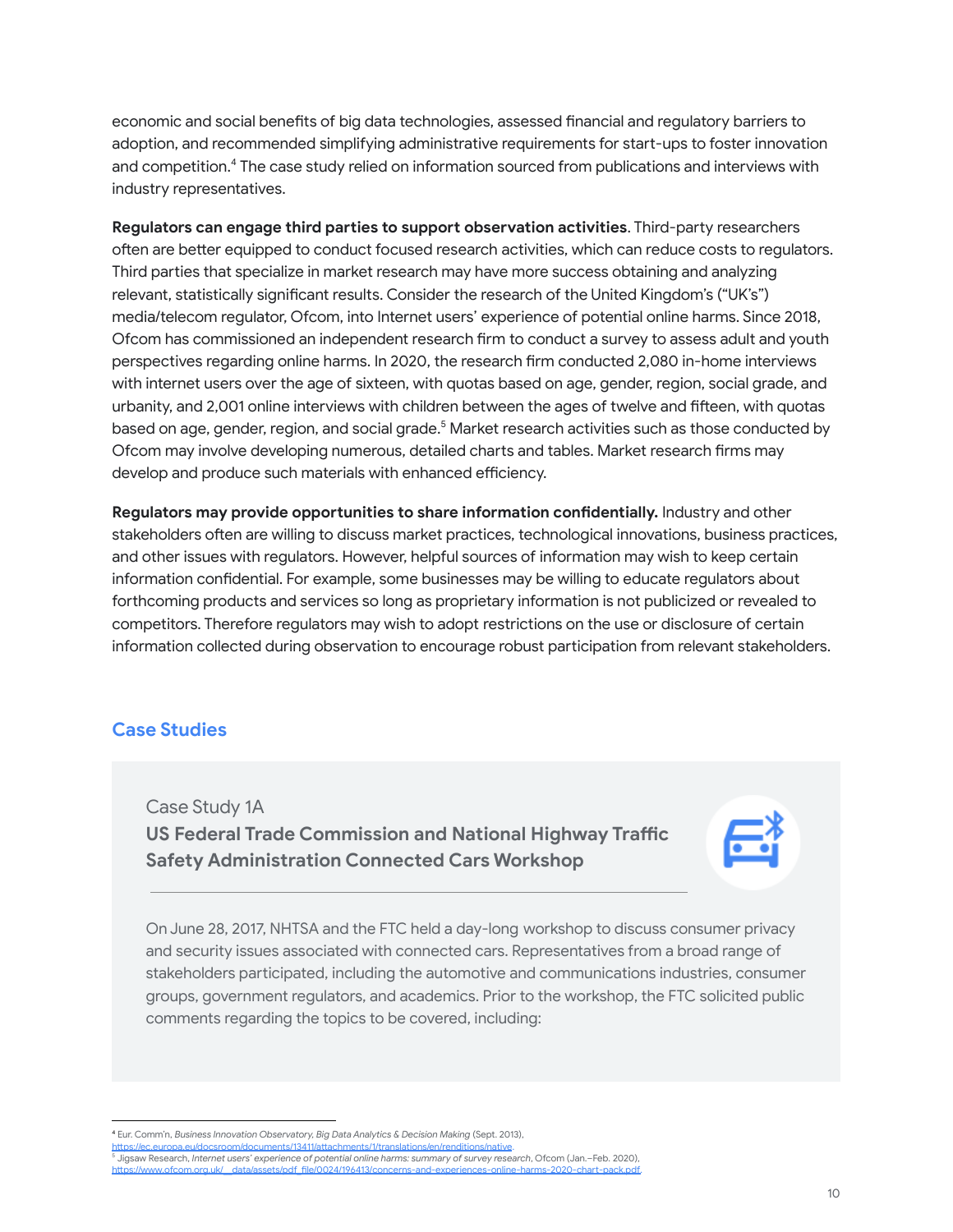- The types of data that vehicles with wireless interfaces collect, store, transmit, and share;
- Potential benefits and challenges posed by such data collection;
- Privacy and security practices of vehicle manufacturers;
- The roles of the FTC, NHTSA, and other government agencies regarding privacy and security issues related to connected vehicles; and
- Self-regulatory standards that might apply to privacy and security issues related to connected vehicles.

The FTC's Bureau of Consumer Protection published an overview of the workshop and its major takeaways in January 2018.<sup>6</sup> The workshop helped the FTC and NHTSA develop an informed understanding of how industry was addressing privacy and data security issues and what the respective roles for NHTSA and the FTC should be. The attention to the issue also prompted industry to seek to address these issues more comprehensively. As a result, in early 2020, NHTSA acknowledged that data privacy and data security are important issues for the connected and automated vehicle industry. But it also noted that regulatory intervention for cybersecurity issues may not be warranted in light of the automotive industry's efforts, which included the formation of the Automotive Information Sharing and Analysis Center as a clearinghouse for cybersecurity information sharing. NHTSA also recognizes that the FTC is the agency with primary jurisdiction regarding consumer privacy issues.

#### Case Study 1B **European Commission Business Innovation Observatory**

The Business Innovation Observatory (the "Observatory"), established within the EU Commission's Directorate-General for Internal Market, Industry, Entrepreneurship, and SMEs, coordinates with subject matter experts to explore innovative trends in business and industry. The Observatory's focus is on the benefits of market activities. It publishes case studies and trend reports providing insights into business innovation trends that the Observatory believes have high socio-economic potential. The case studies have covered topics such as the sustainable supply of raw materials, space technology and services, and big data. <sup>7</sup> Commissioned third parties generally produce the Observatory's trend reports. The third parties typically seek inputs from diverse sources regarding the challenges and benefits associated with innovative business practices and technologies. The reports include policy

<sup>6</sup> FTC Bureau of Consumer Prot., *Connected Car Workshop Staff Perspective* (Jan. 2018)

<sup>7&</sup>lt;br>Alteria Business Innovation Observatory, Case Studies, Eur. Comm'n, [https://ec.europa.eu/growth/industry/innovation/business-innovation-observatory/case-studies\\_view\\_en](https://ec.europa.eu/growth/industry/innovation/business-innovation-observatory/case-studies_view_en) (last visited Jan. 4, 2021). https://www.ftc.gov/system/files/documents/reports/connected-cars-workshop-federal-trade-commission-staff-pers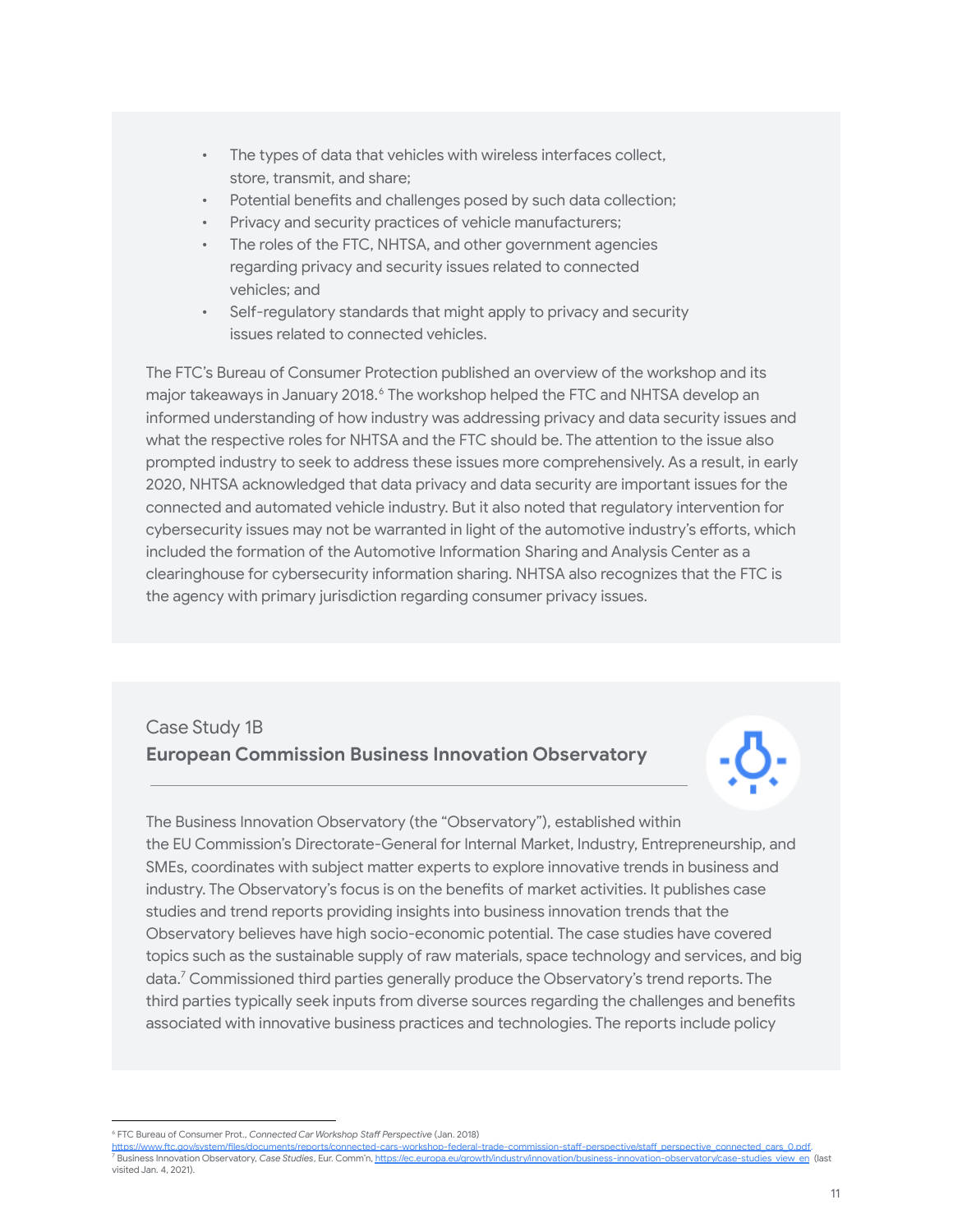recommendations and are designed to help policymakers understand business and industry trends. <sup>8</sup> Trend reports have addressed topics such as:

- Regulatory barriers and firm innovation performance;
- Regulatory barriers and cross-border commercialization of innovation;
- Optimal recycling, big data from space, and blockchain applications: disruption and policy responses;
- Disruptive innovations and policy responses: self-production, insects as food, flying sensors, graphene & others;
- Disruptive innovations and forward-looking policies towards smart value chains;
- Smart factories, cleantech, and customer experiences;
- Design for innovation, smart living, and innovative business models; and
- Unlocking the potential of business and societal innovation.

#### Case Study 1C **Ofcom Internet Users' Experience of Potential Online Harms**



Ofcom, the UK's communications regulator, undertakes observation activities as part of its work to fulfill its media literacy duties.

Since 2018, Ofcom has commissioned research to quantify the UK public's concerns about, and reported experiences of, online harms in (i) online content; (ii) interactions with other users; (iii) data/privacy; and (iv) hacking/security. The research also explores views about the current level of regulation that applies to broadcast and online environments. Ofcom explains that the research uses "various methodologies to develop a full picture of the behaviour and attitudes of UK adults and children in relation to their online, media and communications habits." <sup>9</sup> The UK's data protection regulator, the Information Commissioner's Office, provides advice on research design and analysis.

Ofcom commissions specialist market research firms to design and conduct this research into online harms. Kantar Media conducted the 2018 survey, and Jigsaw Research conducted the 2019 and 2020 surveys. Private firms such as Kantar Media and Jigsaw Research have a deep expertise in market research techniques, including designing and conducting surveys. By outsourcing the research activities to third-party experts, Ofcom can focus its resources on analyzing and communicating the research outputs to support its stated objective of

<sup>&</sup>lt;sup>8</sup> Business Innovation Observatory, *Reports,* Eur. Comm'n, <u>https://ec.europa.eu/growth/industry/policy/innovation/business-innovation-observatory/trend-reports</u> visited Jan. 4, 2021).

<sup>9</sup> *Raising Awareness of Online Harms*, Ofcom (July 22, 2020), ..<br>d-plans/2019-20-annual-report/raising-a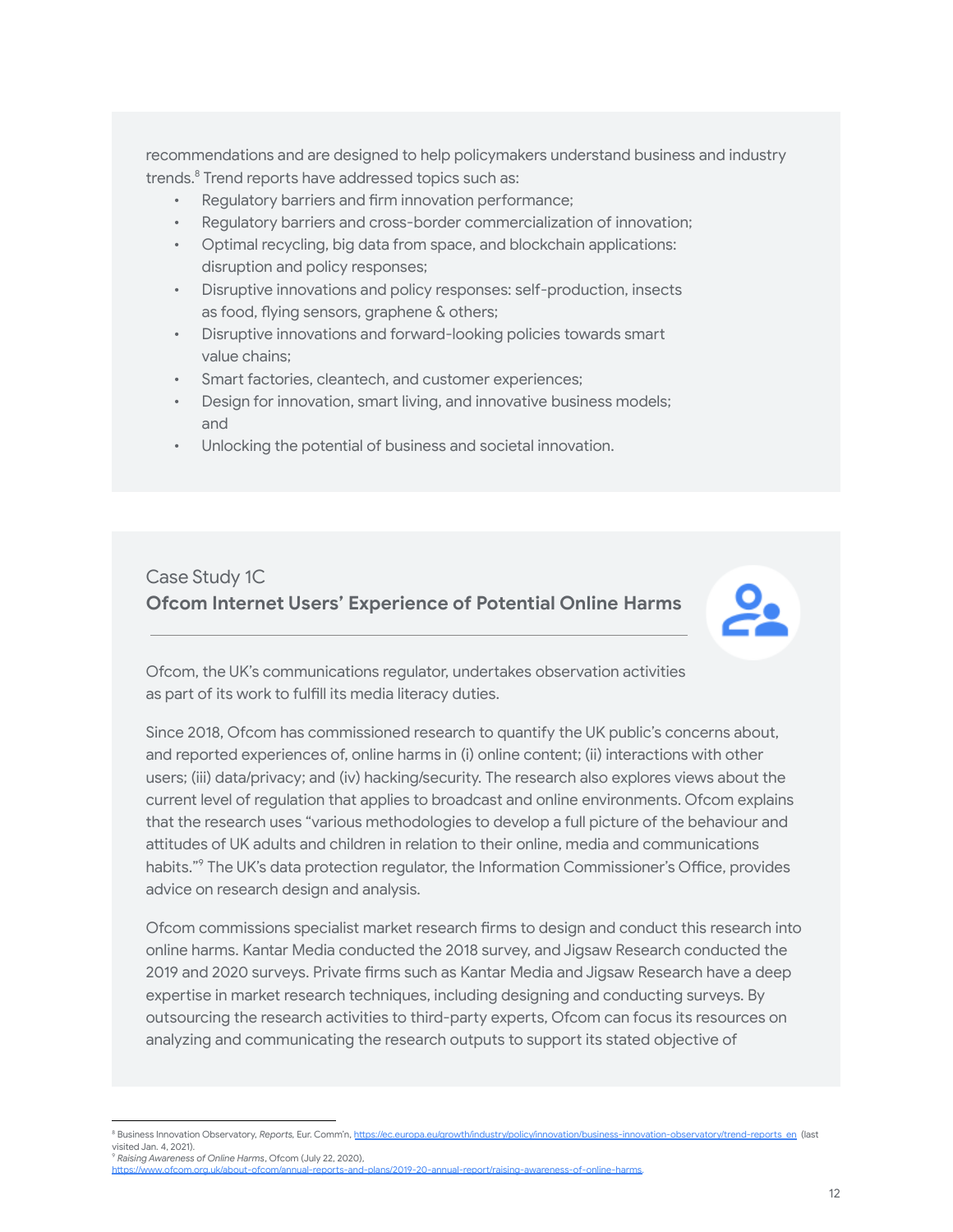"help[ing] curtail the internet's harmful aspects, while preserving its powerful benefits to society, culture, trade and freedom of expression." 10

Ofcom has devoted substantial efforts to assess the types of harms that may arise online and effective mitigation strategies for harms identified.<sup>11</sup> In 2019, Ofcom published a white paper regarding online market failures and harms, noting that regulators must carefully assess the potential impacts of intervention because of complexities in the online market. Ofcom suggested that regulators in this space likely will benefit from robust information sharing. And in light of the rapid innovations in online markets, Ofcom concluded that regulatory interventions should be flexible and adaptable. The white paper demonstrates the importance of regular and detailed observation efforts to support reasoned regulatory policy development.

<sup>11</sup> *Id.* 10 *Id.*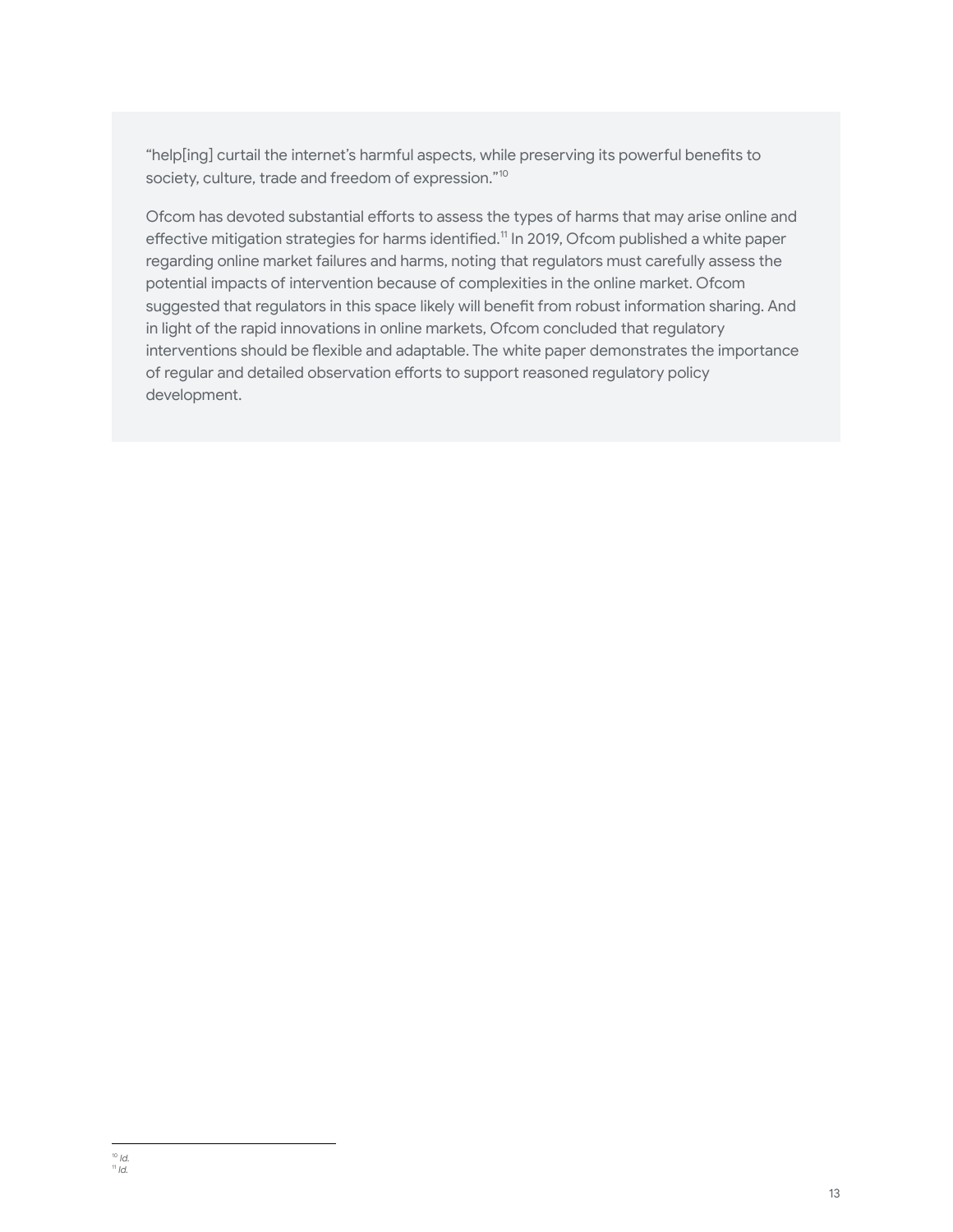#### **Bibliography**

Arthur Schramm & Joep Sonnemans, *How Individuals Choose Health Insurance: An Experimental Analysis*, ResearchGate (Aug. 2011),

[https://www.researchgate.net/publication/227356018\\_How\\_Individuals\\_Choose\\_Health\\_Insurance](https://www.researchgate.net/publication/227356018_How_Individuals_Choose_Health_Insurance_An_Experimental_Analysis) An Experimental Analysis.

Business Innovation Observatory, *Case Studies*, Eur. Comm'n, [https://ec.europa.eu/growth/industry/innovation/business-innovation-observatory/case-studies\\_vi](https://ec.europa.eu/growth/industry/innovation/business-innovation-observatory/case-studies_view_en) ew en (last visited Jan. 4, 2021).

Business Innovation Observatory, Eur. Comm'n, [https://ec.europa.eu/growth/industry/policy/innovation/business-innovation-observatory\\_en](https://ec.europa.eu/growth/industry/policy/innovation/business-innovation-observatory_en) (last visited Jan. 4, 2021).

Business Innovation Observatory, *Reports,* Eur. Comn'n, [https://ec.europa.eu/growth/industry/policy/innovation/business-innovation-observatory/trend-re](https://ec.europa.eu/growth/industry/policy/innovation/business-innovation-observatory/trend-reports_en) ports en (last visited Jan. 4, 2021).

Cass R. Sunstein, *Why Nudge? The Politics of Libertarian Paternalism* 58 (2014).

Colin Camerer, Samuel Issacharoff, George Lowenstein, Ted O'Donoughue, & Matthew Rabin, *Regulation for Conservatives: Behavioral Economics and the Case for Asymmetric Paternalism*, 151 U. Pa. L. Rev. 1211 (Jan. 2003).

Edward Glaeser, *Paternalism and Psychology* - *Discussion Paper No. 2097*, Har. Inst. of Econ. Pol'y, (Dec. 2005).

Edward L. Glaeser, *Psychology and the Market*, 94(2) The Am. Econ. Rev. 408 (May 2004).

Eur. Comm'n, *Business Innovation Observatory, Big Data Analytics & Decision Making* (Sept. 2013), [https://ec.europa.eu/docsroom/documents/13411/attachments/1/translations/en/renditions/native.](https://ec.europa.eu/docsroom/documents/13411/attachments/1/translations/en/renditions/native)

Eur. Comn'n, *Cookie Sweep Combined Analysis Report* (Feb. 3, 2015), [https://ec.europa.eu/newsroom/article29/document.cfm?action=display&doc\\_id=56123](https://ec.europa.eu/newsroom/article29/document.cfm?action=display&doc_id=56123).

Franziska Rischlowsky & Thomas Doring, *Consumer Policy in a Market Economy: Considerations from the Perspective of the Economics of Information, the New Institutional Economic as well as Behavioral Economics,* 31 J. of Consumer Pol'y 285 (2008).

FTC, *Connected Car Workshop Staff Perspective* (Jan. 2018) [https://www.ftc.gov/system/files/documents/reports/connected-cars-workshop-federal-trade-co](https://www.ftc.gov/system/files/documents/reports/connected-cars-workshop-federal-trade-commission-staff-perspective/staff_perspective_connected_cars_0.pdf) [mmission-staff-perspective/staff\\_perspective\\_connected\\_cars\\_0.pdf.](https://www.ftc.gov/system/files/documents/reports/connected-cars-workshop-federal-trade-commission-staff-perspective/staff_perspective_connected_cars_0.pdf)

Jigsaw Research, *Internet users' experience of potential online harms: summary of survey research*, Ofcom (Jan.–Feb. 2020),

https://www.ofcom.org.uk/ data/assets/pdf file/0024/196413/concerns-and-experiences-online[harms-2020-chart-pack.pdf.](https://www.ofcom.org.uk/__data/assets/pdf_file/0024/196413/%E2%80%8Cconcerns-and-experiences-online-harms-2020-chart-pack.pdf)

John Vickers, *Econ. for Consumer Pol'y,* 125 Proceedings of the British Academy 287 (2003).

Luke Garrod, Morten Hviid, Graham Loomes, & Catherine Waddams Price, *Assessing the effectiveness of potential remedies in consumer markets*, UK Off. of Fair Trading (Apr. 2008),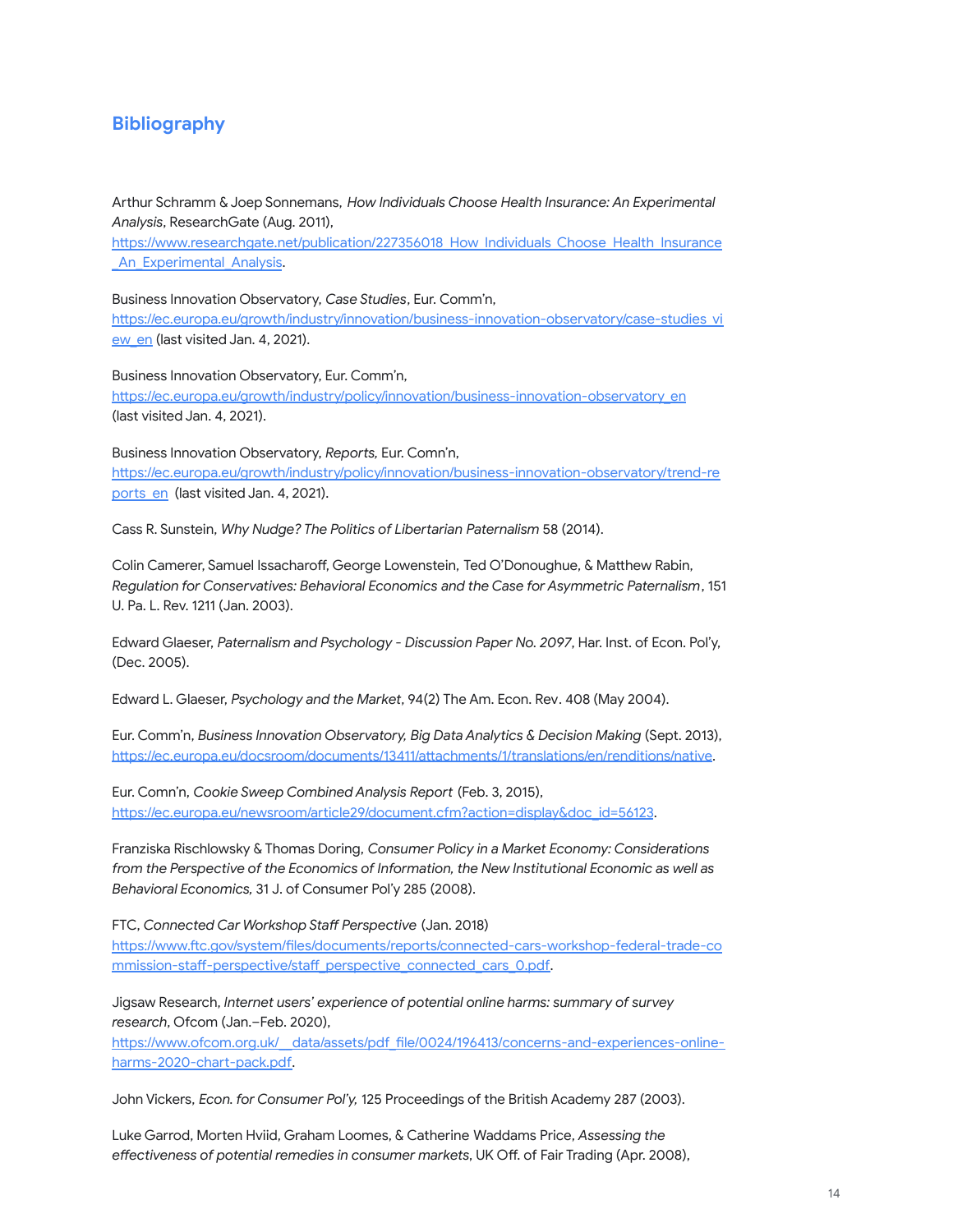[https://webarchive.nationalarchives.gov.uk/20140402182923/http://www.oft.gov.uk/shared\\_oft/eco](https://webarchive.nationalarchives.gov.uk/20140402182923/http://www.oft.gov.uk/shared_oft/economic_research/oft994.pdf) [nomic\\_research/oft994.pdf.](https://webarchive.nationalarchives.gov.uk/20140402182923/http://www.oft.gov.uk/shared_oft/economic_research/oft994.pdf)

Mark Armstrong, *Interactions between competition and consumer policy*, UK Off. of Fair Trading (Apr. 2008),

[https://webarchive.nationalarchives.gov.uk/20140402182838/http://www.oft.gov.uk/shared\\_oft/eco](https://webarchive.nationalarchives.gov.uk/20140402182838/http://www.oft.gov.uk/shared_oft/economic_research/oft991.pdf) [nomic\\_research/oft991.pdf](https://webarchive.nationalarchives.gov.uk/20140402182838/http://www.oft.gov.uk/shared_oft/economic_research/oft991.pdf).

Matthew Rabin, *Psychology and Economics*, 36(1) J. of Econ. Literature 11 (Mar. 1998).

Michael Waterson, *The Role of Consumers in Competition and Competition Policy*, 21 Int'l J. of Indus. Org. 129 (2003).

Nicoletta Rangone, *Tools for effective law: a focus on nudge and empowerment,* ResearchGate (Jan. 2017),

[https://www.researchgate.net/publication/320466208\\_Tools\\_for\\_effective\\_law\\_a\\_focus\\_on\\_nudge](https://www.researchgate.net/publication/320466208_Tools_for_effective_law_a_focus_on_nudge_and_empowerment_in_Concorrenza_e_mercato_n_252017_Forthcoming) [\\_and\\_empowerment\\_in\\_Concorrenza\\_e\\_mercato\\_n\\_252017\\_Forthcoming.](https://www.researchgate.net/publication/320466208_Tools_for_effective_law_a_focus_on_nudge_and_empowerment_in_Concorrenza_e_mercato_n_252017_Forthcoming)

Nissim Cohen & Hadar Yoana Jabotinsky, *How Nudges Can Help Regulate New Technologies*, The CLS Blue Sky Blog (Apr. 17, 2020),

[https://clsbluesky.law.columbia.edu/2020/04/17/how-nudges-can-help-regulate-new-technologie](https://clsbluesky.law.columbia.edu/2020/04/17/how-nudges-can-help-regulate-new-technologies/) [s/.](https://clsbluesky.law.columbia.edu/2020/04/17/how-nudges-can-help-regulate-new-technologies/)

Nissim Cohen & Hadar Yoana Jabotinksy, *Nudge Regulation and Innovation Policy*, SSRN (Jan.22, 2020), <https://ssrn.com/abstract=3523910>.

OECD, *Consumer Policy Toolkit* (2010), [https://read.oecd-ilibrary.org/governance/consumer-policy-toolkit\\_9789264079663-en#page1.](https://read.oecd-ilibrary.org/governance/consumer-policy-toolkit_9789264079663-en#page1)

OECD, *Reducing the Risk of Policy Failure: Challenges for Regulatory Compliance* (2010), [https://www.oecd.org/gov/regulatory-policy/46466287.pdf.](https://www.oecd.org/gov/regulatory-policy/46466287.pdf)

OECD, *Toolkit for Protecting Digital Consumers* (2018),

<http://www.oecd.org/digital/consumer/toolkit-for-protecting-digital-consumers.pdf>.

OECD Science Technology and Industry Policy Papers, *Use of Behavioural Insights in Consumer Policy,* OECD (2017),

[https://www.oecd-ilibrary.org/industry-and-services/use-of-behavioural-insights-in-consumer-p](https://www.oecd-ilibrary.org/industry-and-services/use-of-behavioural-insights-in-consumer-policy_c2203c35-en) [olicy\\_c2203c35-en](https://www.oecd-ilibrary.org/industry-and-services/use-of-behavioural-insights-in-consumer-policy_c2203c35-en).

Ofcom, *Raising Awareness of Online Harms* (July 22, 2020), [https://www.ofcom.org.uk/about-ofcom/annual-reports-and-plans/2019-20-annual-report/raising](https://www.ofcom.org.uk/about-ofcom/annual-reports-and-plans/2019-20-annual-report/raising-awareness-of-online-harms) [-awareness-of-online-harms](https://www.ofcom.org.uk/about-ofcom/annual-reports-and-plans/2019-20-annual-report/raising-awareness-of-online-harms).

Raymond D. Sauer & Keith B. Leffer, *Did the FTC's Advertising Substantiation Program Promote More Credible Advertising?*, 8(1) The Am. Econ. Rev. 191 (Mar. 1990).

Richard Thaler & Cass Sunstein, *Libertarian Paternalism*, 93(2) The Am. Econ. Review 175 (May 2003).

Richard Thaler & Cass Sunstein, *Nudge: Improving Decisions About Health, Wealth, and Happiness* 6 (2008).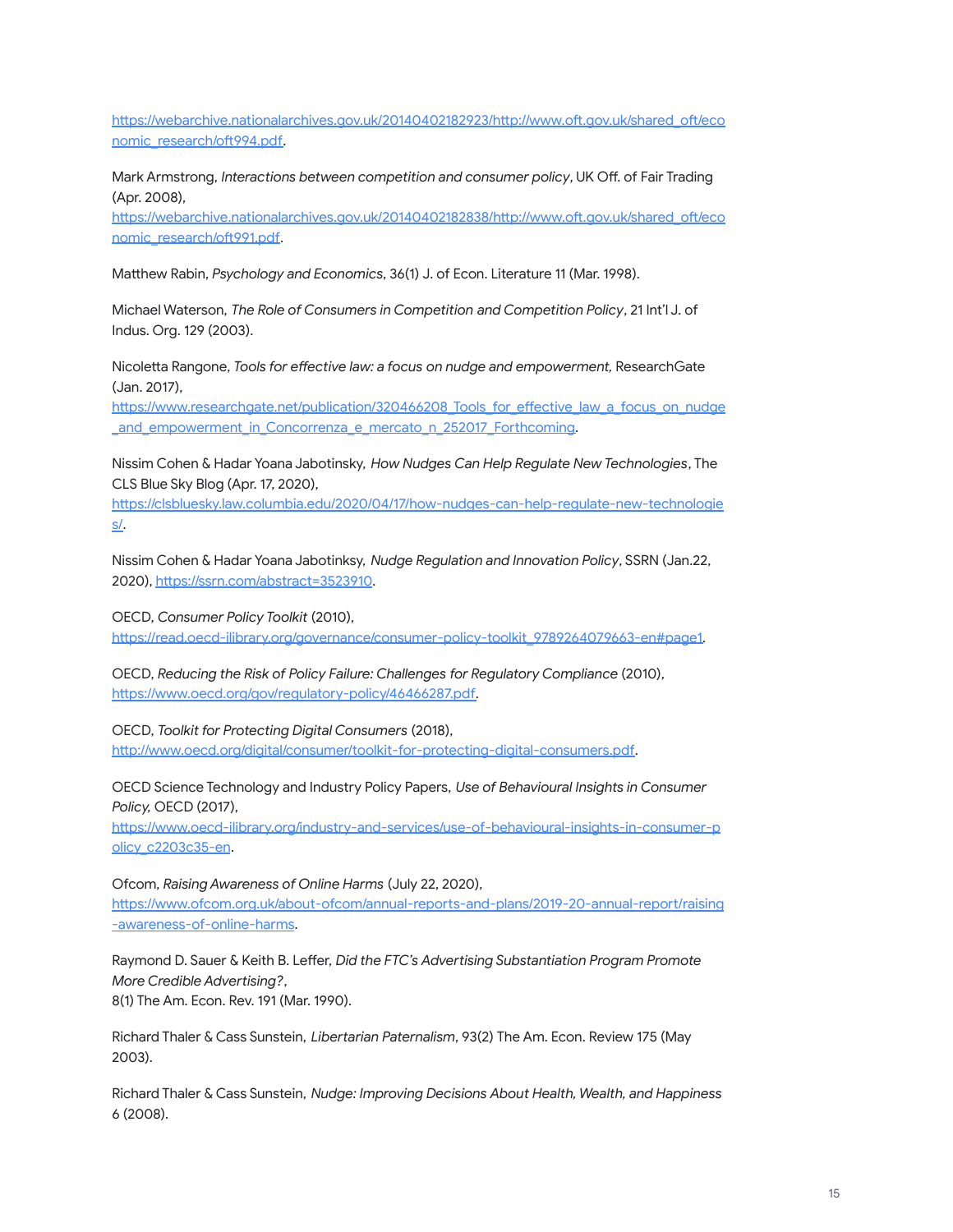Robert Baldwin, *From regulation to behavior change: giving nudge the third degree*, LSE Res. Online (Nov. 2015), <http://eprints.lse.ac.uk/64343/1/From%20Regulation.pdf>.

Stefano DellaVigna, *Psychology and Economics: Evidence from the Field*, 47(2) J. of Econ. Literature 315 (June 2009).

*The Office for Responsible Technology: Empowering Regulators,* doteveryone (Oct. 18, 2018), [https://www.doteveryone.org.uk/2018/10/the-office-for-responsible-technology-empowering-reg](https://www.doteveryone.org.uk/2018/10/the-office-for-responsible-technology-empowering-regulators/) [ulators/](https://www.doteveryone.org.uk/2018/10/the-office-for-responsible-technology-empowering-regulators/).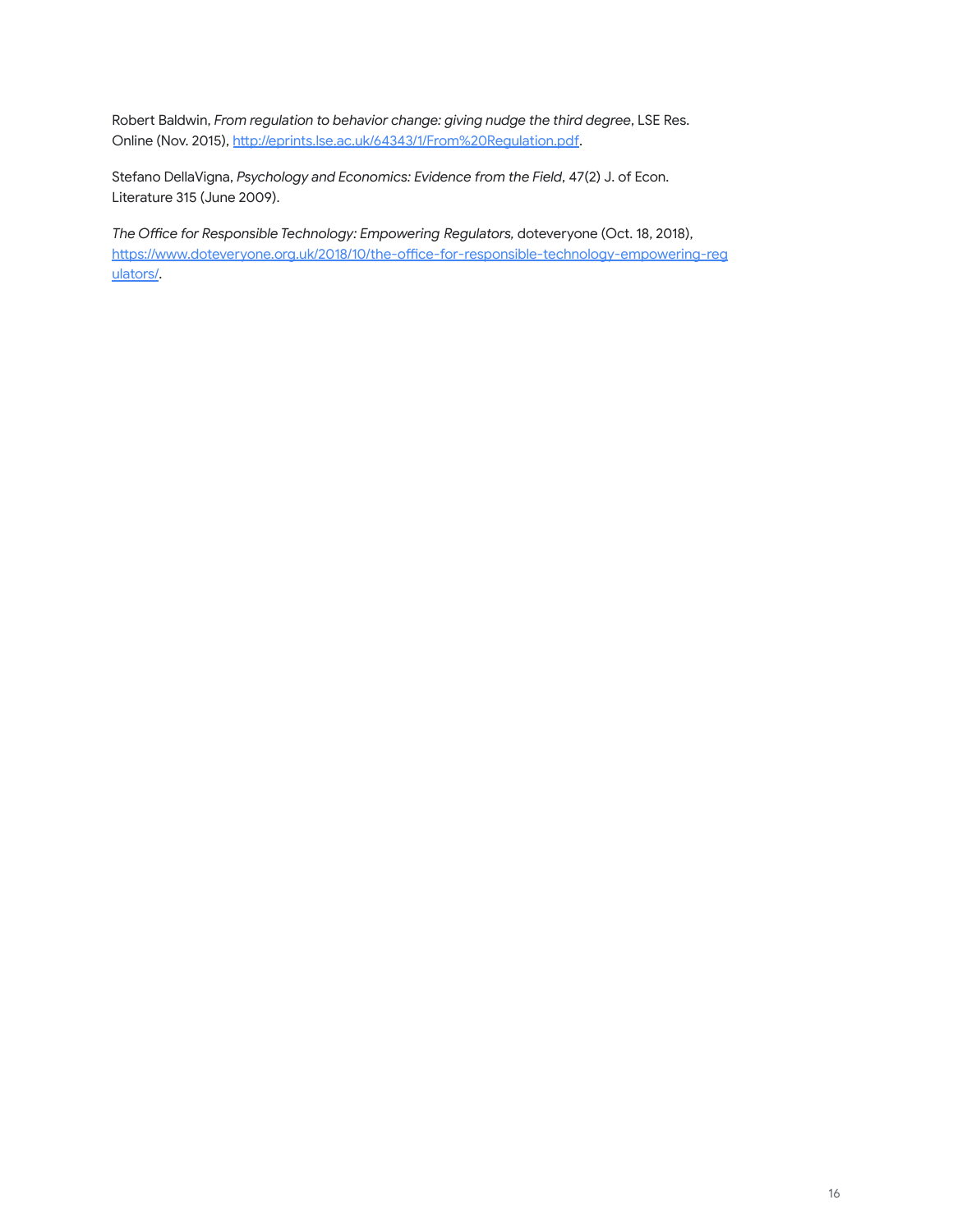### **Education**

#### <span id="page-16-0"></span>**Overview**

Regulators use education as a tool to inform consumers, industry, or other stakeholders about topics such as applicable legal frameworks, market practices, the costs or benefits of engaging in certain actions, the potential impacts of new technologies or business practices, and regulatory policy. By raising awareness of such issues, regulators may be able to impact market behavior without prohibiting or requiring certain behaviors.

Education initiatives can take a variety of forms, including:

- Short-term awareness campaigns that focus on particular issues (*e.g.*, consumer alerts about new types of scams);
- School-based programs designed to develop lasting skills in consumers (*e.g.*, financial literacy campaigns); and
- Comparison tools that enable consumers and others to more easily assess market choices with, for example, calculators or tables.

#### <span id="page-16-1"></span>**Benefits of Education**

**Education initiatives are easier to craft and adapt than more interventionist regulatory tools, such as formal regulation**. This is particularly beneficial for markets involving innovative and rapidly evolving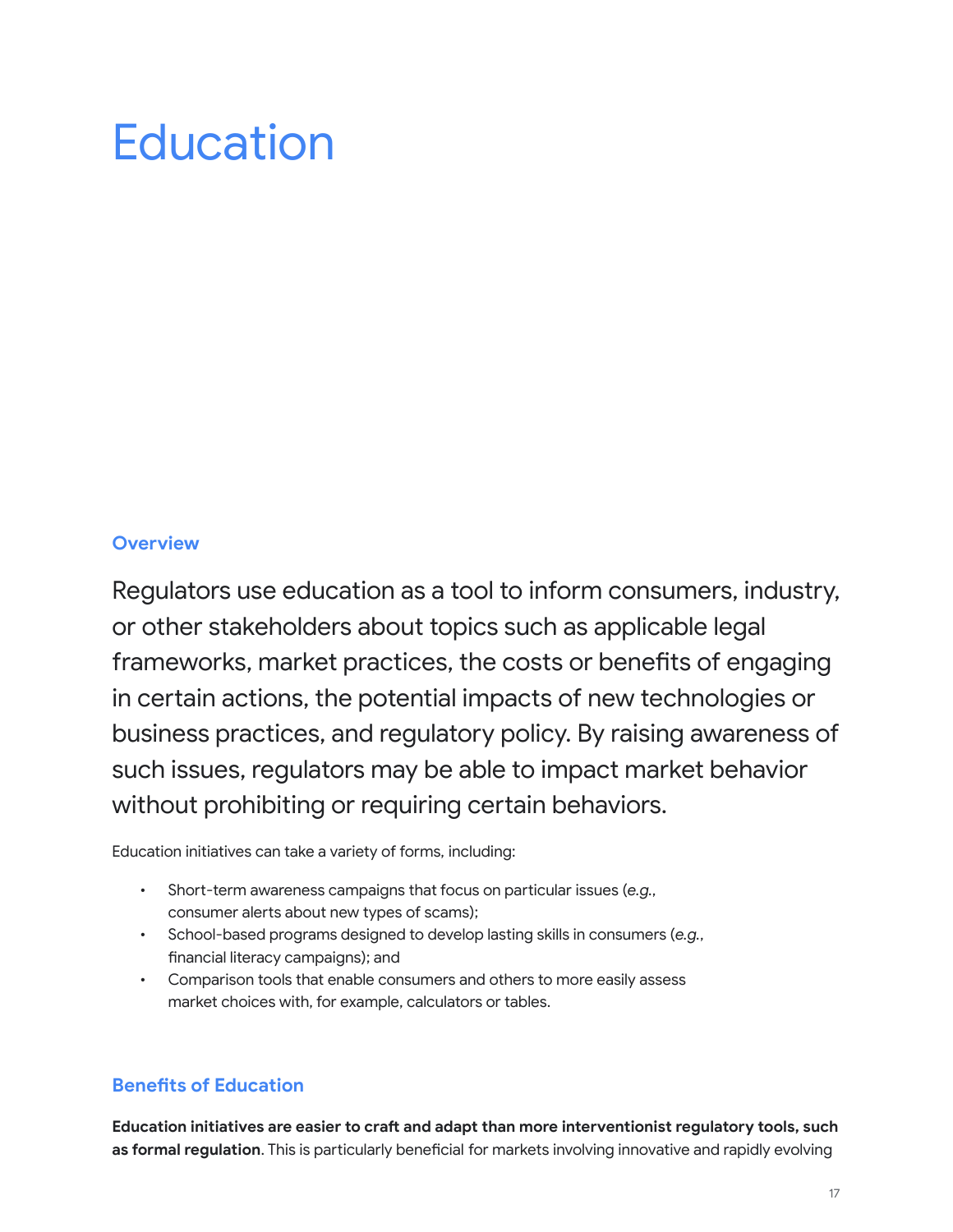technologies. Regulators overseeing such markets may lack the data needed to accurately assess the potential long-term impacts of new technologies, business practices, or competition. Thus, they may want to exercise caution before establishing formal regulations that may turn out to be poorly designed, inefficient, or ineffective over the long term. Through education, regulators can address potential issues by informing consumers and other stakeholders about potential risks and benefits, potentially positively influencing behavior.

**Education can help reduce costs for regulators**. Regulators can typically launch education initiatives without going through time-consuming, notice-and-comment proceedings like those associated with formal regulation. Moreover, education initiatives generally do not require ongoing oversight or enforcement activities. Therefore education can reduce costs for regulators, especially in cases where the externalities are rooted in consumers making decisions that are clearly contrary to their long-term interests. For example, regulators may wish to educate consumers about the potential long-term savings of buying energy-efficient devices that may have a higher purchase price than less efficient devices.<sup>12</sup> Or regulators may seek to reduce consumer harm by educating consumers about the potential dangers of purchasing goods or services from unlicensed providers. 13 If effective, such education initiatives may address identified issues without requiring substantial market intervention.

#### <span id="page-17-0"></span>**Challenges for Education**

**Poorly targeted or unengaging education initiatives can lack effectiveness.** Traditional web platforms, newspapers, or broadcast channels may not be effective means to engage with audiences that receive information via social media or similar outlets. And when regulators want to provide consumers with information about specific types of potentially harmful transactions, they may seek to target consumers *before* they enter into those transactions, particularly if the transactions are consequential and infrequent.

**Regulators may lack experience in creating engaging and impactful education and awareness initiatives**. Regulators tend to have strong experience in traditional, core activities like promulgating and enforcing regulations. But regulators may not have extensive experience in designing education campaigns. Effective education initiatives have clearly defined objectives, target the appropriate audience, and engage that audience. Therefore, regulators may benefit from partnering with other organizations—such as communications firms, educational institutions, or industry groups—to deliver effective initiatives.<sup>14</sup> Successful consumer education programs regarding financial issues often involve partnerships between government, industry, market research firms, schools and universities, and media organizations. <sup>15</sup> For example, the U.S. Internal Revenue Service has partnered with industry groups to educate consumers about the risks of phishing, tips for secure online shopping, and the importance of strong passwords. 16

**Poorly designed education initiatives risk unintended negative consequences***.* When regulators warn consumers about potential risks in a market, they can take care not to cause undue alarm or other

<sup>12</sup> *See* Glen Hepburn, *OECD Report: Alternatives to Traditional Regulation* 51, [http://www.oecd.org/regreform/regulatory-policy/42245468.pdf.](http://www.oecd.org/regreform/regulatory-policy/42245468.pdf)

<sup>&</sup>lt;sup>13</sup> See OECD, Use of Behavioural Insights in Consumer Policy 20 (2017),<br>http://www.oecd.org/officialdocuments/publicdisplaydocumentpdf/?cc

<sup>14</sup> OECD, *Toolkit for Protecting Digital Consumers* 84 (2018), [http://www.oecd.org/digital/consumer/toolkit-for-protecting-digital-consumers.pdf.](http://www.oecd.org/digital/consumer/toolkit-for-protecting-digital-consumers.pdf) ("Joint initiatives can be particularly effective, as the partners can often communicate more effectively with entpdf/?cote=DSTI/CP(2016)3/FINAL&docLanguage=En.

<sup>15</sup> *See* Barbara Smith, *Financial Education: What Makes a Successful Public Awareness Campaign?*, OECD (Sept. 21-22, 2006), target audiences, drawing on specific experiences, resources, and knowledge.").

<sup>&</sup>lt;u><http://www.oecd.org/finance/financial-education/37371299.pdf></u>.<br><sup>16</sup> National Tax Security Awareness Week 2019, Internal Revenue Service (Oct. 20, 2020), <u>https://www.irs.gov/newsroom/national-tax-security-awareness-week-2</u>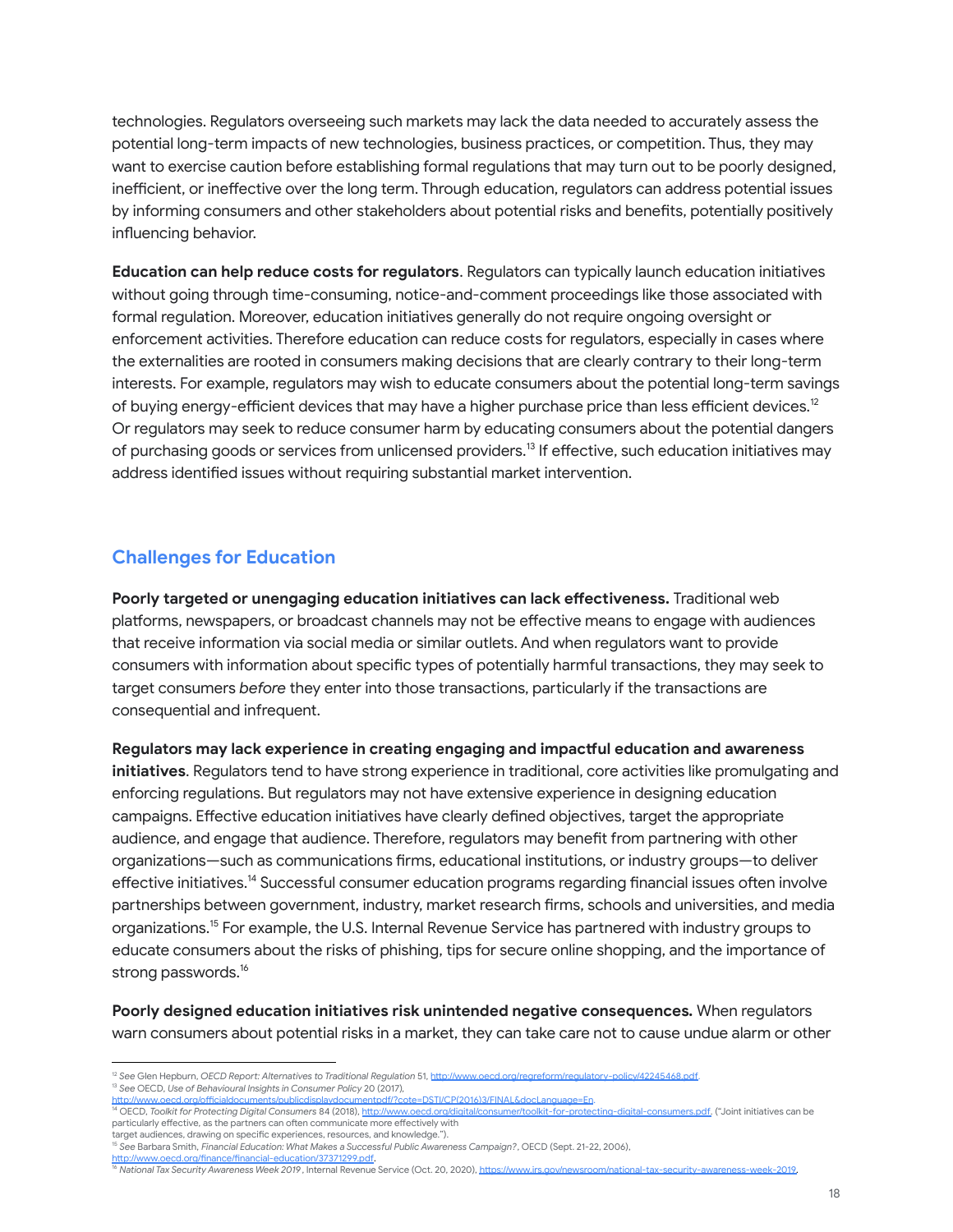unintended side effects. For example, education initiatives alerting consumers to the security risks associated with a specific mobile payment method should be designed to avoid causing consumers to distrust all mobile payment methods.

#### <span id="page-18-0"></span>**Effective Implementation**

Effective education initiatives involve:

- Defined objectives and strategies;
- Appropriate targeting;
- Engaging and understandable content;
- Timely delivery;
- Coordination and cooperation with stakeholders; and
- Post mortems to identify learnings.

**Regulators can clearly define the policy objectives and desired consumer action before developing education initiatives**. Explicitly defined objectives for education initiatives help regulators better assess how to design and deliver the pertinent information to the public. For example, the European Cybersecurity Month program has a clearly defined objective – to raise awareness of cybersecurity issues. This has helped the program address a broad range of stakeholders more effectively by designing a variety of online and offline channels to deliver its message to specific subgroups. Or consider the UK Financial Conduct Authority's ("FCA's") campaign to educate consumers about the need to submit complaints about payment protection insurance by an August 2019 deadline. $^{\text{\tiny{17}}}$ The campaign established clearly defined objectives and achieved key performance indicators regarding awareness-raising and help provided via web and helpline calls. $^{\rm 18}$ 

Regulators may also try to leverage research about market practices and consumer interests to develop education strategies. Behavioral economic models can help to assess likely motivations and factors influencing consumer behavior and identify ways to influence those behaviors.

#### **Regulators can target education initiatives to the appropriate population at the appropriate**

**times.** To target education initiatives in a manner that can achieve the regulatory objectives, regulators may consider the composition and characteristics of the relevant audience, including age, social demographic, education level, rural/urban location, type of consumer, and channels used by that audience to find consumer information. For example:

- Where the objective of the education initiatives is to develop long-term skill sets in children and young people, regulators may deliver education within schools, libraries, or through advertising on digital or social media consumed by the relevant age group.
- If education initiatives are intended to influence consumer actions in a specific transactional context. In that case, regulators can target the messaging so that it reaches consumers just prior to or in the course of the transaction. For example, retailers may be required to provide consumers with specific information prior to completing a transaction.

<sup>18</sup> *Id.* at 17. <sup>7</sup> FCA, Payment Protection Insurance Complaints Deadline: Final Report (2020), deadline-final-report.pdf.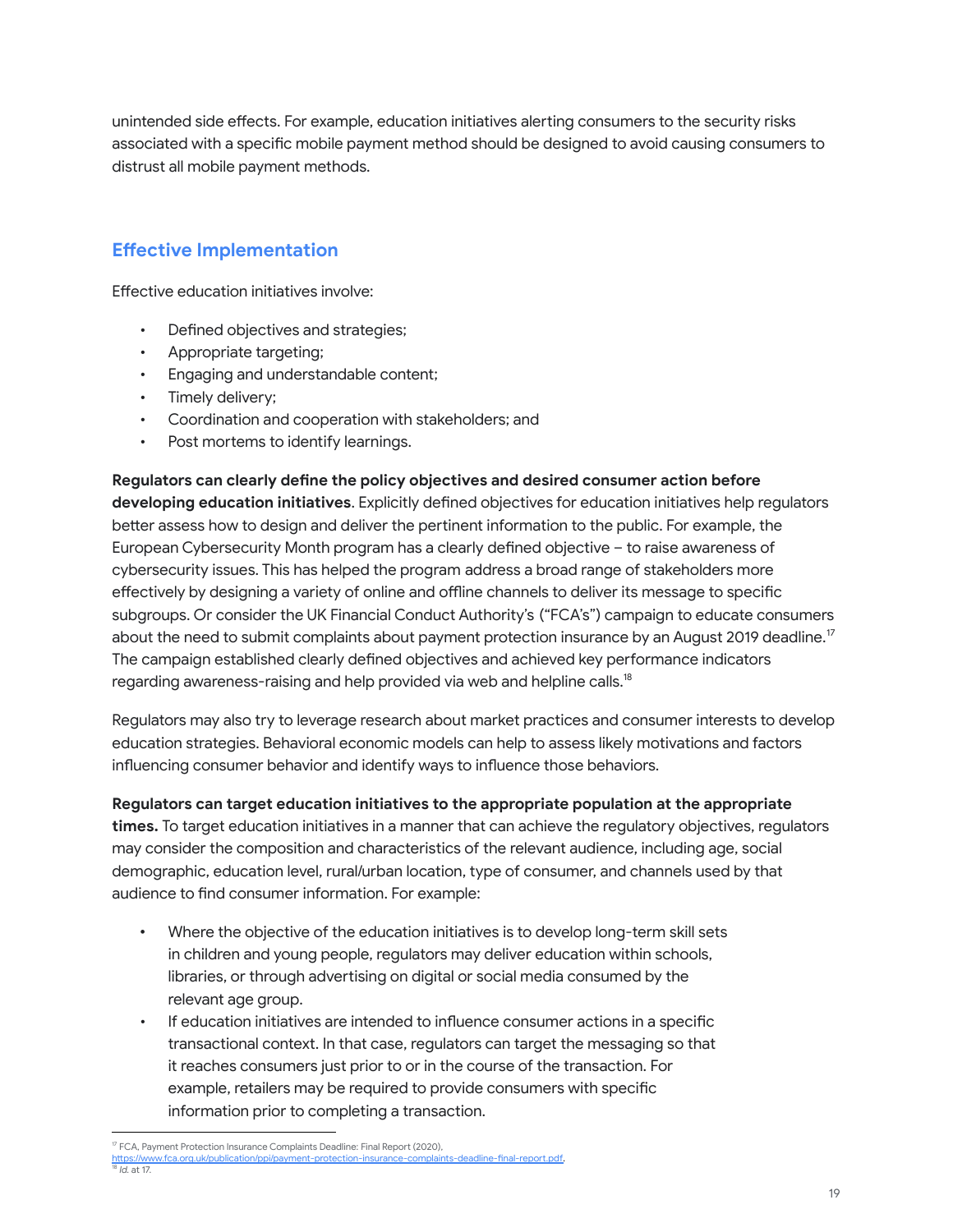**Regulators can design education initiatives to be engaging, understandable, and accessible**. To promote audience engagement, regulators can develop memorable, interactive or multimedia content delivered via channels and modalities that the audiences are familiar with and use regularly. For example:

- Simulations that create "game-like" opportunities for audiences can illustrate the long-term impacts of certain market choices. Financial literacy games, for example, can help high school students about the potential impacts of borrowing excessive amounts to cover education expenses. <sup>19</sup> And consider the NewsWise initiative launched by three UK non-governmental organizations, which offers online games and tools to help school children develop news literacy skills and identify misinformation. 20
- The UK's FCA captured consumer attention regarding a complaint deadline by adopting a multi-channel communications campaign that featured an animatronic model of Arnold Schwarzenegger. The campaign was "designed to cut through the white noise and capture people's attention."<sup>21</sup>

#### **Regulators typically benefit from coordinating and cooperating with other stakeholders to deliver effective education initiatives**.

Working with other stakeholders may help regulators reach target groups. For example:

- Companies may have ready access to channels that reach target groups, such as their marketing campaigns and social media pages. In many cases, industry participants may be eager to work with regulators to educate their customers and promote the growth of beneficial practices while addressing potential policy concerns. Australia's Financial Capability Strategy ("Strategy") provides a good example of this. The Australian Securities & Investments Commission coordinated the Strategy in partnership with industry financial institutions, trade associations, consultants, non-profit advocacy groups, and researchers. A key part of the initiative is the Moneysmart website, which has developed a substantial audience.
- In some cases, regulators may require that industry pay for education initiatives. For example, eighteen banks funded a £42.2m campaign led by the UK's Financial Conduct Authority to inform consumers of the deadline to claim compensation for Payment Protection Insurance.<sup>22</sup>
- When education initiatives benefit from delivery within schools, regulators coordinate with schools, colleges, and education agencies to deliver the content in a manner that integrates with established curricula. 23

Working with industry participants and other partners can also help regulators identify and avoid potential unintended consequences of education initiatives such as inadvertently creating alarm about certain activities. Private sector stakeholders may be better positioned to identify the potential for education initiatives to create unwanted side effects or unintended concerns about beneficial market

<sup>19</sup> Brian Page, *10 Free Financial Literacy Games for High School Students*, Edutopia (Apr. 7, 2020),

<sup>20</sup> *NewsWise for Families: Looking Out for Fake News*, Guardian (Mar. 21, 2020), <https://www.edutopia.org/article/10-free-financial-literacy-games-high-school-students>.

<sup>21</sup> Mark Sweney, *Hasta la Vista, PPI! Schwarzenegger Fronts FCA's £42m Campaign*, Guardian (Aug. 29, 2017), <https://www.theguardian.com/newswise/2020/mar/21/newswise-for-families-looking-out-for-fake-news> (last updated May 19, 2020).

<sup>&</sup>lt;u>https://www.thequardian.com/business/2017/auq/29/ppi-schwarzenegger-fca-campaign-claims-deadline</u>.<br><sup>22</sup> FCA, Payment Protection Insurance Complaints Deadline: Final Report (2020),

<sup>&</sup>lt;u>https://www.fca.org.uk/publication/ppi/payment-protection-insurance-complaints-deadline-final-report.pdf.</u><br><sup>23</sup> About Moneysmart for Teachers, Moneysmart.gov.au, <u><https://moneysmart.gov.au/about-moneysmart-for-teachers></u> (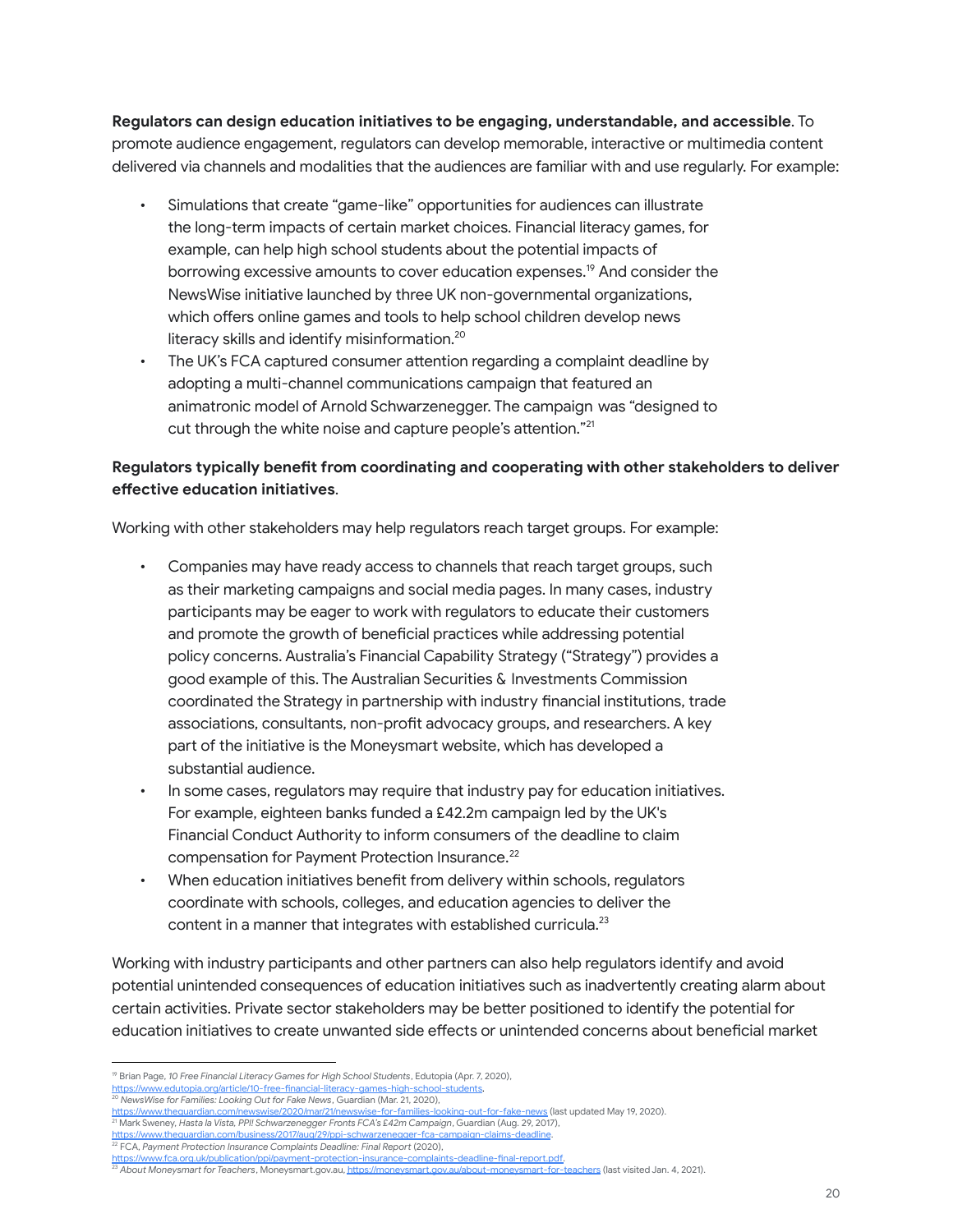practices. For example, when creating awareness campaigns to inform consumers about products that may be unsafe in certain circumstances, regulators may partner with industry participants or other subject matter experts to confirm that consumers are not unduly deterred from using products in beneficial, safe ways. 24

#### **Regulators can evaluate education initiatives to incorporate lessons learned for the future**.

Assessing the impact and success of education initiatives helps regulators identify opportunities to improve future education initiatives and regulatory policies. Regulators are able to determine whether the long-term durability and the continued impact of the messages delivered through public awareness and educational campaigns. For education initiatives designed to influence behavior, regulators may consider whether different content or alternative communication channels could have had a greater impact. And regulators can assess whether changes in behavior led to better policy outcomes.

#### <span id="page-20-0"></span>**Case Studies**

Case Study 2A **European Cyber Security Month**

The European Cyber Security Month ("ECSM") has many features of an effective education initiative. ECSM originated in 2012 as a pilot program of the European Union Agency for Cybersecurity and has become an annual campaign. <sup>25</sup> The objectives of ECSM are to:

- Raise awareness of cybersecurity issues;
- Increase safe use of the Internet; and
- Increase media interest in cybersecurity issues.

ECSM delivers messaging via various channels, including conferences, workshops, trainings, webinars, presentations, and social media. ECSM involves hundreds of partners from government, academia, think tanks, non-governmental organizations, professional associations, and industry. Recognizing that cybersecurity is a long-term concern, ECSM occurs annually in October, targeting a new set of issues each year. The scope of ECSM has increased over the years from 184 activities across 30 countries in 2014 to 525 activities across 36 countries in 2019. 26

Focusing on a single month – rather than delivering messaging throughout the year – can be an effective way to highlight issues without risking information overload or message fatigue. Annualized message delivery also allows ECSM to identify and target the issues most relevant at a given time in light of technological and other developments. Each year, ENISA publishes a

<sup>24</sup> *See* Pharma Guy, *Unintended Consequences of FDA Warnings: Lilly-funded Antidepressant Case Study* , Pharma Marketing Network (June 2, 2009),

<sup>26</sup> *Id.* <u>https://www.pharma-mkting.com/blog/unintended-consequences-of-fda-warnings/</u>.<br><sup>25</sup> Eur. Cybersecurity Month Through the Years, Eur. Cybersecurity Month, <u><https://cybersecuritymonth.eu/about-ecsm/ecsm-through-the-years></u> (l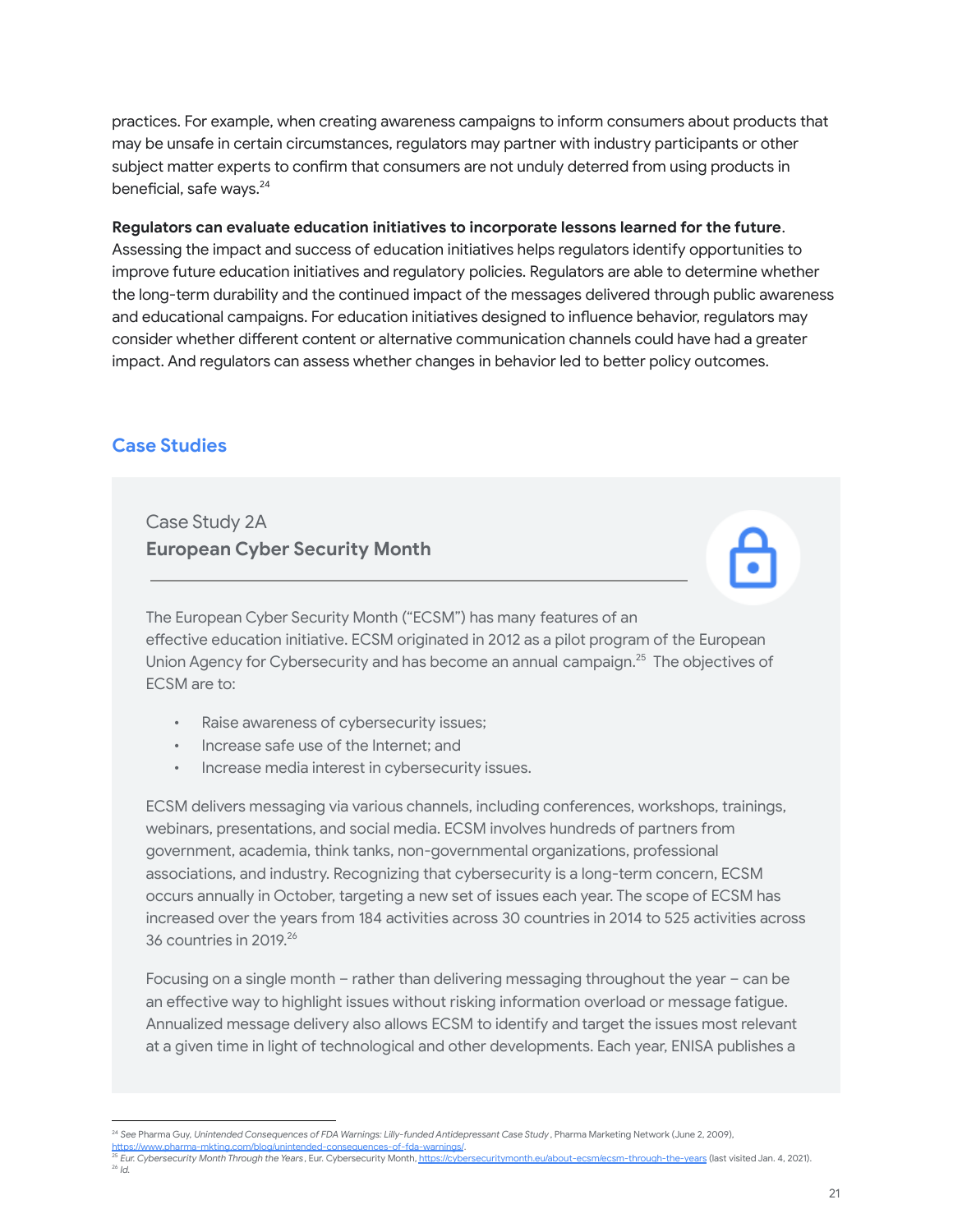detailed "deployment report," intended for private and public sector organizations and IT security professionals that analyzes impact (*e.g.*, messaging and engagement) of the previous year's campaign and cites lessons learned for the following year. $^{27}$ 

#### Case Study 2B **Australia Financial Capability Strategy**

#### The Australian National Financial Capability Strategy ("Strategy") is an initiative of the Australian Securities & Investments Commission ("ASIC") in partnership with other governmental and non-governmental organizations. <sup>28</sup> The Strategy's core mission is to "empower Australians to be in control of their financial lives." 29

ASIC launched the Strategy in 2018 following consultations with interested stakeholders. Through these consultations, ASIC identified three core behaviors that the Strategy could address:

- **Managing money day-to-day**: Track money in and out, look at spending priorities, manage debt and credit use, get into a savings habit.
- **Making informed money decisions**: Learn more about money, talk more about money, consider options and choices, get help when needed.
- **Planning for the future**: Work towards savings goals, stay on top of superannuation, make informed investment choices, protect what matters most. 30

Moneysmart, a website created by the ASIC to help consumers improve their finances (*e.g.*, by managing money, reducing debt, and financial planning), is a key part of the Strategy. <sup>31</sup> ASIC reports that 1 in 2 Australian adults visited the Moneysmart website in 2019-2020. $^{\rm 32}$ 

<sup>27</sup> *Eur. Cybersecurity Month Deployment Report 2019*, Eur. Union Agency for Cybersecurity (Jan. 19 2020),

<sup>29</sup> *Id.* [https://www.enisa.europa.eu/publications/ecsm-deployment-report-2019.](https://www.enisa.europa.eu/publications/ecsm-deployment-report-2019)<br><sup>28</sup> National Financial Capability Strategy 2018: Australians in Control of Their Financial Lives, Financialcapability.gov.au/strategytymenes. Property (last updated May 2020).

<sup>30</sup> SVA Consulting, *National Financial Capability Strategy research report* 3 (Mar. 2020),

https://financialcapability.gov.au/files/200320%20SVA%20National%20Financial%20Capability%20Strategy%20research%20report%20for%20ASIC%20web.pdf.<br><sup>31</sup> Moneysmart.g<mark>ov.au, <u><https://moneysmart.gov.au/></u> (last visited</mark> Jan. 4,

<sup>32</sup> *Financial Capability*, ASIC, <https://asic.gov.au/for-consumers/financial-capability/> (last visited Jan. 4, 2021).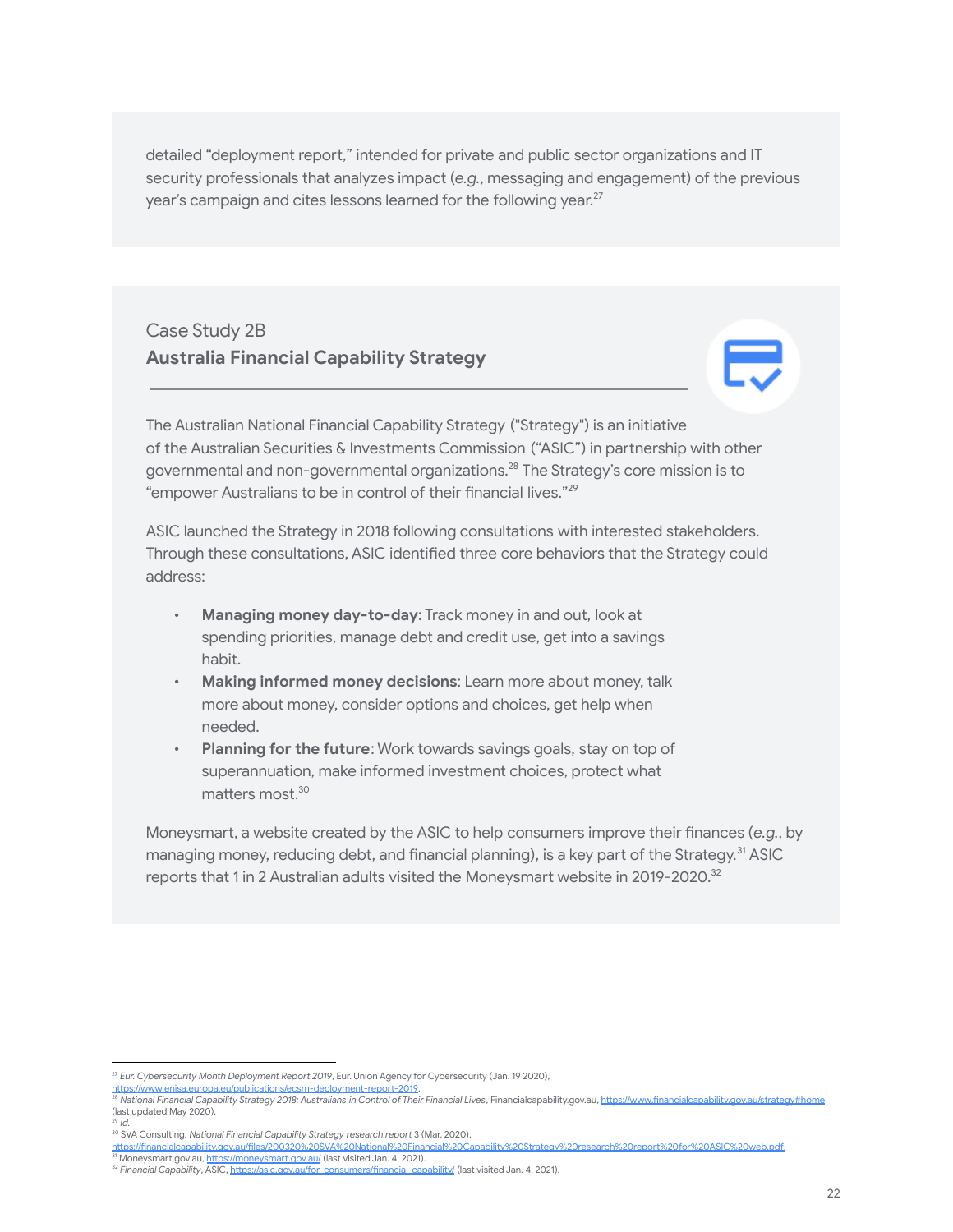#### Case Study 2C **NewsWise**



NewsWise is a news literacy program launched in 2018 through collaboration between three UK-based non-governmental organizations – The Guardian Foundation, National Literacy Trust, and PSHE Association – to help students from ages nine to eleven better understand news and identify misinformation. Although NewsWise is not a regulatory initiative, it illustrates how innovative education efforts can address regulators' issues of interest. The program's stated goals are to:

- **•** Deepen participants' understanding of why and how news is produced;
- **•** Enable participants to navigate the news through active and critical engagement; and
- **•** Empower participants to tell their own news stories by creating and sharing their own news.<sup>33</sup>

When NewsWise launched in 2018, it sought to collaborate with schools whose student population showed a need for news literacy support (schools located in areas with high literacy vulnerability and under-representation in mainstream media). Since 2018, NewsWise has provided training to teachers for the incorporation of news-literacy materials into their lesson plans. 34

As part of the program, students have been asked to complete surveys before and after their participation in a NewsWise workshop. Responses from participants to measure long-term changes have been difficult to obtain. However, initial survey responses have shown substantial improvement in news-literacy related metrics (*e.g.*, 70% of participants reported checking the trustworthiness of a news source after participating in NewsWise versus 48% of participants who reported doing so before participating in NewsWise). 35

In 2019-2020, NewsWise reported increased rollout of its program to a total of 150 schools. $^{36}$  It also began hosting "festivals," which are public workshops targeting news literacy at the family level, an extension of its initial targeting to students ages nine to eleven. $^{\rm 37}$ 

<sup>34</sup> *Id.* at 5. <sup>33</sup> Chiara Cappellini & Irene Picton, *NewsWise Evaluation Report 2018-2019* (2019), [https://files.eric.ed.gov/fulltext/ED598399.pdf.](https://files.eric.ed.gov/fulltext/ED598399.pdf)

<sup>35</sup> *Id.* at 10.

<sup>36</sup> *Families Trained as fake news Detective at NewsWise Festival,* Nat'l Literacy Tr. (Jan. 29, 2020),

<sup>37</sup> Irene Picton, Chiara Cappellini, & Sian Hackett, *NewsWise Evaluation Report 2019-2020* (2020), https://literacytrust.org.uk/communities/stoke/families-trained-fake-news-de

[https://uploads.guim.co.uk/2020/09/16/NewsWise\\_Evaluation\\_Report\\_2019-20.pdf](https://uploads.guim.co.uk/2020/09/16/NewsWise_Evaluation_Report_2019-20.pdf). (highlighting that the family workshop events reached 113 children and 85 adults).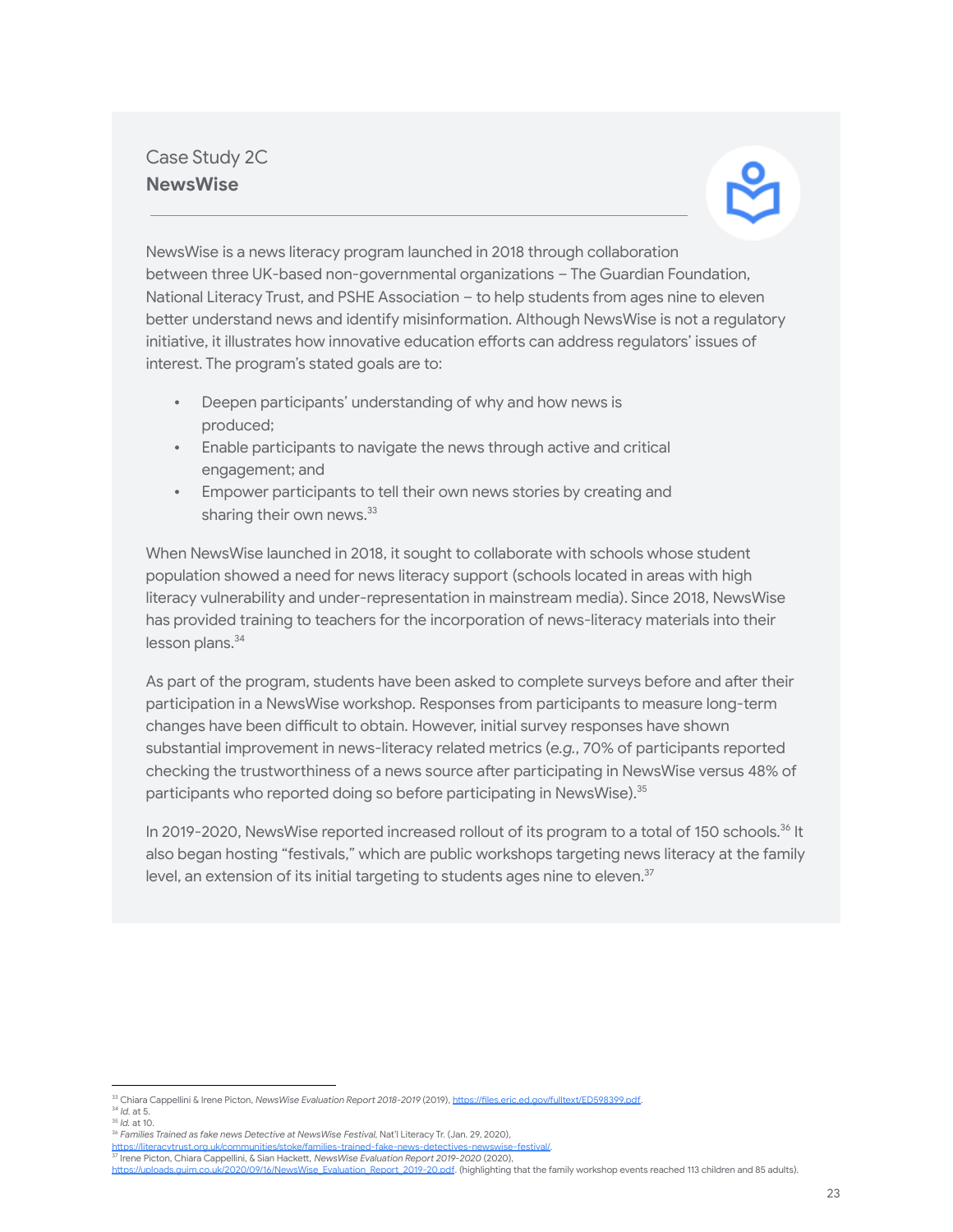#### **Bibliography**

ASIC, *National Financial Capability Strategy: Australians in Control of Their Financial Lives*, Financialcapability.gov.au, <https://financialcapability.gov.au/strategy/#introduction> (last visited Jan. 4, 2021).

Barbara Smith, *Financial Education: What Makes a Successful Public Awareness Campaign?*, OECD (Sept. 21-22, 2006), [http://www.oecd.org/finance/financial-education/37371299.pdf.](http://www.oecd.org/finance/financial-education/37371299.pdf)

Chiara Cappellini & Irene Picton, *NewsWise Evaluation Report 2018-2019*, Nat'l Literacy Tr. (2019), [https://files.eric.ed.gov/fulltext/ED598399.pdf.](https://files.eric.ed.gov/fulltext/ED598399.pdf)

ENISA, *Eur. Cybersecurity Month Deployment Report 2019* (Jan. 19, 2020), [https://www.enisa.europa.eu/publications/ecsm-deployment-report-2019.](https://www.enisa.europa.eu/publications/ecsm-deployment-report-2019)

FCA, *Payment Protection Insurance Complaints Deadline: Final Report* (2020), [https://www.fca.org.uk/publication/ppi/payment-protection-insurance-complaints-deadl](https://www.fca.org.uk/publication/ppi/payment-protection-insurance-complaints-deadline-final-report.pdf) [ine-final-report.pdf.](https://www.fca.org.uk/publication/ppi/payment-protection-insurance-complaints-deadline-final-report.pdf)

Glen Hepburn, *OECD Report: Alternatives to Traditional Regulation* (2009) [http://www.oecd.org/regreform/regulatory-policy/42245468.pdf.](http://www.oecd.org/regreform/regulatory-policy/42245468.pdf)

Internal Revenue Service, *Internal Revenue Service, States, Industry Launch Second Year of Public Awareness Campaign: "Taxes. Security. Together."* (Nov. 16, 2016), [https://www.irs.gov/newsroom/irs-states-industry-launch-second-year-of-public-aware](https://www.irs.gov/newsroom/irs-states-industry-launch-second-year-of-public-awareness-campaign-taxes-security-together) [ness-campaign-taxes-security-together.](https://www.irs.gov/newsroom/irs-states-industry-launch-second-year-of-public-awareness-campaign-taxes-security-together)

*NewsWise for Families: Looking Out for Fake News*, Guardian (Mar. 21, 2020), [https://www.theguardian.com/newswise/2020/mar/21/newswise-for-families-looking-ou](https://www.theguardian.com/newswise/2020/mar/21/newswise-for-families-looking-out-for-fake-news) [t-for-fake-news](https://www.theguardian.com/newswise/2020/mar/21/newswise-for-families-looking-out-for-fake-news) (last updated May 19, 2020).

OECD, *Challenges to Consumer Policy in the Digital Age* (Sept. 5-6, 2019), [https://www.oecd.org/sti/consumer/challenges-to-consumer-policy-in-the-digital-age.p](https://www.oecd.org/sti/consumer/challenges-to-consumer-policy-in-the-digital-age.pdf) [df.](https://www.oecd.org/sti/consumer/challenges-to-consumer-policy-in-the-digital-age.pdf)

OECD, *Consumer Education: Policy Recommendations of the Org. for Econ. Co-operation and Dev's Committee on Consumer Policy* (2009), <http://www.oecd.org/sti/consumer/44110333.pdf>.

OECD, *Consumer Policy Toolkit* (2010),

[https://read.oecd-ilibrary.org/governance/consumer-policy-toolkit\\_9789264079663-en#](https://read.oecd-ilibrary.org/governance/consumer-policy-toolkit_9789264079663-en#page1) [page1.](https://read.oecd-ilibrary.org/governance/consumer-policy-toolkit_9789264079663-en#page1) OECD, *Promoting Consumer Education: Trends, Policies and Good Practices* (2009), [https://read.oecd-ilibrary.org/education/promoting-consumer-education\\_97892640600](https://read.oecd-ilibrary.org/education/promoting-consumer-education_9789264060098-en#page1) [98-en#page1.](https://read.oecd-ilibrary.org/education/promoting-consumer-education_9789264060098-en#page1)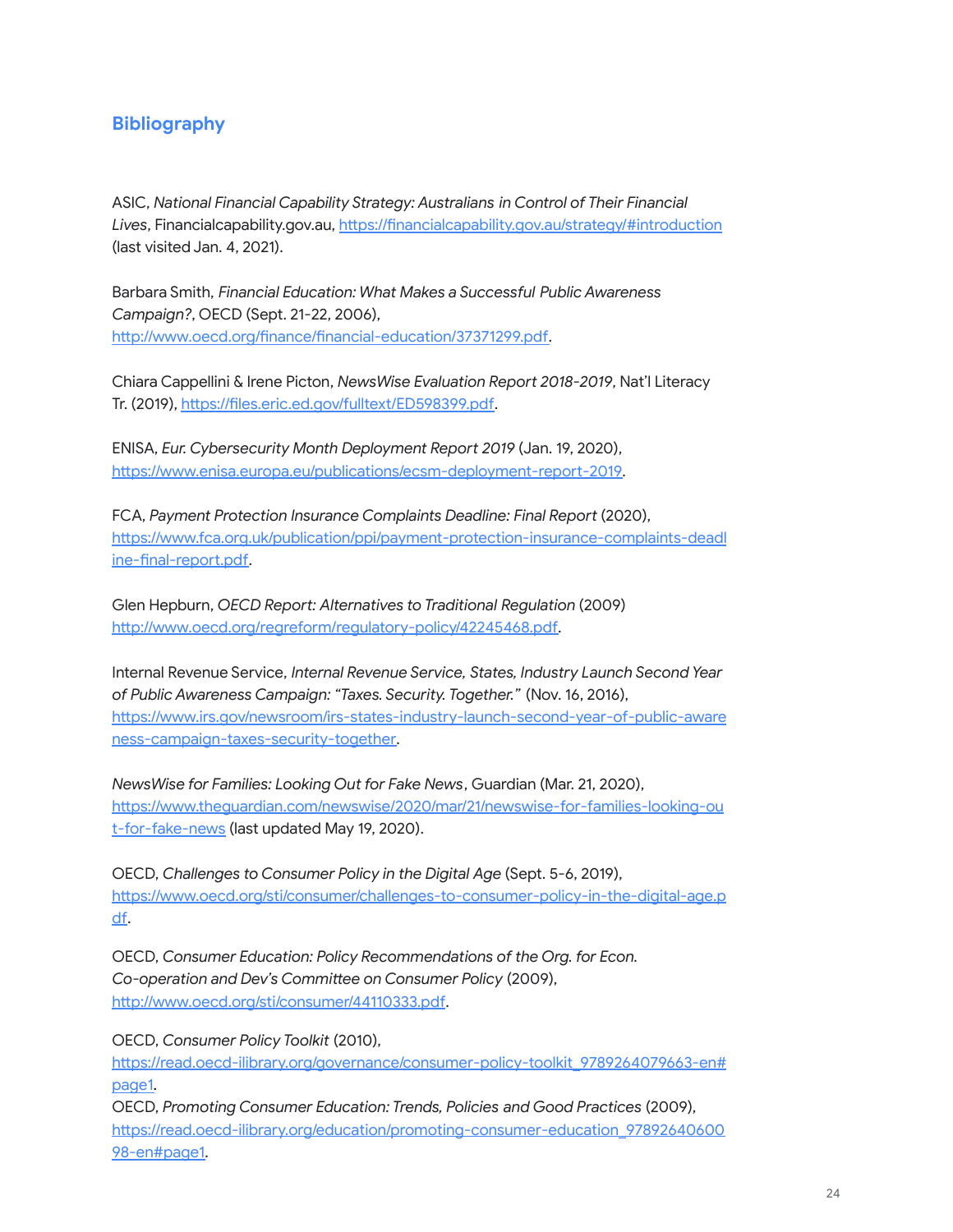OECD, *Toolkit for Protecting Digital Consumers* (2018),

<http://www.oecd.org/digital/consumer/toolkit-for-protecting-digital-consumers.pdf>.

("Joint initiatives can be particularly effective, as the partners can often communicate more effectively with target audiences, drawing on specific experiences, resources, and knowledge.").

OECD, *Use of Behavioural Insights in Consumer Policy* (2017)*,* [http://www.oecd.org/officialdocuments/publicdisplaydocumentpdf/?cote=DSTI/CP\(2016](http://www.oecd.org/officialdocuments/publicdisplaydocumentpdf/?cote=DSTI/CP(2016)3/FINAL&docLanguage=En) [\)3/FINAL&docLanguage=En.](http://www.oecd.org/officialdocuments/publicdisplaydocumentpdf/?cote=DSTI/CP(2016)3/FINAL&docLanguage=En)

Pharma Guy, *Unintended Consequences of FDA Warnings: Lilly-funded Antidepressant Case Study*, Pharma Marketing Network (June 2, 2009), <https://www.pharma-mkting.com/blog/unintended-consequences-of-fda-warnings/>.

SVA Consulting, *National Financial Capability Strategy research report* (Mar. 2020), [https://financialcapability.gov.au/files/200320%20SVA%20National%20Financial%20Cap](https://financialcapability.gov.au/files/200320%20SVA%20National%20Financial%20Capability%20Strategy%20research%20report%20for%20ASIC%20web.pdf) [ability%20Strategy%20research%20report%20for%20ASIC%20web.pd](https://financialcapability.gov.au/files/200320%20SVA%20National%20Financial%20Capability%20Strategy%20research%20report%20for%20ASIC%20web.pdf)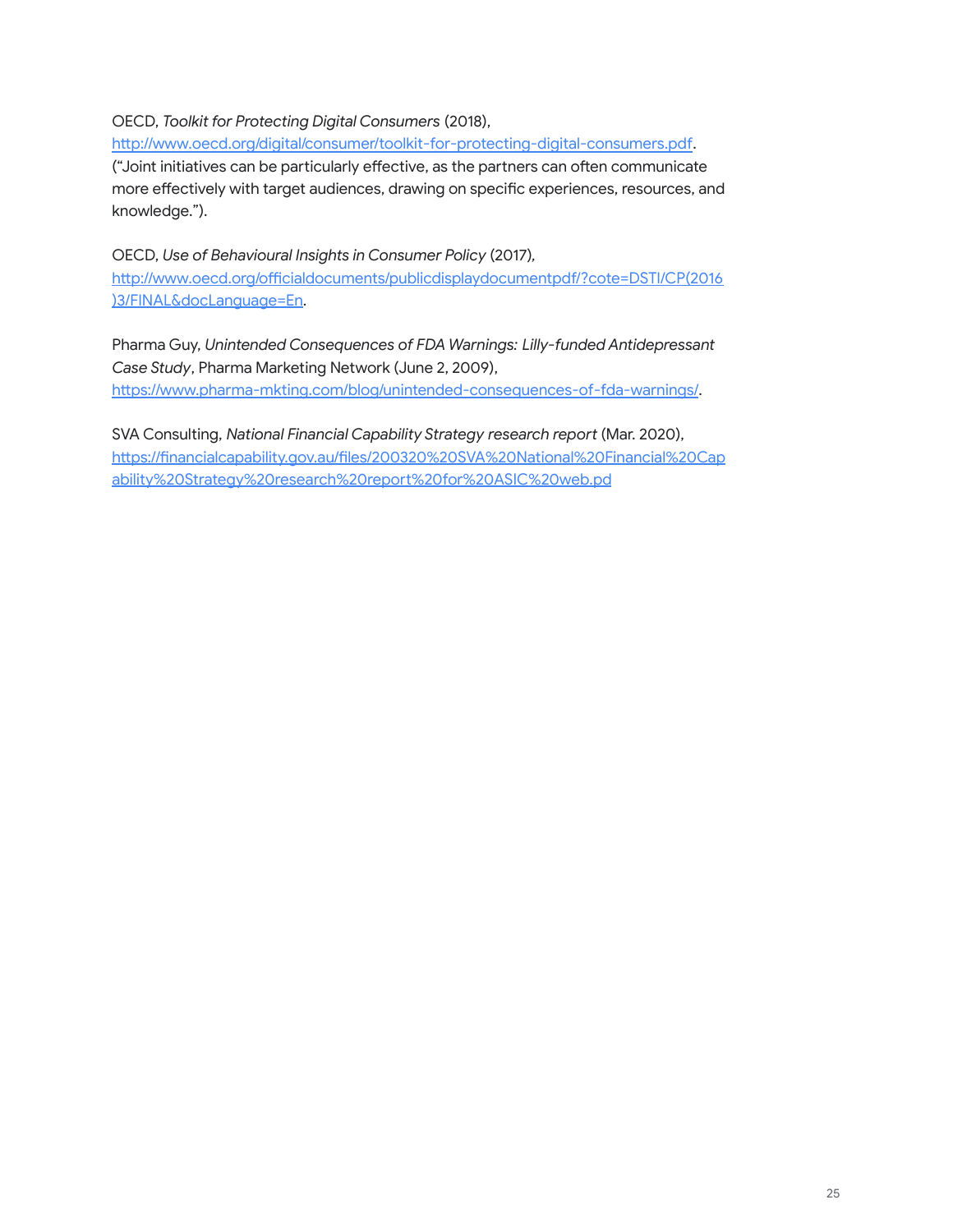### <span id="page-25-0"></span>Suasion

#### <span id="page-25-1"></span>**Overview**

Suasion is another tool that regulators use to influence behavior without engaging in formal regulation or enforcement activities. The methods of suasion vary. For example, regulators can publicly praise favored business practices in speeches or online communications, issue awards for behaviors or practices, criticize firms that act in disfavored ways, publish guidance regarding best practices or expectations, or issue warnings of regulatory interventions if certain practices do not change. Regulators can use suasion particularly effectively if they have the authority to take more interventionist actions (*e.g.*, formal regulation or enforcement) if market behaviors do not change in the ways that the regulator seeks.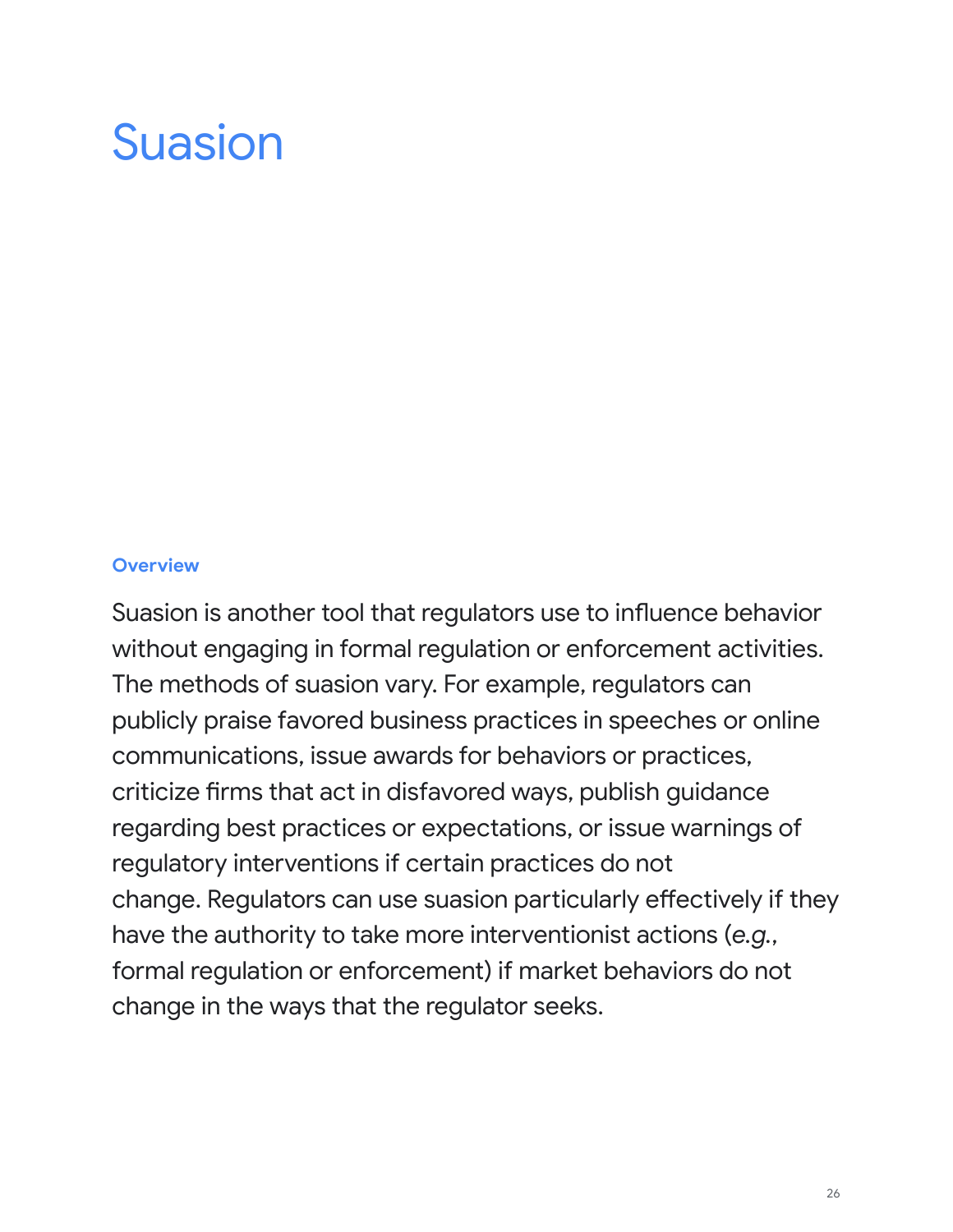#### <span id="page-26-0"></span>**Benefits of Suasion**

**Suasion preserves regulatory flexibility**. Regulators retain flexibility by adopting suasion tools instead of more interventionist regulatory practices because they can more readily adapt or suspend suasion practices in light of changed circumstances.

**Regulators can more rapidly implement suasion campaigns.** Regulators can generally implement suasion more rapidly than more interventionist regulatory practices, especially if the regulator has a robust market understanding and evidence base. Suasion does not require regulators to engage in lengthy notice-and-comment processes, and it can be a useful tool even for some time-sensitive or emergency issues. 38

**Suasion can enhance efficiency for regulators and industry**. Suasion often costs less and increases efficiency for regulators compared to more interventionist regulation. For example, regulators can use suasion to communicate their expectations with the aim of market participants adapting their behaviors without the agency having to conduct a formal rulemaking. Moreover, similar to self-and co-regulation, regulators can use suasion to avoid prohibiting potentially beneficial practices in markets or activities where the impacts of formal regulation may not be fully understood.

#### <span id="page-26-1"></span>**Challenges for Suasion**

**The effectiveness of suasion depends on some amount of trust between regulators and industry participants.** Without such trust, industry participants may have little reason to believe that regulators' statements are accurate indicators of regulatory objectives, compliance expectations, or enforcement priorities. Industry participants would then be less likely to modify their behaviors in response to the suasion efforts. 39

**Suasion efforts are also affected by the extent to which the regulator can take more interventionist measures.** Regulators seeking to use suasion may need to have authority to take action in the markets they seek to influence. Suasion is more effective when industry participants believe that the costs of ignoring regulatory appeals will exceed the costs of following regulatory appeals.<sup>40</sup> Denmark's environmental regulator, for example, publishes a "List of Undesirable Substances" to dissuade industry from using those substances, the suggestion being that more interventionist action is possible if industry ignores the list. 41

**Suasion is less effective when it deviates from or conflicts with other stated regulatory policies and priorities.** As noted above, suasion may, in some circumstances, be less costly for regulators to implement than more interventionist tools such as formal regulation. This may be particularly true where suasion is deployed using online communications platforms, which generally involve fewer costs than other media. Where these costs are lower, there may be increased risk of regulators launching suasion

- <sup>99</sup> See Central Bank of Nigeria, Understanding Monetary Policy Series No. 28: Moral Suasion as a Monetary Policy Instrument 9 (2013), https://www.cbn.gov.ng/out/2016/mpd/understanding%20monetary%20policy%20series%20no%2028.pd
- 40 *Id.* at 10

<sup>38</sup> *See COVID-19 Supervisory and Regulatory FAQs*, Federalreserve.gov (June 16, 2020), <https://www.federalreserve.gov/covid-19-supervisory-regulatory-faqs.htm>; Wallace Oates & William Baumol, *The Instruments for Environmental Policy*, Economic Analysis of Environmental Problems (95-154) (E. Mills ed. 1975), [https://core.ac.uk/download/pdf/6871706.pdf.](https://core.ac.uk/download/pdf/6871706.pdf)

<sup>41</sup> OECD, *Reviews of Regulatory Reform: Regulatory Policies in OECD Countries* 139-140 (2002), <https://www.oecd.org/gov/regulatory-policy/35260489.pdf>.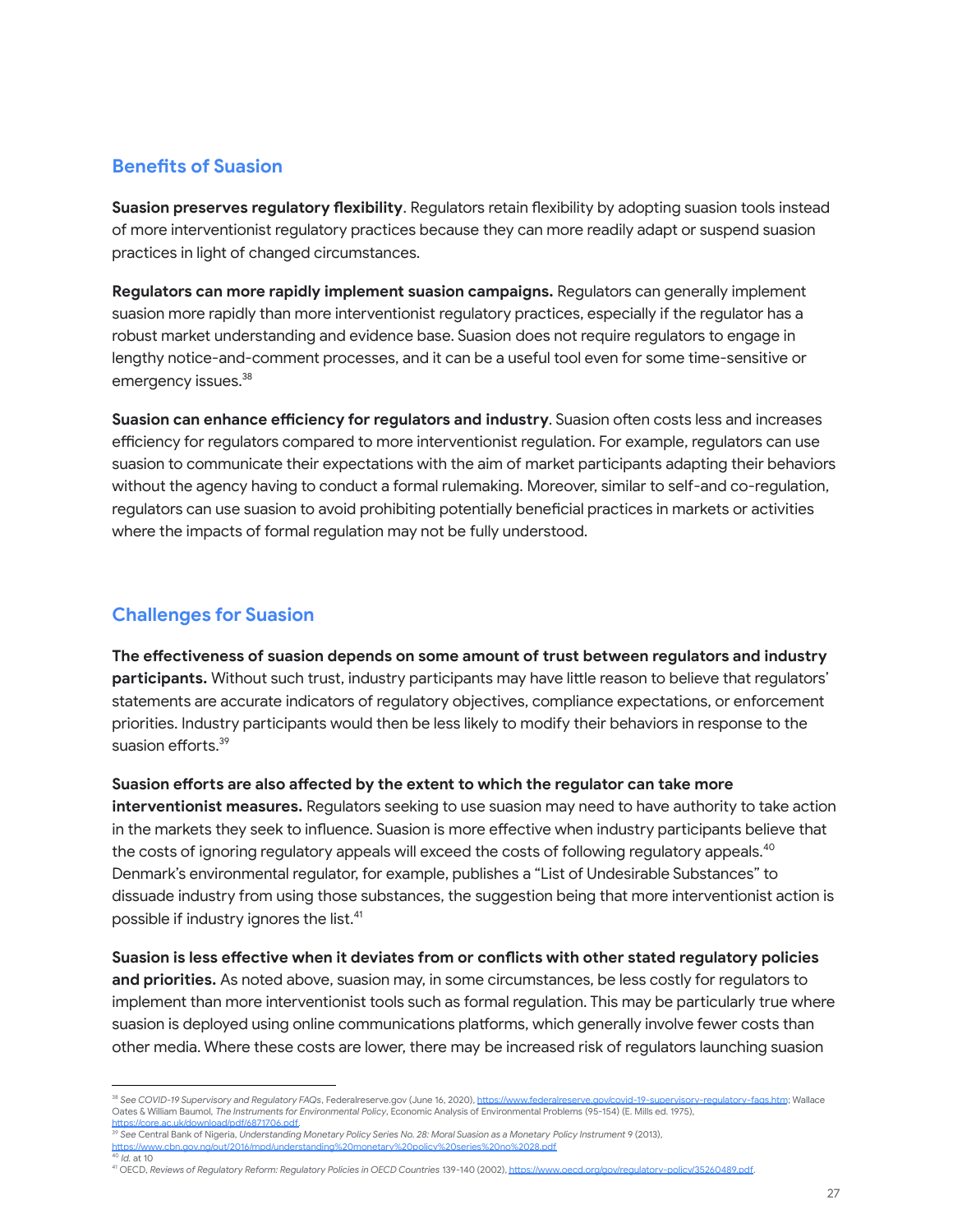initiatives without carefully planning and considering articulated regulatory policies and priorities. In the absence of clearly defined objectives or a full understanding of industry motivations and applicable regulatory frameworks (both local and across jurisdictions), regulators risk launching suasion campaigns that fail to achieve desired goals. That may create market confusion by failing to align with prior regulatory policy. 42

**Suasion can become less effective over time**. Suasion typically relies on voluntary (or at least semi-voluntary) compliance, and industry participants' willingness to engage voluntarily may fluctuate over time. For example, some participants may become aware that certain other firms are not changing their behaviors, reducing the incentives to adhere to suasion messaging. <sup>43</sup> Suasion may also be prone to habituation effects when firms become accustomed to regulatory messaging and the motivational impact of the messaging decreases. <sup>44</sup> Therefore regulators will generally consider on a case-by-case basis the likely impacts of suasion activities.

#### <span id="page-27-0"></span>**Effective Implementation**

**Suasion efforts have clearly defined objectives and strategies**. Before undertaking suasion initiatives, regulators identify the specific market behaviors they wish to influence, confirm that sufficient justification exists to support changing market behavior, and verify that suasion techniques align with regulatory authority and resources. As with education efforts, research regarding market practices and consumer interests informs the identification of objectives and strategies for suasion campaigns. As suasion relies on market actors changing behavior based on persuasive inputs, insights from behavioral economics can benefit the development of effective suasion campaigns.<sup>45</sup>

The U.S. Federal Trade Commission's ("FTC's") efforts to encourage the online advertising industry to adopt self-regulatory principles for online behavioral advertising illustrate how defining the objectives of suasion initiatives can promote effectiveness. Prompted by concerns about consumer privacy, the FTC sought to "encourage industry to develop meaningful self-regulation" for online behavioral advertising. To achieve this goal, the FTC hosted a "Town Hall" to discuss with industry and other stakeholders the benefits and issues raised by online behavioral advertising. A set of self regulatory principles were released for public comment. They were then revised based on the comments received and a staff report was published. In the report, published in 2009, the FTC noted that it would "continue to examine this marketplace and take actions to protect consumers as appropriate." <sup>46</sup> By mid-2009, industry associations had developed a set of self-regulatory principles building on the FTC's proposal. The effectiveness of the FTC's efforts benefited from the FTC's strategy of bringing together industry and others to focus on specific market issues and the potential for self-regulation to address issues.

**Regulators carefully consider the timing and method of delivery for suasion communications**. As noted above, suasion efforts may lose effectiveness if used too frequently. Regulators therefore assess whether the time is right for suasion. Regulators also consider the appropriate method of delivery for suasion communications. Regulators can deploy suasion via speeches at industry conferences,

<sup>42</sup> Glenn Hepburn, O*ECD Report: Alternatives to Traditional Regulation* 52-53 (2009), [https://www.oecd.org/gov/regulatory-policy/42245468.pdf.](https://www.oecd.org/gov/regulatory-policy/42245468.pdf)

<sup>43</sup> Don Drummond et al., *Market-Based Solutions to Protect the Environment* 5 (2007), -special-bc0307-env.pdf.

<sup>44</sup> Koichiro Ito, et. al., Moral Suasion and Economic Incentives: Field Experimental Evidence from Energy Demand, American Economic Journal: Economic Policy 240-267 (2018), <https://pubs.aeaweb.org/doi/pdfplus/10.1257/pol.20160093>.<br><sup>45</sup> Behavioral economics leaks to pouch also sized associations

<sup>45</sup> Behavioral economics looks to psychological research regarding human decision-making to understand how humans behave in real-life situations.

<sup>46</sup> FTC, *FTC Staff Report: Self-Regulatory Principles for Online Behavioral Advertising* (2009), [https://www.ftc.gov/sites/default/files/documents/reports/federal-trade-commission-staff-report-self-regulatory-principles-online-behavioral-advertising/p085400behavadr](https://www.ftc.gov/sites/default/files/documents/reports/federal-trade-commission-staff-report-self-regulatory-principles-online-behavioral-advertising/p085400behavadreport.pdf) [eport.pdf.](https://www.ftc.gov/sites/default/files/documents/reports/federal-trade-commission-staff-report-self-regulatory-principles-online-behavioral-advertising/p085400behavadreport.pdf)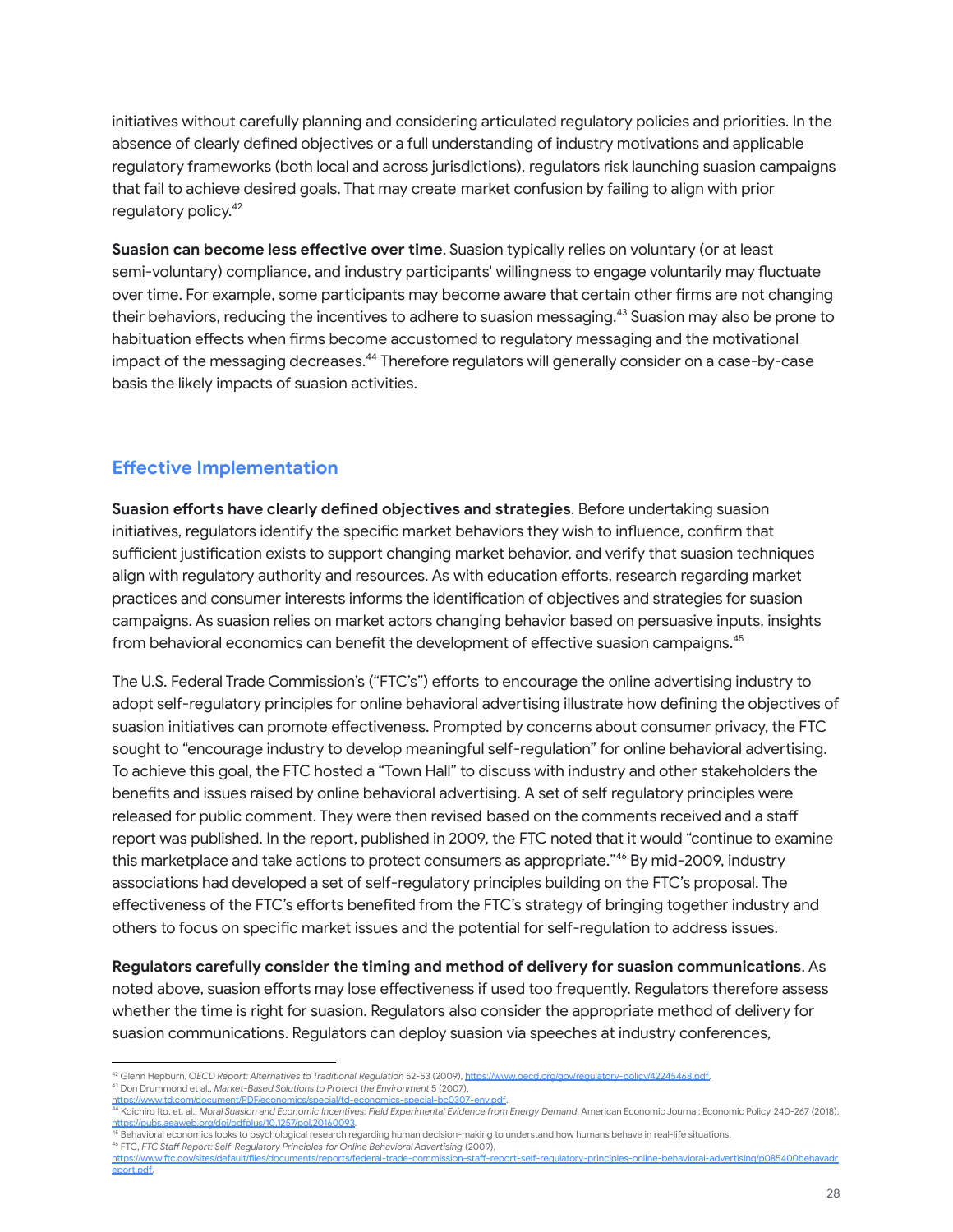comments before legislative or other government bodies, press releases, social media, direct conversations with market participants, published reports, or media briefings. Regulators therefore consider which communications channels are best suited to deploy suasion in specific circumstances. They also keep in mind that their statements can move markets and greatly impact the marketplace; therefore, timing is key. Regulators also communicate in a way that protects proprietary and confidential information. In some cases, direct communications with industry may be most effective. In others, public communications may better achieve defined goals.

Consider the United Kingdom Office of Communications' ("Ofcom's") suasion efforts to promote competition and consumer benefits with respect to telecommunications services. Ofcom publishes annual reports comparing customer service for mobile, home broadband, and landline services. <sup>47</sup> By publishing the reports annually, Ofcom mitigates the risk of its suasion efforts losing effectiveness due to frequent use. Ofcom presents the information in a user-friendly and engaging format, including graphics "notes to editors" which explain and simplify dense information. <sup>48</sup> And by distributing the report publicly, Ofcom can influence industry behavior by providing consumers with information that may influence their purchases and by creating incentives for providers to compete on customer service.

**Regulators avoid penalizing market participants that voluntarily change behaviors to align with suasion efforts, especially where such suasion is intended to promote best practices that exceed legal requirements.** In some situations, regulators may seek to persuade industry to adopt practices that exceed legal and regulatory requirements. For example, in response to the COVID-19 pandemic, U.S. financial service regulators encouraged financial institutions to work with borrowers on payment deferrals. <sup>49</sup> Such action was not required by law or regulation, but was assessed to be a reasonable response to economic hardships. Market participants that elect to adopt "best practices" promoted by regulators may adopt market practices or undertake costs that put them at a competitive disadvantage with respect to market participants that ignore calls for change. For suasion to succeed, market participants must feel confident that "non-compliers" will not be able to unfairly capitalize on the advantages obtained by ignoring regulatory calls to adopt best practices. Regulators can help assure market participants that their voluntary efforts will not be penalized by praising firms that adopt best practices, and by maintaining pressure on and bringing public attention to those that do not, including by credibly indicating that the failure to change behavior may lead to formal regulation.

<span id="page-28-0"></span><sup>47</sup> *Best and Worst Phone and Broadband Customer Service Revealed*, Ofcom.org.uk (Aug. 21, 2020), <https://www.ofcom.org.uk/about-ofcom/latest/features-and-news/customer-service-revealed>.

<sup>48</sup> *See* [https://www.ofcom.org.uk/about-ofcom/latest/media/media-releases/2020/customer-service-revealed.](https://www.ofcom.org.uk/about-ofcom/latest/media/media-releases/2020/customer-service-revealed)

*<sup>49</sup> COVID-19 Supervisory and Regulatory FAQs*, Federalreserve.gov (June 16, 2020), <https://www.federalreserve.gov/covid-19-supervisory-regulatory-faqs.htm>.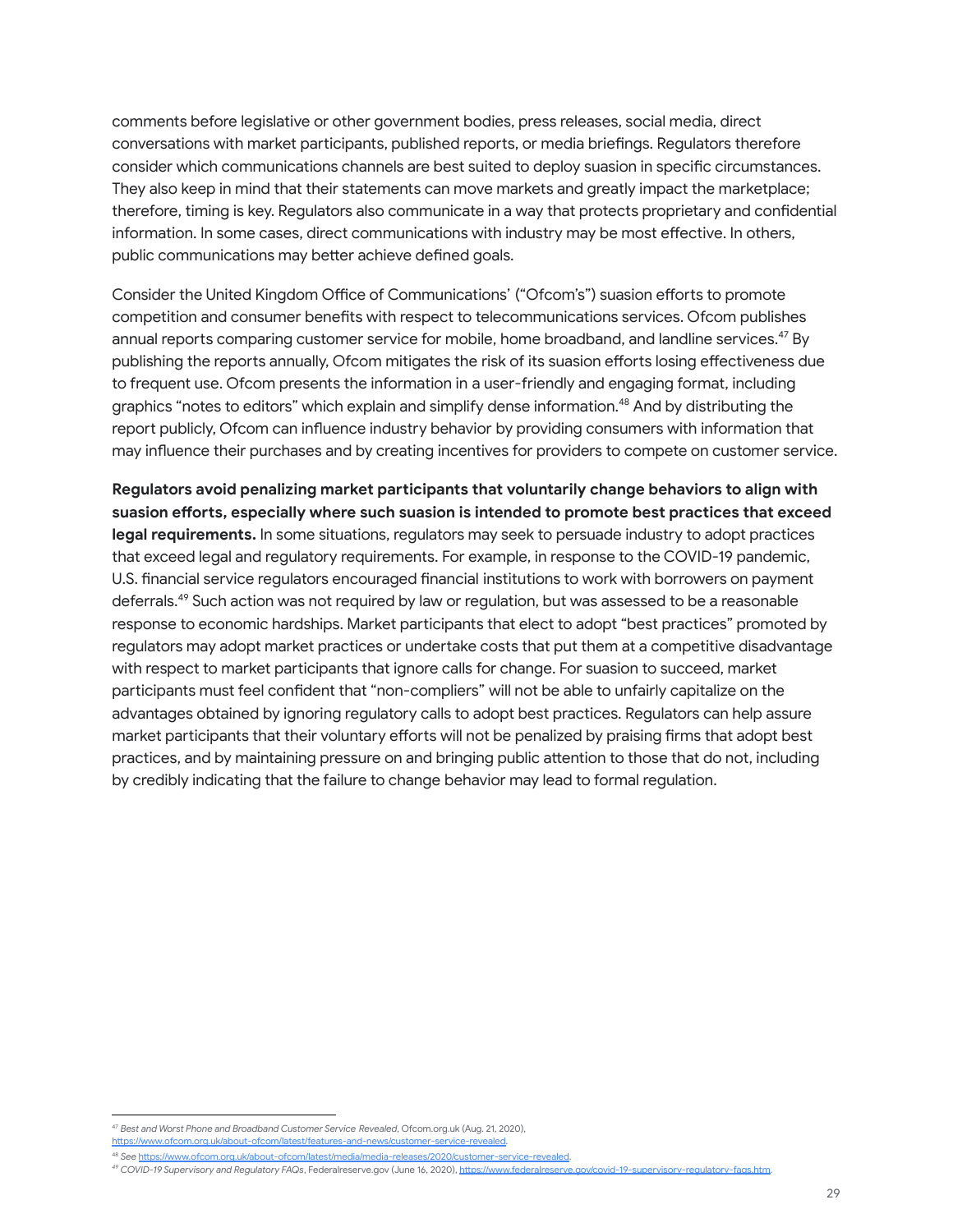#### **Case Studies**

#### Case Study 3A **UK Ofcom Phone and Broadband Customer Service Report**

Ofcom, the UK telecommunications regulator, publishes a report each year comparing customer service for mobile, home broadband, and landline services.<sup>50</sup> The repor<sup>.</sup> is intended to "offer[] an independent insight into what level of service phone and broadband customers can expect, helping [consumers] to shop around for a provider that meets their needs." <sup>51</sup> Ofcom communicates its findings clearly. In addition to concise written descriptions, the report and its corresponding webpage feature simple tables, making the results clear and accessible. Ofcom also provides an interactive online tool that consumers can use to compare selected providers.<sup>52</sup>

By providing consumers with clear, easily accessible information regarding customer service, Ofcom can influence industry behaviors. Consumers can access the report prior to selecting a communications provider, which creates incentives for industry to improve customer service and attract new customers.

#### Case Study 3B **FTC Staff Report: Self-Regulatory Principles for Online Behavioral Advertising**



In 2007, the FTC focused its attention on potential privacy concerns regarding online behavioral advertising. Specifically, the FTC was concerned that consumers may not understand how their information was collected and used, and that information about online consumer behaviors might be used for unexpected purposes. To learn about the potential risks and benefits of the collection of online consumer data, the FTC hosted a two-day town hall in November 2007. Following the town hall, FTC staff published draft self-regulatory principles for online behavioral marketing. After soliciting comments and receiving comments from 87 stakeholders, the FTC issued in 2009 a final staff report on proposed Self-Regulatory

<https://www.ofcom.org.uk/about-ofcom/latest/features-and-news/customer-service-revealed>.<br><sup>51</sup> Id *Id.* <sup>50</sup> Ofcom, *Best and Worst Phone and Broadband Customer Service Revealed* (Aug. 21, 2020),

<sup>52</sup> Ofcom, *Interactive report: Comparing customer service: mobile, home, broadband and landline* (Aug. 21, 2020),

<sup>-</sup>and-internet/advice-for-consumers/quality-of-service/report/interactive-report-2019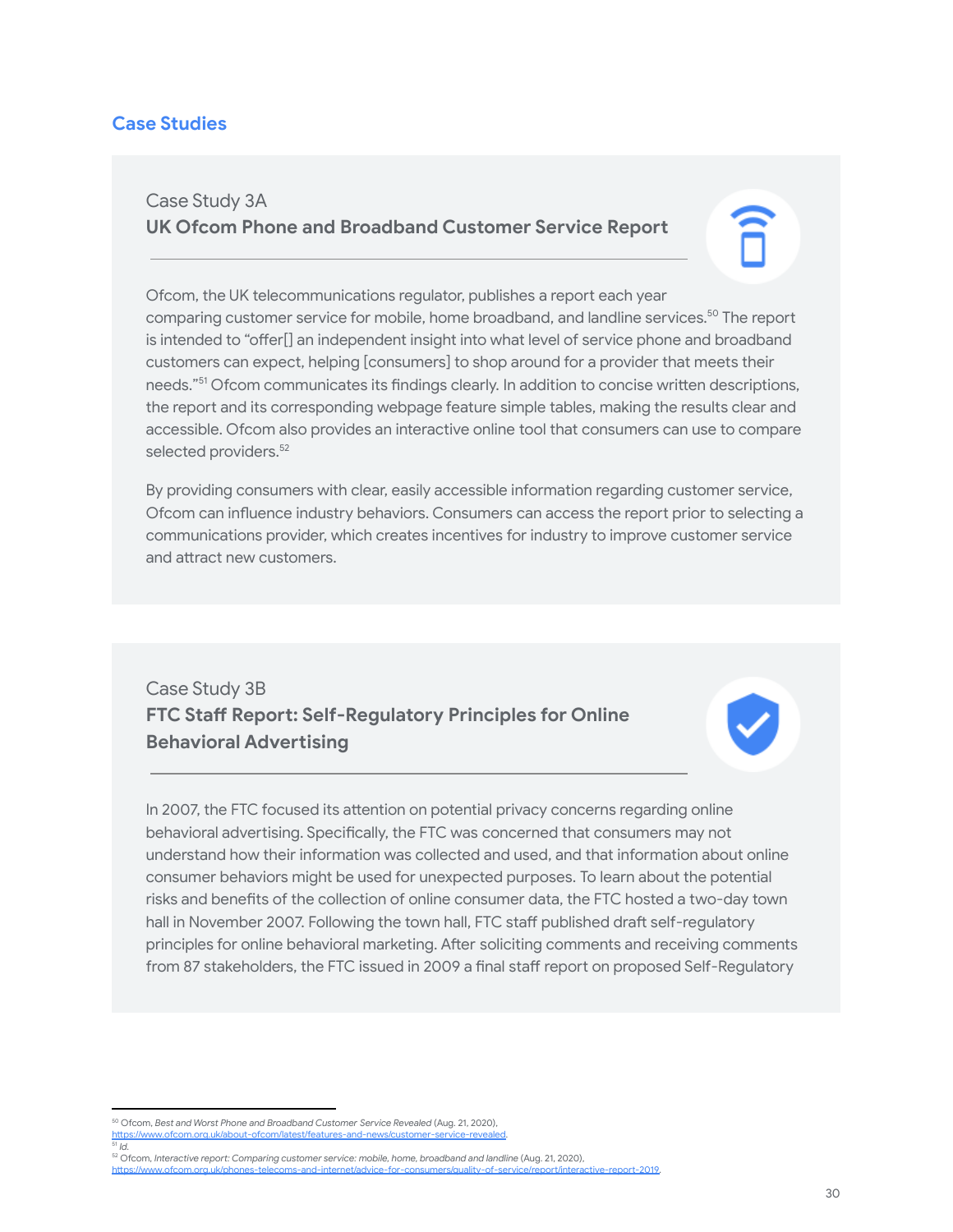Principles for Online Behavioral Advertising, in which FTC staff stated that "[self-regulation] provides the necessary flexibility to address evolving online business models." 53

The proposal included four core concepts:

- 1. Companies that collect information for behavioral advertising should prioritize transparency and control through meaningful disclosures to consumers and choice about whether to allow data collection.
- 2. Reasonable security and limited data retention should be provided so that behavioral data does not fall into the wrong hands.
- 3. Affirmative express consent should be required to support material changes to privacy policies.
- 4. Affirmative express consent should be required before using sensitive data for behavioral advertising.

The FTC's efforts spurred prompt action from the industry. Less than six months after the FTC published its final principles, the Digital Advertising Alliance (a coalition of major industry groups) adopted the Self-Regulatory Principles for Online Behavioral Advertising, which closely tracked the FTC principles. 54

#### Case Study 3C **Ethical Accountability Framework for Hong Kong, China**

The Hong Kong Office of the Privacy Commissioner for Personal Data commissioned a report in October 2018 on the ethics of data processing, which set out the Ethical Accountability Framework for Hong Kong, China. The Privacy Commissioner for Personal Data and the Information Accountability Foundation (a global policy think tank) co-authored the framework it sought feedback from twenty-three organizations from various industries in Hong Kong. The framework provides guidance to organizations deploying information technologies, particularly those leveraging big data, artificial intelligence, or machine learning.

The framework is comprised of three Data Stewardship Values (Respectful, Beneficial, and Fair) that are supported by model impact assessments and a Process Oversight Model. The "Respectful" value requires that the context in which the data was originally collected determines the reasonable later uses of the data; later uses must align with the reasonable expectations of those who provided the data identified and, where possible, mitigated before

<sup>53</sup> FTC, *FTC Staff Report: Self-Regulatory Principles for Online Behavioral Advertising* 11 (Feb. 2009), https://www.ftc.gov/sites/default/files/documents/reports/federal-trade-com [eport.pdf.](https://www.ftc.gov/sites/default/files/documents/reports/federal-trade-commission-staff-report-self-regulatory-principles-online-behavioral-advertising/p085400behavadreport.pdf)

<sup>54</sup> Digital Advertising Association, *Self-Regulatory Principles for Online Behavioral Advertising* (Jul. 2009), [https://www.iab.com/wp-content/uploads/2015/05/ven-principles-07-01-09.pdf.](https://www.iab.com/wp-content/uploads/2015/05/ven-principles-07-01-09.pdf)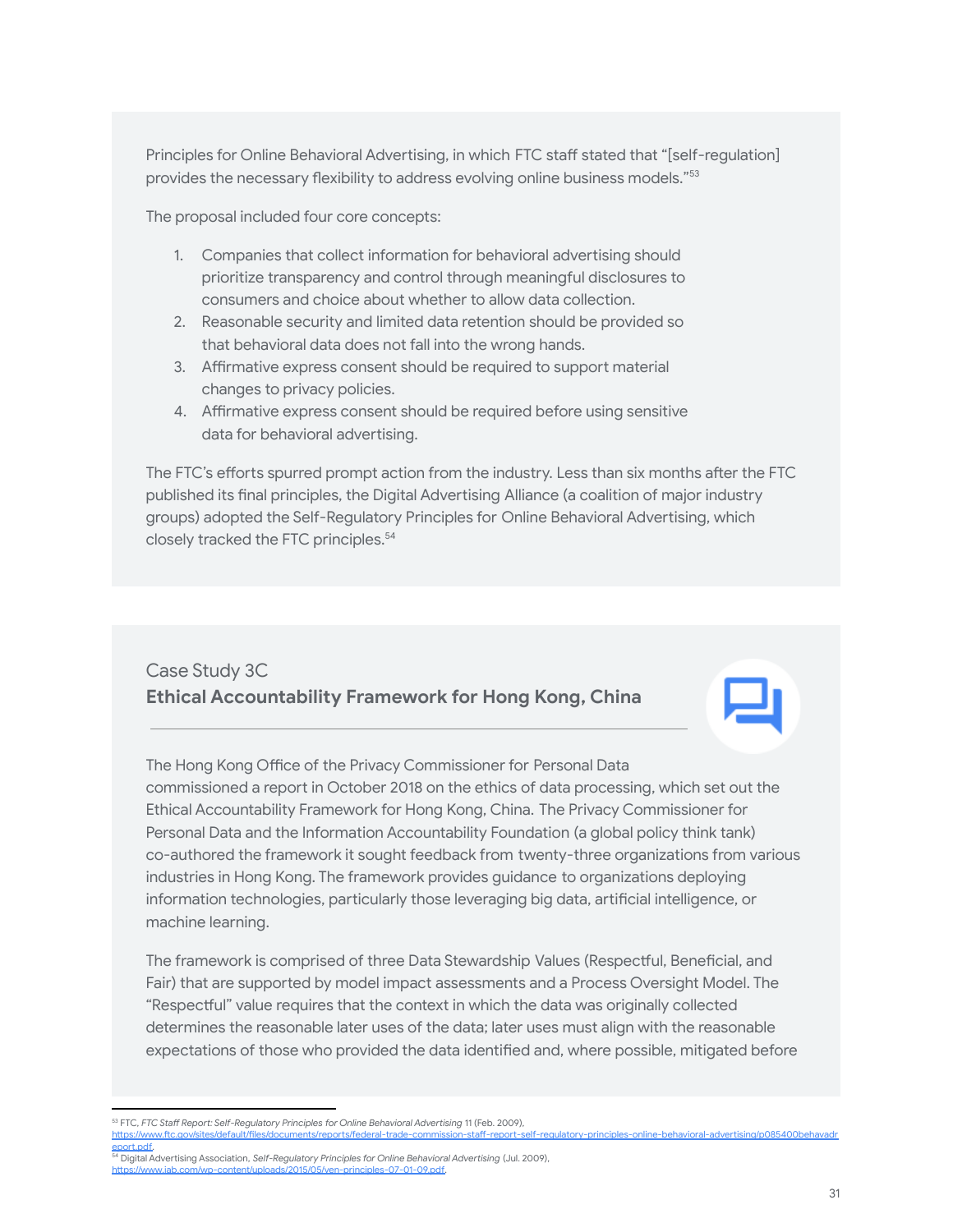being. The "Beneficial" value requires that risks of data use be identified and, where possible, mitigated before being balanced against the benefits to individuals and society. The "Fair" value requires that data-processing activities must be impartial and be subject to regular monitoring regarding the risk of discrimination. <sup>55</sup> The report also provides model impact assessments and a Process Oversight Model for companies to use to evaluate their own data-processing activities and data protection processes. 56

To promote the application of the Ethical Accountability Framework, the Privacy Commissioner worked with the Hong Kong Monetary Authority ("HKMA") and Hong Kong Association of Banks ("HKAB"). In 2019, the regulators held a joint seminar regarding the implementation of the Framework for fintech initiatives. Soon after the seminar, the HKMA issued a circular encouraging all HKMA-authorized institutions to adopt and implement the Ethical Accountability Framework. 57

[https://www.pcpd.org.hk/misc/files/Ethical\\_Accountability\\_Framework.pdf](https://www.pcpd.org.hk/misc/files/Ethical_Accountability_Framework.pdf).<br><sup>56</sup> Id\_at 28–32 *Id.* at 28–32. <sup>55</sup> Office of the Privacy Commissioner for Personal Data, *Ethical Accountability for Hong Kong, China* 24–27 (Oct. 2018),

<sup>57</sup> Hong Kong Monetary Authority, *Use of Personal Data in Fintech Development* (May 3, 2019),

https://www.and-circular/2019/20190503e1.pdf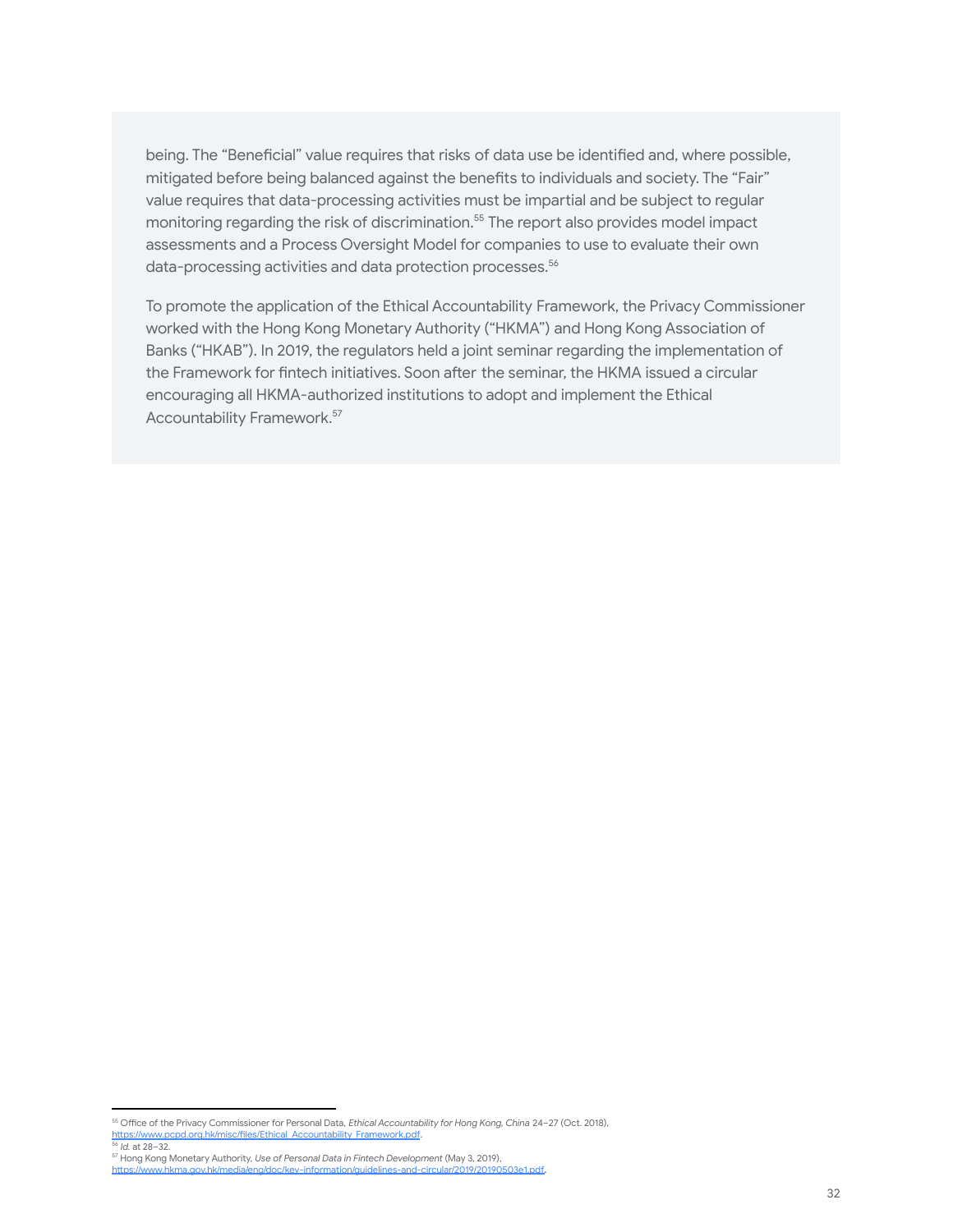#### **Bibliography**

Central Bank of Nigeria, *Understanding Monetary Policy Series No. 28: Moral Suasion as a Monetary Policy Instrument* (2013),

[https://www.cbn.gov.ng/out/2016/mpd/understanding%20monetary%20policy%20series](https://www.cbn.gov.ng/out/2016/mpd/understanding%20monetary%20policy%20series%20no%2028.pdf) [%20no%2028.pdf](https://www.cbn.gov.ng/out/2016/mpd/understanding%20monetary%20policy%20series%20no%2028.pdf).

Craig Furfine, *The costs and benefits of moral suasion: Evidence from the rescue of long-term capital management*, BIS (Aug. 2, 2001), [https://www.bis.org/publ/work103.htm.](https://www.bis.org/publ/work103.htm)

Digital Advertising Association, *Self-Regulatory Principles for Online Behavioral Advertising* (Jul. 2009) <https://www.iab.com/wp-content/uploads/2015/05/ven-principles-07-01-09.pdf>.

European Central Bank, *The invisible hand of the government: "Moral suasion" during the European sovereign debt crisis*, (Jul. 2016), [https://www.ecb.europa.eu/pub/pdf/scpwps/ecbwp1937.en.pdf.](https://www.ecb.europa.eu/pub/pdf/scpwps/ecbwp1937.en.pdf)

FTC, *FTC Staff Report: Self-Regulatory Principles for Online Behavioral Advertising* (Feb. 2009),

[https://www.ftc.gov/sites/default/files/documents/reports/federal-trade-commission-sta](https://www.ftc.gov/sites/default/files/documents/reports/federal-trade-commission-staff-report-self-regulatory-principles-online-behavioral-advertising/p085400behavadreport.pdf) [ff-report-self-regulatory-principles-online-behavioral-advertising/p085400behavadrep](https://www.ftc.gov/sites/default/files/documents/reports/federal-trade-commission-staff-report-self-regulatory-principles-online-behavioral-advertising/p085400behavadreport.pdf) [ort.pdf.](https://www.ftc.gov/sites/default/files/documents/reports/federal-trade-commission-staff-report-self-regulatory-principles-online-behavioral-advertising/p085400behavadreport.pdf)

Hong Kong Monetary Authority, *Use of Personal Data in Fintech Development* (May 3, 2019),

[https://www.hkma.gov.hk/media/eng/doc/key-information/guidelines-and-circular/2019/2](https://www.hkma.gov.hk/media/eng/doc/key-information/guidelines-and-circular/2019/20190503e1.pdf) [0190503e1.pdf](https://www.hkma.gov.hk/media/eng/doc/key-information/guidelines-and-circular/2019/20190503e1.pdf).

Koichiro Ito, et. al., *Moral Suasion and Economic Incentives: Field Experimental Evidence from Energy Demand*, American Economic Journal: Economic Policy 240-267 (2018), [https://pubs.aeaweb.org/doi/pdfplus/10.1257/pol.20160093.](https://pubs.aeaweb.org/doi/pdfplus/10.1257/pol.20160093)

OECD, *Consumer Policy Toolkit* (2010),

[https://read.oecd-ilibrary.org/governance/consumer-policy-toolkit\\_9789264079663-en#](https://read.oecd-ilibrary.org/governance/consumer-policy-toolkit_9789264079663-en#page1) [page1.](https://read.oecd-ilibrary.org/governance/consumer-policy-toolkit_9789264079663-en#page1)

OECD, *Reviews of Regulatory Reform: Regulatory Policies in OECD Countries* (2002), <https://www.oecd.org/gov/regulatory-policy/35260489.pdf>.

Ofcom, *Best and worst telecoms customer service revealed* (Aug. 21, 2020), [https://www.ofcom.org.uk/about-ofcom/latest/media/media-releases/2020/customer-se](https://www.ofcom.org.uk/about-ofcom/latest/media/media-releases/2020/customer-service-revealed) [rvice-revealed](https://www.ofcom.org.uk/about-ofcom/latest/media/media-releases/2020/customer-service-revealed).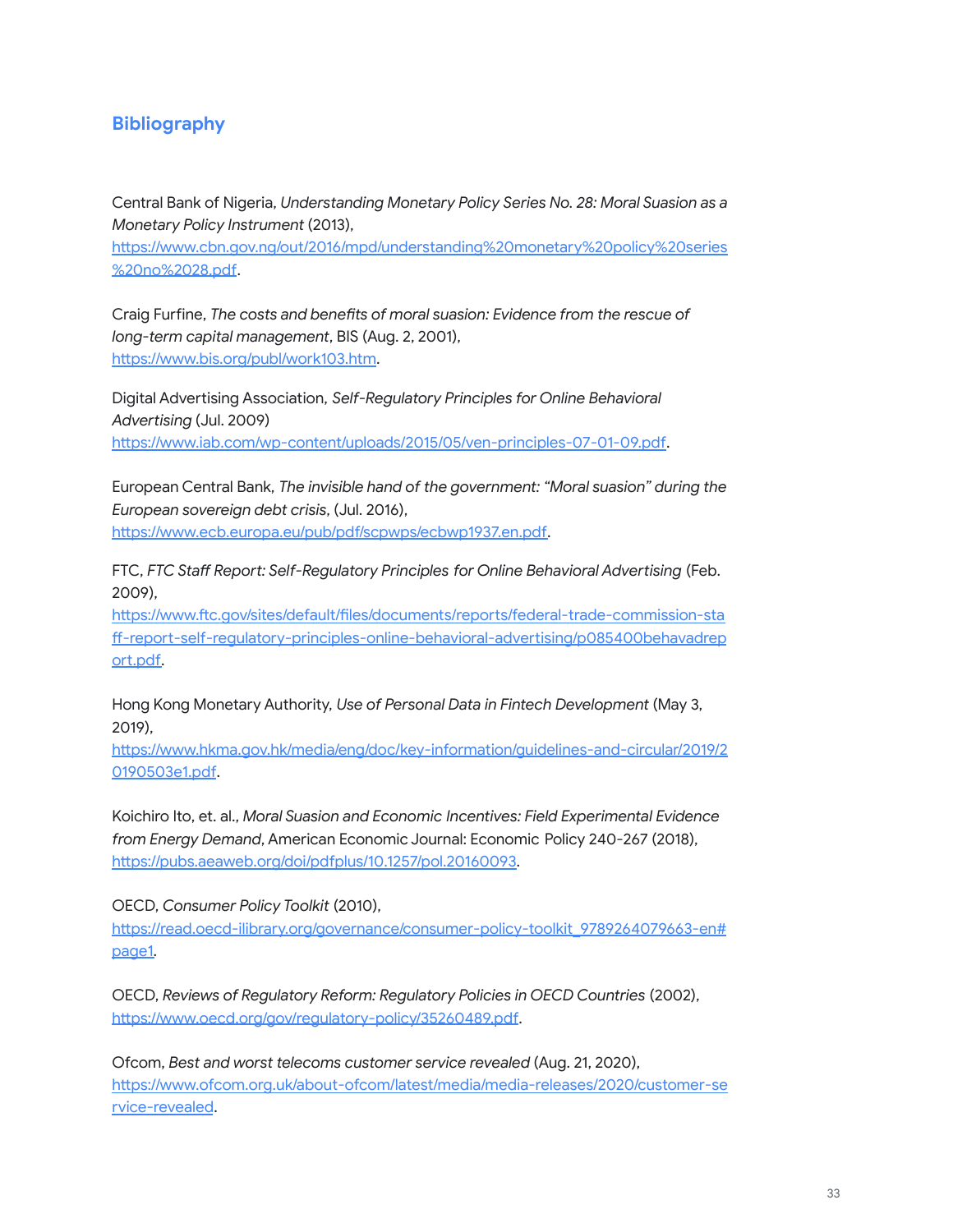Ofcom, *Interactive report: Comparing customer service: mobile, home, broadband and landline* (Aug. 21, 2020),

[https://www.ofcom.org.uk/phones-telecoms-and-internet/advice-for-consumers/quality](https://www.ofcom.org.uk/phones-telecoms-and-internet/advice-for-consumers/quality-of-service/report/interactive-report-2019) [-of-service/report/interactive-report-2019.](https://www.ofcom.org.uk/phones-telecoms-and-internet/advice-for-consumers/quality-of-service/report/interactive-report-2019)

Office of the Privacy Commissioner for Personal Data, *Ethical Accountability for Hong Kong, China,* 24–27 (Oct. 2018), [https://www.pcpd.org.hk/misc/files/Ethical\\_Accountability\\_Framework.pdf](https://www.pcpd.org.hk/misc/files/Ethical_Accountability_Framework.pdf).

U.S. Federal Reserve, *COVID-19 Supervisory and Regulatory FAQs* (June 16, 2020), [https://www.federalreserve.gov/covid-19-supervisory-regulatory-faqs.htm.](https://www.federalreserve.gov/covid-19-supervisory-regulatory-faqs.htm)

Wallace Oates & William Baumol, *The Instruments for Environmental Policy*, Economic Analysis of Environmental Problems (95-154) (E. Mills ed. 1975), [https://core.ac.uk/download/pdf/6871706.pdf.](https://core.ac.uk/download/pdf/6871706.pdf)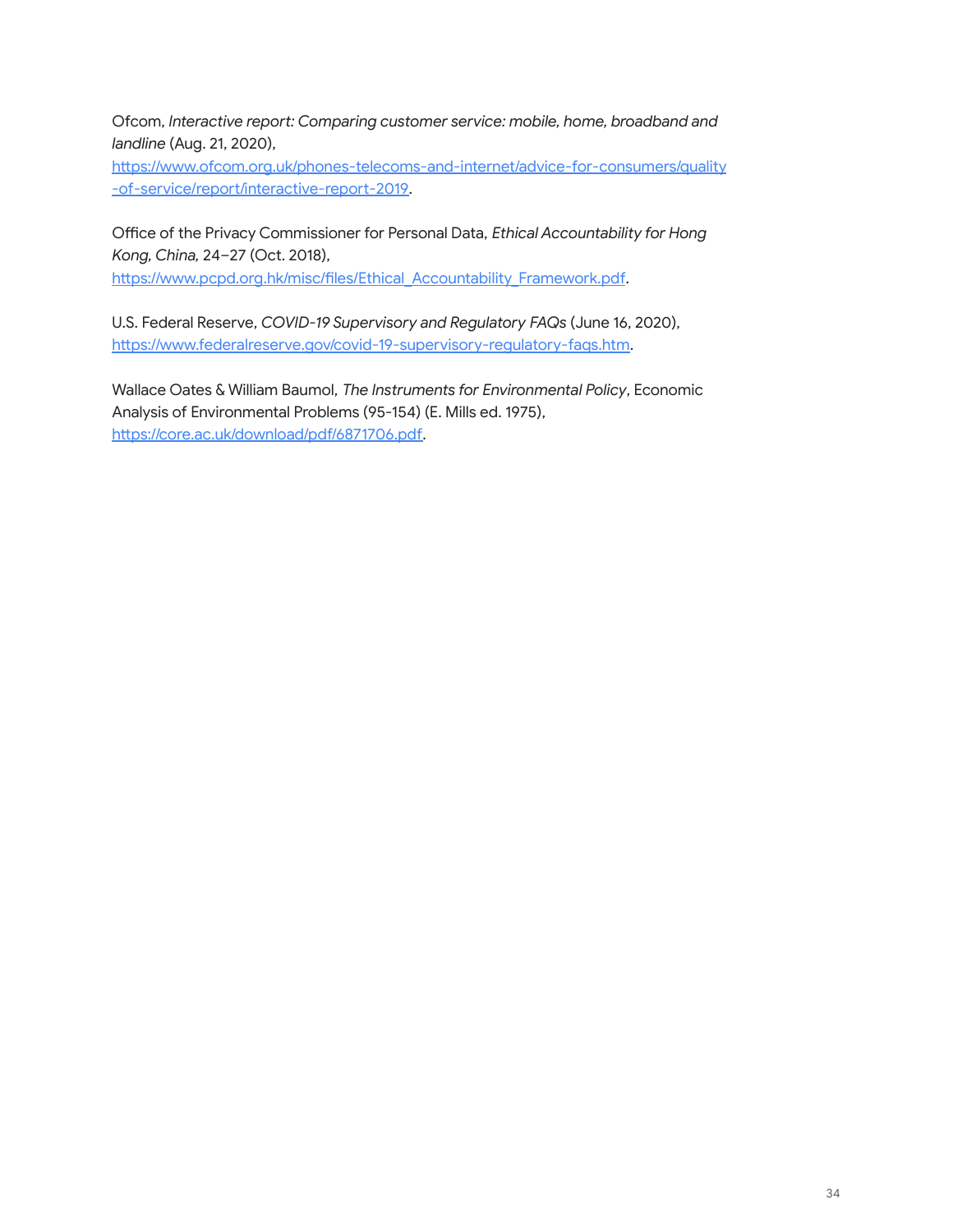## <span id="page-34-0"></span>Self-Regulation

#### <span id="page-34-1"></span>**Overview**

Although there are many models for self-regulation, it typically involves private sector participants in a given industry, market, or ecosystem voluntarily developing one or more of the following:

- Technical standards;
- Codes of conduct that guide industry behaviors;
- Rules that prohibit or prescribe certain activities; or
- Accountability mechanisms to monitor or enforce compliance within the group.

In many cases, self-regulatory efforts focus on issues that regulators have scrutinized or that industry participants believe may soon attract regulatory attention. Indeed, industry participants may initiate self-regulatory efforts in an attempt to avoid further regulation. As a result, self-regulation can occur while regulators are using less prescriptive and interventionist tools (*e.g.*, observation or education) and *before* they turn to more prescriptive tools (*e.g.*, formal regulation).

Self-regulatory activities sometimes involve collaborations or partnerships with a range of stakeholders. For example:

Five prominent advertising and marketing trade groups based in the United States (the American Association of Advertising Agencies, Association of National Advertisers, Council of Better Business Bureaus, Direct Marketing Association, and Interactive Advertising Bureau) founded the Digital Advertising Alliance ("DAA") and developed its foundational Self-Regulatory Principles for Online Behavioral Advertising. Many of the founding members participated in U.S. Federal Trade Commission ("FTC") town halls that resulted in an FTC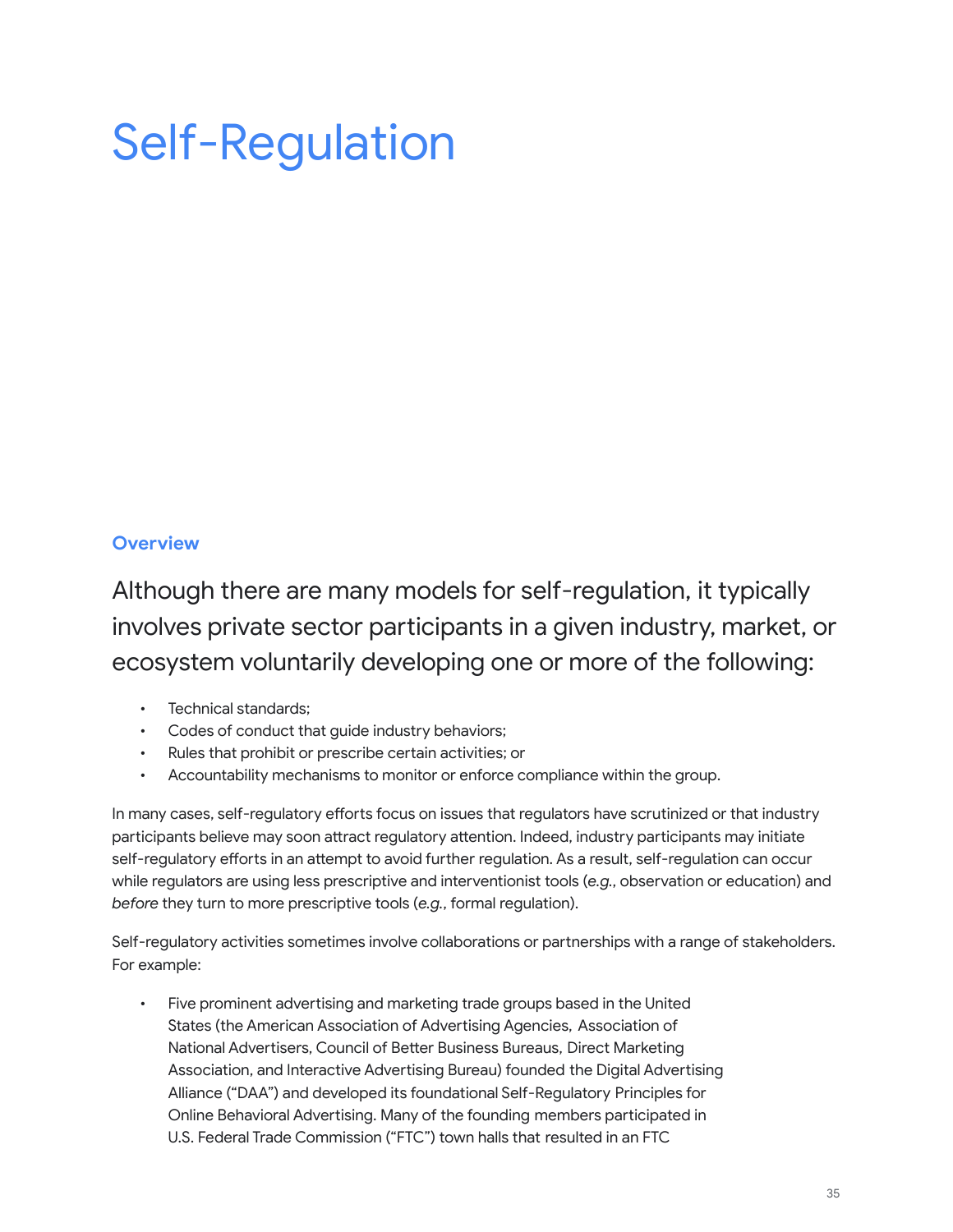proposal for self-regulatory principles, which the DAA used as the basis for its principles. 58

• Telecommunications firms in Australia must consult with the public, consumer representatives, the Australian Competition and Consumer Commission ("ACCC"), and others before registering self-regulatory codes with the Australian Communications and Media Authority. 59

Self-regulatory frameworks may differ in their enforcement mechanisms. In certain frameworks, industry groups themselves may retain enforcement responsibilities. For example, an industry association enforces Mexico's Code of Marketing of Food and Non-alcoholic Beverages to Children. $^{60}$ Alternatively, the self-regulatory body may delegate enforcement authority to an independent body. For example, Denmark's Framework Agreement for Mobile Content and Payment Services tasks enforcement to independent third parties that report to a Consumer Ombudsman, a public authority. 61

#### <span id="page-35-0"></span>**Benefits of Self-Regulation**

**Self-regulation can identify effective solutions**. Self-regulation involves industry participants identifying and promoting practical solutions to identified concerns and externalities. Companies that develop self-regulatory frameworks can rely on their technical expertise and market experience to help inform effective and flexible mitigation strategies. This is particularly so with multi-stakeholder self-regulatory frameworks that draw on their stakeholders' diverse expertise, experiences, and perspectives. In addition, self-regulation can increase the likelihood of compliance, as self-regulated entities will have voluntarily committed to the standards.

The Danish Framework Agreement for Mobile Content and Payment Services ("Framework Agreement") demonstrates how self-regulation can lead to substantive, socially beneficial outcomes without requiring direct government action. The Framework Agreement enhanced transparency limited the charges that businesses can levy for one-time or subscription services, and provided consumers with the right to withdraw from service agreements without regulatory intervention by the government. $\rm ^{62}$  The Framework Agreement also provides an example of how industries can seek to self-regulate in an attempt to convince regulators that no direct intervention is needed.

The cryptocurrency industry has undertaken self-regulatory efforts, at least in part, in response to increased regulatory scrutiny and in an effort to avoid burdensome formal regulatory frameworks by demonstrating successful self-policing. <sup>63</sup> For example, the Virtual Commodity Association began work in 2018 to develop a self-regulatory framework for cryptocurrency marketplaces. 64

**Self-regulation can often be implemented swiftly.** Self-regulation can often be implemented more quickly than more prescriptive regulatory efforts that generally require lengthy notice and comment

<sup>58</sup> The FTC held town halls in 2007 and published a Staff Report in 2009 regarding recommended principles for self-regulation in online behavioral advertising. FTC, *Fed. Trade Comm'n Staff Report: Self-Regulatory Principles for Online Behavioral Advertising* (Feb. 2009),

[https://www.ftc.gov/sites/default/files/documents/reports/federal-trade-commission-staff-report-self-regulatory-principles-online-behavioral-advertising/p085400behavadr](https://www.ftc.gov/sites/default/files/documents/reports/federal-trade-commission-staff-report-self-regulatory-principles-online-behavioral-advertising/p085400behavadreport.pdf) [eport.pdf.](https://www.ftc.gov/sites/default/files/documents/reports/federal-trade-commission-staff-report-self-regulatory-principles-online-behavioral-advertising/p085400behavadreport.pdf) In July 2009, DAA published its Self-Regulatory Principles for Online Behavioral Advertising. DAA, *Self-Regulatory Principles for Online Behavioral Advertising* (Jul. 2009), [https://digitaladvertisingalliance.org/sites/aboutads/files/DAA\\_files/seven-principles-07-01-09.pdf](https://digitaladvertisingalliance.org/sites/aboutads/files/DAA_files/%E2%80%8Cseven-principles-07-01-09.pdf).

[https://www.oecd.org/officialdocuments/publicdisplaydocumentpdf/?cote=DSTI/CP\(2014\)4/FINAL&docLanguage=En.](https://www.oecd.org/officialdocuments/publicdisplaydocumentpdf/?cote=DSTI/CP(2014)4/FINAL&docLanguage=En)<br><sup>60</sup> Id. at 50. <sup>59</sup> OECD, *Industry Self-Regulation: Role and Use in Supporting Consumer Interests* 13 (Mar. 23, 2015),

<sup>62</sup> OECD, *Industry Self-Regulation: Role and Use in Supporting Consumer Interests* 57 (2015), 61 *Id.* at 57.

<sup>&</sup>lt;u>https://www.oecd.org/officialdocuments/publicdisplaydocumentpdf/?cote=DSTI/CP(2014)4/FINAL&docLanquage=En</u>.<br><sup>63</sup> Osato Avan-Nomayo, *Pushing for Crypto Self-Regulation Amid Tightening Government Scrutiny , C*ointelegraph

https://cointelegraph.com/news/pushing-for-crypto-self-regulation-amid-tightening-government-scrutiny.<br><sup>64</sup> Virtual Commodity Association, <u><https://virtualcommodities.org/></u> (last visited Jan. 4, 2021).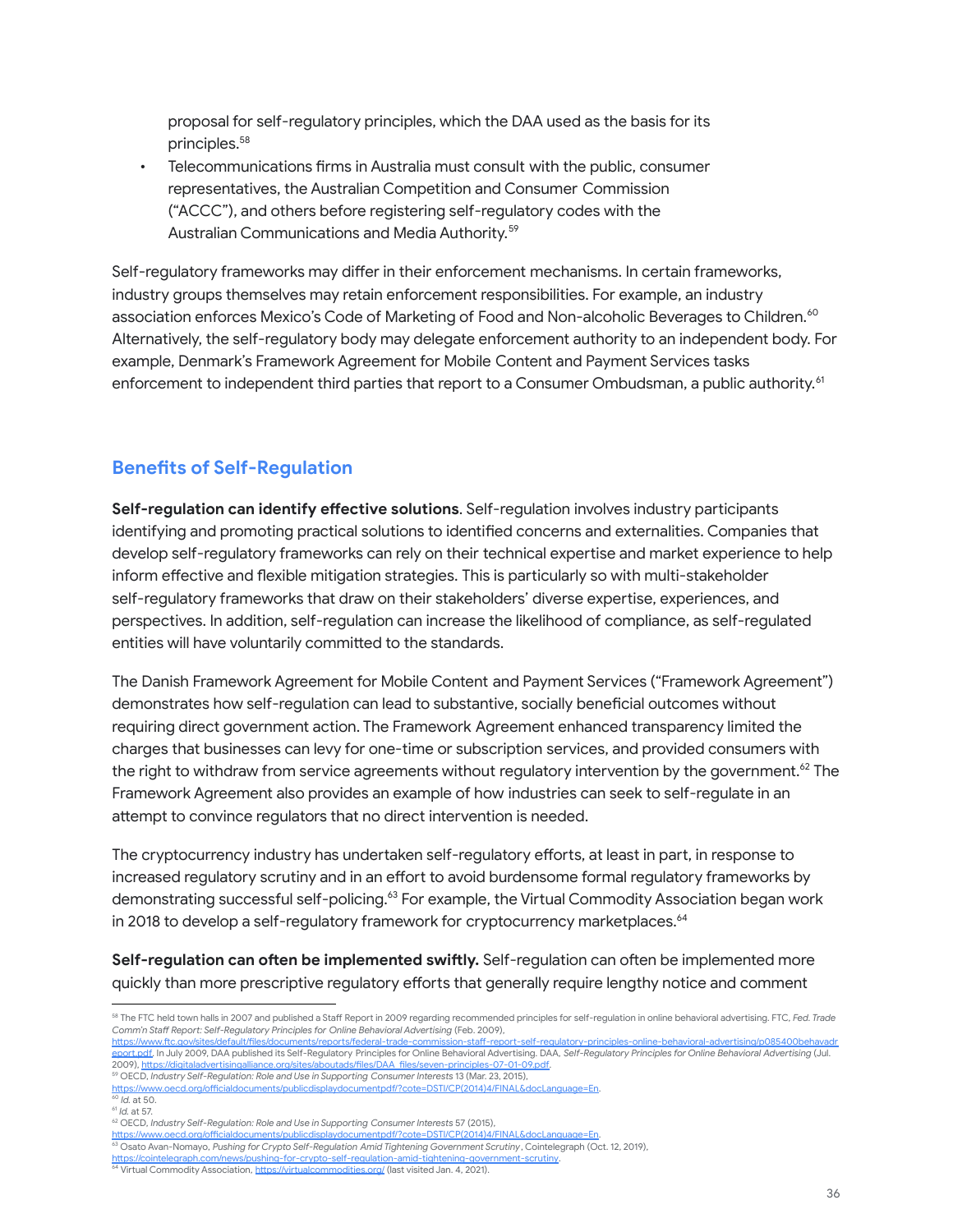rulemaking processes. Especially when regulators lack sufficient data to support more prescriptive formal regulation, encouraging self-regulatory efforts can be a valuable alternative. Motivated industry groups may be able to develop self-regulatory frameworks in less time than would be required for regulators to obtain data sufficient to support regulatory intervention and complete notice and comment rulemaking processes. This makes self-regulation particularly beneficial in industries with new market players or technologies and/or novel policy issues.

**Self-regulation is flexible.** One key advantage of self-regulation for regulated entities and regulators alike is that, when compared to more interventionist regulatory tools like formal regulation, it provides increased flexibility to adapt to rapid technological innovation and dynamic changes in behavioral norms. Self-regulatory frameworks allow industry sectors, groups of companies, or single firms to establish independent standards for market behaviors. Self-regulatory bodies often can more flexibly adopt or adapt standards to address newly emerging or evolving issues. Such actions can help regulation reflect emerging trends in a timely way, especially in areas where regulators may lack data or information about how to design more formal regulatory tools.

**Self-regulation enhances transparency**. Self-regulation can promote transparency of existing market practices. This is particularly true for frameworks that rely on publicly reported independent audits or assessments as the primary mechanism for accountability.

**Self-regulation promotes industry accountability.** Self-regulatory frameworks can promote industry accountability through the monitoring or enforcement of standards by self-regulatory bodies. In addition, in markets subject to consumer protection or other laws that more generally prohibit deceptive acts and practices, when a company publicly commits to adhere to self-regulatory standards, such action can establish grounds for legal enforcement if the company fails to live up to its public commitments. 65

#### **Challenges for Self-Regulation**

**Self-regulatory frameworks require careful design**. Industry participants can sometimes be reluctant to adopt transparent, substantive requirements within a self-regulatory framework. However, self-regulation must transparently impose substantive requirements backed by enforcement mechanisms. Absent those elements, participants should expect reduced credibility in the market for self-regulatory frameworks to have long-term impact and efficacy,

**Self-regulation can impose costs on participants that are not shared with non-participating firms.** Formal regulation generally imposes costs on all firms within a particular market. Self-regulation, on the other hand, has an asymmetric impact on firms that commit to the frameworks. Participating companies are subject to constraints and potentially increased legal exposure, which could affect innovation, business planning, and ultimately their financials. Consumers and business partners may favor companies that voluntarily commit to adopting limitations that improve market conditions or advance the public good, providing market and reputational benefits, which may balance the costs. However, in markets where all industry actors share reputation, firms that do not participate in self-regulatory

<sup>&</sup>lt;sup>65</sup> Roscoe B. Starek III, *The ABCs at the FTC: Marketing and Advertising to Children,* FTC (July 25, 1997) ("[A]n explicit claim that a marketer complies with a particular industry<br>code, when in fact it does not, would v code, when in fact it does not, would violate the FTC Act."), https://w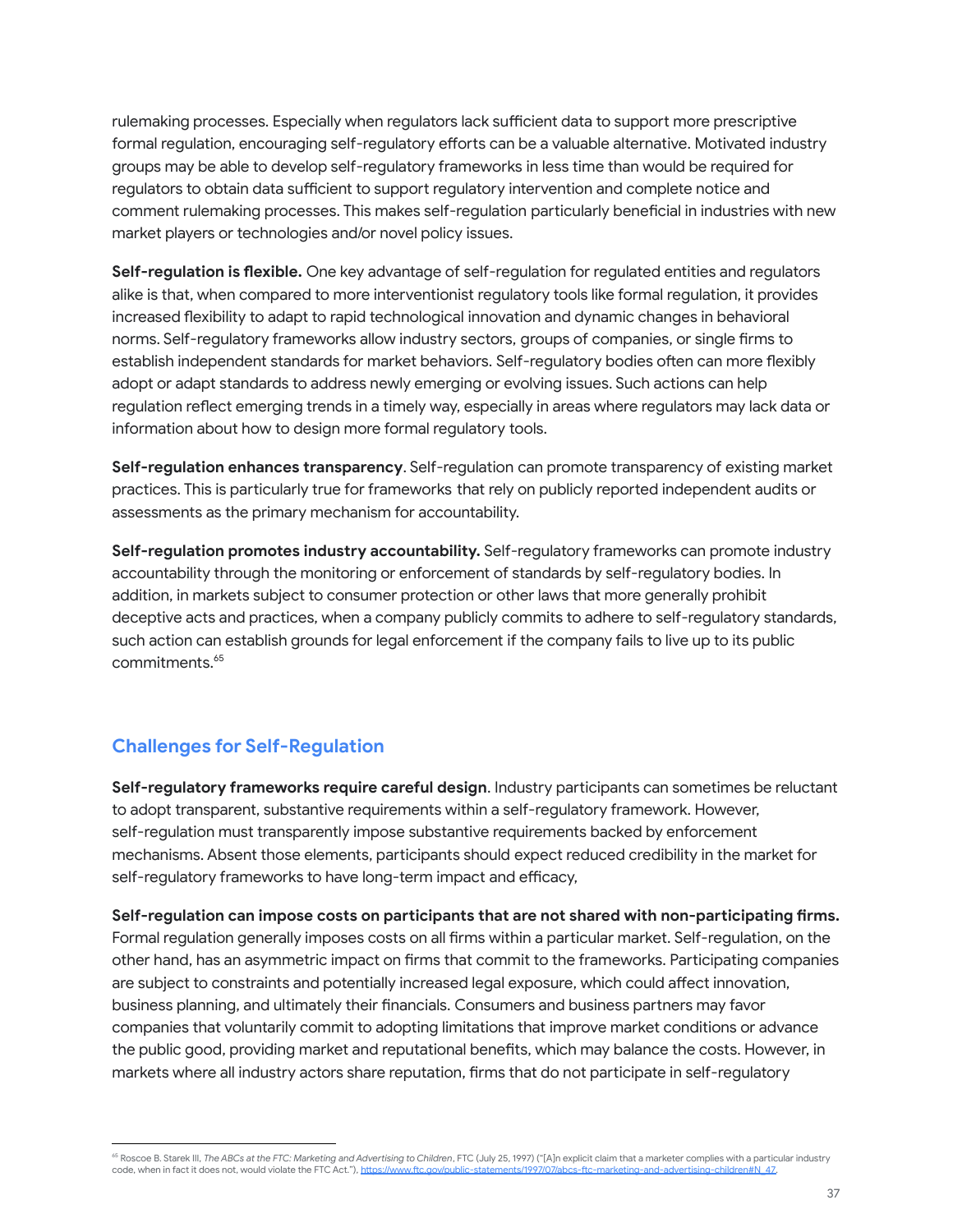frameworks may receive reputational benefits from self-regulatory activities without incurring self-regulatory costs. 66

#### **Effective Implementation**

**Proper Scope.** Self-regulatory frameworks are scoped to address the societal concern. When developing a self-regulatory framework, key questions for industry and other stakeholders include:

- To what extent do the commitments address the activities or societal impacts that regulators are
	- otherwise inclined to regulate?
- Are the commitments sufficiently detailed?
- What activities or potential for abuse are not addressed?

**Broad industry acceptance promotes credibility and compliance**. The support of a majority of industry or sectoral players is essential to establish credibility and promote compliance. Regulators and the public may view weak participation by industry or sectoral firms as a sign that the framework does not address an important issue or that the industry, as a whole, lacks concern about the issue and a commitment to it. Disincentives for participation include the perception that standards are impractical, impact stakeholders unevenly, or have costs that exceed the benefits.

**Transparency supports credibility.** When an industry seeks self-regulation in an attempt to satisfy regulatory concerns, there is a risk that critics may view the process as self-serving or uninformed. Self-regulatory initiatives can address this by adopting fair, transparent processes. For example, industry participants can publish proposed frameworks for public comment, or ask key stakeholders (including, where appropriate, industry regulators) to review and propose changes before final adoption. Doing so can help establish credibility and support the adoption of substantive measures designed to address issues of specific concern.

Transparency is beneficial in the course of maintaining self-regulatory frameworks as well. Providing publicly accessible information regarding framework requirements, benefits, accountability proceedings, and participation can enhance credibility. Consider the European Advertising Standards Alliance ("EASA"), which consists of 26 European self-regulatory organizations and fourteen industry members with European or global footprints. The EASA's website is publicly available and provides a broad range of resources for industry, including guidance and best practices for the self-regulatory frameworks operating under the EASA network. EASA members consult on enforcement best practices and collaborate on a cross-border complaints system that allows parties to address cross-border advertising issues.<sup>67</sup> In addition, the EASA conducts awareness campaigns to educate regulators, industry, and consumers about the effectiveness of self-regulation in the advertising sector. 68

**Self-regulation is more effective when independent experts participate in the development and review of the frameworks.** Expert inputs promote legitimacy and recognition for self-regulatory frameworks. Incorporating some level of independent or third-party review of self-regulatory frameworks can promote additional credibility and help to avoid "blind spots," including areas of

<sup>67</sup> EASA, *Cross Border Complaints System*, <https://www.easa-alliance.org/coverage/cross-border-complaints-system> (last visited Jan. 4, 2021). <sup>56</sup> Greg Distelhorst et. al., Certifiably Responsible? Self-Regulation and Market Response in China 7 (2020), <u>https://papers.ssm.com/sol3/papers.cfm?abstract\_id=3593837</u>.

<sup>68</sup> EASA, *Self-Regulation in Advertising – A Successful Model* (Nov. 28, 2018), dia/publicationtemp/EASA\_-\_Advertising\_SR\_a\_successful\_model\_2018.pdf.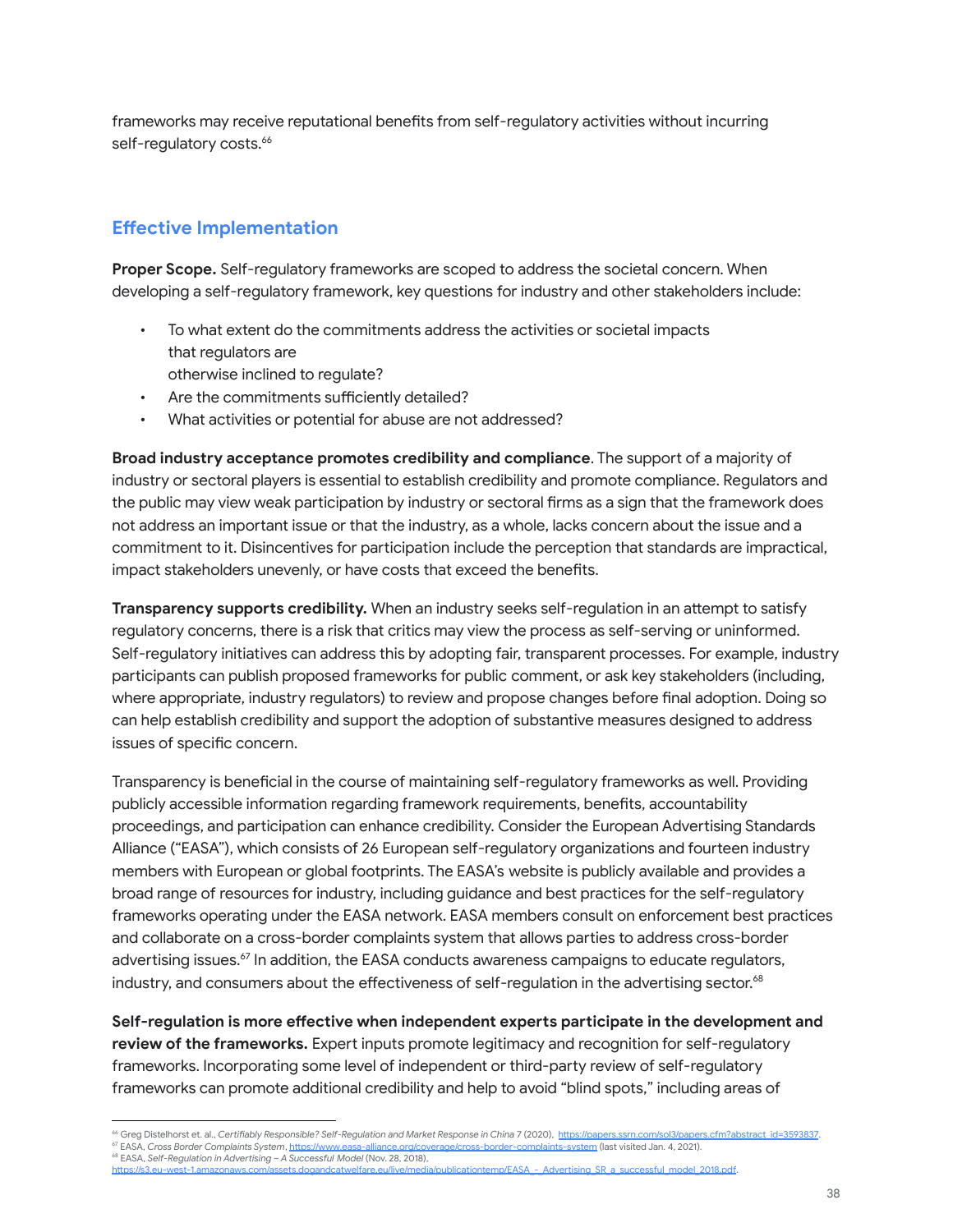potential concern to regulators or other stakeholders that industry participants do not readily understand. If independent or third-party review is infeasible, self-regulatory bodies should consider whether other mechanisms might be used to assess potential gaps and confirm the frameworks' continued suitability in light of evolving marketplace conditions.

As a trustmark, the International Organization for Standardization's ("ISO's") voluntary standards have gained standing in large part due to the fact that standards are developed by technical experts. Another example of the benefits of expert input is the Global Network Initiative, which strives to protect freedom of expression and privacy by setting high standards for its members and publishing assessments of its member companies. <sup>69</sup> The Initiative's success at addressing issues related to digital harms and limits on government surveillance without direct government intervention is due, at least in part, to the participation of both corporate and non-governmental organizations that are viewed as leaders in the fields of information and communications technology, human rights, or freedom of speech. $^{70}$ 

**Self-regulatory frameworks benefit from the inclusion of accountability mechanisms**. For example, the U.S. automobile industry's privacy principles adopted in 2014 by members of the Alliance of Automotive Manufacturers and Global Automakers, have been criticized by some for lacking internal enforcement mechanisms. However, by publicly committing to the substantive commitments contained in the principles, participating members may be subject to enforcement from consumer protection authorities on the grounds that the failure to adhere to the standards constitutes a deceptive act. The absence of internal enforcement mechanisms has likely contributed to a string of proposals to more formally regulate privacy in the automotive sector. On the other hand, the DAA's "OBA Principles," referenced above, have benefited from robust codes of conduct that are enforced by independent bodies. In addition, the Global Network Initiative's success may also be due, in part, to its adoption of independent audits and commitments to agree to remediation plans when opportunities for improvement are identified.

#### **Case Studies**

#### Case Study 4A **ISO Standards**



The International Organization for Standardization ("ISO") is a global network of national standards bodies from 165 countries that develops and publishes international standards for a vast array of industries and markets. ISO standards take many forms and can provide rules, guidelines, or characteristics for various activities. ISO has published tens of thousands of standards that have been adopted globally on topics ranging from toy safety, to environmental management, to global date and time formats. Standardization builds consumer

<sup>69</sup> GNI, *Company Assessments*, <https://globalnetworkinitiative.org/company-assessments/> (last visited Jan. 4, 2021).

<sup>70</sup> *See About GNI*, <https://globalnetworkinitiative.org/about-gni/>.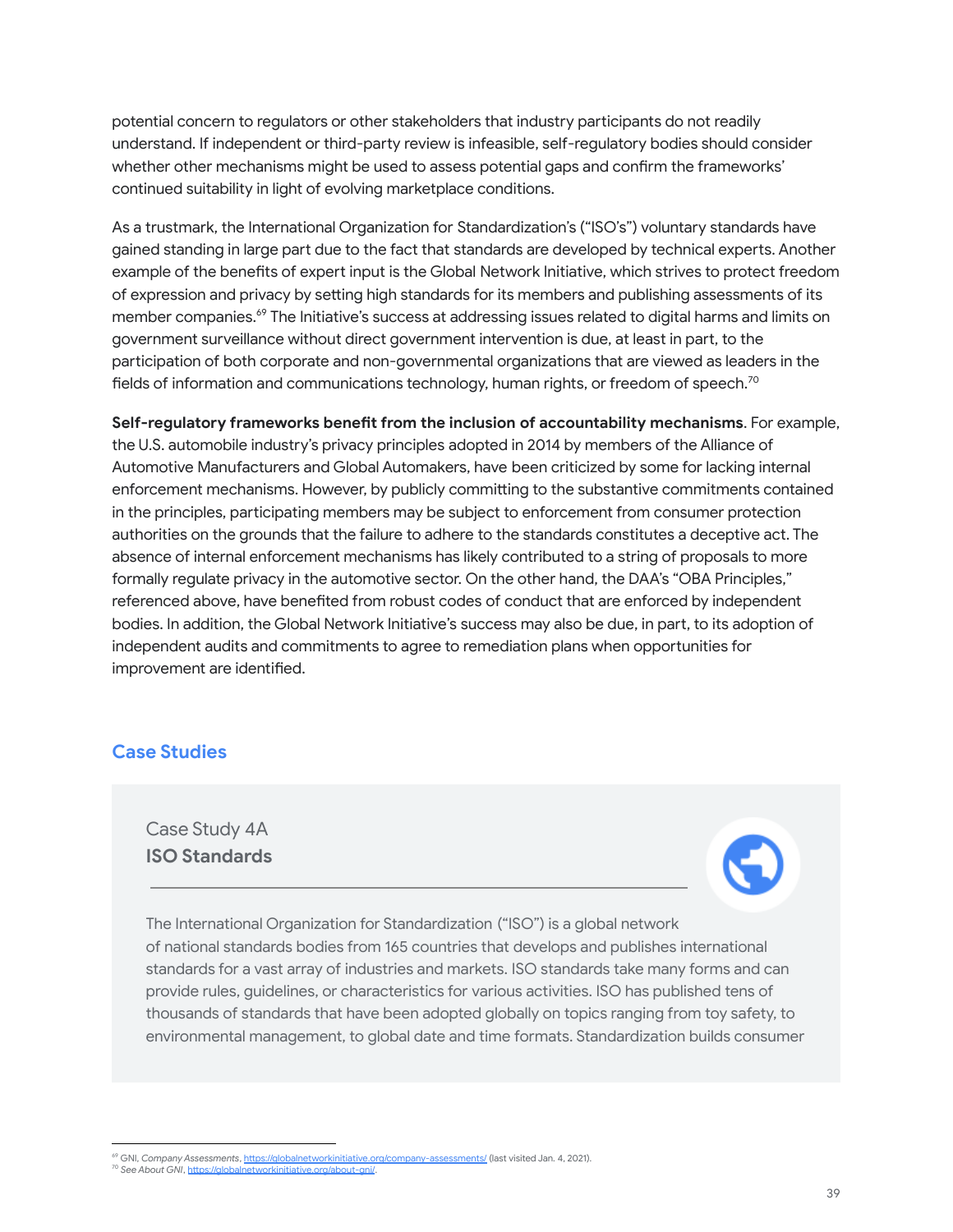trust, eases transaction costs for businesses, and provides regulators with baseline considerations for regulatory activity.

ISO features three tiers of membership for national standards bodies: full members, correspondent members, and subscriber members. Full members participate and vote in ISO technical and policy meetings, which influence the standards and ISO strategy. Correspondent members observe technical and policy meetings. Both full and correspondent members sell and adopt standards for their country or territory. Subscriber members are advised of ISO's work but do not participate in standards development or meetings.

ISO creates standards in response to stakeholder requests to meet a market need. When designing a new standard, ISO members nominate independent technical experts in the relevant field to develop the standards scope and content. ISO uses a consensus-based approach that leverages expert experience and considers input from stakeholders to determine final standards.<sup>71</sup> When a standard is complete, member standard organizations may adopt that standard for their nation or territory according to that organization's procedures.

ISO does not provide certifications or conformity assessments. However, regulatory bodies can adopt ISO standards and incorporate their own enforcement regimes.

ISO's standards are widely adopted and accepted in significant part because of the deep expertise with which standards are crafted and because ISO involves consumers, industry experts, and representatives from a variety of countries in the development of standards.

Case Study 4B **Data Driven Marketing Association of Singapore's Code of Practice**



The Data Driven Marketing Association of Singapore ("DMAS") is a non-profit trade organization for the marketing industry in Singapore and the region. A cornerstone of DMAS is the Code of Practice, which is intended to "establish and maintain a credible and effective system of self-regulation that will meet the reasonable expectations of the direct marketing industry and its member companies." 72

The Code of Practice establishes standards of ethical conduct, best practices, and an accountability system for its members. It addresses responsible use of personal data, advertising ethics and rules (e.g., no advertisement may quote a price that omits a

<sup>71</sup> ISO, *Who Develops Standards*, <https://www.iso.org/who-develops-standards.html> (last visited Jan. 4, 2021).

<sup>72</sup> DMAS, *Data Protection & Business Practice*, <http://www.dmas.org/business-practice/> (last visited Jan. 4, 2021).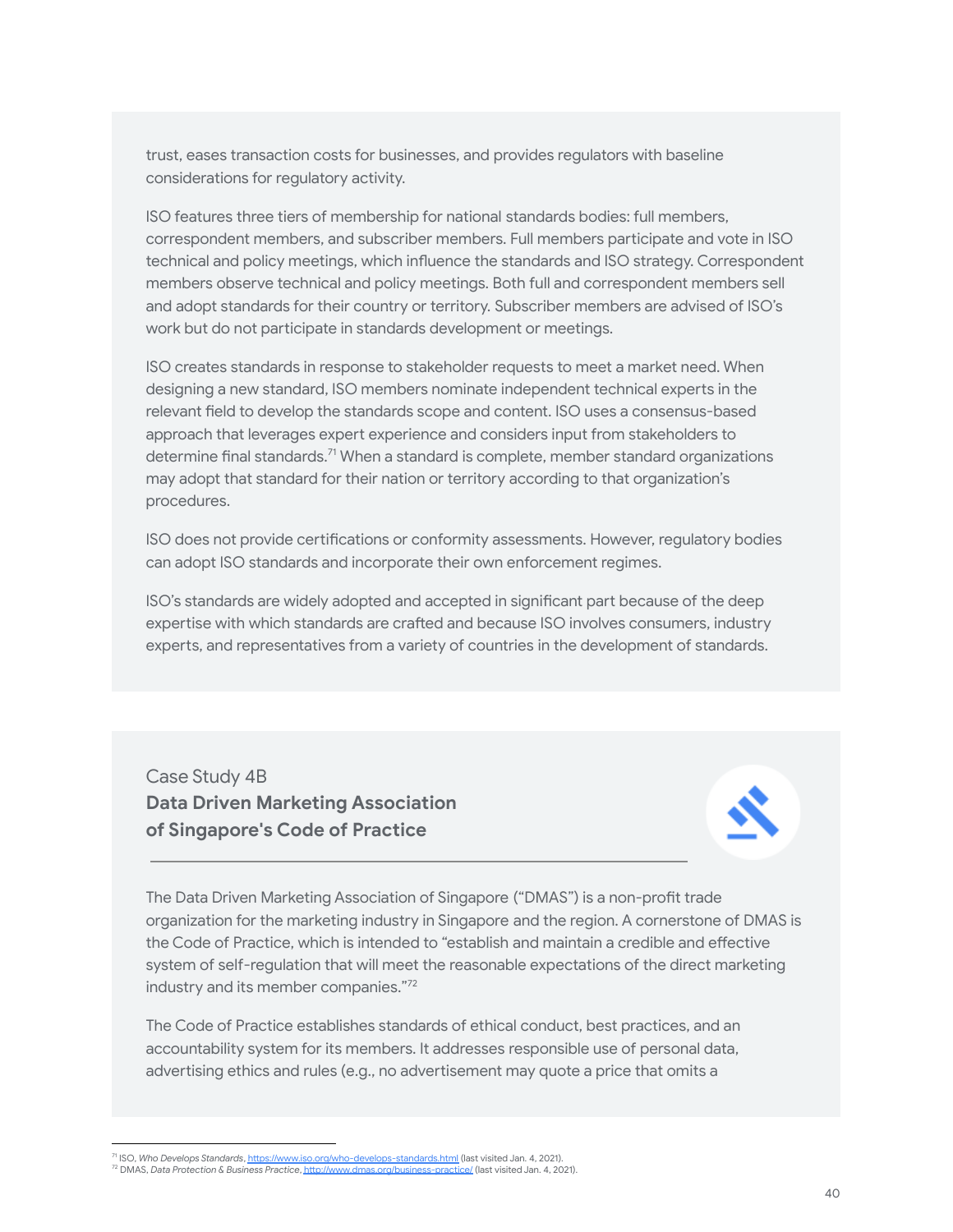non-optional extra charge), and customer service standards. It also provides procedures for the settlement of disputes involving DMAS members, whether with customers, the general public, or between multiple members.

The DMAS Code of Practice Committee investigates complaints from members and the public. It also adjudicates alleged infringements of the Code and issues sanctions against infringing members, including formal admonishment, suspension or expulsion from the Association. This accountability function lends credibility to DMAS, as it demonstrates that the commitments are substantial.

#### Case Study 4C **European Advertising Standards Alliance**



The European Advertising Standards Alliance ("EASA") promotes and facilitates self-regulation within the advertising industry in Europe. EASA members include advertising self-regulatory bodies from Europe and industry stakeholders, including advertising and media associations. EASA assists in the development and coordination of self-regulation across Europe through advocacy and policy, development and coordination of self-regulatory standards and processes, and administering a cross-border complaint mechanism.

The EASA Best Practice Model and Charter provides standards and recommendations for advertising self-regulatory frameworks. The Best Practice Model outlines ten components of effective self-regulation, including independent or third-party reviews, effective accountability mechanisms, and broad participation: 73

- Universal Application of the self-regulatory framework to advertisers, agencies, and
	- media companies;
- Sustained and effective funding to maintain the self-regulatory framework;
- Independent and resourced administration so that the public can be confident that the framework operates independently of the organizations that fund it;
- A code of advertising practice that applies to all forms of advertising and is publicly available;
- Self-regulatory organizations should provide members with compliance guidance;

<sup>73</sup> EASA, *The EASA Best Practice Self-Regulatory Model* (Apr. 2004)

est%20Practice%20Self-Regulatory%20Model.pdf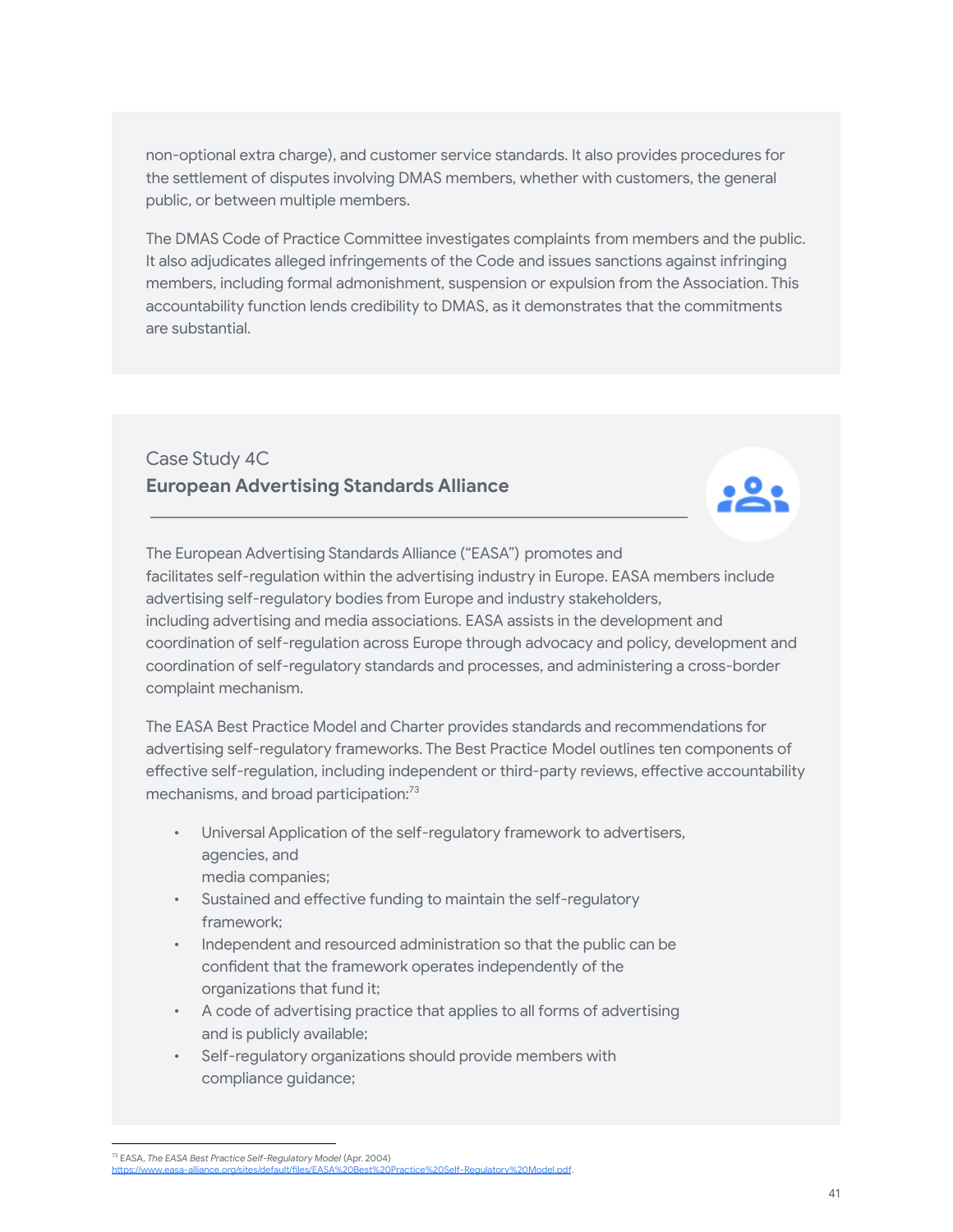- Prompt and efficient handling of complaints;
- Independent and impartial adjudication processes that are not subject to pressure from industry, government, or non-government organizations;
- Effective sanctions;
- Compliance monitoring; and
- Industry and consumer awareness.

Although EASA has no internal enforcement mechanisms, EASA facilitates international collaboration and enforcement. EASA members that operate national self-regulatory frameworks consult on best practices for enforcing their respective frameworks. EASA also coordinates a cross-border complaints system through which citizens in one country can submit a complaint about an ad originating from another and receive the same redress available in the country of origin.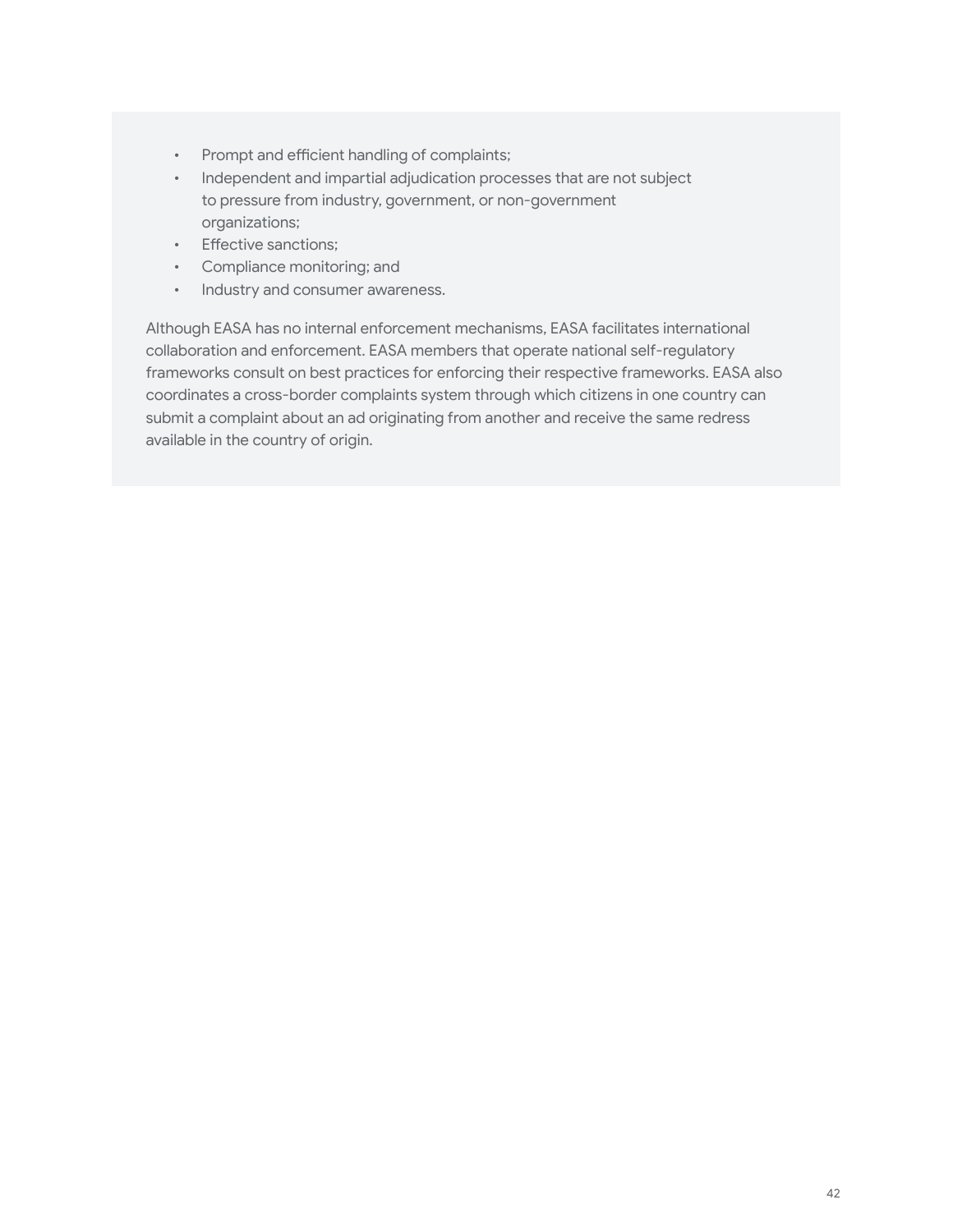#### **Bibliography**

Daphné Richemond-Barak, *Can Self-Regulation Work? Lessons from the Private Security and Military Industry*, 35 Mich. J. Int'l. L. 773 (2014), <https://repository.law.umich.edu/cgi/viewcontent.cgi?article=1069&context=mjil>

DAA, *Self-Regulatory Principles for Multi-Site Data* (Nov. 2011), [https://digitaladvertisingalliance.org/sites/aboutads/files/DAA\\_files/Multi-Site-Data-Princi](https://digitaladvertisingalliance.org/sites/aboutads/files/DAA_files/Multi-Site-Data-Principles.pdf) [ples.pdf](https://digitaladvertisingalliance.org/sites/aboutads/files/DAA_files/Multi-Site-Data-Principles.pdf)

DAA*, Self-Regulatory Principles for Online Behavioral Advertising* (Jul. 2009), [https://digitaladvertisingalliance.org/sites/aboutads/files/DAA\\_files/seven-principles-07-](https://digitaladvertisingalliance.org/sites/aboutads/files/DAA_files/%E2%80%8Cseven-principles-07-01-09.pdf) [01-09.pdf](https://digitaladvertisingalliance.org/sites/aboutads/files/DAA_files/%E2%80%8Cseven-principles-07-01-09.pdf)

DMAS, *Data Protection & Business Practice*, <http://www.dmas.org/business-practice/> (last visited Jan. 4, 2021).

EASA, *Cross Border Complaints System*, <https://www.easa-alliance.org/coverage/cross-border-complaints-system> (last visited Jan. 4, 2021).

EASA, *The EASA Best Practice Self-Regulatory Model* (Apr. 2004), [https://www.easa-alliance.org/sites/default/files/EASA%20Best%20Practice%20Self-Reg](https://www.easa-alliance.org/sites/default/files/EASA%20Best%20Practice%25%E2%80%8C20Self-Regulatory%20Model.pdf) [ulatory%20Model.pdf.](https://www.easa-alliance.org/sites/default/files/EASA%20Best%20Practice%25%E2%80%8C20Self-Regulatory%20Model.pdf)

Exec. Off. of the Pres. – Off. of Mgmt and Budget, *OMB Circular A-119: Federal Participation in the Development and Use of Voluntary Consensus.*

FTC, *Online Behavioral Advertising: Moving the Discussion Forward to Possible Self-Regulatory Principles* (2007),

[https://www.ftc.gov/sites/default/files/documents/public\\_statements/online-behavioral-a](https://www.ftc.gov/sites/default/files/documents/public_statements/online-behavioral-advertising-moving-discussion-forward-possible-self-regulatory-principles/p859900stmt.pdf) [dvertising-moving-discussion-forward-possible-self-regulatory-principles/p859900st](https://www.ftc.gov/sites/default/files/documents/public_statements/online-behavioral-advertising-moving-discussion-forward-possible-self-regulatory-principles/p859900stmt.pdf) [mt.pdf](https://www.ftc.gov/sites/default/files/documents/public_statements/online-behavioral-advertising-moving-discussion-forward-possible-self-regulatory-principles/p859900stmt.pdf).

FTC, *FTC Staff Report: Self-Regulatory Principles for Online Behavioral Advertising* (Feb. 2009),

[https://www.ftc.gov/sites/default/files/documents/reports/federal-trade-commission-sta](https://www.ftc.gov/sites/default/files/documents/reports/federal-trade-commission-staff-report-self-regulatory-principles-online-behavioral-advertising/p085400behavadreport.pdf) [ff-report-self-regulatory-principles-online-behavioral-advertising/p085400behavadrep](https://www.ftc.gov/sites/default/files/documents/reports/federal-trade-commission-staff-report-self-regulatory-principles-online-behavioral-advertising/p085400behavadreport.pdf) [ort.pdf.](https://www.ftc.gov/sites/default/files/documents/reports/federal-trade-commission-staff-report-self-regulatory-principles-online-behavioral-advertising/p085400behavadreport.pdf)

Glen Hepburn, *OECD Report: Alternatives to Traditional Regulation* (2009) <https://www.oecd.org/gov/regulatory-policy/42245468.pdf>.

GNI, *Company Assessments*, <https://globalnetworkinitiative.org/company-assessments/> (last visited Jan. 4, 2021).

GNI, *GNI Governance Charter* (Jan. 2017), [https://globalnetworkinitiative.org/wp-content/uploads/2018/04/GNI-Governance-Chart](https://globalnetworkinitiative.org/wp-content/uploads/2018/04/GNI-Governance-Charter.pdf) [er.pdf.](https://globalnetworkinitiative.org/wp-content/uploads/2018/04/GNI-Governance-Charter.pdf)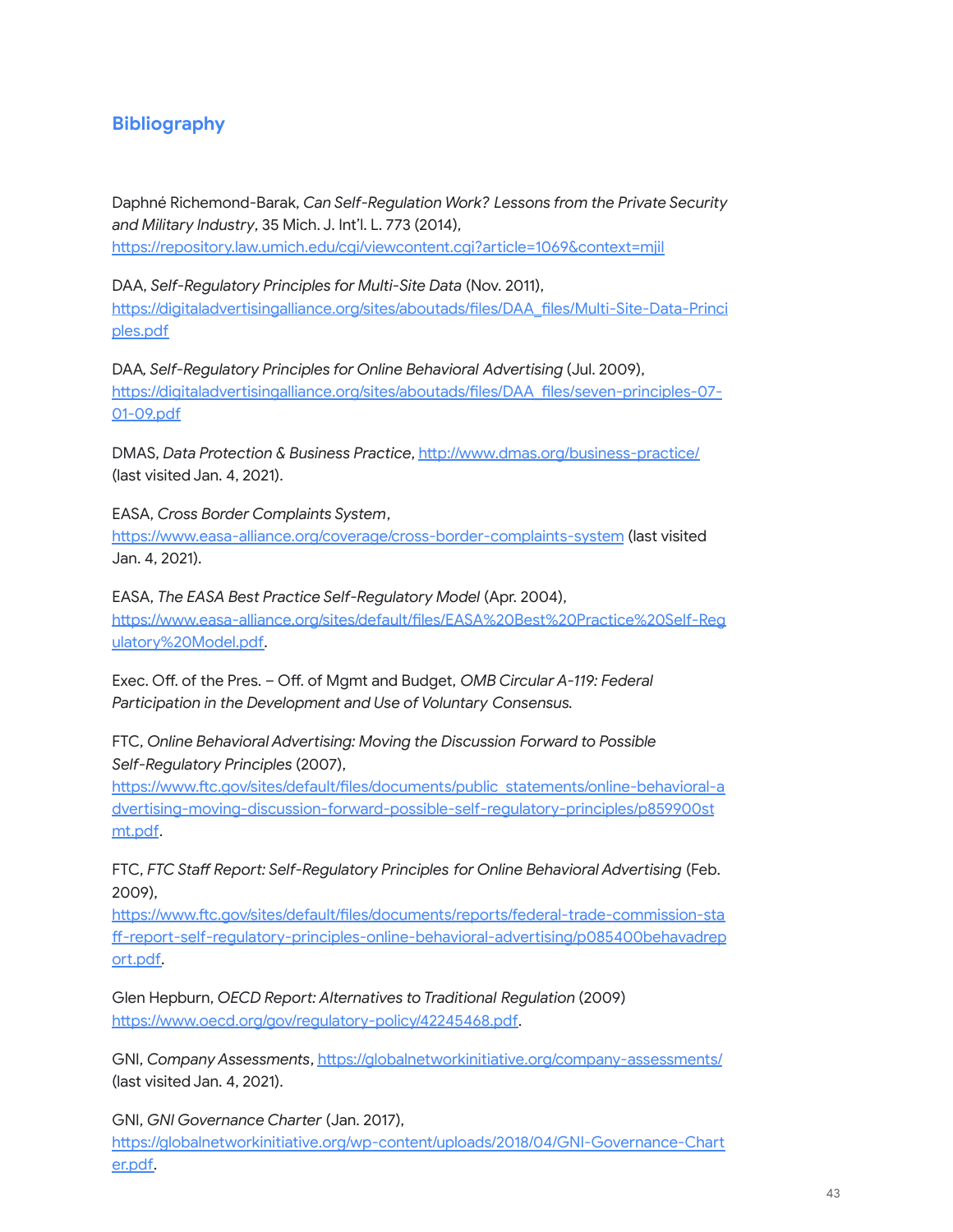GNI, *Implementation Guidelines*,

<https://globalnetworkinitiative.org/implementation-guidelines/> (last visited Jan. 4, 2021).

GNI, *The GNI Principles*, <https://globalnetworkinitiative.org/gni-principles/> (last visited Jan. 4, 2021).

Greg Distelhorst et. al., *Certifiably Responsible? Self-Regulation and Market Response in China* 7 (2020), [https://papers.ssrn.com/sol3/papers.cfm?abstract\\_id=3593837.](https://papers.ssrn.com/sol3/papers.cfm?abstract_id=3593837)

Hogan Lovells, *Automakers Come Together to Adopt Privacy Commitments for Connected Cars with Hogan Lovells' Assistance*, Chronical of Data Protection (Nov. 13, 2014),

[https://www.hldataprotection.com/2014/11/articles/consumer-privacy/automakers-com](https://www.hldataprotection.com/2014/11/articles/consumer-privacy/automakers-commit-to-protecting-driver-data/) [mit-to-protecting-driver-data/](https://www.hldataprotection.com/2014/11/articles/consumer-privacy/automakers-commit-to-protecting-driver-data/).

IBM, *IBM's Principles for Trust and Transparency* (May 30, 2018), <https://www.ibm.com/blogs/policy/trust-principles/>

IOSCO, *Model for Effective Regulation* (May 2000), [https://www.iosco.org/library/pubdocs/pdf/IOSCOPD110.pdf.](https://www.iosco.org/library/pubdocs/pdf/IOSCOPD110.pdf)

ISO, *Economic benefits of standards* (2014),

[https://www.iso.org/files/live/sites/isoorg/files/archive/pdf/en/ebs\\_case\\_studies\\_factshee](https://www.iso.org/files/live/sites/isoorg/files/archive/pdf/en/ebs_case_studies_factsheets.pdf) [ts.pdf.](https://www.iso.org/files/live/sites/isoorg/files/archive/pdf/en/ebs_case_studies_factsheets.pdf)

OECD, *Industry Self-Regulation: Role and Use in Supporting Consumer Interests* (Mar. 23, 2015),

[https://www.oecd.org/officialdocuments/publicdisplaydocumentpdf/?cote=DSTI/CP\(201](https://www.oecd.org/officialdocuments/publicdisplaydocumentpdf/?cote=DSTI/CP(2014)4/FINAL&docLanguage=En) [4\)4/FINAL&docLanguage=En](https://www.oecd.org/officialdocuments/publicdisplaydocumentpdf/?cote=DSTI/CP(2014)4/FINAL&docLanguage=En).

Osato Avan-Nomayo, *Pushing for Crypto Self-Regulation Amid Tightening Government Scrutiny*, Cointelegraph (Oct. 12, 2019),

[https://cointelegraph.com/news/pushing-for-crypto-self-regulation-amid-tightening-go](https://cointelegraph.com/news/pushing-for-crypto-self-regulation-amid-tightening-government-scrutiny) [vernment-scrutiny.](https://cointelegraph.com/news/pushing-for-crypto-self-regulation-amid-tightening-government-scrutiny)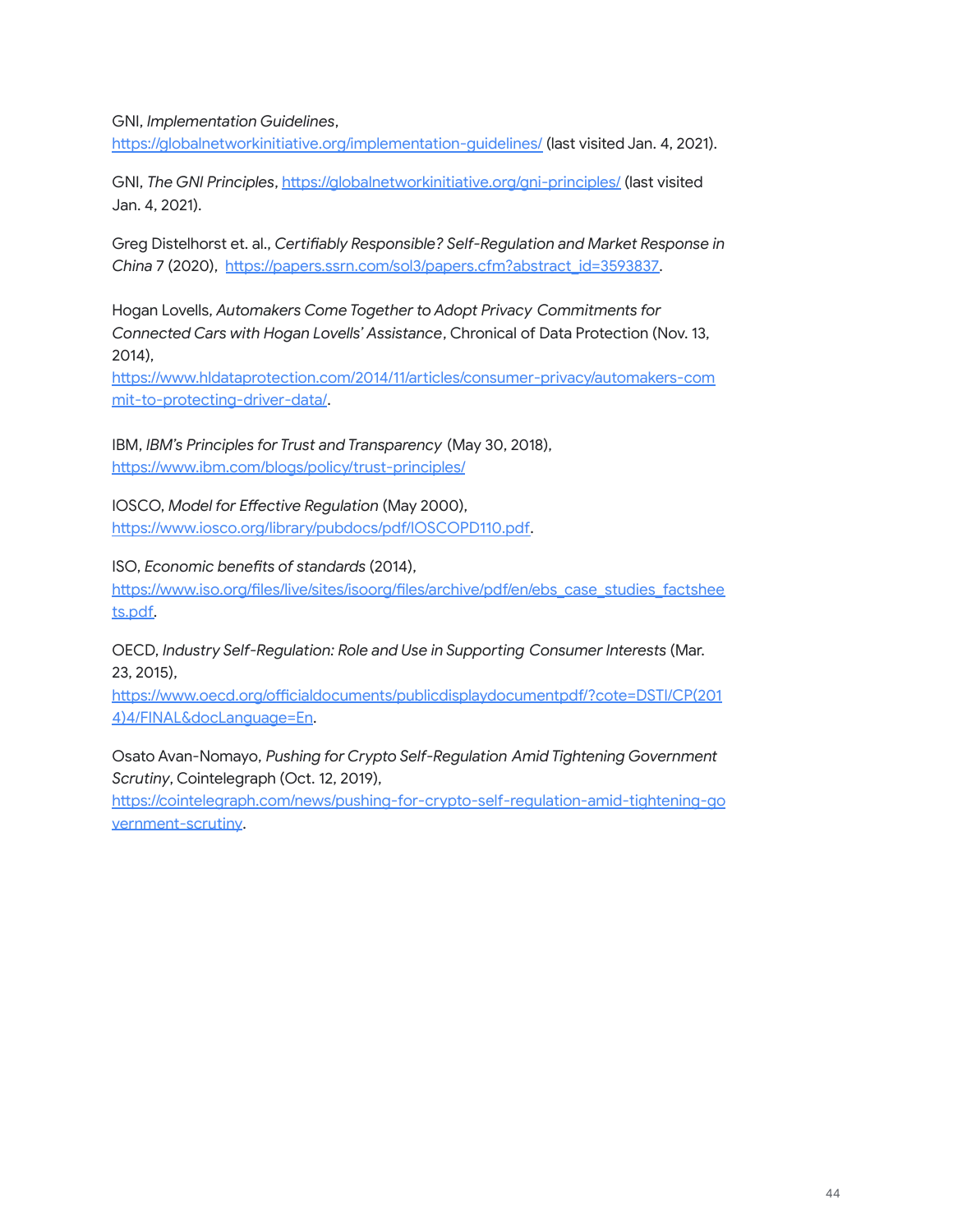# Co-Regulation

#### **Overview**

Although there are numerous models for co-regulation, this tool typically involves private sector participants in a given industry, market, or ecosystem collaborating with state regulators to develop, assess, or enforce standards, codes of conduct, or rules governing market behavior.

Co-regulation can address emerging technology issues while allowing sufficient flexibility to promote innovation. At one end of the spectrum, co-regulation involves government regulators providing input to industry participants regarding the development of self-regulatory frameworks. At the other end of the spectrum, co-regulation involves government regulators enforcing frameworks or developing regulatory frameworks that industry groups will enforce.

Examples of co-regulation include:

- The development of internationally recognized standards, guides, and recommendations;
- Internationally recognized private sector conformity assessment systems (*e.g.*, the International Laboratory Accreditation Cooperation Mutual Recognition Arrangement); and
- Mutual recognition arrangements (*e.g.*, the [I](https://www.iecee.org/about/cb-scheme/)EC System of Conformity Assessment Schemes for Electrotechnical Equipment and Components CB Scheme). 74

<sup>&</sup>lt;sup>74</sup> See CB Scheme, IECEE.org, <https://www.iecee.org/about/cb-scheme/> (last visited Jan. 4, 2021).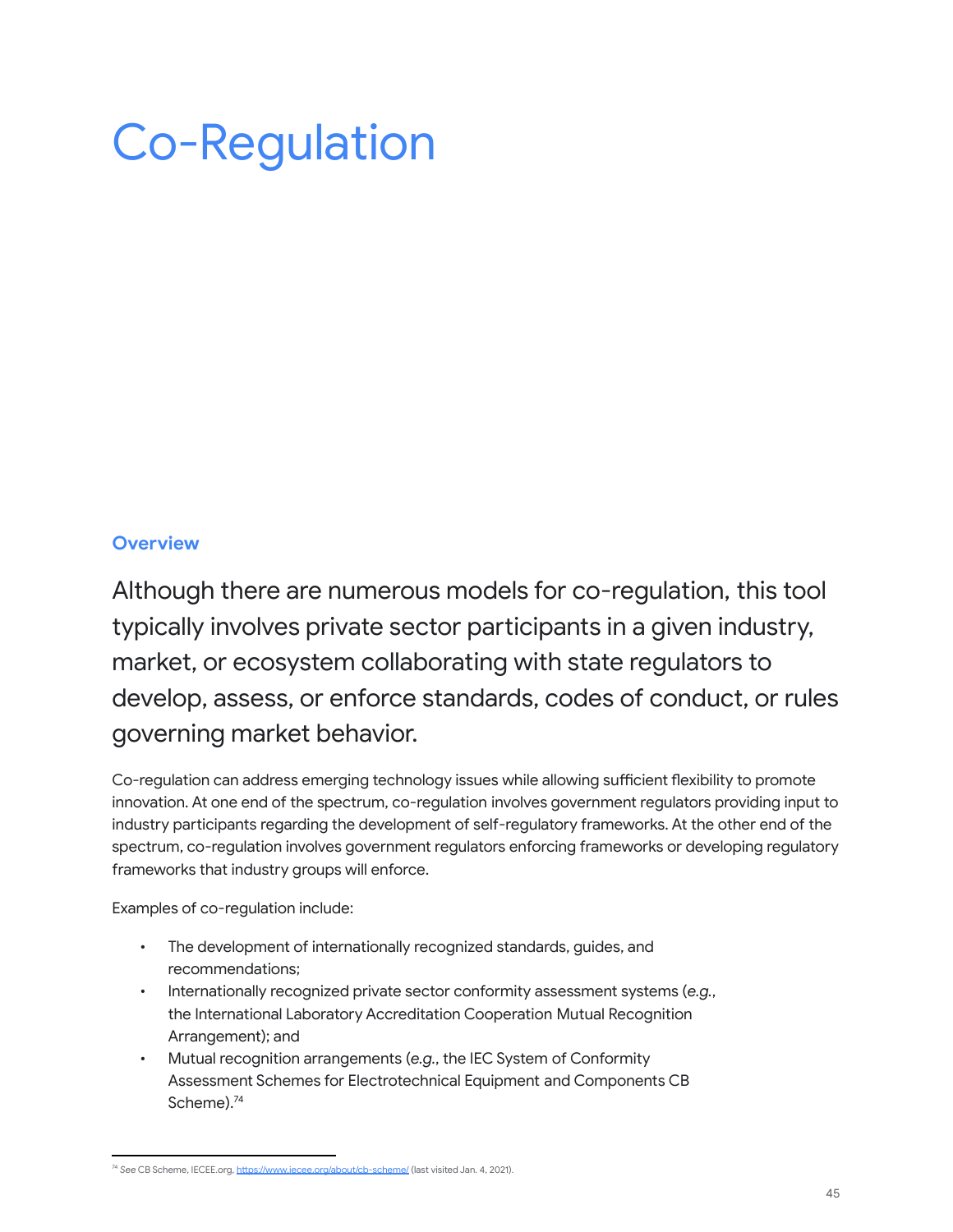#### **Benefits of Co-Regulation**

**Co-regulation can produce substantive outcomes that are more flexible and practical than those that a regulator might adopt on its own**. As co-regulation involves collaboration between industry and regulators, the standards and requirements adopted can be both practical, due to inputs reflecting industry expertise, and substantive, reflecting the policy goals of regulators. This may lead to stronger levels of compliance as compared to formal regulation. And if circumstances change, stakeholders often can update co-regulatory frameworks without having to navigate the lengthy notice-and-comment proceedings associated with formal regulation. This allows stakeholders to adapt co-regulatory frameworks to rapidly evolving technologies and market practices.

**Co-regulation can promote transparency and education.** As co-regulation enables regulators to partner with industry in addressing specific issues, regulators often gain additional insights regarding market practices. And co-regulatory partnerships provide industry with the opportunity to gain insight into the concerns and priorities of regulators. These insights can help industry develop innovative solutions for identified policy concerns and help regulators develop more informed approaches to regulation.

**Co-regulation can work where the boundaries of regulatory authority are not clear.** Co-regulation can be particularly effective in situations where there is an open question about the extent of the regulator's authority over a particular subject matter, industry, or other market practice. In such circumstances, stakeholders may be eager to collaborate in an effort to avoid litigating issues of regulatory jurisdiction or resolving the issues via legislation, which could impact industry and regulatory flexibility.

**Co-regulation can enhance efficiencies for regulators.** Co-regulation can reduce administrative or enforcement costs for regulators relative to traditional regulatory efforts. For example, private sector participants can, depending on the framework, support implementation, assess compliance, or maintain responsibility for enforcement.

#### **Challenges for Co-Regulation**

**Multi-stakeholder collaboration with clear process design is key to co-regulation.** One challenge at the beginning of co-regulatory efforts is determining which stakeholders to convene. And once stakeholders are involved, organizers need to carefully consider how to allocate responsibilities within the framework. For example, should regulators or independent assessors have enforcement powers? Which stakeholders may amend the substantive requirements? What process will be required for amendment? How may market entrants participate in co-regulatory frameworks?

Co-regulatory participants can develop processes that will promote collaboration. If the process is not well-designed or lacks firm deadlines, multi-stakeholder discussions risk stagnating or breaking down, potentially leading to unwanted and unnecessary regulatory uncertainty for stakeholders.

**Participants may be competitively penalized**. Co-regulation involves collaboration between specific existing industry participants and regulators. As new entrants to a market emerge, they may fall outside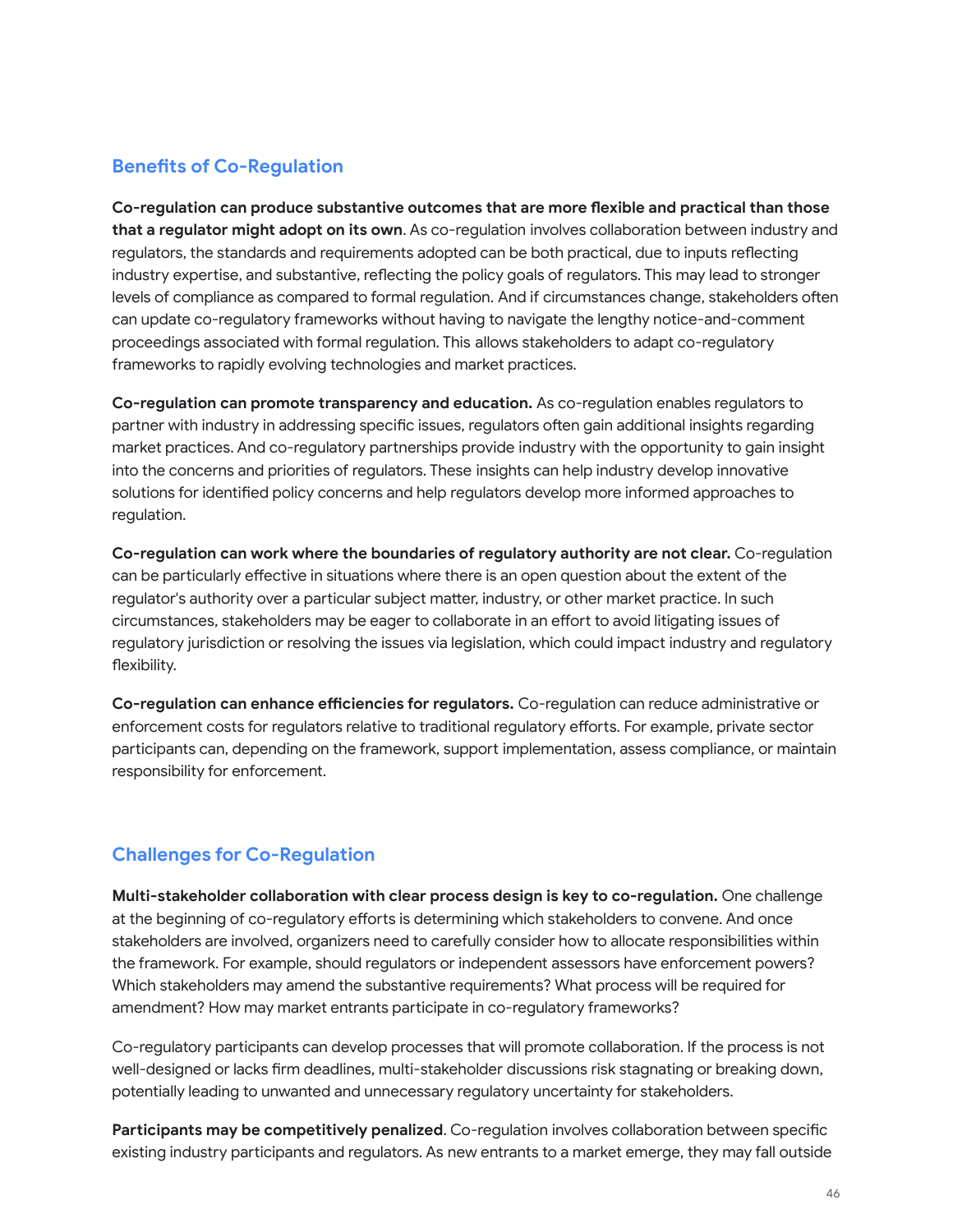of the pre-existing co-regulatory framework. Those new companies may benefit from co-regulation, if the reputational benefits of co-regulatory frameworks are shared by all industry actors, without undertaking any of the industry costs associated with co-regulation. $^{75}$  As a result, some companies may thrive competitively without taking any steps to address the issues for which the co-regulatory was designed. Regulators can take steps to ensure that industry participants in co-regulation are not penalized (*e.g.*, competitively), with respect to out-of-scope new entrants, by virtue of their participation in the co-regulatory framework.

#### **Effective Implementation**

**Promote strong state-industry collaboration.** Co-regulation requires convening relevant stakeholders and promoting constructive communication and cooperation among private and state actors. All relevant stakeholders must understand and commit to their roles in the regulatory process and to the deadlines set for milestones to promote confidence in the co-regulatory process.

The Internet Corporation for Assigned Names and Numbers ("ICANN"), which is responsible for allocating and maintaining the global Domain Name System ("DNS") for the Internet, is one example of a successful co-regulatory approach consisting of a diverse group of government and industry stakeholders. Comprising governments, industry, civil society, and end users from around the world, ICANN has created contractual rules and a compliance system underpinning the DNS, including allocating and assigning domain names and IP addresses.

**Clearly define enforcement responsibilities**. Effective co-regulation generally requires enforcement mechanisms that demonstrate that industry is subject to substantial obligations and that the co-regulatory framework is more than aspirational guidance. Enforcement responsibilities can be allocated to industry, regulators, independent third parties, or a combination thereof. Effective co-regulatory frameworks also clearly allocate enforcement responsibilities and escalation procedures.

For example, consider the implementation of the Children's Online Privacy Protection Act ("COPPA") in the United States, which is primarily enforced by the Federal Trade Commission ("FTC"). In recognition of the dynamic nature of Internet activity, COPPA contemplates a role for industry and co-regulation. The Better Business Bureau's Children's Advertising Review Unit ("CARU") administers a co-regulatory framework for compliance with COPPA. CARU monitors participants' compliance with the program on an ongoing basis, and can refer non-compliant participants to the FTC for investigation and possible enforcement action. Participants that comply with CARU's guidelines are deemed in compliance with COPPA and are granted a safe harbor from FTC enforcement action.

Other co-regulatory examples involve the private sector agreeing on the substantive commitments and "rules of the road" and then leaving the regulator to enforce those commitments. For example, in the United Kingdom ("UK"), the Broadcast Committee of Advertising Practice ("BCAP") is a co-regulatory body governing radio and television advertising. In 2004, the UK Office of Communications ("Ofcom") granted to the Advertising Standards Authority ("ASA") day-to-day responsibility "for writing and maintaining the [BCAP Code], but Ofcom retains overall sign-off on major changes." <sup>76</sup> Ofcom also retains authority to enforce Code violations that ASA refers to Ofcom.

<sup>75</sup> Greg Distelhorst et. al., *Certifiably Responsible? Self-Regulation and Market Response in China* 7 (May 5, 2020),

https://papers.ssrn.com/sol3/papers.cfm?abstract\_id=3593837.<br><sup>%</sup> Self-regulation and co-regulation, ASA, <u><https://www.asa.org.uk/about-asa-and-cap/about-regulation/self-regulation-and-co-regulation.html> (last visited Jan. </u>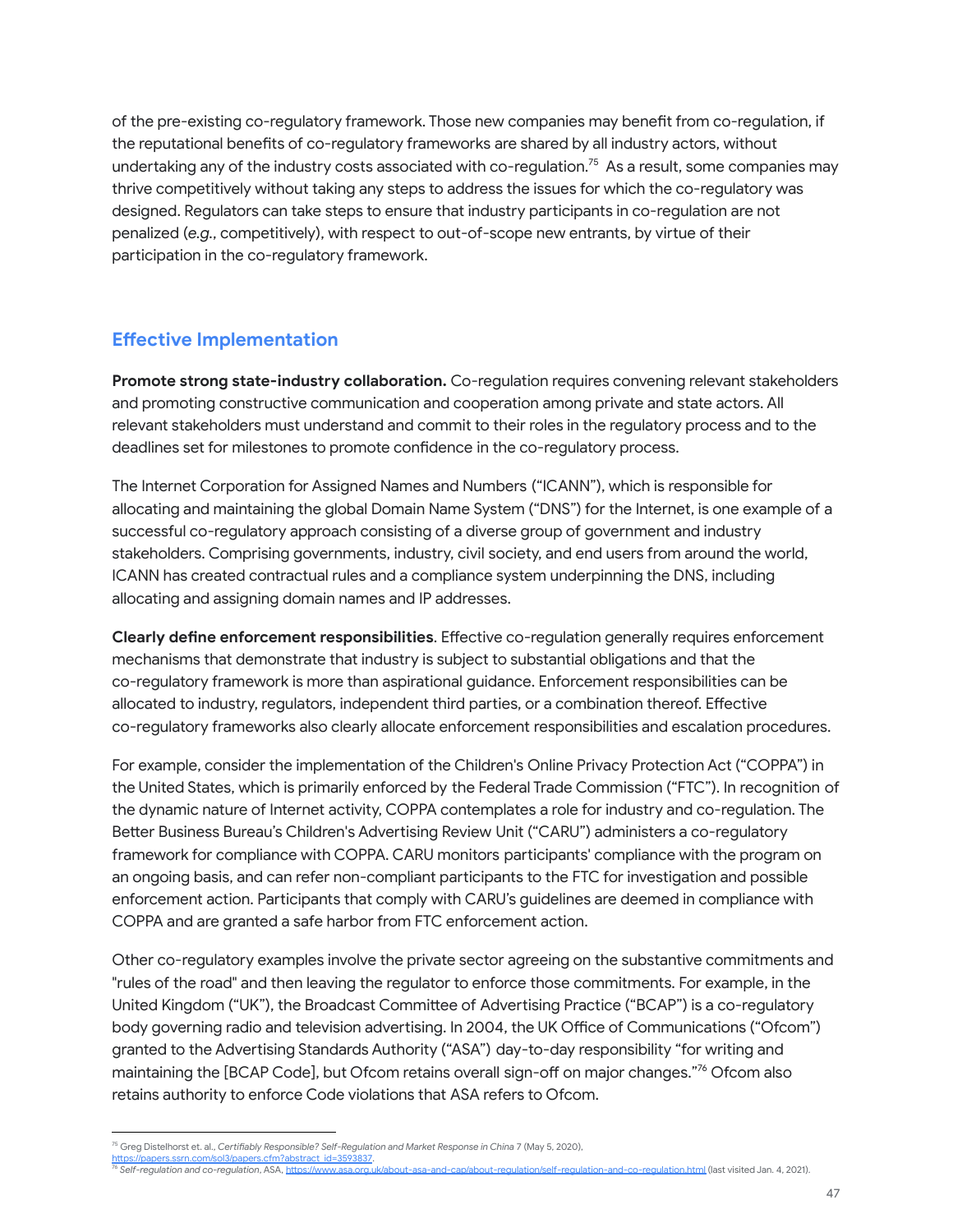#### **Case Studies**

# Case Study 5A **ICANN Domain Name System**



ICANN is a California-based nonprofit corporation administering the Domain Name System ("DNS"). The U.S. Department of Commerce established ICANN in 1998 to coordinate various functions related to the allocation and assignment of domain names on the Internet.<sup>77</sup> To perform its functions in the public interest, ICANN contracts with government agencies such as the U.S. Government's National Telecommunications and Information Administration. 78

In its role of coordinating allocation and assignment of domain names, ICANN accredits private sector organizations known as registrars who are responsible for receiving domain name registrations from individuals and entities. $^{79}$  Registrars are required to collect information from registrants, which ICANN makes publicly available through the WHOIS (domain name registration data lookup) database. ICANN enters into an accreditation agreement with registrars, and registrars contract with registrants as part of the domain name registration process. ICANN manages complaints received from registrants as part of its administration of the DNS. 80

ICANN prioritizes developing strong, collaborative relationships among its stakeholders. ICANN's Global Stakeholder Engagement deploys staff in more than twenty countries to drive participation in ICANN activities. To further enhance its effectiveness, ICANN undertook a review of its multistakeholder governance model – soliciting public comments and publishing a set of proposals for improving the model. ICANN identified that the diversity of stakeholder interests might create challenges for reaching consensus on policy issues. To address the potential problems, ICANN has developed a Consensus Playbook to provide a framework for facilitating multistakeholder initiatives that lead to productive outcomes. $^{\mathrm{81}}$ 

<https://nvlpubs.nist.gov/nistpubs/SpecialPublications/NIST.SP.800-81-2.pdf>.<br><sup>78</sup> A Quick Look at ICANN (Nov. 2013), <u>https://www.icann.org/en/system/files/files/quick-look-icann-01nov13-en.pdf</u>. <sup>77</sup> Ramaswamy Chandramouli & Scott Rose, *Secure Domain Name System (DNS) Deployment Guide*, NIST Special Publication 800-81-2, 2-3 (Sept. 2013),

<sup>80</sup> Between September 2019 and February 2020, ICANN's Global Support Center reported receiving 8,857 registrant inquiries, which accounted for approximately 80% of all <sup>79</sup> *Registrar, ICANN Acronyms and Terms*, ICANN, <https://www.icann.org/icann-acronyms-and-terms/en/G0123> (last visited Jan. 4, 2021).

inquiries. ICANN, Volume 3: Issues and Challenges Impacting Domain Name Registrants (May 1, 2020), <https://www.icann.org/en/system/files/files/domain-name-registrants-issues-challenges-report-01may20-en.pdf>.

<sup>81</sup> ICANN, *Enhancing the Effectiveness of ICANN's Multistakeholder Model* (2020),

https://www.icanness-multistakeholder-model-14oct20-en.pdf.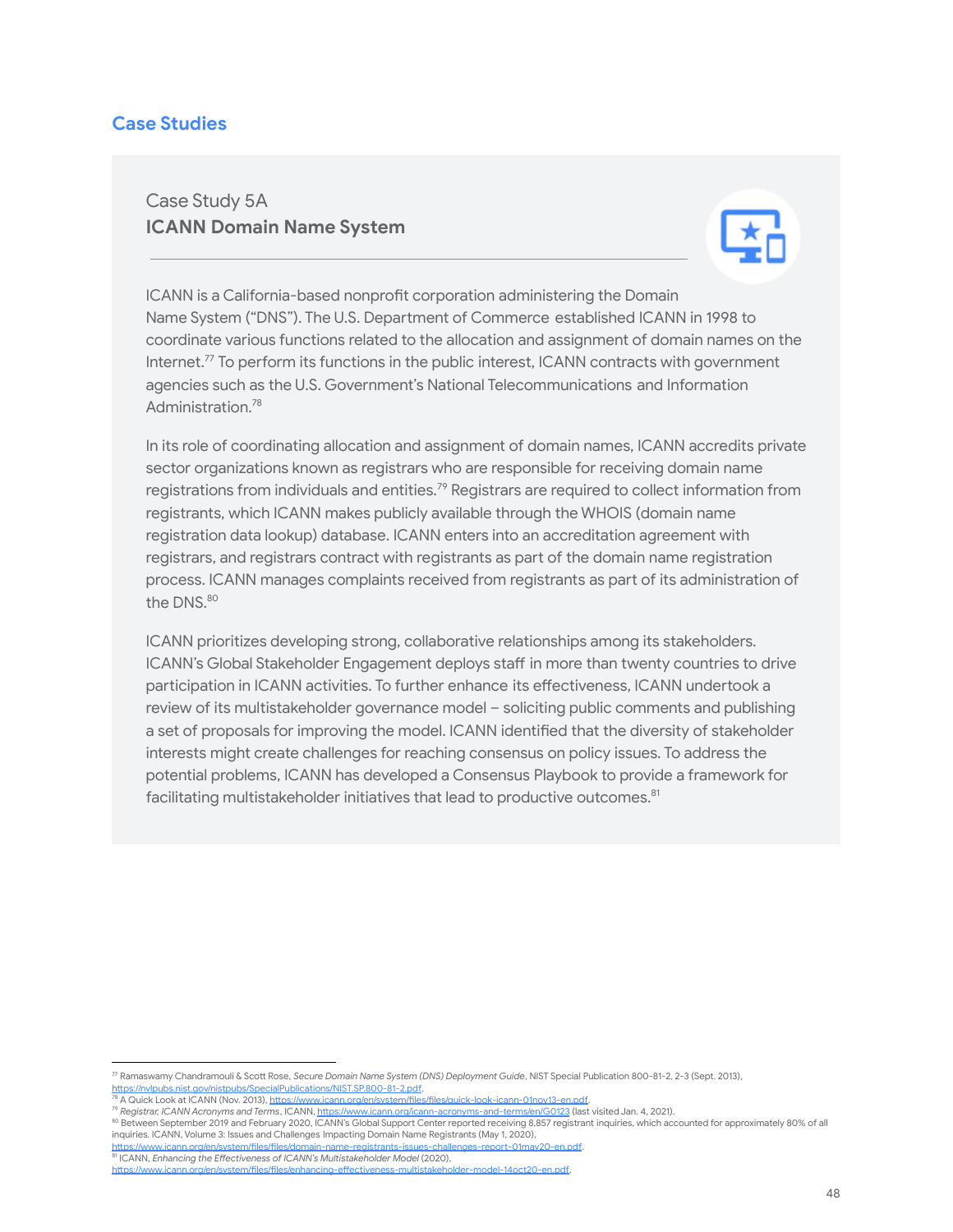# Case Study 5B **CARU's Safe Harbor Program for COPPA**



Under the Children's Online Privacy Protection Act ("COPPA"), the U.S. Federal Trade Commission ("FTC"), as the lead enforcer, may bring enforcement actions against violators. The statute also authorizes the FTC to approve safe-harbor programs related to COPPA's requirement that certain operators of online websites and services obtain verifiable parental consent before collecting personal information from children under 13 years of age. The Children's Advertising Review Unit ("CARU") created the first such safe harbor program, which the FTC approved in 2001.<sup>82</sup> Participants that meet CARU's program requirements satisfy their COPPA compliance obligations, insulating them from formal enforcement actions.

CARU monitors program participants' COPPA compliance through its Self-Regulatory Program for Children's Advertising.<sup>83</sup> The framework establishes principles that participants must adhere to in order to remain in the program, and is an approved FTC COPPA Safe Harbor program.

CARU's COPPA Safe Harbor Program requires that participants agree to the following program components:

- Full adherence to the requirements set forth in the CARU Safe Harbor Participation Agreement;
- Compliance with CARU's Self-Regulatory Program for Children's Advertising, including the Guidelines for Online Privacy Protection;
- Review by CARU staff of the participant website's information practices;
- Ongoing monitoring by CARU staff of the participant's website to assess and ensure compliance with the Safe Harbor Program;
- Completion of CARU's Self-Assessment Form and Attestation by the Safe Harbor participant; and
- Submission to CARU of an updated Self-Assessment Form and Attestation on each anniversary of the date of acceptance in the CARU Safe Harbor Program. 84

When CARU identifies behavior that violates its program principles, it works with participants to change non-compliant behavior. CARU reports that most of its cases against members for COPPA violations result in voluntary self-correction. <sup>85</sup> However, when a member company refuses to correct violations, CARU may refer the case to the FTC for investigation. For example, in 2019, CARU referred Musical.ly, a CARU safe harbor participant, to the FTC for

<sup>85</sup> BBB National Programs, Twenty Years of Successful Co-Regulation Under COPPA: A Model for Fostering Consumer Privacy, BBB NP Report, (Oct. 2019),<br>https://bbbprograms.org/media-center/newsroom/twenty-vears-of-successful https://bbbp.ps/media-co-requlation-

<sup>82</sup> COPPA Safe Harbor Program, FTC, <https://www.ftc.gov/safe-harbor-program> (last visited Jan. 4, 2021).

<sup>83</sup> Children's Advertising Review Unit, *Self-Regulatory Program for Children's Advertising*, Council of Better Business Bureaus (2014),

<https://bbbnp-bbbp-stf-use1-01.s3.amazonaws.com/docs/default-source/caru/self-regulatory-program-for-childrens-advertising-revised-2014-.pdf>.

<sup>184</sup> CARU Safe Harbor Program and Requirements, BBB Nat'l Programs Archive, <https://bbbprograms.org/archive/caru-safe-harbor-program-and-requirements> (last visited Jan. 2014) 4, 2021).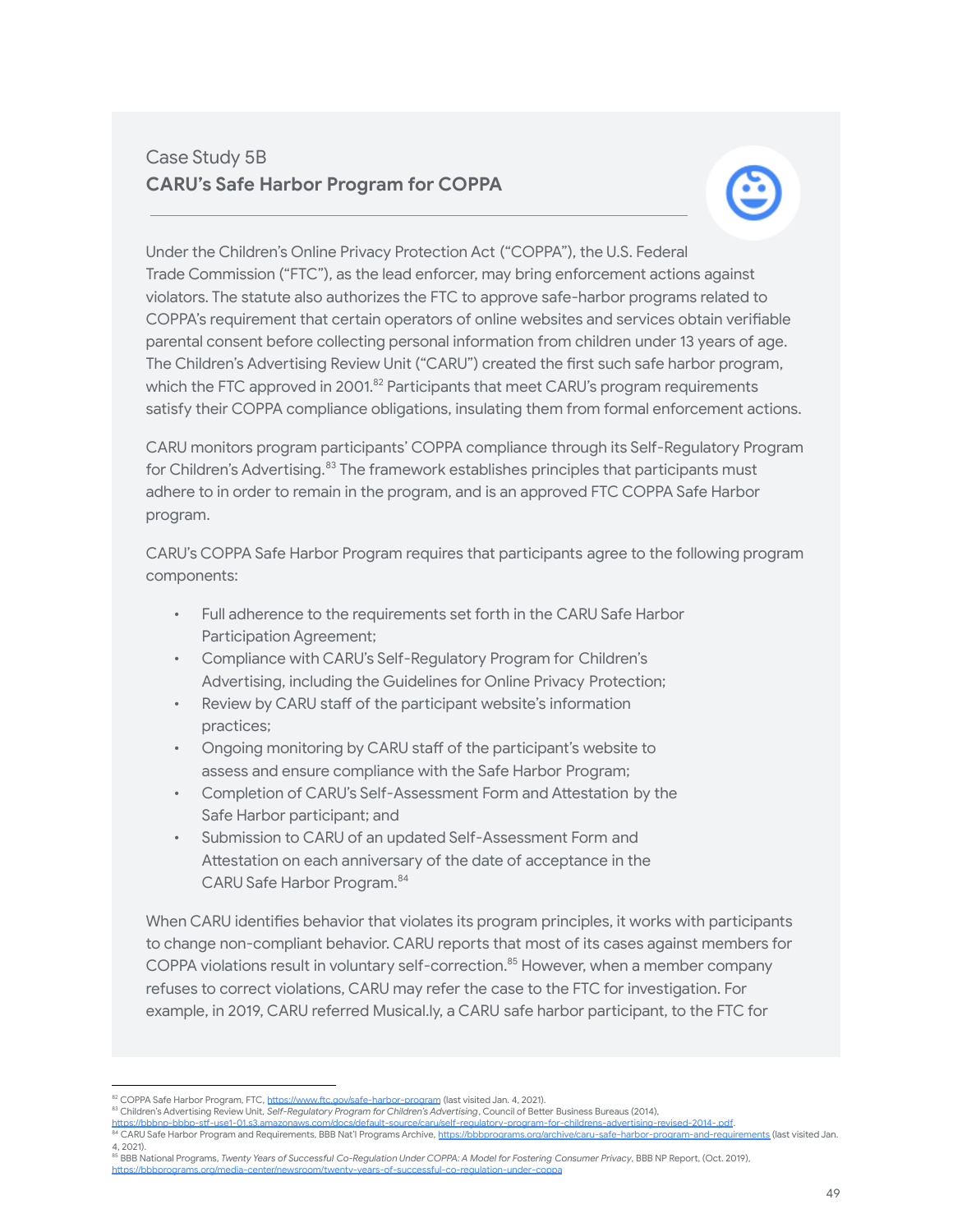violations of the COPPA rule. This referral resulted in an enforcement action by the FTC and a historic \$5.7 million payment by the company to resolve the FTC's charges.<sup>86</sup>

Safe Harbor program applications are subject to public comment, which creates an opportunity for stakeholders to assess applications. <sup>87</sup> And the FTC issues written determinations within 180 days of applications being filed, which mitigates the risk of protracted program development. $^{88}$  The FTC's COPPA regulations require Safe Harbor programs to submit periodic reports. This promotes the sharing of information to assess program effectiveness and creates a strong incentive for program administrators to maintain the integrity of their Safe Harbors. 89

#### Case Study 5C **Code of Broadcast Advertising**



The UK Code of Broadcast Advertising ("BCAP Code")<sup>90</sup> governs all advertisements appearing on radio and television services licensed by Ofcom. By statute, Ofcom is responsible for maintaining broadcast advertising standards. The Communications Act 2003 required Ofcom to consider alternative forms, including co-regulation, where feasible.<sup>91</sup> As a result, in 2004, Ofcom delegated to the Advertising Standards Authority ("ASA") responsibility for developing, maintaining, and administering the BCAP Code. Ofcom retains authority to approve substantial changes to the Code, establish certain standards (*e.g.*, with respect to political advertising), and take action against broadcasters subject to referrals from ASA as may be needed.<sup>92</sup>

The co-regulatory framework for the BCAP Code is clearly established by a memorandum of understanding between ASA and Ofcom.<sup>93</sup> This clarity of roles and responsibilities contributes to effective co-regulation. And, as noted by the UK's Better Regulation Executive, the development of the BCAP Code framework illustrates the importance of confirming that there is substantial industry buy-in to the co-regulatory process and ensuring that co-regulatory partners have sufficiently similar interests, at least with respect to core elements of the framework, to make co-regulation feasible.<sup>94</sup>

https://www.ofcom.org.uk/\_data/assets/pdf\_file/0029/79472/memorandum\_of\_understanding\_2014.pdf.

<sup>&</sup>lt;sup>86</sup> In re Musical.ly, Inc., FTC File No. 172 3004, [https://www.ftc.gov/enforcement/cases-proceedings/172-3004/musically-inc.](https://www.ftc.gov/enforcement/cases-proceedings/172-3004/musically-inc)

<sup>87</sup> *See* 16 CFR 312.11(a).

<sup>88</sup> *See id.*

<sup>89</sup> *See* 16 CFR 312.11(d).

<sup>90</sup> Broadcast Code, ASA.org.uk, <https://www.asa.org.uk/codes-and-rulings/advertising-codes/broadcast-code.html> (last visited Jan. 4, 2021).

<sup>93</sup> *Memorandum of Understanding Between Ofcom, ASA, BCAP & BASBOF* (2014), <sup>92</sup> See Appendix 1 Statutory Framework for the Regulation of Broadcast Advertising, ASA.org.uk, https://www.asa.org.uk/type/broadcast/code\_section/appendix-1.html 91 *Id.*

<sup>94</sup> Better Regul. Exec., *Self- and Co-Regulation: The Advertising Standards Authority*, data/file/31632/10-1279-self-co-regulation-advertising-standards-authority.pdf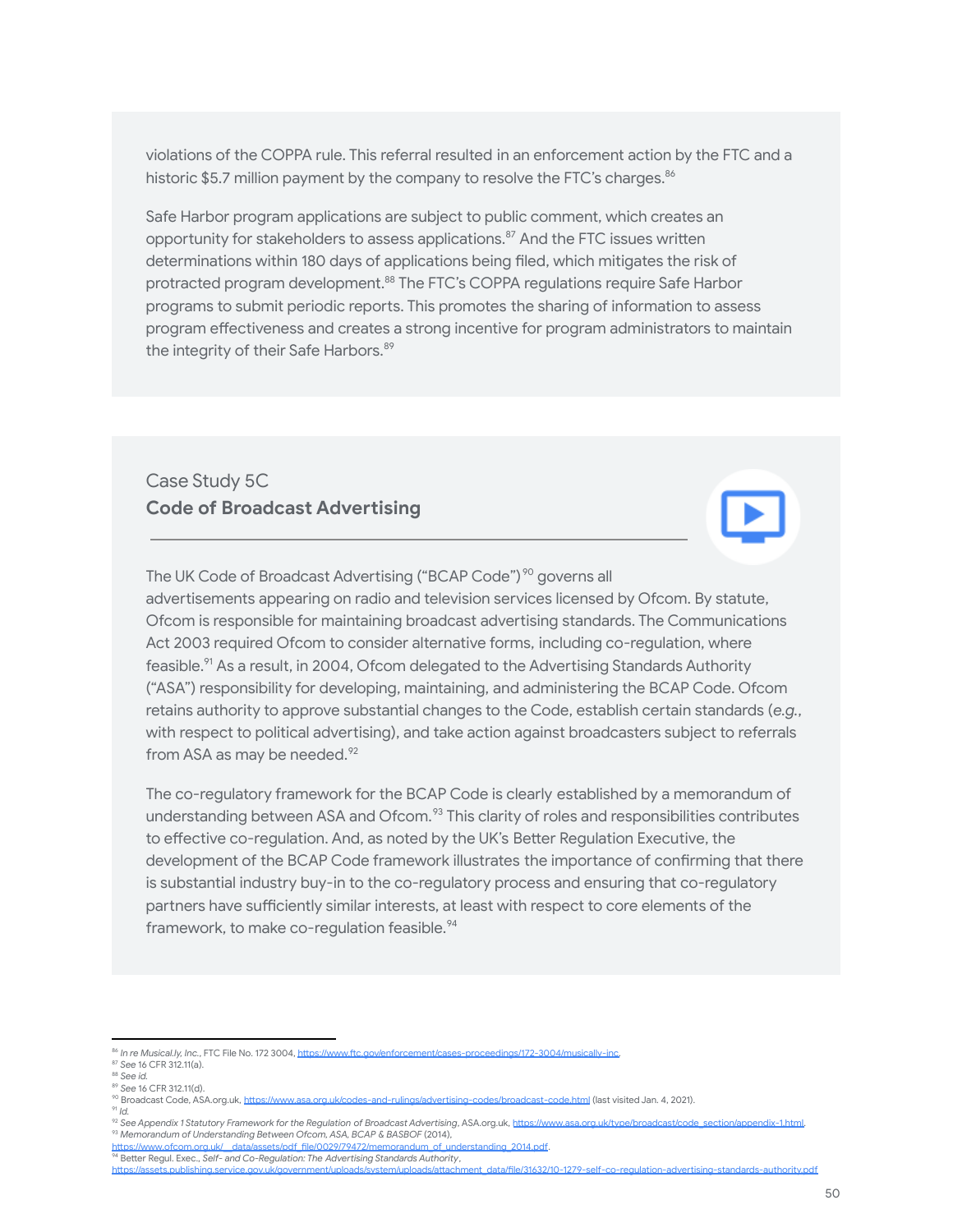#### **Bibliography**

Advertising Standards Authority, Appendix 1 *Statutory framework for the regulation of broadcast advertising BCAP Code*, [https://www.asa.org.uk/type/broadcast/code\\_section/appendix-1.html.](https://www.asa.org.uk/type/broadcast/code_section/appendix-1.html)

Advertising Standards Authority, *Broadcast Code*, [https://www.asa.org.uk/codes-and-rulings/advertising-codes/broadcast-code.html.](https://www.asa.org.uk/codes-and-rulings/advertising-codes/broadcast-code.html)

Advertising Standards Authority, *Self-regulation and co-regulation*, https://www.asa.org.uk/about-asa-and-cap/about-regulation/self-regulation-and-co-re gulation.html.

Balázs Muraközy & Pal Valentiny, *Alternatives to State Regulation: Self-and-Co-Regulation,* Competition and Regulation, Institute of Economics, Centre for Economic and Regional Studies, Hungarian Academy of Sciences 54-95 (2014), [https://www.researchgate.net/publication/289128686\\_ALTERNATIVES\\_TO\\_STATE\\_REGUL](https://www.researchgate.net/publication/289128686_ALTERNATIVES_TO_STATE_REGULATION_SELF-AND_CO-REGULATION) [ATION\\_SELF-AND\\_CO-REGULATION.](https://www.researchgate.net/publication/289128686_ALTERNATIVES_TO_STATE_REGULATION_SELF-AND_CO-REGULATION)

Better Regul. Exec., *Self- and Co-Regulation: The Advertising Standards Authority*, [https://assets.publishing.service.gov.uk/government/uploads/system/uploads/attachmen](https://assets.publishing.service.gov.uk/government/uploads/system/uploads/attachment_data/file/31632/10-1279-self-co-regulation-advertising-standards-authority.pdf) [t\\_data/file/31632/10-1279-self-co-regulation-advertising-standards-authority.pdf](https://assets.publishing.service.gov.uk/government/uploads/system/uploads/attachment_data/file/31632/10-1279-self-co-regulation-advertising-standards-authority.pdf).

Council of Better Business Bureaus, *BBBNP Report*: *Twenty Years of Successful Co-Regulation under COPPA: A Model for Fostering Consumer Privacy*, (Oct. 2019), [https://bbbnp-bbbp-stfuse1-01.s3.amazonaws.com/docs/default-source/whitepapers/b](https://bbbnp-bbbp-stfuse1-01.s3.amazonaws.com/docs/default-source/whitepapers/bbb-np-report---20-years-of-coppa-self-regulation---10-15-2019.pdf?sfvrsn=387d0185_2) [bb-np-report---20-years-of-coppa-self-regulation---10-15-2019.pdf?sfvrsn=387d0185](https://bbbnp-bbbp-stfuse1-01.s3.amazonaws.com/docs/default-source/whitepapers/bbb-np-report---20-years-of-coppa-self-regulation---10-15-2019.pdf?sfvrsn=387d0185_2) [\\_2](https://bbbnp-bbbp-stfuse1-01.s3.amazonaws.com/docs/default-source/whitepapers/bbb-np-report---20-years-of-coppa-self-regulation---10-15-2019.pdf?sfvrsn=387d0185_2).

Council of Better Business Bureaus, *Self-Regulatory Program for Children's Advertising* (2014),

[https://bbbnp-bbbp-stf-use1-01.s3.amazonaws.com/docs/default-source/caru/self-regul](https://bbbnp-bbbp-stf-use1-01.s3.amazonaws.com/docs/default-source/caru/self-regulatory-program-for-childrens-advertising-revised-2014-.pdf) [atory-program-for-childrens-advertising-revised-2014-.pdf.](https://bbbnp-bbbp-stf-use1-01.s3.amazonaws.com/docs/default-source/caru/self-regulatory-program-for-childrens-advertising-revised-2014-.pdf)

Enrico. Calandro, *Stakeholders' Involvement and Participation in the Internet Governance Ecosystem: An African Perspective,* Internal Policy Observatory (Dec. 2015) [https://repository.upenn.edu/cgi/viewcontent.cgi?article=1004&context=internetpolicyo](https://repository.upenn.edu/cgi/viewcontent.cgi?article=1004&context=internetpolicyobservatory) [bservatory.](https://repository.upenn.edu/cgi/viewcontent.cgi?article=1004&context=internetpolicyobservatory)

European Economic and Social Committee, *The Current State of Co-Regulation and Self-Regulation in the Single Market* (Mar. 2005), [https://www.eesc.europa.eu/resources/docs/2018\\_cahier\\_en\\_smo\\_def.pdf](https://www.eesc.europa.eu/resources/docs/2018_cahier_en_smo_def.pdf).

FTC, *COPPA Safe Harbor Program*, <https://www.ftc.gov/safe-harbor-program>.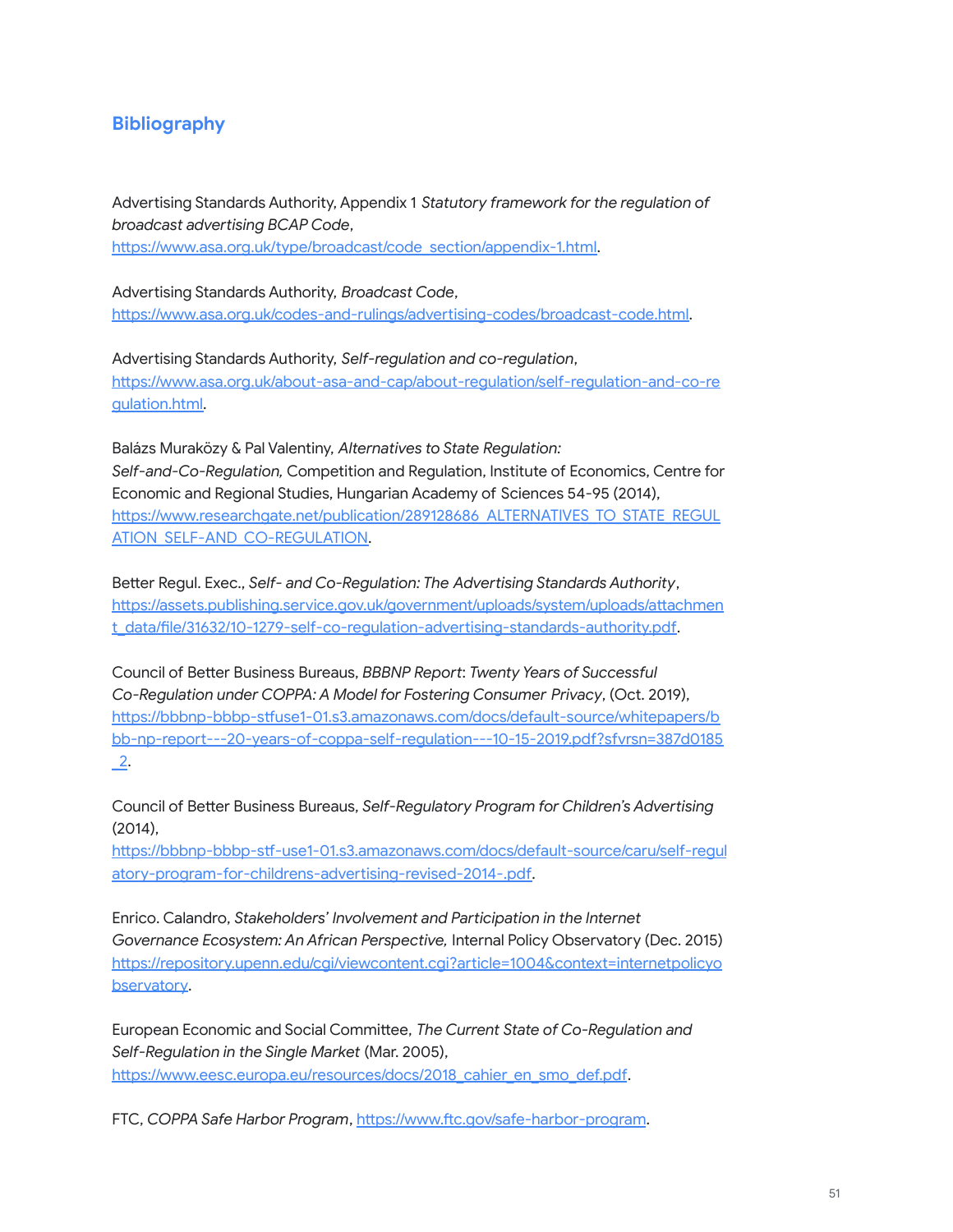Glen Hepburn, *OECD Report: Alternatives to Traditional Regulation* (2009) [http://www.oecd.org/regreform/regulatory-policy/42245468.pdf.](http://www.oecd.org/regreform/regulatory-policy/42245468.pdf)

Ofcom, *Broadcast Advertising Regulation: A Summary of Issues considered in Relation to Renewal of ASA Contracting Out* (2014),

https://www.ofcom.org.uk/ data/assets/pdf\_file/0031/79465/mou-issues-and-proposal [s-summary.pdf.](https://www.ofcom.org.uk/__data/assets/pdf_file/0031/79465/mou-issues-and-proposals-summary.pdf)

Organization for Security and Co-operation in Europe, *Self-Regulation, Co-Regulation, State Regulation*, [https://www.osce.org/files/f/documents/2/a/13844.pdf.](https://www.osce.org/files/f/documents/2/a/13844.pdf)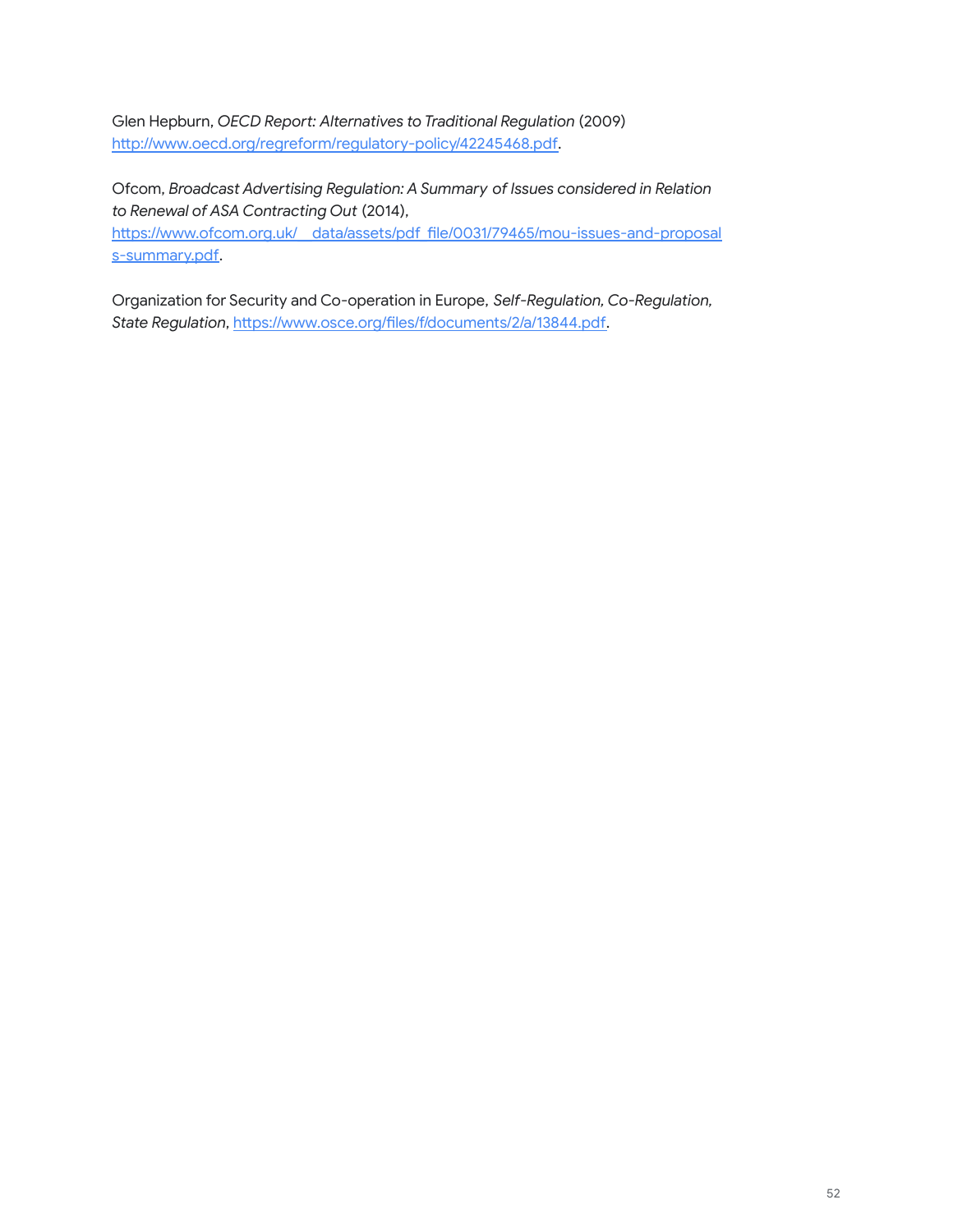# Experimental Regulation

#### **Overview**

Experimental regulation typically involves regulators partnering with private enterprises, states, localities, or academic institutions to actively monitor and assess innovative technologies. Regulators use experimental regulation to observe and supervise the testing, refinement, and deployment of innovative technologies within defined markets or subject to specific operating parameters. Such efforts may take several forms, including regulatory sandboxes, pilot programs, waivers, exemptions, or experimental licensing programs, typically in a time-limited manner.

Regulatory sandboxes involve regulators establishing frameworks that enable firms to conduct live experiments with innovative technologies or business offerings within controlled environments under regulatory supervision. Sandboxes may be established with limited time frames and limited markets, enabling regulators to test the effectiveness of potential regulatory frameworks on a small scale for a limited period of time. Depending on the context, sandboxes can vary in the duration of the testing, the number and diversity of participants, and the size of the markets that the sandboxes will cover. Regulatory sandboxes have become increasingly popular in the fintech sector, including in the United Kingdom, Australia, Hong Kong, Abu Dhabi, Canada, Denmark, and Singapore. 95

<sup>&</sup>lt;sup>95</sup> Andrew F. Tuch, *Introduction: The Rise of Fintech*, 61 Wash U.J.L. & Pol'y 1, 57 (2020),<br>https://openscholarship.wustl.edu/cgi/viewcontent.cgi?article=2123&context=law\_journal\_law\_policy https://openscholarship.wustl.edu/cgi/viewcontent.cgi?article=2123&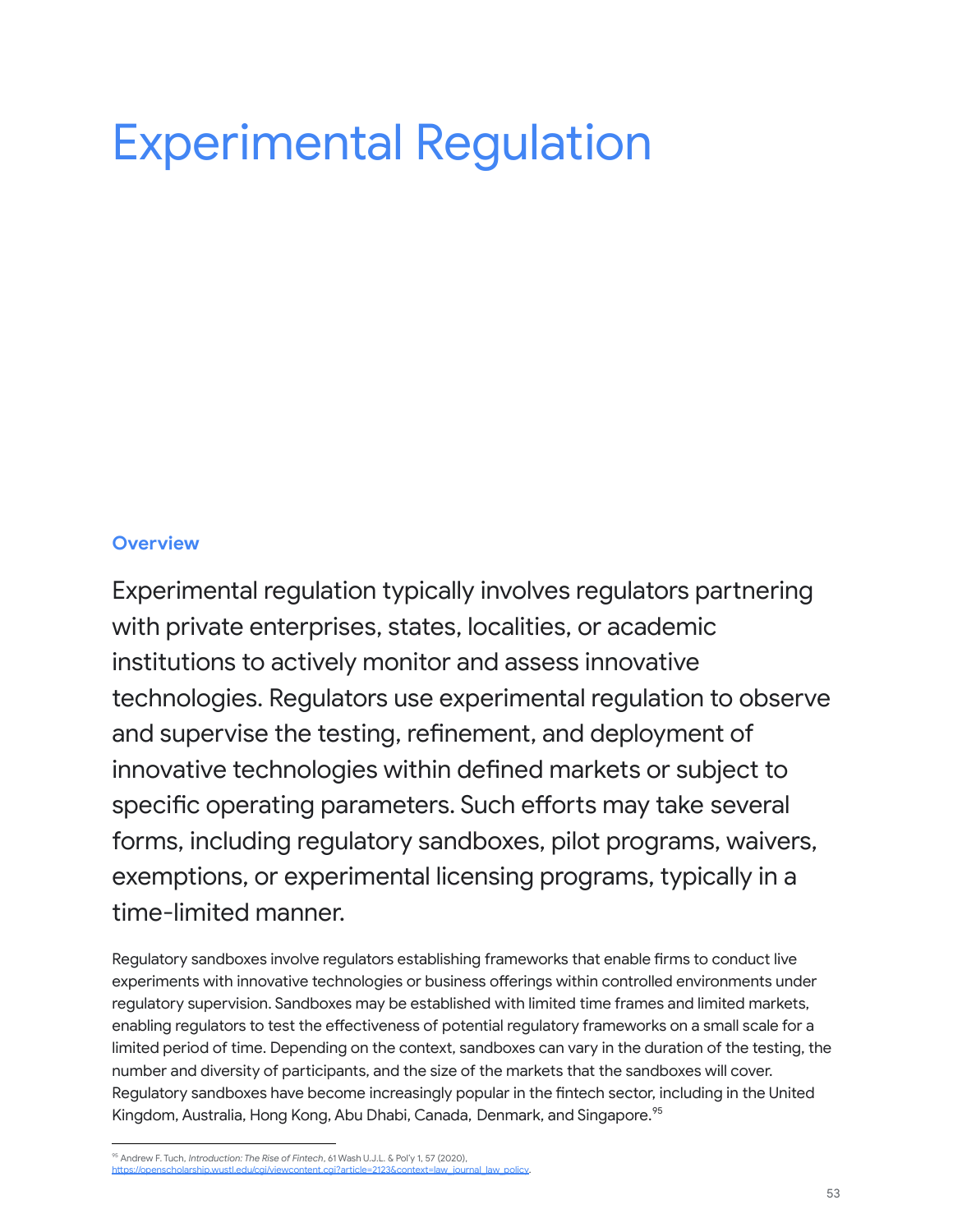Other forms of experimental regulation involve regulators granting relief to one or more market participants from existing regulatory provisions. Regulators often grant such relief in circumstances where existing regulations appear to be outdated or ill-suited for innovative technologies or business practices. Such relief can help industry and regulators assess the benefits, risks, and consequences of innovative offerings. With that information in hand, regulators, perhaps in consultation with industry, can assess whether risk mitigation controls are warranted and identify practical solutions to identified issues. For example, the U.S. Federal Communications Commission has a long history of granting experimental licenses that permit parties to develop new technologies and services while limiting the interference with incumbent services. The agency has also developed Innovation Zones that serve as "city-scale test beds for advanced wireless communications and network research." <sup>96</sup> As another example, the UK Office of Gas and Energy Markets launched the Innovation Link program in 2017 to support innovators seeking to trial or launch new products, services, methodologies, or business models in the energy sector.

#### **Benefits of Experimental Regulation**

**Experimental regulation promotes innovation** by supporting the development, testing, and rapid deployment of new technologies and service offerings. Through experimental regulation, regulators can provide entrepreneurs with trials to test new technologies with reduced risk, encouraging new and innovative business models. In this way, experimental regulation promotes economic growth and societal benefit. Regulators also avoid the risk of promulgating untested rules that can become entrenched and unduly limit consumer choices and industry flexibility. Typically, the potential for such benefits is greatest in particularly dynamic or emerging sectors such as digital technology.

**Experimental regulation allows regulators to avoid unintended consequences.** Often old or archaic regulatory frameworks may apply by default to new emerging technologies, even though regulators did not foresee this when designing the regulations. In 2001, for example, a report commissioned by EU finance ministers concluded that the EU regulatory framework for securities markets was not well-suited for the rapidly changing market for financial services. <sup>97</sup> To assess the suitability of new regulatory frameworks, EU financial regulators have turned to sandboxes and other experimental programs that can be quickly terminated or adapted to address observed issues. The ability to waive or modify archaic rules to accommodate marketplace or technological changes, or new and emerging risks, especially for nascent and innovative industries, is critical for effective governance. $^{\mathrm{98}}$ 

**Experimental regulation provides teaching opportunities.** Experimental regulation provides opportunities for regulators, industry, and society more broadly to learn about the benefits and potential issues associated with new technologies and offerings. Sandboxes and other experimental efforts can provide a low-cost means for industry, regulators, and other stakeholders to jointly learn from trial and error before making important regulatory or policy decisions.

**Experimental regulation can promote competition in the marketplace**. For example, regulatory sandboxes can reduce regulatory barriers to allow new firms or small businesses to compete more effectively on a level playing field with bigger firms. Sandboxes enable start-ups, small businesses, and

<sup>97</sup> ESMA, *Final Report of the Committee of Wise Men on the Regulation of the European Securities Markets* (2001), [https://www.esma.europa.eu/sites/default/files/library/2015/11/lamfalussy\\_report.pdf.](https://www.esma.europa.eu/sites/default/files/library/2015/11/lamfalussy_report.pdf) <sup>%</sup> FCC, What the FCC Has Accomplished Under 3 Years of Chairman Ajit Pai's Leadership (2020), <u>https://docs.fcc.gov/public/attachments/DOC-362141A1.pdf</u>

*<sup>98</sup>* Policy Dep't Economic, Scientific and Quality of Life Policies, *Regulatory Sandboxes and Innovation Hubs for FinTech*, Eur. Parl. (2020), reuroparl.europa.eu/RegData/etudes/STUD/2020/652752/IPOL\_STU(2020)652752\_EN.pdf.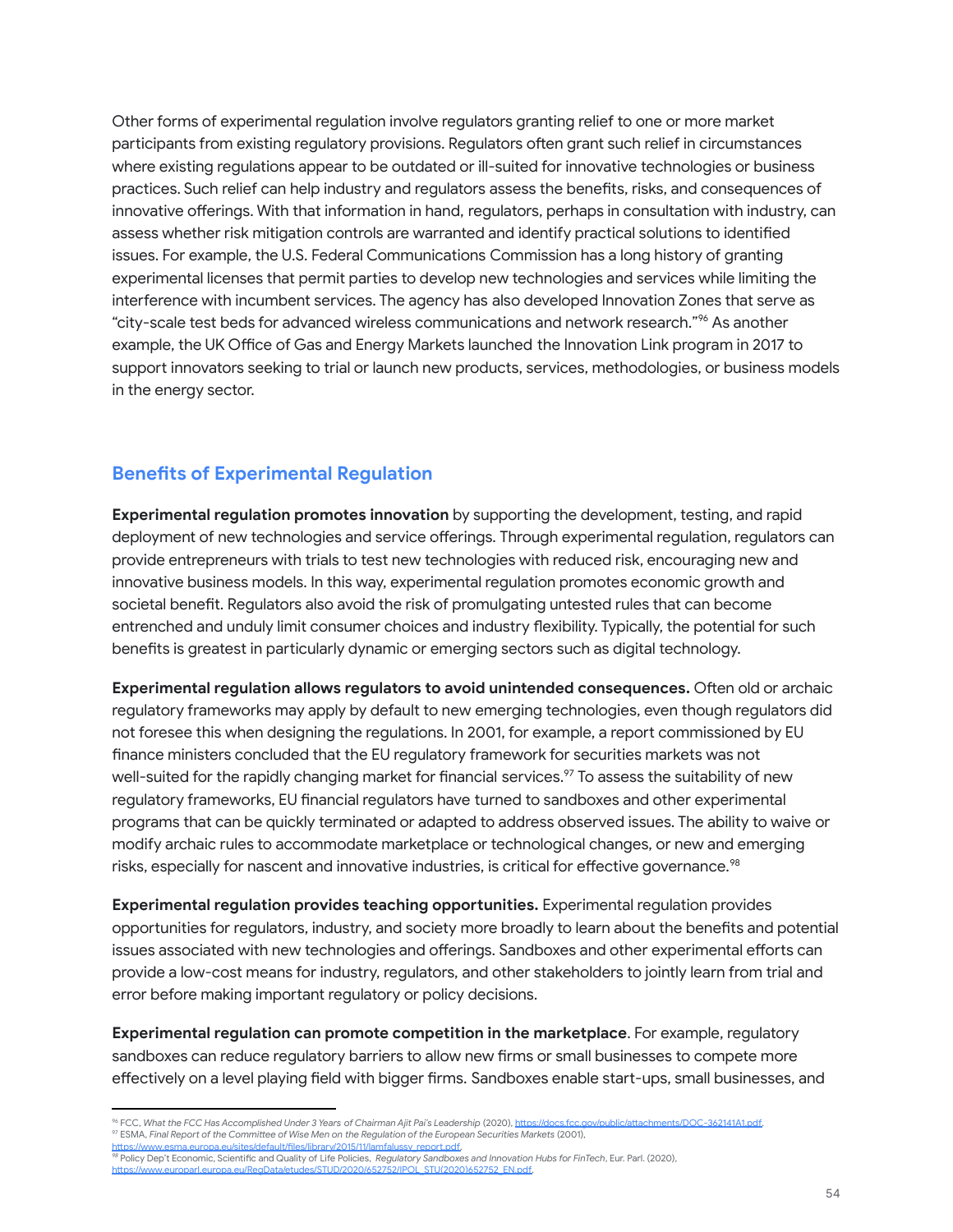industry generally to conduct limited tests of their products with fewer regulatory constraints, less risk of regulatory enforcement action, and the benefit of ongoing consultation with and guidance from regulators.

**Experimental regulation can benefit individual jurisdictions or regulators.** Experimental regulation signals to the entrepreneurial community a willingness to encourage and enable innovation, and encourages industry participation in local marketplaces. It can also communicate to industry and the market that a jurisdiction or regulator is flexible, approachable, and keen to support innovative enterprises.<sup>99</sup> This is particularly true where jurisdictions are first, or at the leading edge of developing an experimental approach to sectoral regulation. For example, studies have credited the United Kingdom's regulatory sandbox approach to fintech (under which the Financial Conduct Authority authorized firms to test innovative propositions in a controlled environment) with helping the country to become a leading global hub for fintech.<sup>100</sup>

#### **Challenges for Experimental Regulation**

**Experimental regulation is typically a short-term solution.** Although experimental regulation has clear benefits for many sectors in the short-term, it typically will not serve as a robust, long-term regulatory solution. It tends to be temporary and subject to modification; it does not take the place of broad, long-term regulatory frameworks that may offer industry enhanced certainty about the state of the marketplace or more expansive market deployment opportunities. Indeed, for industries seeking regulation that does not require case-by-case approvals by regulators (including in the sandbox or pilot program environments), a more stable regulatory environment may lead to improved market outcomes.

Relatedly, experimental regulation may be less useful in homogenous and mature sectors in which there is little empirical uncertainty regarding a desirable long-term regulatory approach. For these sectors, the timely implementation of long-term regulatory frameworks may be preferable for enhancing certainty in the marketplace.

**If not designed carefully and transparently, experimental regulation may invite criticism from those not participating**. Market participants that do not participate in experimental regulation may view the programs as unequal or unfair. For this reason, effective regulators clearly articulate the guiding principles, shared goals, and relevant rules of the experimental regulatory approach to all relevant stakeholders.

#### **Experimental regulation requires sufficient investment from both industry and government**.

Industry participants must allocate sufficient resources to guarantee successful outcomes. Start-ups and firms with little experience in regulated markets may discover that participation in sandboxes or other experimental programs requires substantial investment in legal and compliance support. $^{101}$ Similarly, regulators allocate sufficient staffing, time, and resources to ensure a successful program. <sup>102</sup> To oversee sandboxes and other experimental programs, regulators likely will need to dedicate additional

<sup>99</sup> Tuch, *supra* note 1 at 55, 71.

<sup>100</sup> *See* EY, *UK FinTech: On the Cutting Edge, An Evaluation of the International FinTech Sector*,

[https://assets.publishing.service.gov.uk/government/uploads/system/uploads/attachment\\_data/file/502995/UK\\_FinTech\\_-\\_On\\_the\\_cutting\\_edge\\_-\\_Full\\_Report.pdf.](https://assets.publishing.service.gov.uk/government/uploads/system/uploads/attachment_data/file/502995/UK_FinTech_-_On_the_cutting_edge_-_Full_Report.pdf) *See also* Hilary J. Allen, *Regulatory Sandboxes*, 87 Geo. Wash. L. Rev. 579 (2019), [https://www.gwlr.org/regulatory-sandboxes/;](https://www.gwlr.org/regulatory-sandboxes/)

<https://www.fca.org.uk/firms/innovation/regulatory-sandbox>*; and* FCA, The Impact and Effectiveness of Innovate (2019),

<sup>&</sup>lt;u>[https://www.fca.org.uk/publication/research/the-impact-and-effectiveness-of-innovate.pdf.](https://www.fca.org.uk/publication/research/the-impact-and-effectiveness-of-innovate.pdf)</u><br><sup>101</sup> Deloitte, A Journey Through the FCA Regulatory Sandbox: The Benefits, Challenges, and Next Steps, (2018),

https://www2.deloitte.<br><sup>102</sup> Allen, *supra* note 6. htte/uk/Documents/financial-services/deloitte-uk-fca-regulatory-sandbox-project-innovate-finance-journey.pdf.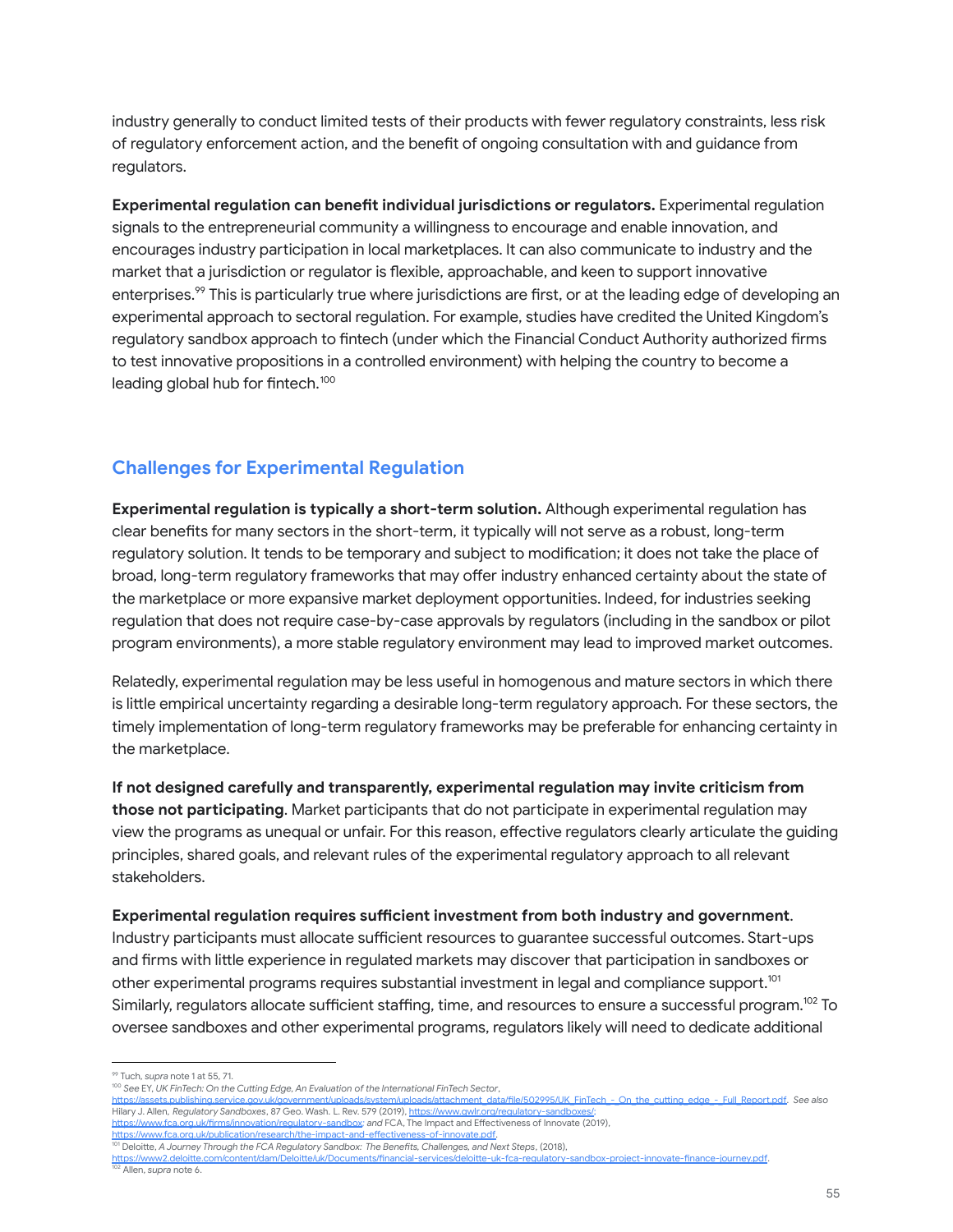resources so that routine regulatory activities are not impacted. <sup>103</sup> Without sufficient resources, processes may suffer, leading to less beneficial outcomes.

#### **Effective Implementation**

**Set and publicize clear rules for participation**. Regulators clearly define program goals as well as the rules for participation (*e.g.*, time limitations, the scope of regulatory permissions or waivers, and the restrictions or limitations on activities). This is important to guide agency action, and to provide companies with the certainty they need to assess whether to participate. Clearly defining program boundaries helps regulators to ensure sufficient resource allocation to enable the success of the program. To promote industry and public support for experimental regulation, regulators publicize the rules for participation to demonstrate the fairness behind the approach.

**Carefully consider the appropriate number and diversity of participants for ideal outcomes.** While the ideal number of participants in experimental approaches may vary, participation requirements should be broad enough to encourage participation from a wide range of firms. If participation is limited to a small number of firms, regulators and industry participants may lack data needed to support generalized conclusions regarding the effectiveness of the experimental approach. The risks and benefits identified from experiments with small numbers of participants may reflect circumstances unique to the participants, rather than general market factors. Moreover, experimental programs that include diverse participants reduce the likelihood that the programs will be criticized for unduly favoring certain companies or market sectors. Therefore, participation requirements for experimental regulation should generally encourage applications from participants that differ in size, location, and resources.

**Account for all relevant laws, rules, and policies that could affect industry conduct.** For an experimental regulatory approach to be valuable to regulated entities, the program should be designed to preempt enforcement and other more intrusive regulatory actions by a range of federal and local regulatory actors.<sup>104</sup> Regulators designing effective experimental programs consider the full range of laws and regulations that might govern industry conduct.

**Ensure relevant regulator collaboration to design programs.** In sectors subject to a variety of regulators and authorities, a successful experimental regulatory approach ensures that all relevant regulators have a seat at the table in designing the program. Without this collaboration and broad buy-in from relevant regulators, industry participants may be reluctant to participate due to concerns that regulators not participating in the experiment will take action against industry participants.

**Streamline participation processes.** Regulators can provide streamlined processes for participating in experimental programs. If timelines and procedural requirements for regulatory approvals are substantial, industry may be less likely to apply, particularly if there is a risk that regulators will deny applications. For example, participants in the UK Financial Conduct Authority's sandbox for fintech reported that they found the participation process "fairly daunting." <sup>105</sup> To reduce barriers to entry, regulators can take steps to reduce the costs and complexities associated with applications for participation. 106

<sup>103</sup> *See id.*

<sup>104</sup> *Id.*

<sup>105</sup> Deloitte, *supra* note 7.

<sup>&</sup>lt;sup>106</sup> Brian Knight, How to Build a Good Regulatory Sandbox: Four Principles to Help Policymakers Get It Right, Mercatus.org (Apr. 17, 2019),<br>https://www.mercatus.org/bridge/commentary/how-build-good-regulatory-sandbox. entary/how-build-good-regulator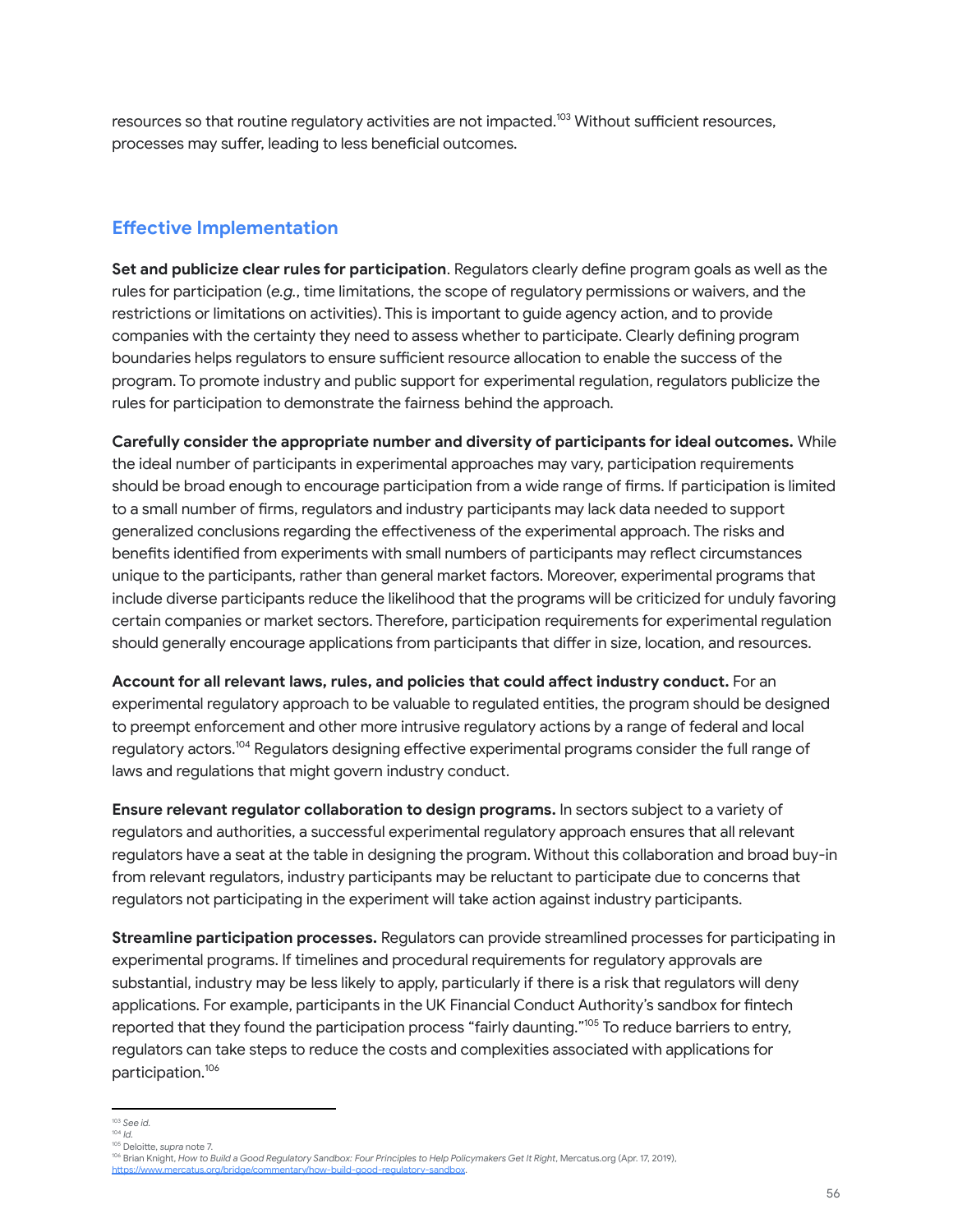**Carefully define regulator data needs.** It is important at the outset for regulators and industry to work together to define what empirical data will be shared and gathered. Experimental regulation succeeds when it provides regulators, industry, and policymakers with information about the impacts of innovative technologies or offerings. Therefore, regulators and industry should agree up front the types of information that will be collected, what parties will have access to the information, and how it will be shared. If such an agreement is not reached, experimental regulation may fail to produce timely information about how to proceed in the long term.

**Consider non-industry partnerships**. Regulators may partner with local governments rather than with industry directly. For example, the U.S. Federal Aviation Administration's Unmanned Aircraft Systems Integration Pilot Program partnered the agency with nine states and localities in an effort to promote innovation and gather empirical data for future rulemaking efforts. In South Korea, Infrastructure and Transport partnered with the City of Seoul in furtherance of its Cooperative-Intelligent Transport Systems ("C-ITS") Verification Project to promote the development of autonomous and connected vehicle technology. Through this partnership, the Seoul Metropolitan Government constructed the world's first autonomous vehicle test bed utilizing a 5G network, among other autonomous vehicle initiatives. 107

#### **Case Studies**

# Case Study 6A **UK Office of Gas and Energy Markets Details**

The UK Office of Gas and Energy Markets ("Ofgem") launched the Innovation Link program in 2017 to support innovators seeking to trial or launch new products, services, methodologies or business models across the energy sector. Innovation Link offers a regulatory sandbox with four characteristics: 108

- Formal relief from specific rules that a participant cannot comply with;
- Individual guidance from Ofgem on interpreting how regulations may apply to a specific product, service, method or business model during trial periods;
- Shared risk for compliance and enforcement during trial periods; and
- At the end of a trial, confirmation from Ofgem that a proposition is permissible.

Innovation Link has succeeded, at least in part, by attracting a wide range of participants from across the energy industry. As of October 2019, Innovation Link had worked with more than 200 innovators. <sup>109</sup> Participant products and programs include:

<sup>&</sup>lt;sup>109</sup> Neil Barnes, *How Ofgem's Innovation Link Supports Low Carbon Projects*, UK Office of Gas and Energy Markets (Oct. 17, 2019),<br>https://www.ofgem.gov.uk/news-blog/our-blog/how-ofgem-s-innovation-link-supports-low-carbo w.ofgem.gov.uk/news-blog/our-blog/how-ofgem-s-innovation-lin City (Jan. 18, 2019), <u><http://english.seoul.go.kr/seoul-to-complete-construction-of-the-worlds-first-5g-convergence-autonomous-driving-test-bed/>.<br><sup>108</sup> UK Office of Gas and Energy Markets, *The Innovation Link: About Us,* </u> <sup>7</sup> Press Release, Seoul Metropolitan Government, Seoul to complete construction of the world's first 5G convergence autonomous driving test bed at Sangam Digital Media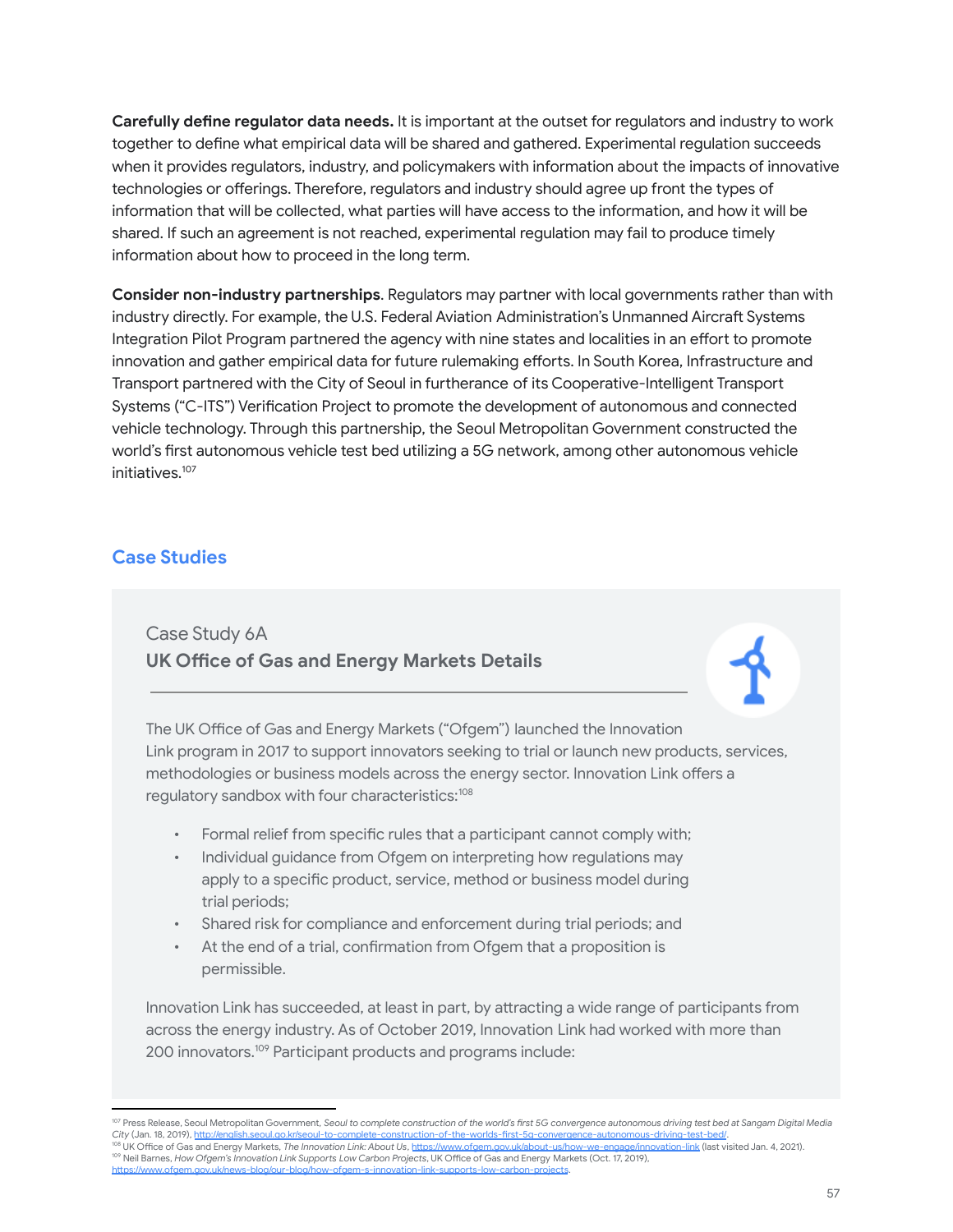- An app that helps homeowners track and manage different home energy utility spending and usage;
- A connected system of batteries and electric vehicle charging for homes and businesses, and;
- A device that removes air from the water in closed-loop heating and cooling systems which improves efficiency and durability of these systems.<sup>110</sup>

# Case Study 6B **U.S. Federal Aviation Administration Integration Pilot Program**

Given the benefits of drone technology and challenges associated with regulating unmanned aircraft under the existing manned aviation regulatory framework, the U.S. Federal Aviation Administration ("FAA") launched the Unmanned Aircraft Systems Integration Pilot Program ("IPP") in 2017. <sup>111</sup> Policymakers designed the IPP to bring together state, local and tribal governments with private sector entities to promote innovation and gather data to inform rulemakings to govern UAS integration. As part of the program, nine local governments have worked with the FAA and industry to test and evaluate the integration of civil and public drone operations into the national airspace system.

The program has assisted the U.S. Department of Transportation and FAA as the agencies seek to craft new rules that support more complex low-altitude drone operations by identifying ways to balance local and national interests related to drone integration; improving communications with local, state and tribal jurisdictions; addressing security and privacy risks; and accelerating the approval of operations that currently require special regulatory authorizations. The program expired in 2020, and the industry anticipates future formal regulation that will allow the operations that were safely tested within the scope of the IPP to be allowed to scale.

<sup>&</sup>lt;sup>110</sup> UK Office of Gas and Energy Markets, *Innovation* Link Case Studies (June 16, 2019) https://www.ofgem.gov.uk/publications-and-updates/innovation-link-case

<sup>&</sup>lt;sup>111</sup> FAA, *UAS* Integration Pilot Program (last updated Oct. 30, 2020), https://w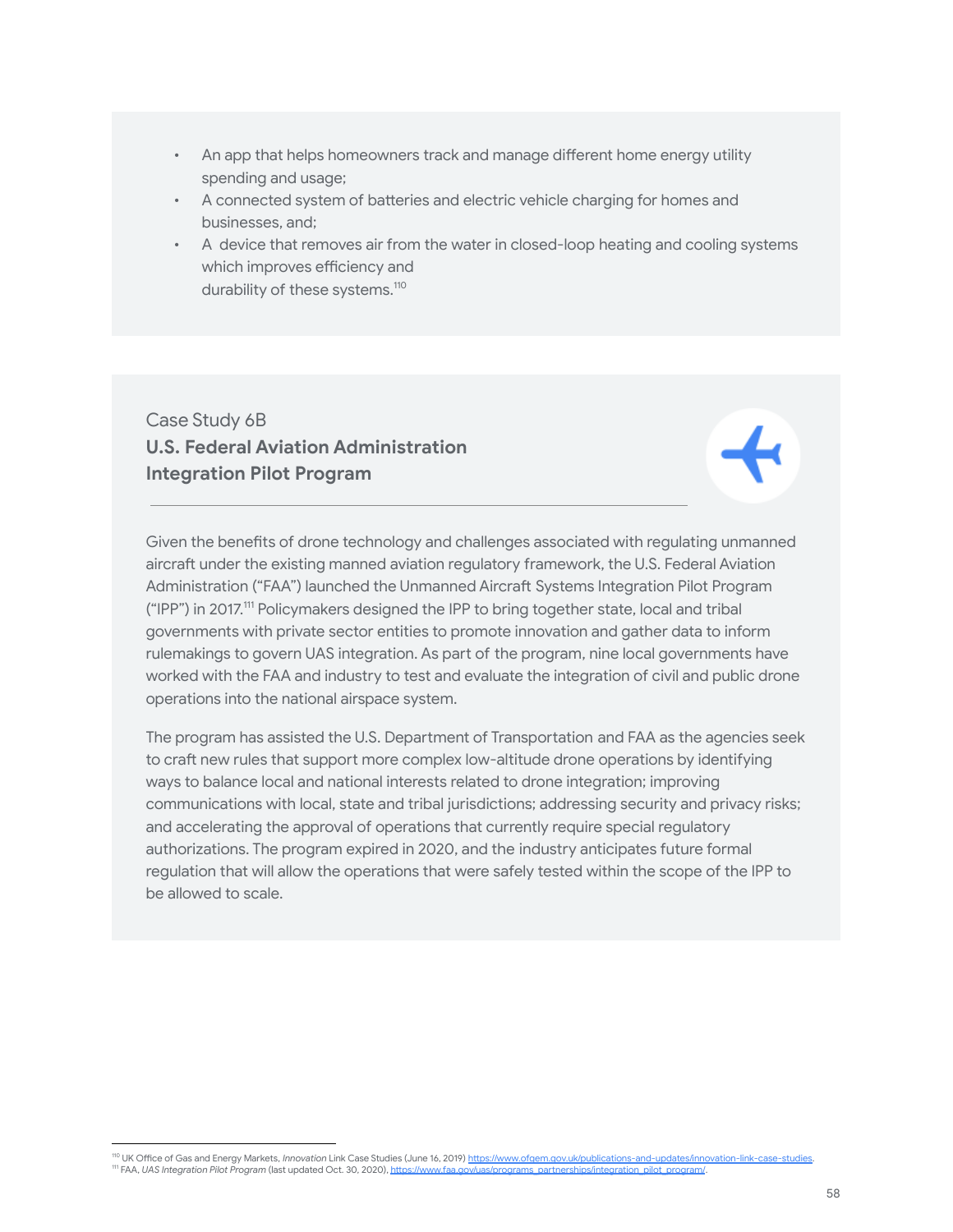# Case Study 6C **Monetary Authority of Singapore Fintech Regulatory Sandbox**



The Monetary Authority of Singapore ("MAS") Fintech Regulatory Sandbox is a leading example of effective implementation through clear guidance and boundaries. MAS published Fintech Regulatory Sandbox Guidelines in November 2016 to lay out the objectives of the sandbox, details of the application and approval process, evaluation criteria, and sandbox exit or extension criteria.

Per the Guidelines, the sandbox allows financial institutions, fintech firms, and professional services firms "to experiment with innovative financial services in the production environment but within a well-defined space and duration."<sup>112</sup> The sandbox includes safeguards to "contain the consequences of failure," including requiring entities to propose clearly defined boundaries that will protect consumers and the industry in their applications.<sup>113</sup>

The sandbox is time-limited. MAS assigns a sandbox duration to each accepted project based on project needs.<sup>114</sup> At the end of the sandbox period, the entity may deploy the experimental financial service only if (1) both MAS and the entity are satisfied that the sandbox has achieved its intended outcomes; and (2) the sandbox entity can fully comply with legal and regulatory requirements. <sup>115</sup> MAS may discontinue a sandbox if a project has not achieved its intended purpose, is unable to comply with legal or regulatory requirements, or the sandbox reveals a flaw in the financial service that makes risks outweigh potential benefits.

# Case Study 6D **South Korea Automated Driving Initiatives**



The South Korean Ministry of Land, Infrastructure and Transport ("MOLIT") launched the C-ITS Pilot Project to promote the development of autonomous and connected vehicles with the ultimate goal of eliminating traffic accidents in 30 years.<sup>116</sup> This program is designed to attract cutting-edge transportation companies to South Korea, which will both foster innovation and speed deployment of important safety technologies.

<sup>112</sup> Monetary Authority of Singapore, *Fintech Regulatory Sandbox Guidelines* 4 (Nov. 2016),

[https://www.mas.gov.sg/-/media/MAS/Smart-Financial-Centre/Sandbox/FinTech-Regulatory-Sandbox-Guidelines-19Feb2018.pdf?la=en&hash=B1D36C055AA641F580058339](https://www.mas.gov.sg/-/media/MAS/Smart-Financial-Centre/Sandbox/FinTech-Regulatory-Sandbox-Guidelines-19Feb2018.pdf?la=en&hash=B1D36C055AA641F5800%E2%80%8C58339009448CC19A014F7) [009448CC19A014F7.](https://www.mas.gov.sg/-/media/MAS/Smart-Financial-Centre/Sandbox/FinTech-Regulatory-Sandbox-Guidelines-19Feb2018.pdf?la=en&hash=B1D36C055AA641F5800%E2%80%8C58339009448CC19A014F7)

<sup>114</sup> *Id.* at 5. 113 *Id.*

<sup>115</sup> *Id.* at 6–7.

<sup>116</sup> Ministry of Land, Infrastructure and Transport, *About C-ITS*, <http://www.c-its.kr/english/introduction.do> (last visited Jan. 4, 2021).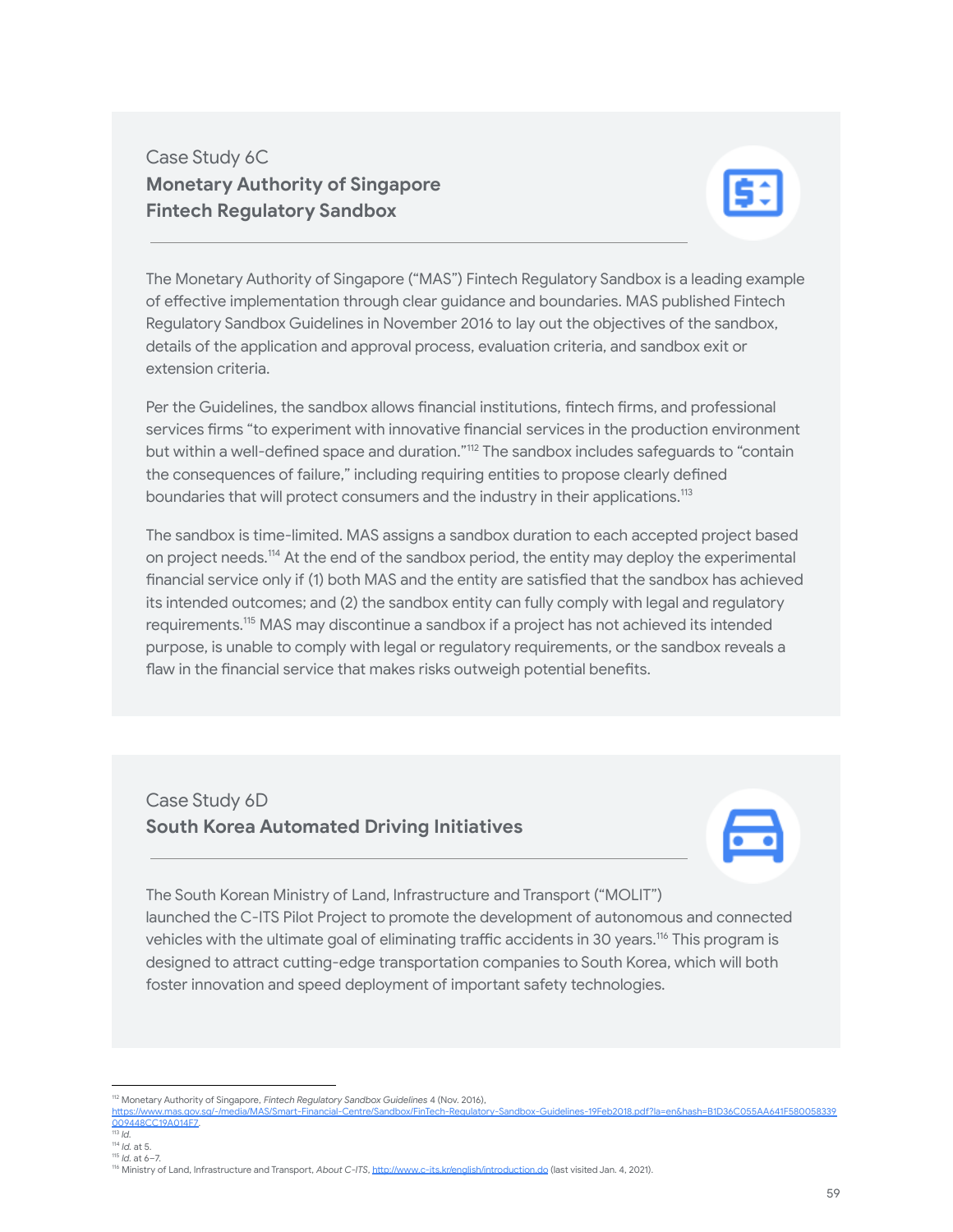MOLIT is spearheading projects and partnering with other agencies to create C-ITS programs throughout South Korea. In December 2018, MOLIT opened the Korea Automobile Testing and Research Institute ("KATRI") or "K-City." It is the world's largest testbed for self-driving vehicles: 320,000 square meters with a city-center area (featuring intersections, buildings, and bus lanes and stations), a community area (featuring a school zone, pedestrian and bike area, and road shoulder parking), and an autonomous parking area. <sup>117</sup> K-City is also the first test site that uses a 5G network. The facility is open to private companies, research institutes, start-ups and universities in order to involve all participants of the automated vehicle industry. In June 2019, the Metropolitan Government of Seoul and MOLIT opened the Seoul Future Mobility Center, another 5G test bed.<sup>118</sup> A pilot program of 5G self-driving buses was also launched in the area in summer 2019. 119

It is too early to assess whether MOLIT's efforts have been effective, but Hyundai Motor Group is set to invest \$35 billion in autonomous vehicle technologies to help make South Korea a leader in the field. 120

<sup>117</sup> Michael Herh, *Korea Builds World's First Self-Driving Car Test Bed Running on 5G Network*, Business Korea (Dec. 10, 2018) sskorea.co.kr/news/articleView.html?idxno=27337.

<sup>&</sup>lt;sup>118</sup> Seoul Metropolitan Government, Seoul Hosts the Sangam Autonomous Driving Festival, the World's First Test Stage for 5G Autonomous Driving (June 21, 2019),

[http://english.seoul.go.kr/seoul-hosts-the-sangam-autonomous-driving-festival/.](http://english.seoul.go.kr/seoul-hosts-the-sangam-autonomous-driving-festival/)<br>"" Seoul Metropolitan Government, Seoul to complete construction of the world's first 5G convergence autonomous driving test bed at Sangam Dig 2019), http://english.seoul.go.kr/seoul-to-complete-construction-of-the-worlds-first-5g-

<sup>120</sup> Sean Szymkowski, *Hyundai to Invest \$35 Billion in South Korea for Autonomous Cars*, CNET.com (Oct. 16, 2019), ws/hyundai-self-driving-autonomous-car-inv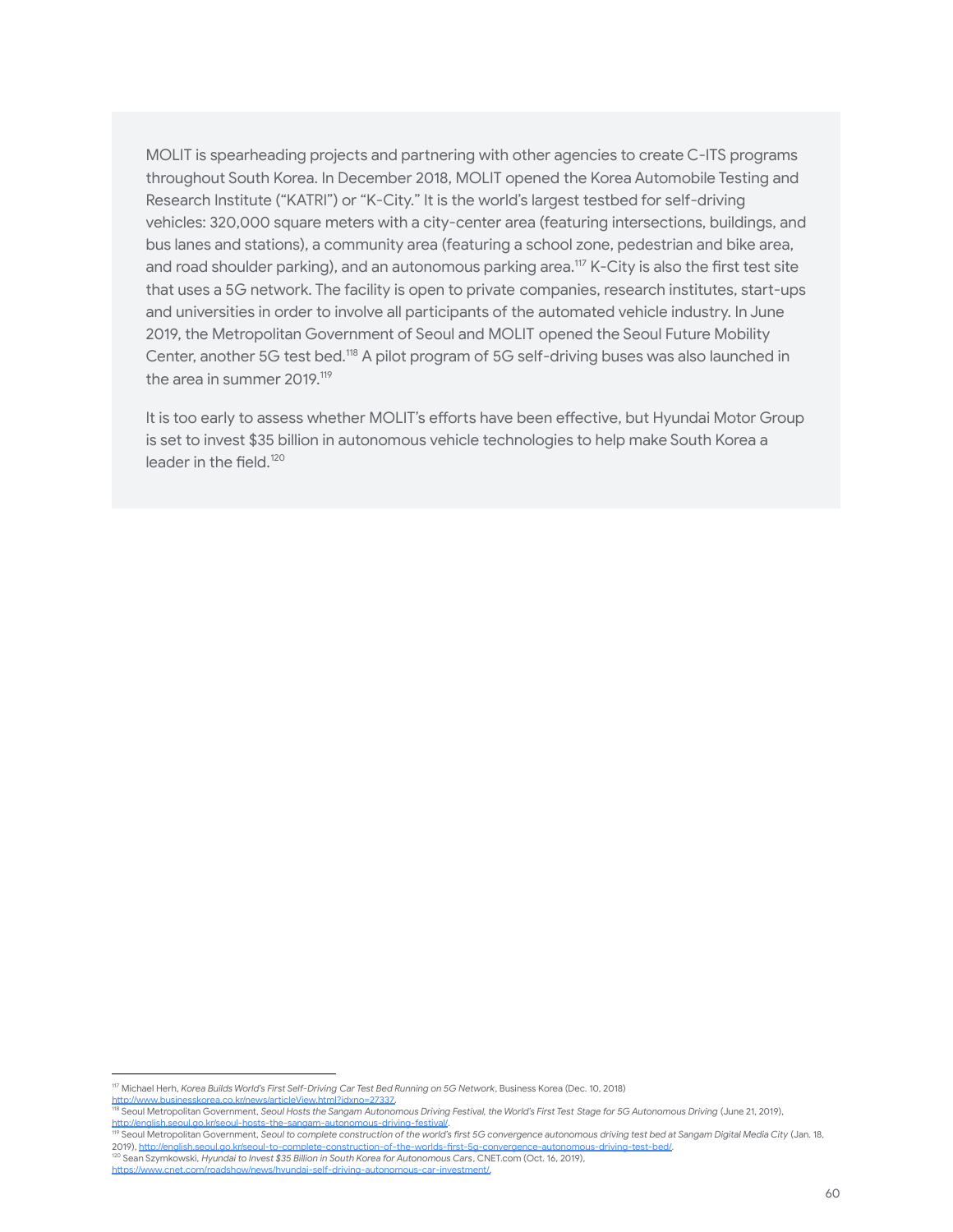#### **Bibliography**

Adam Theirer, *Permissionless Innovation: The Continuing Case for Comprehensive Technological Freedom*, Mercatus Center (March 15, 2016), [https://www.mercatus.org/system/files/Thierer-Permissionless-revised.pdf.](https://www.mercatus.org/system/files/Thierer-Permissionless-revised.pdf)

Andrew F. Tuch, *Introduction: The Rise of Fintech*, 61 Wash U.J.L. & Pol'y 1 (2020), [https://openscholarship.wustl.edu/cgi/viewcontent.cgi?article=2123&context=law\\_journal](https://openscholarship.wustl.edu/cgi/viewcontent.cgi?article=2123&context=law_journal_law_policy) law policy.

Brian Knight, *How to Build a Good Regulatory Sandbox: Four Principles to Help Policymakers Get It Right*, Mercatus.org (Apr. 17, 2019), <https://www.mercatus.org/bridge/commentary/how-build-good-regulatory-sandbox>.

Christoph Engel, *Legal Experiments - Mission Impossible?* (June 9, 2013), [https://papers.ssrn.com/sol3/papers.cfm?abstract\\_id=2276566.](https://papers.ssrn.com/sol3/papers.cfm?abstract_id=2276566)

Deloitte, *AJourney Through the FCA Regulatory Sandbox: The Benefits, Challenges, and Next Steps*, (2018),

[https://www2.deloitte.com/content/dam/Deloitte/uk/Documents/financial-services/deloit](https://www2.deloitte.com/content/dam/Deloitte/uk/Documents/financial-services/deloitte-uk-fca-regulatory-sandbox-project-innovate-finance-journey.pdf) [te-uk-fca-regulatory-sandbox-project-innovate-finance-journey.pdf](https://www2.deloitte.com/content/dam/Deloitte/uk/Documents/financial-services/deloitte-uk-fca-regulatory-sandbox-project-innovate-finance-journey.pdf).

E. Gromova, T. Ivanc, *Regulatory Sandboxes (Experimental Legal Regimes) for Digital Innovations in BRICS*. 7 BRICS L. J. 10 (2020), [https://www.bricslawjournal.com/jour/article/view/331.](https://www.bricslawjournal.com/jour/article/view/331)

ESMA, *Final Report of the Committee of Wise Men on the Regulation of the European Securities Markets* (2001), [https://www.esma.europa.eu/sites/default/files/library/2015/11/lamfalussy\\_report.pdf.](https://www.esma.europa.eu/sites/default/files/library/2015/11/lamfalussy_report.pdf)

EY, *UK FinTech: On the Cutting Edge, An Evaluation of the International FinTech Sector*, [https://assets.publishing.service.gov.uk/government/uploads/system/uploads/attachmen](https://assets.publishing.service.gov.uk/government/uploads/system/uploads/attachment_data/file/502995/UK_FinTech_-_On_the_cutting_edge_-_Full_Report.pdf) [t\\_data/file/502995/UK\\_FinTech\\_-\\_On\\_the\\_cutting\\_edge\\_-\\_Full\\_Report.pdf.](https://assets.publishing.service.gov.uk/government/uploads/system/uploads/attachment_data/file/502995/UK_FinTech_-_On_the_cutting_edge_-_Full_Report.pdf)

FAA, *UAS Integration Pilot Program* (last updated Oct. 30, 2020), [https://www.faa.gov/uas/programs\\_partnerships/integration\\_pilot\\_program/](https://www.faa.gov/uas/programs_partnerships/integration_pilot_program/).

FCA, *Regulatory Sandbox*, (last updated May 10, 2020), <https://www.fca.org.uk/firms/innovation/regulatory-sandbox>.

Haomiao Du & M. Heldeweg *An experimental approach to regulating non-military unmanned aircraft systems*, 33:3 Int'l Rev. of L., Computs. & Tech. 285 (2019), [https://www.tandfonline.com/doi/full/10.1080/13600869.2018.1429721.](https://www.tandfonline.com/doi/full/10.1080/13600869.2018.1429721)

Hilary J. Allen, *Regulatory Sandboxes*, 87 Geo. Wash. L. Rev. 579 (2019), [https://www.gwlr.org/regulatory-sandboxes/.](https://www.gwlr.org/regulatory-sandboxes/)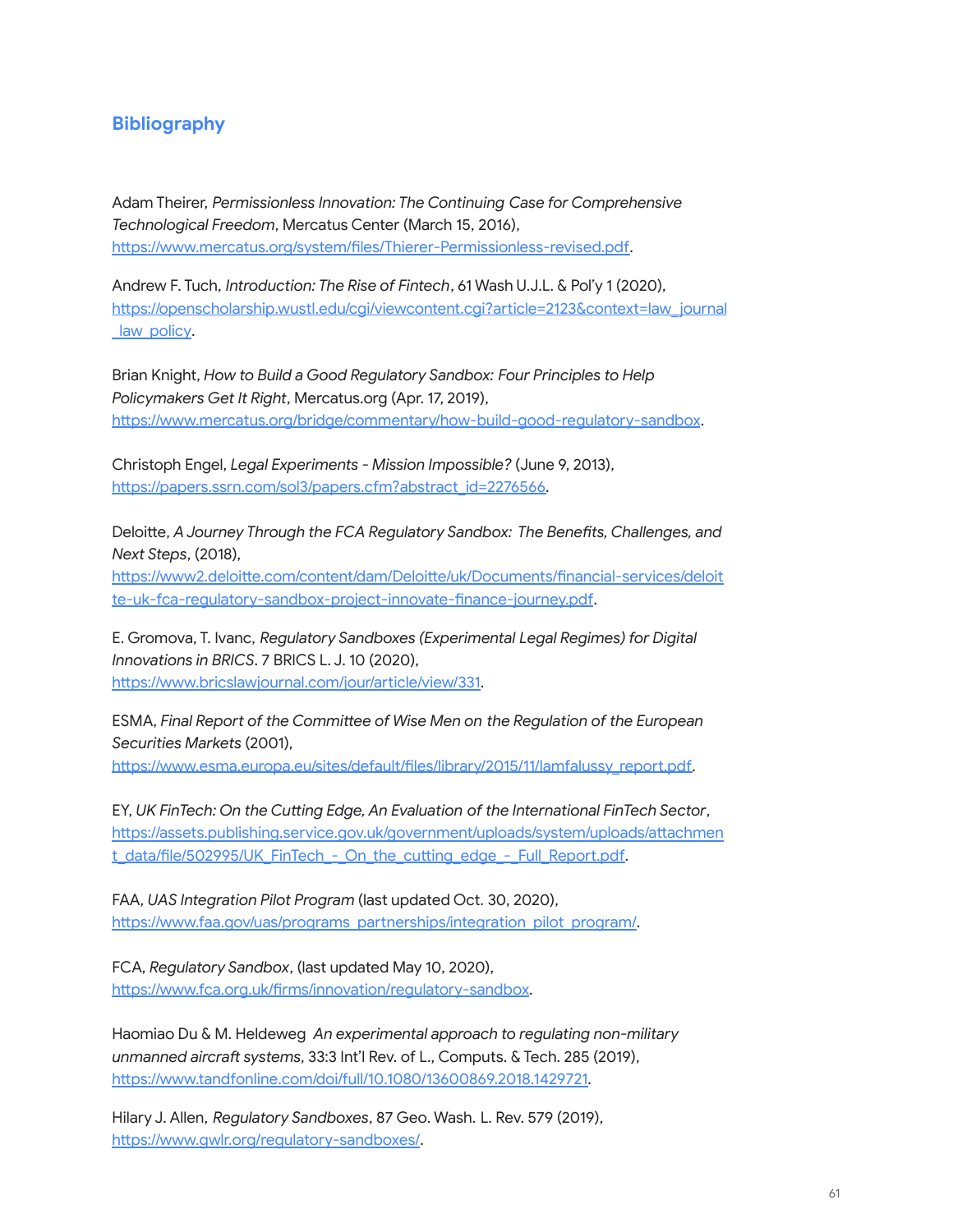Julius Knapp, *Enhancing Experimentation and Innovation for 5G and Beyond*, Federal Communications Commission (Sept. 7, 2016),

[https://www.fcc.gov/news-events/blog/2016/09/07/enhancing-experimentation-and-inn](https://www.fcc.gov/news-events/blog/2016/09/07/enhancing-experimentation-and-innovation-5g-and-beyond) [ovation-5g-and-beyond](https://www.fcc.gov/news-events/blog/2016/09/07/enhancing-experimentation-and-innovation-5g-and-beyond).

Luke G. Thomas, *The Case for a Federal Regulatory Sandbox for Fintech Companies*, 22 N.C. Banking Inst. 257 (2018), [http://scholarship.law.unc.edu/ncbi/vol22/iss1/15.](http://scholarship.law.unc.edu/ncbi/vol22/iss1/15)

Monetary Authority of Singapore, *Fintech Regulatory Sandbox Guidelines*, (Nov. 2016), [https://www.mas.gov.sg/-/media/MAS/Smart-Financial-Centre/Sandbox/FinTech-Regulat](https://www.mas.gov.sg/-/media/MAS/Smart-Financial-Centre/Sandbox/FinTech-Regulatory-Sandbox-Guidelines-19Feb2018.pdf?la=en&hash=B1D36C055AA641F5800%E2%80%8C58339009448CC19A014F7) [ory-Sandbox-Guidelines-19Feb2018.pdf?la=en&hash=B1D36C055AA641F58005833900](https://www.mas.gov.sg/-/media/MAS/Smart-Financial-Centre/Sandbox/FinTech-Regulatory-Sandbox-Guidelines-19Feb2018.pdf?la=en&hash=B1D36C055AA641F5800%E2%80%8C58339009448CC19A014F7) [9448CC19A014F7.](https://www.mas.gov.sg/-/media/MAS/Smart-Financial-Centre/Sandbox/FinTech-Regulatory-Sandbox-Guidelines-19Feb2018.pdf?la=en&hash=B1D36C055AA641F5800%E2%80%8C58339009448CC19A014F7)

Michael M. Piri, *The Changing Landscapes of FinTech and RegTech: Why the United States Should Create a Federal Regulatory Sandbox*, Student 2 Bus. & Fin. L. Rev. 233 (April 2019), [https://gwbflr.org/wp-content/uploads/2019/04/Regulatory-Sandbox-Piri.pdf.](https://gwbflr.org/wp-content/uploads/2019/04/Regulatory-Sandbox-Piri.pdf)

Neil Barnes, *How Ofgem's Innovation Link Supports Low Carbon Projects*, UK Office of Gas and Energy Markets (Oct. 17, 2019),

[https://www.ofgem.gov.uk/news-blog/our-blog/how-ofgem-s-innovation-link-supports](https://www.ofgem.gov.uk/news-blog/our-blog/how-ofgem-s-innovation-link-supports-low-carbon-projects)[low-carbon-projects.](https://www.ofgem.gov.uk/news-blog/our-blog/how-ofgem-s-innovation-link-supports-low-carbon-projects)

Policy Dep't Economic, Scientific and Quality of Life Policies, *Regulatory Sandboxes and Innovation Hubs for FinTech*, Eur. Parl. (2020),

[https://www.europarl.europa.eu/RegData/etudes/STUD/2020/652752/IPOL\\_STU\(2020\)65](https://www.europarl.europa.eu/RegData/etudes/STUD/2020/652752/IPOL_STU(2020)652752_EN.pdf) [2752\\_EN.pdf.](https://www.europarl.europa.eu/RegData/etudes/STUD/2020/652752/IPOL_STU(2020)652752_EN.pdf)

Sofia Ranchordas, *Innovation Experimentalism in the Age of the Sharing Econom*y 19 Lewis & Clark L. Rev. 871 (2015),

[https://www.utwente.nl/.uc/f9cb03e510102a5071c00ba729602093d0b00507a7e0100/r](https://www.utwente.nl/.uc/f9cb03e510102a5071c00ba729602093d0b00507a7e0100/ranchordas-innovation-experimentalism.pdf) [anchordas-innovation-experimentalism.pdf.](https://www.utwente.nl/.uc/f9cb03e510102a5071c00ba729602093d0b00507a7e0100/ranchordas-innovation-experimentalism.pdf)

Sofia Ranchordas, *The Whys and Woes of Experimental Legislation*, 1 Theory and Practice of Legislation 415 (2013), [https://www.tandfonline.com/doi/abs/10.5235/2050-8840.1.3.415.](https://www.tandfonline.com/doi/abs/10.5235/2050-8840.1.3.415)

UK Office of Gas and Energy Markets, *The Innovation Link: About Us*, (last visited Jan. 4, 2021), [https://www.ofgem.gov.uk/about-us/how-we-engage/innovation-link.](https://www.ofgem.gov.uk/about-us/how-we-engage/innovation-link)

UK Office of Gas and Energy Markets, *Innovation Link Case Studies* (June 16, 2019), <https://www.ofgem.gov.uk/publications-and-updates/innovation-link-case-studies>.

William D. Eggers, Mike Turley*, The future of regulation: Principles for regulating emerging technologies, Deloitte Center for Government Insights* (June 19, 2018), [https://www2.deloitte.com/content/dam/insights/us/articles/4538\\_Future-of-regulation/D](https://www2.deloitte.com/content/dam/insights/us/articles/4538_Future-of-regulation/DI_Future-of-regulation.pdf) [I\\_Future-of-regulation.pdf](https://www2.deloitte.com/content/dam/insights/us/articles/4538_Future-of-regulation/DI_Future-of-regulation.pdf).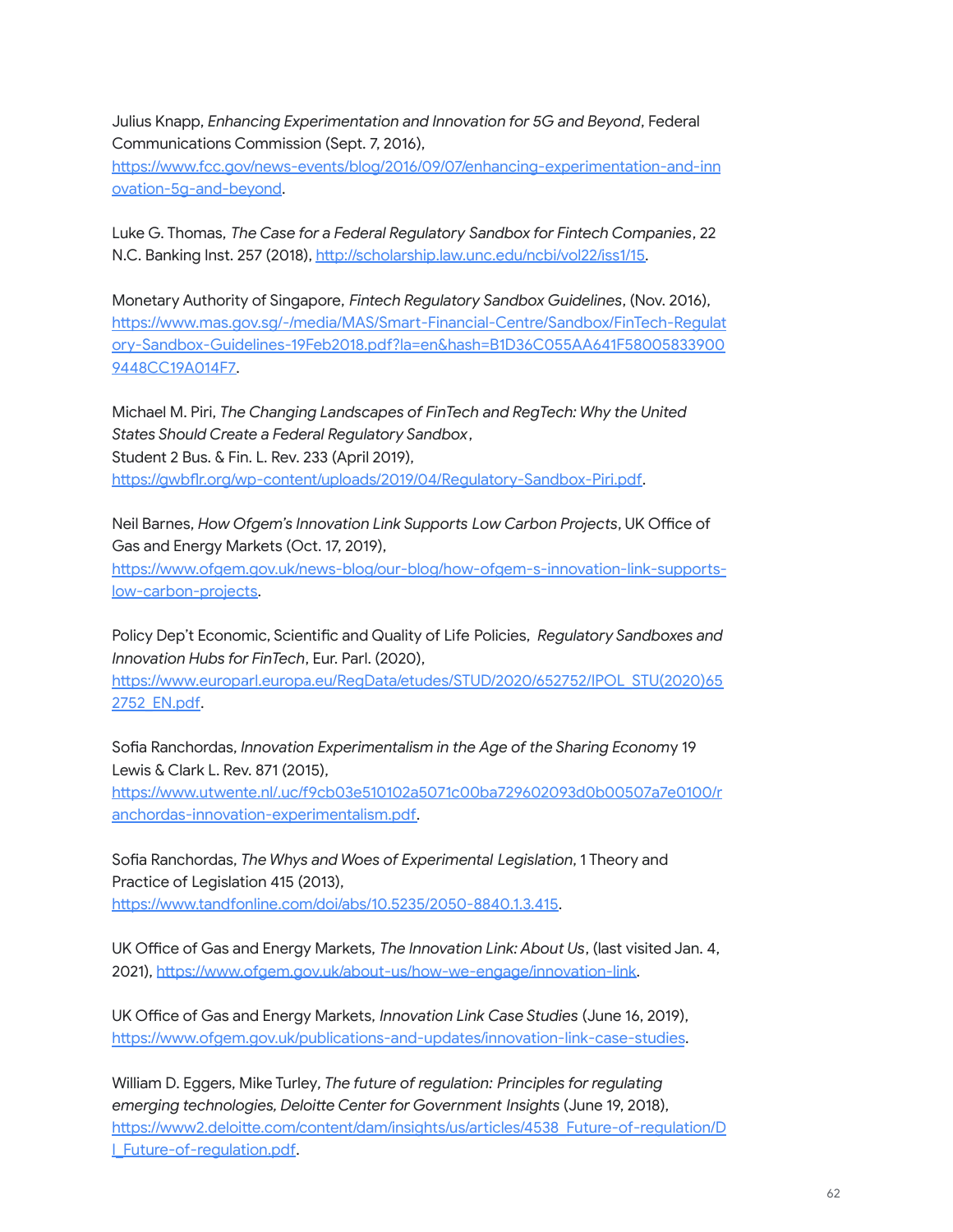# Formal Regulation

#### **Performance-Based and Prescriptive Regulation**

#### **Formal Regulation Overview**

When less interventionist measures - such as suasion or co-regulation - have proven ineffective at addressing issues of concern, regulators may influence market activities by adopting formal rules designed to establish legally-binding requirements. <sup>121</sup> Formal regulation is generally not well-suited as a tool of first resort as rule-based regulation processes typically take years and involve substantial public notice and comment processes. These processes can benefit from consultation and cooperation with other regulators, including those in other jurisdictions.<sup>122</sup> Formal regulation tends to be more common in industry sectors where:

- Market failures may have important impacts on the economy, society, or individuals;
- Use of public assets (*e.g.*, radio spectrum, airspace) must be allocated among diverse stakeholders;
- Certain aspects of a particular industry, such as economies of scale or barriers to entry, may limit competition or otherwise impede the development of a more competitive market;
- Market activity has the potential to have a substantial impact on public safety or national security; or
- Regulation is needed to promote national commerce and innovation.

Industries that exhibit at least some of these elements include, for example, energy, the environment, transportation, banking and finance, telecommunications, and healthcare.

<sup>(2003), &</sup>lt;u>https://heinonline.org/HOL/Print?collection=journals&handle=hein.journals/admin55&id=718</u>.<br><sup>122</sup> As formal rule-based regulation can increase the risk to regulators of protracted litigation challenging substance o <sup>121</sup> See generally Cary Coglianese et al., Performance-Based Regulation: Prospects and Limitations in Healthy, Safety and Environmental Protection, 55 Admin. L. Rev. 705

extended.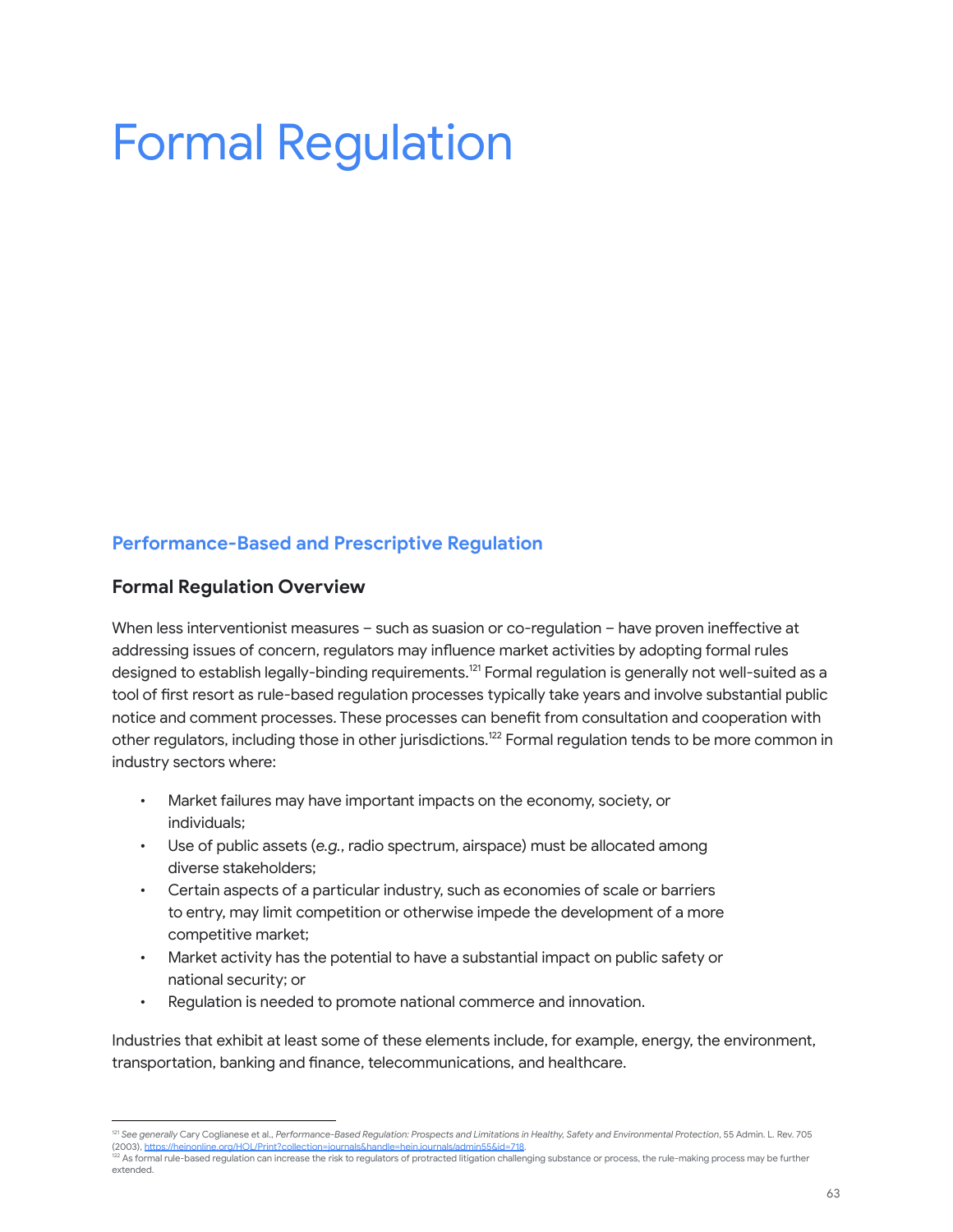Formal rules tend to fall into two general types: (1) "performance-based" rules that establish performance goals without requiring or prohibiting specific methods, processes, or other activities to achieve that goal; and (2) "prescriptive" or "means-based" rules that impose specific requirements, actions, or prohibitions related to market activity.

The following table illustrates the difference between performance-based and prescriptive approaches to the same issue:

| <b>Performance-based</b>                                                                                                                                                                   | <b>Prescriptive</b>                                                                                                                                            |
|--------------------------------------------------------------------------------------------------------------------------------------------------------------------------------------------|----------------------------------------------------------------------------------------------------------------------------------------------------------------|
| Digital advertisers are required to present ads in<br>a manner that reasonably conveys to consumers<br>that the purpose of the message is to advertise<br>or promote a product or service. | Digital advertisers are required to state explicitly<br>in their marketing that "this is an advertisement"<br>in a font size larger than any surrounding text. |
| Businesses are required to use reasonable                                                                                                                                                  | Businesses are required to deploy 3DES                                                                                                                         |
| security measures when transmitting sensitive                                                                                                                                              | encryption when transmitting sensitive                                                                                                                         |
| information.                                                                                                                                                                               | information.                                                                                                                                                   |
| Businesses deploying facial recognition                                                                                                                                                    | Businesses deploying facial recognition                                                                                                                        |
| technologies in physical facilities are required to                                                                                                                                        | technologies in physical facilities are required to                                                                                                            |
| provide reasonable notice to individuals entering                                                                                                                                          | display signs at least 90cm x 60cm at every                                                                                                                    |
| those facilities.                                                                                                                                                                          | point of entry.                                                                                                                                                |

In some instances, formal regulation can result in rules that contain both performance-based and prescriptive provisions. For example, a hybrid rule could include performance-based triggers for the application of prescriptive design requirements (or prescriptive triggers for the application of performance-based requirements).

We address the considerations for both performance-based and prescriptive regulations below.

#### **7.A Performance-Based Regulation**

#### **Overview of Performance-Based Regulation**

Performance-based regulation entrenches regulatory policy – in ways that less interventionist methods do not – by establishing performance goals for regulated entities. Regulators resorting to performance-based regulations seek to establish policy goals while giving regulated entities some flexibility to determine how to best achieve those goals. The flexibility inherent to performance-based regulation may lead to more innovative and cost-effective outcomes than more prescriptive regulation.

Regulators can craft performance-based regulations broadly or narrowly. But in either event, performance-based regulation provides regulated entities more flexibility than prescriptive regulation with respect to how they can satisfy regulatory requirements. Performance-based requirements can use varying metrics and levels of granularity: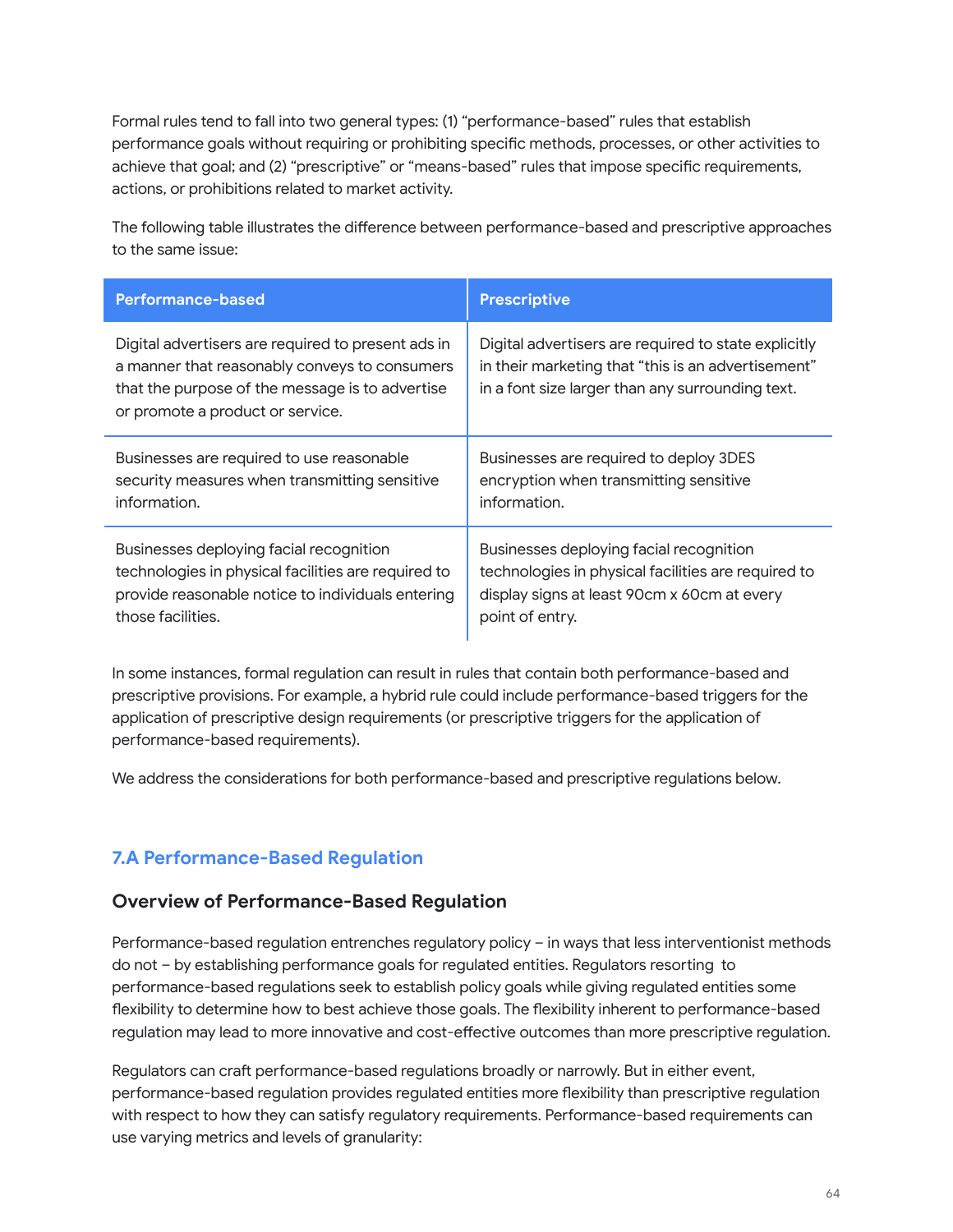- A narrow emissions limitation could require industry to meet certain measurement goals through certification and testing (*e.g.*, emitting no more than a specific amount of pollutants in a given time period). Industry participants may find it easier to determine whether they are complying with narrowly defined performance regulations that require specific testing because the requirements for compliance are relatively clear.
- By comparison, a broad, qualitative safety regulation could require that industry not "recklessly" endanger the public. <sup>123</sup> For regulations with broader, qualitative requirements, regulators or trade associations can provide guidance or other materials to help industry identify regulatory requirements and assess compliance.

Over the last few decades, performance-based regulation has gained increasing global support as the preferred option when formal regulation is deemed appropriate. The World Trade Organization ("WTO") has stated formally that it favors the use of performance standards rather than prescriptive regulations. <sup>124</sup> The Organisation for Economic Co-operation and Development ("OECD") has noted that "the use of performance-based regulation is rapidly developing in OECD countries." <sup>125</sup> And the United States, Mexico, and Canada have committed in a jointly adopted Regulatory Cooperation Framework to deploy performance-based regulation rather than prescriptive regulations when appropriate.<sup>126</sup>

Performance-based regulation is well-suited to innovative, dynamic, and rapidly changing markets. In circumstances where regulators determine formal regulation to be necessary, performance-based regulation can promote innovation for digital and information technologies. For example, privacy regulators can establish data security standards to protect personal information via performance-based regulations (*e.g.*, requiring regulated entities to adopt reasonable safeguards to protect data) rather than by specifying the use of certain technologies or processes to protect data.<sup>127</sup> In the transportation sector, regulators can establish minimum safety requirements for tires or brakes on motor vehicles, for example, without specifying how those standards must be met.<sup>128</sup>

#### **Benefits of Performance-Based Regulation Compared to Prescriptive Regulation**

**Performance-based measures support lower regulatory costs, flexibility, and innovation.** Less interventionist measures (*e.g.*, suasion and co-regulation) generally have greater benefits in these regards. However, when formal regulation is deemed necessary, performance-based regulations set goals for industry and let market participants use their own expertise to determine the best way to meet those goals. Consumers can benefit from this in the form of lower prices and a greater range of options.

<sup>123</sup> *See*, *e.g.*, 14 CFR Part 107.23 (establishing performance-based requirements for unmanned aircraft systems),

pp/details/CFR-2000-title14-vol2/CFR-2000-title14-vol2-sec107-23.

<sup>124</sup> Eleni Doeroukakis, *Performance-Based Codes Impact on International Trade* 4-5 (2000), [https://www.ircc.info/Doc/Impact\\_on\\_International\\_Trade.pdf](https://www.ircc.info/Doc/Impact_on_International_Trade.pdf).

<sup>&</sup>lt;sup>125</sup> See OECD, OECD Reviews of Regulatory Reform: Regulatory Policies in OECD Countries 135 (2002) ("[Performance-based regulation] has been increasing significantly in relation to health, safety, consumer protection and environmental regulation in particular."), [https://www.oecd.org/gov/regulatory-policy/35260489.pdf.](https://www.oecd.org/gov/regulatory-policy/35260489.pdf)

<sup>&</sup>lt;sup>126</sup> Article 2.8 of Agreement on Technical Barriers to Trade, World Trade Org., Apr. 15, 1994, 1868 U.N.T.S. 120, [https://www.wto.org/english/docs\\_e/legal\\_e/17-tbt\\_e.htm;](https://www.wto.org/english/docs_e/legal_e/17-tbt_e.htm) *Security and Prosperity Partnership of North America, Common Regulatory Principles*, 1 (2007),

<https://obamawhitehouse.archives.gov/sites/default/files/omb/oira/irc/SPP-Common-Regulatory-Principles.pdf>. *See also* White House Office of Management and Budget Regulatory Analysis (Sept. 17, 2003), <https://www.whitehouse.gov/sites/whitehouse.gov/files/omb/circulars/A4/a-4.pdf> ("Within a command-and-control regulatory program, performance-based standards generally offer advantages over standards specifying design, behavior, or manner of compliance.") (implementing United States White House

<sup>127</sup> *See* 201 CMR 17, <https://www.mass.gov/regulations/201-CMR-17-standards-for-the-protection-of-personal-information-of-residents-of-the> (Massachusetts security regulations). Executive Order 12866).

<sup>&</sup>lt;sub>1</sub><br>Tor example the U.S. National Highway Traffic Safety Administration has established performance testing for motor vehicle safety including tires, brakes, child restraint systems, ejection mitigation, and more. *See, e.g.*, 49 C.F.R. §§ 571.109 (tires), 571.135 (brake systems), 571.213 (child restraint systems), and 571.226 (ejection mitigation).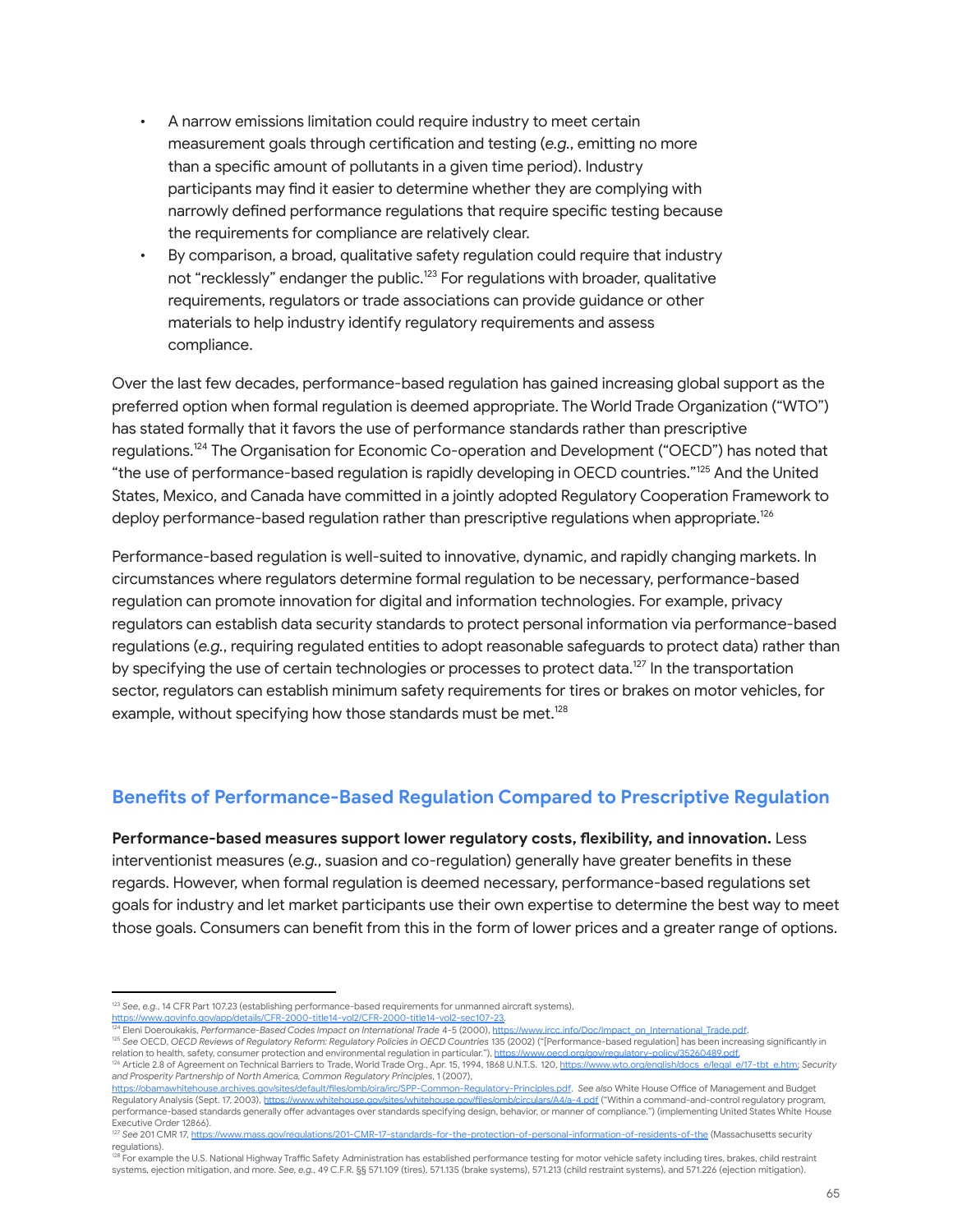The benefits are likely to be greatest in heterogeneous and dynamic sectors such as digital and transportation technology, which feature many different types of market participants of varying sizes, supply chains, processes, and approaches regarding how best to achieve compliance goals. $^{129}$ 

Two recent examples of the EU using performance-based regulation in dynamic sectors include:

- For video-sharing platforms, and as set out in more detail in case study 7B, the EU's recent revisions to the Audiovisual Media Services Directive require that video-sharing platform services take "appropriate measures" to protect minors and the general public from certain categories of harmful and unlawful content. 130
- To regulate cybersecurity across a variety of sectors, the EU's Directive on Cybersecurity of Network and Information Systems ("NIS Directive") requires relevant businesses to evaluate risks and adopt measures "appropriate and proportionate" to manage cybersecurity risk. 131

**Performance-based measures can promote more effective policy outcomes.** Performance-based regulation focuses regulatory and policy debates regarding formal regulation on the key topic: What is the ultimate objective of regulation? Focusing on the end goal enables regulators to better meet or even exceed that goal over time. Regulators routinely design policy objectives, and consider societal benefits and harms, two strengths that regulators develop during observation, education, and suasion initiatives. When necessary, these strengths can be utilized for performance-based regulation. In contrast, regulators typically do not possess the deep knowledge and understanding of industry technical issues that would enable them, for instance, to optimally design products. When formal regulation is necessary, performance-based measures may promote the achievement of regulatory goals better than prescriptive rules, as regulators can focus on policy while industry focuses on meeting policy goals.

**Performance-based measures may be relatively streamlined and cost-effective for regulators to design.** Regulators know how to design policy goals for regulation. Although formal regulation generally requires substantial public notice and comment processes, regulators can streamline the formal regulatory process by designing performance-based rules and focusing on the goals to be achieved rather than spending substantial time and resources determining how best to achieve those goals via prescriptive regulation. Performance-based regulation can therefore lead to lower costs for regulators

**Performance-based measures can be more effective than prescriptive regulations in evolving marketplaces.** Regulators may disfavor formal regulation in evolving markets due to the lack of information regarding the existence, cause, nature, and magnitude of market issues. However, where formal regulation is deemed necessary and appropriate for an evolving market, performance-based rules enable regulators and industry participants to accommodate and adapt to market and technological developments. For example:

than may be possible with prescriptive regulation.

<sup>129</sup> Cary Coglianese, *The Limits of Performance-Based Regulation*, 50 U. Mich. J.L. Reform 525, 545 (2017).

<sup>&</sup>lt;sup>130</sup> Directive 2018/1808 amending Directive 2010/13/EU on the coordination of certain provisions laid down by law, regulation or administrative action in Member States concerning the provision of audiovisual media services (Audiovisual Media Services Directive) in view of changing market realities, 2018 O.J. (L. 303/69), https://eur-lex.europa.eu/legal-content/EN/TXT/PDF/?uri=CELEX:32018 uropa.eu/legal-content/EN/TXT/PDF/?uri=CELEX:32018L1808&from=EN

 $^{131}$  Directive (EU) 2016/1148 of the Eur. Parl. And of the Council concerning measures for a high common level of security of network and information systems across the Union, 2016 O.J. (L. 194/1),

[https://eur-lex.europa.eu/legal-content/EN/TXT/?uri=uriserv:OJ.L\\_.2016.194.01.0001.01.ENG&toc=OJ:L:2016:194:TOC%20%2F2%2E0%20LR2%2FRemediations%2F2019%20Pla](https://eur-lex.europa.eu/legal-content/EN/TXT/?uri=uriserv:OJ.L_.2016.194.01.0001.01.ENG&toc=OJ:L:2016:194:TOC%20%2F2%2E0%20LR2%2FRemediations%2F2019%20Planning) [nning](https://eur-lex.europa.eu/legal-content/EN/TXT/?uri=uriserv:OJ.L_.2016.194.01.0001.01.ENG&toc=OJ:L:2016:194:TOC%20%2F2%2E0%20LR2%2FRemediations%2F2019%20Planning). *See also See* 201 CMR 17, <https://www.mass.gov/regulations/201-CMR-17-standards-for-the-protection-of-personal-information-of-residents-of-the> (Massachusetts' data security regulations provide specific considerations, such as available resources and amount of data stored, that allow for flexibility that may help small businesses comply with an obligation to establish and maintain an information security program).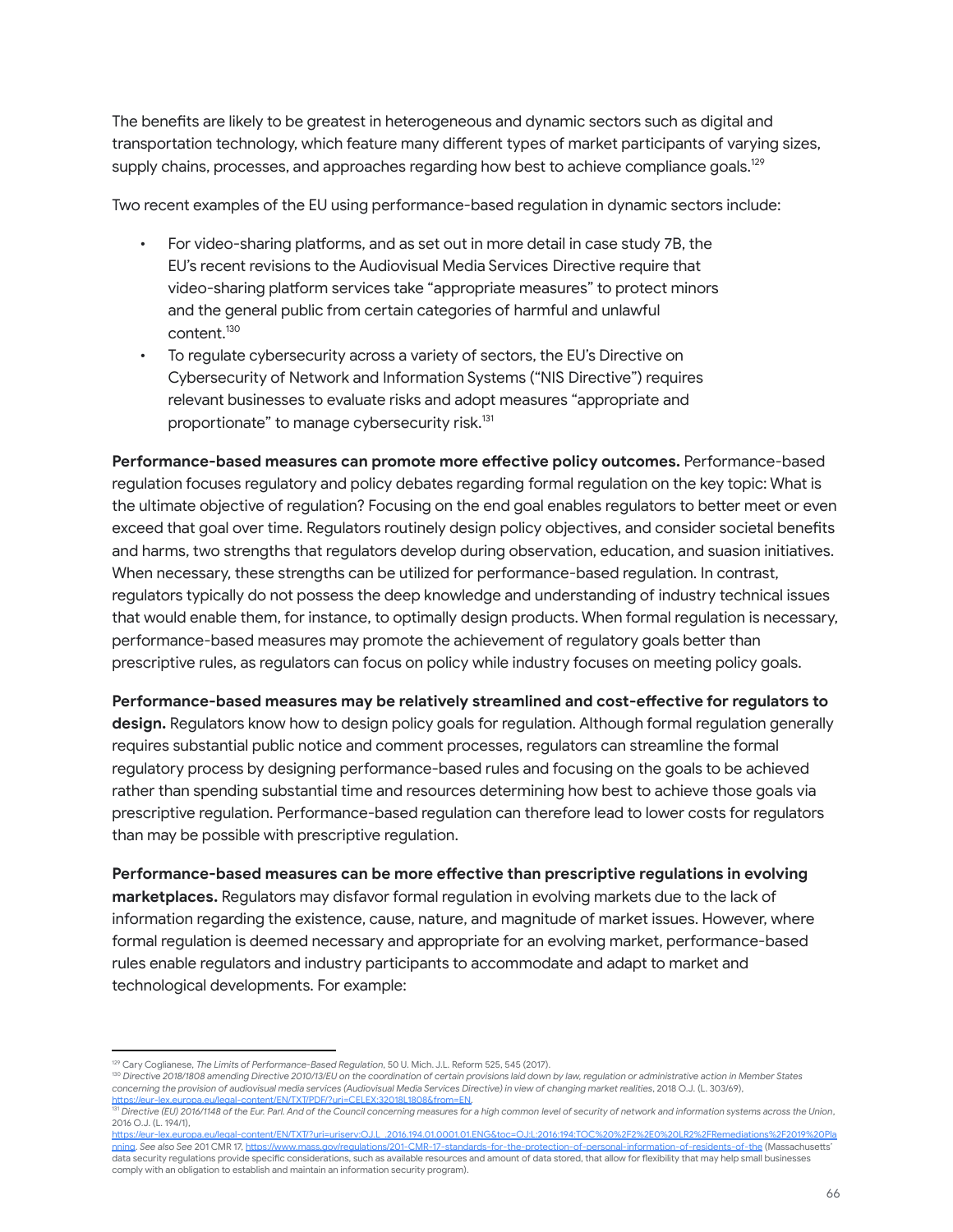- In nascent and innovative industries, prescriptive rules may lose effectiveness over time. Processes or technologies specified in prescriptive regulations may become obsolete. New technological capabilities may emerge that can address identified risks in ways not considered when regulators established prescriptive rules.
- Where mature industries (such as public utilities) undergo innovative transformations, and when market conditions are changing quickly, regulators can use performance-based frameworks to achieve their policy goals. For example, and as set out in case study 7D, the United Kingdom's Office of Gas and Electricity Markets, developed a performance-based regulatory framework that rewards utilities for innovation and delivers outputs that meet the changing expectations of consumers and society. 132

**Performance-based measures allow for marketplace competition in ways that prescriptive measures do not**. When regulators issue technology-neutral policies that do not mandate that the market employ one specific process or technology, regulators can avoid picking winners and losers in the marketplace. Performance-based regulation enables industry to assess the marketplace and determine the preferred means of compliance. Such choices allow for competition and innovation.

**Performance-based measures are less harmful to trade and global markets than prescriptive measures are**. When different jurisdictions adopt different prescriptive regulations for the same products or services, there is a risk that such rules will conflict. Performance-based measures reduce this risk, as they do not require businesses to adopt or refrain from implementing specific practices. Therefore performance-based regulations can be less harmful to trade and global markets by permitting businesses to adopt practices that will satisfy outcome-based goals across markets.<sup>133</sup>

# **Challenges for Performance-Based Regulation**

**Performance-based measures may increase uncertainty.** While performance-based regulation promotes some degree of flexibility in the marketplace, it can also introduce costs and uncertainty in some situations. Without a clear standard for when enforcement is warranted regulators may need to exercise enhanced discretion as they seek to enforce imprecise performance-based standards. Firms, in turn, may lack certainty about their compliance status and could unnecessarily limit or forego otherwise effective compliance approaches. Consider, for example, a requirement that a mode of transportation be "safe" or a requirement that certain types of data be subject to "reasonable safeguards." Absent guidance regarding what constitutes safe transportation or reasonable safeguards, businesses may struggle to identify compliant solutions.

**Performance-based measures are potentially burdensome for smaller regulated entities.** Poorly designed performance-based requirements can unduly burden small businesses. For example, performance-based regulations sometimes require industry participants to document their assessments of how their processes meet regulatory objectives.<sup>134</sup> The burden of doing so may

<sup>134</sup> See Rex Deighton-Smith, Process and Performance-Based Regulation: Challenges for Regulatory Governance and Regulatory Reform, ch.7 (2008), [http://onlinepubs.trb.org/onlinepubs/PBRLit/DeightonSmith.pdf.](http://onlinepubs.trb.org/onlinepubs/PBRLit/DeightonSmith.pdf) <https://www.utilitydive.com/news/uk-riio-sets-out-to-demonstrate-how-a-performance-based-regulatory-model-ca/555761/><br><sup>133</sup> See OECD, APEC-OECD Integrated Checklist on Regulatory Reform 28 <u>https://www.oecd.org/regreform/34</u> and avoid unnecessary burdens on economic actors can be achieved in various ways, for instance by …. basing regulation on performance rather than design criteria….").

<sup>&</sup>lt;sup>132</sup> Coley Girouard, UK RIIO sets out to demonstrate how a performance-based regulatory model can deliver value, Util. Div. (May 30, 2019),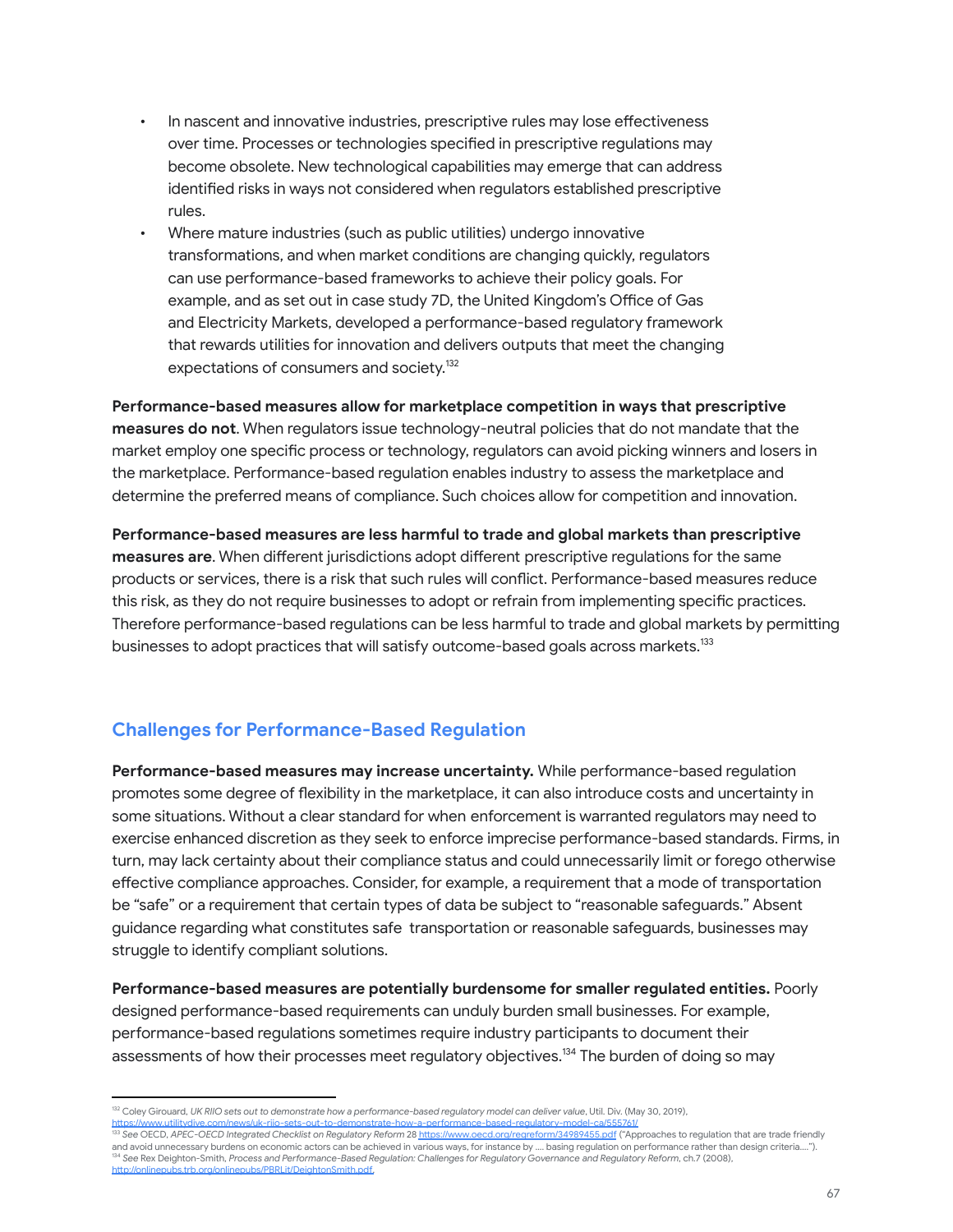overwhelm small businesses.<sup>135</sup> And while many firms may prefer the flexibility offered by performance-based requirements, other market participants, including small businesses, may prefer the certainty of understanding exactly what they need to do to comply. To mitigate this risk, and where appropriate given policy objectives, regulators may set thresholds to exempt small businesses or otherwise factor the size of the business into compliance requirements.

**Performance-based measures may be challenging to amend.** Given the formal notice and comment process requirements for formal regulation, which can take years, regulatory frameworks—including performance-based rules—can be difficult to change and update to respond to evolving market conditions. Therefore, it is critical that regulators attempt to "future-proof" performance-based rules to accommodate developments over time.

# **Effective Implementation of Performance-Based Regulation**

**Regulators design performance-based regulations transparently and with support from key stakeholders.** As noted above, performance-based regulations can unduly interfere with market activities if the rules are not focused and well-designed. Once regulators have decided that formal regulation is necessary, they follow clear and transparent processes that include outreach to a diverse group of relevant stakeholders. This will help regulators establish clearly defined performance goals that promote policy objectives.

Effective regulators encourage regulated entities to participate in the design process. This is particularly important in emerging technology sectors where regulators may be unfamiliar with the state of existing and future technologies, products, and capabilities, as well as with the regulatory frameworks in other jurisdictions. Industry feedback regarding testing requirements is essential to confirm that they are practicable in the market.

**Regulators carefully consider the nature of the industry requiring regulation.** Performance-based regulations are most effective in industries where regulators and regulated entities can monitor and verify performance appropriately and cost-effectively, but they may suffer where objective performance is not easily measured or verified. It is important for regulators and industry to understand how success will be measured.

**To avoid impeding innovation, regulators design performance-based regulations with realistic goals that allow for flexibility.** To promote compliance, performance-based regulations include realistic objectives and timelines. And such measures are designed with sufficient flexibility: narrow performance-based requirements may leave such limited discretion to the marketplace that they negate the potential benefits of performance-based regulation. In the United States, for example, the Federal Aviation Administration ("FAA") recently issued a broad performance-based rule to authorize Unmanned Aircraft Systems (*i.e.*, commercial drones) to operate over people. <sup>136</sup> However, the final rule contains such strict kinetic energy injury thresholds that very few operators on the marketplace will be able to comply—which may effectively prevent operations and severely hamper the emergence and growth of a new industry.

135

<sup>&</sup>lt;sup>135</sup> Id.<br><sup>136</sup> Final Rule, Operation of Small Unmanned Aircraft Systems Over People, FAA (Dec. 28, 202<mark>0), <u>https://www.faa.gov</u>/news/media/attachments/OOP\_Final%20Rule.pdf</mark>.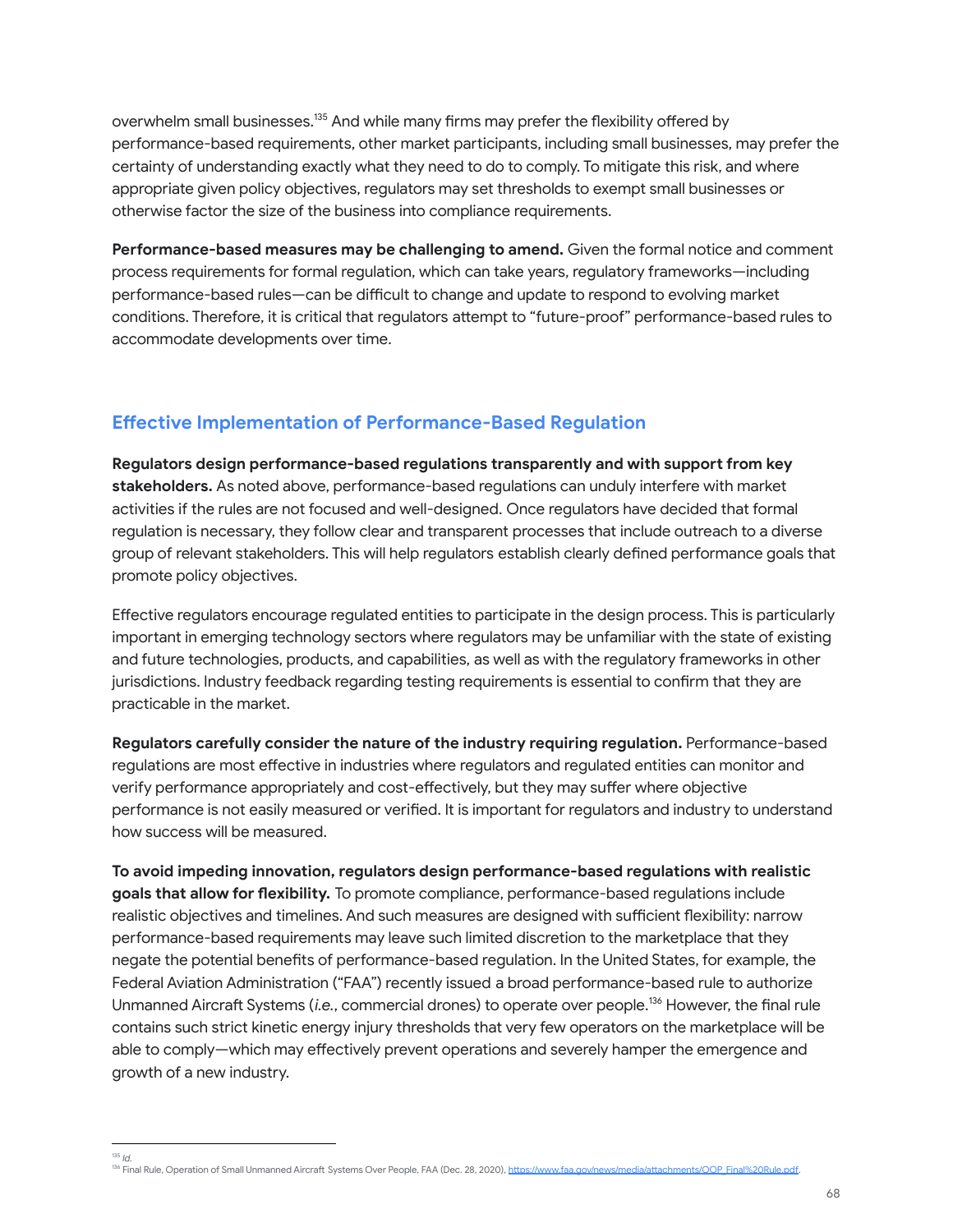**Regulators can encourage open communication with the marketplace.** For performance-based rules to function well, regulators clearly communicate performance standards. To enhance effectiveness, regulators draft performance-based regulations in plain language. In addition to publishing clear regulations, regulators can provide guidance and examples for how industry may meet performance standards and clearly explain to industry how they will oversee compliance.

It is also critical that the marketplace makes reliable and accurate information accessible to regulators. The 2015 Volkswagen diesel emissions scandal provides one example where misleading information from the marketplace led to challenges in implementing relevant regulations.<sup>137</sup>

**Inspectors responsible for assessing compliance with performance-based regulations should be well-trained**. If regulations require inspections by inspectors who will need to exercise their own judgment, as opposed to simply implementing a technology checklist, the inspectors should be properly trained. Moreover, and especially where performance is difficult to physically measure through testing or other mechanisms, regulators can provide inspectors with models or other tools that support reasonable assessments of performance.

**Consider effects on the marketplace.** Given the potential challenges discussed above, regulators should address the potential impacts of performance standards on small businesses. For example, regulators can provide guidance on how to design compliance programs or measure compliance. Or regulators can offer checklists or tools that businesses can use to assess their own compliance, while permitting businesses to use other approaches if desired.

**Consider effects of regulation in other jurisdictions.** To enhance the effectiveness of performance-based regulations in global markets, regulators may consider cross-jurisdictional regulatory cooperation to minimize conflicts between regulations in different jurisdictions.

#### **Case Studies**

# Case Study 7A **US National Highway Traffic Safety Administration**

The U.S. National Highway Traffic Safety Administration ("NHTSA") has established performance testing requirements for motor vehicle safety. These standards apply to parts, such as tires and brakes, as well as to design measures that mitigate the risk of ejection in a crash. The performance-based approach to regulation allows manufacturers to experiment, innovate, and differentiate their vehicles and parts so long as components and design meet performance specifications.

<sup>&</sup>lt;sup>137</sup> Cary Coglianese, What Volkswagen Reveals about the Limits of Performance-Based Regulation, The Reg. Rev. (Oct. 5, 2015),<br>https://www.theregreview.org/2015/10/05/coglianese-volkswagen-performance-based-regulation/.  $\frac{d}{d}$ iew.org/2015/10/05/coglian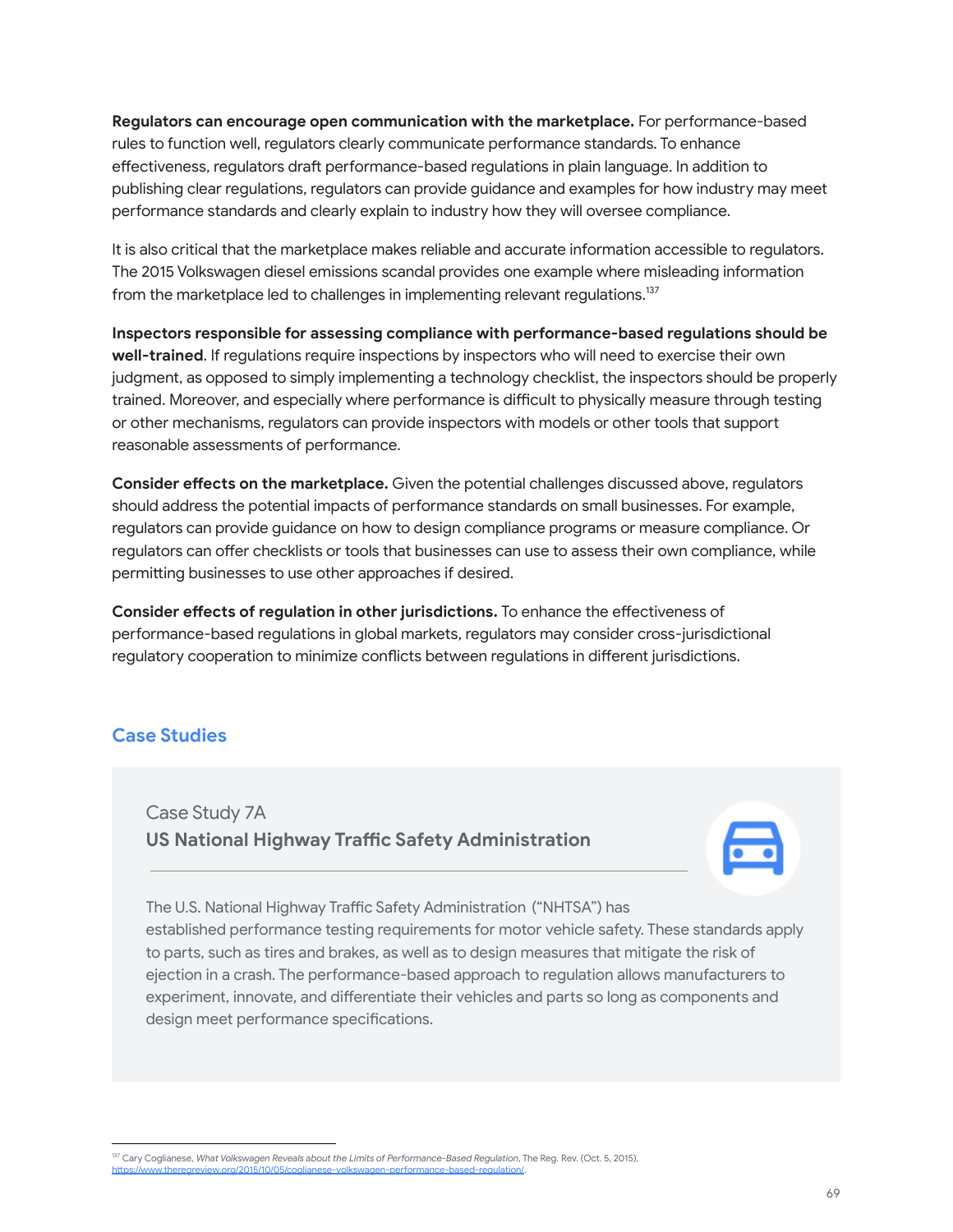For instance, NHTSA's rule specifies lab test requirements for tires related to qualities such as structural integrity, strength, endurance, and high-speed performance.<sup>138</sup> Similarly, the rule requires that certain features be included in braking systems without specifying how manufacturers design these features.

# Case Study 7B **EU Audiovisual Media Services Directive**

The EU's 2018 Audiovisual Media Services Directive ("AVSMD") requires that video-sharing platform services protect minors and the general public from certain categories of harmful or unlawful content, and specifies that Member States must ensure that video-sharing platform providers under their jurisdiction take "appropriate measures" to establish such protections.<sup>139</sup> The Directive does not require market participants to adopt particular measures, but does include a non-exhaustive list of measures that may be considered appropriate. 140

The Directive instructs Member States to ensure that platforms in scope take "appropriate measures" to protect minors from content that could adversely impact their "physical, mental or moral development" and to protect the general public from content that may incite violence or hatred toward certain groups or is unlawful under Union law.<sup>141</sup> Member States are to implement the AVMSD so that the appropriateness of measures is determined by weighing "the nature of the content in question, the harm it may cause, the characteristics of the category of persons to be protected as well as the rights and legitimate interests at stake." $^{\rm 142}$ 

By taking this approach, the Directive enhances the protection of minors and the general public without establishing specific requirements that may not be appropriate for all video-sharing platforms, as different platforms may have different technological capabilities.

The Directive also accounts for the varying roles of actors within the video-sharing ecosystem. For example, the Directive acknowledges that "[a] significant share of the content provided on video-sharing platform services is not under the editorial responsibility of the video-sharing platform provider," while noting that video-sharing platform providers are responsible for organizing content.

142 *Id.*, art. 28b(3).

<sup>88 49</sup> C.F.R. § 571.109 (S4.2.2.6).

<sup>&</sup>lt;sup>140</sup> 2018 O.J. (L. 303/69), Article 28b(3), <u>https://eur-lex.europa.eu/legal-content/FN/TXT/PDF/?uri=CELEX:32018L1808&from=EN.</u><br><sup>141</sup> 2018 O.J. (L. 303/69), Recital 47, <u>https://eur-lex.europa.eu/legal-content/EN/TXT/PDF/</u> <sup>139</sup> 2018 O.J. (L. 303/69), Article 28b(1), [https://eur-lex.europa.eu/legal-content/EN/TXT/PDF/?uri=CELEX:32018L1808&from=EN;](https://eur-lex.europa.eu/legal-content/EN/TXT/PDF/?uri=CELEX:32018L1808&from=EN) *Directive 2018/1808 concerning the provision of* audiovisual media services (Audiovisual Media Services Directive) in view of changing market realities, 2018 O.J. (L 303/69), <https://eur-lex.europa.eu/eli/dir/2018/1808/oj>.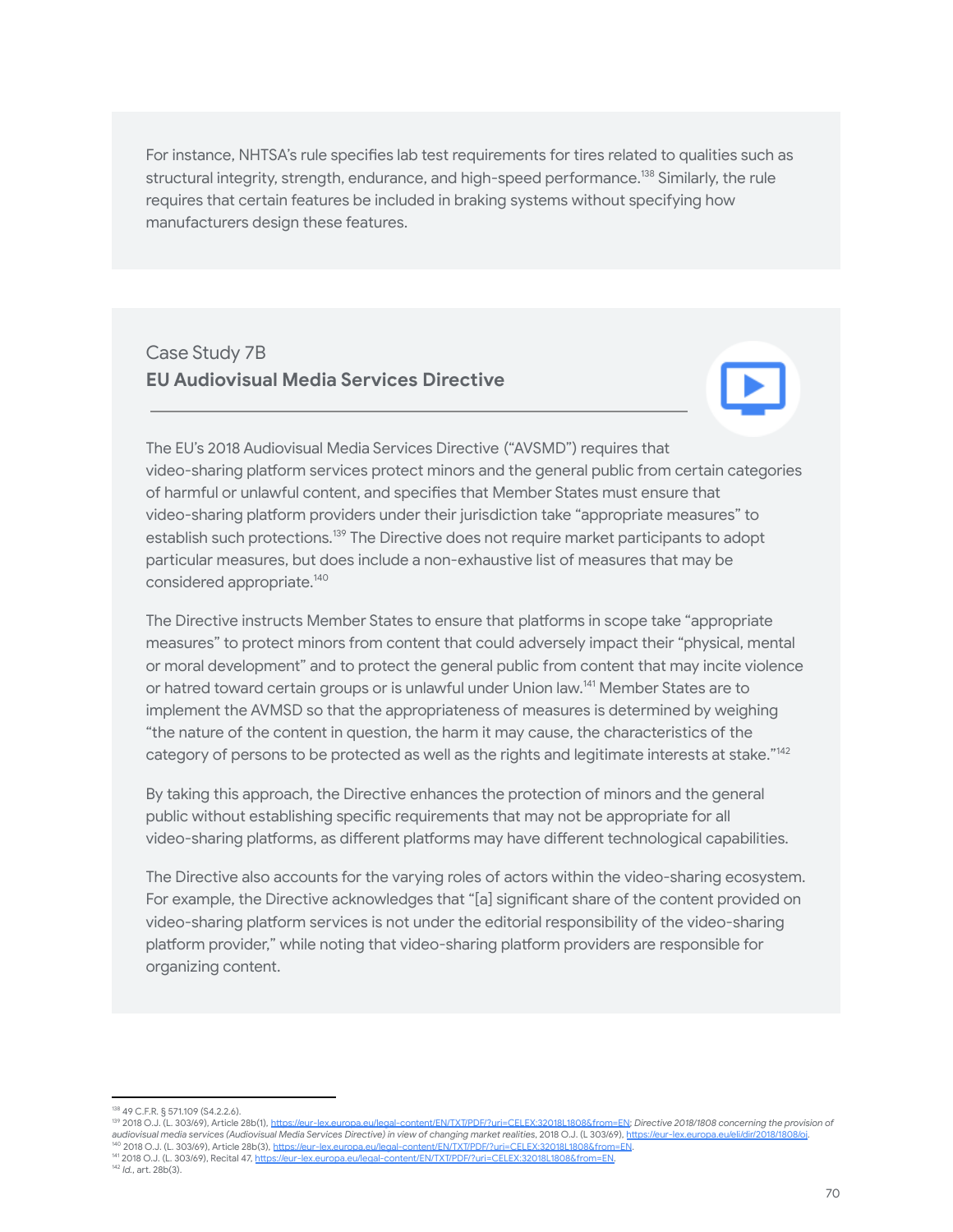# Case Study 7C **EU Directive on Cybersecurity of Network and Information Systems**



The EU adopted the NIS Directive in 2016 to boost the overall level of cybersecurity in the EU. The NIS Directive regulates cybersecurity across a variety of essential sectors, including energy, transport, water, banking, financial market infrastructures, healthcare, and digital infrastructure. <sup>143</sup> The Directive instructs Member States to require relevant businesses to evaluate risks and adopt measures "appropriate and proportionate" to manage cybersecurity risk. 144

Given the wide range of industries impacted and the fast-moving nature of cybersecurity issues, the Directive avoids requiring the adoption of specific technologies. The Directive specifies the generally required security program features, such as "monitoring, auditing and testing" and "business continuity management." But the Directive directs Member States to leave it to industry to determine how to implement reasonable security. Notably, the Directive prioritizes flexibility and notes that regulators should "avoid imposing a disproportionate financial and administrative burden on operators of essential services and digital service providers." 145

# Case Study 7D **UK Gas and Electricity Markets**



The UK Office of Gas and Electricity Markets ("Ofgem") regulates energy prices using a comprehensive, outcome-focused system of regulations. Ofgem offers incentives that encourage utilities to innovate in areas that otherwise likely would not be profitable using a framework referred to as RIIO—Revenues = Incentives + Innovation + Outputs. Under the RIIO framework, Ofgem sets targets for reliability, availability, environmental stewardship, connections, customer service, social obligations, and safety, and awards financial incentives for hitting those targets.<sup>146</sup> The core principles of RIIO are to reward innovation and deliver outputs that meet the expectations of consumers and society.

<sup>&</sup>lt;sup>143</sup> Directive 2016/1148 concerning measures for a high common level of security of network and information systems across the Union, 2016 O.J. (L 194/1), ent/EN/TXT/PDF/?uri=CELEX:32016L1148&from=EN.

<sup>144</sup> *Id.*, art. 14(1).

<sup>145</sup> *Id.*, Recital 43.

<sup>&</sup>lt;sup>146</sup> Coley Girouard, UK RIIO set outs to demonstrate how a performance-based regulatory model can deliver value, (May 30, 2019),<br>https://www.utilitydive.com/news/uk-rijo-sets-out-to-demonstrate-how-a-performance-based-reg <https://www.utilitydive.com/news/uk-riio-sets-out-to-demonstrate-how-a-performance-based-regulatory-model-ca/555761/>.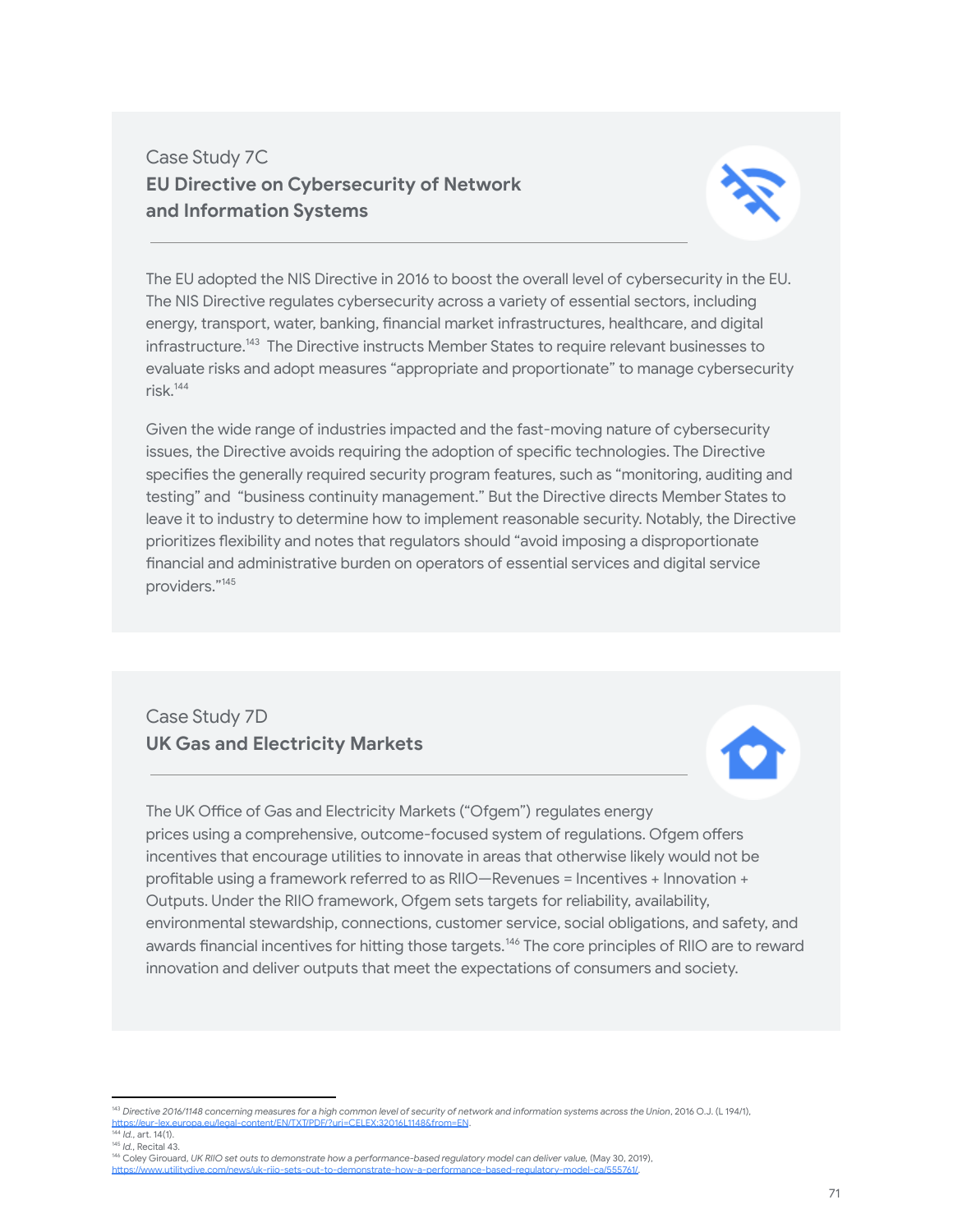For example, Ofgem uses the RIIO framework to limit how much money utilities can charge for energy services. Ofgem's goal is to control prices while ensuring utilities can recover enough to cover their costs and obtain a reasonable return on their investments.<sup>147</sup>

Case Study 7E **Australian National Enforcement Guidelines for Automated Vehicles**



The Australian Road Rule 297(1), a performance-based requirement promulgated well before automated vehicles were designed, requires that "[a] driver must not drive a vehicle unless the driver has proper control*.*" The Road Rule does not define "proper control," but is often interpreted as having a driver in the driver's seat with at least one hand on the wheel. With the advent of automated vehicles, the need for "proper control" over a vehicle has not changed despite the potential removal of the human driver from the vehicle. Through the use of a performance-based requirement, rather than prescriptive rules, the Australian Road Rule standard can more easily be applied to emerging technologies.

In 2017, the Australian National Transport Commission issued national enforcement guidelines for automated vehicles, the purpose of which was to interpret "proper control" for vehicles with automated functions and confirm that a human driver is still responsible for complying with road traffic laws when a vehicle's automation is engaged.<sup>148</sup> The guidelines list examples of behaviors that reflect proper control, leaving flexibility for interpretation. As explained in a 2016 policy paper, this ensures that "prescriptive requirements that diminish the law's capacity to target unsafe behaviours" are avoided.<sup>149</sup>

#### **7.B: Prescriptive Regulation**

#### **Overview of Prescriptive Regulation**

Unlike performance-based regulations, prescriptive regulations impose specific requirements, actions, processes, or prohibitions related to market activity. When formal regulation is deemed necessary and appropriate, regulators tend to adopt prescriptive regulations where:

visited Jan. 4, 2021).<br><sup>148</sup> Nat'l Transp. Comm'n Austl., *National enforcement guidelines for automated vehicles* (2017) <sup>147</sup> Ofgem, *Why and how we use network price controls*, <https://www.ofgem.gov.uk/regulating-energy-networks/why-and-how-we-use-network-price-controls/watch> (last

[https://www.ntc.gov.au/sites/default/files/assets/files/AV\\_enforcement\\_guidelines.pdf](https://www.ntc.gov.au/sites/default/files/assets/files/AV_enforcement_guidelines.pdf).<br><sup>149</sup> Nat'l Transp. Comm'n Austl., *Regulatory reforms for automated road vehicles,* 33 (2017),

<https://www.ntc.gov.au/sites/default/files/assets/files/NTC%20Policy%20Paper%20-%20Regulatory%20reforms%20for%20automated%20road%20vehicles.pdf>.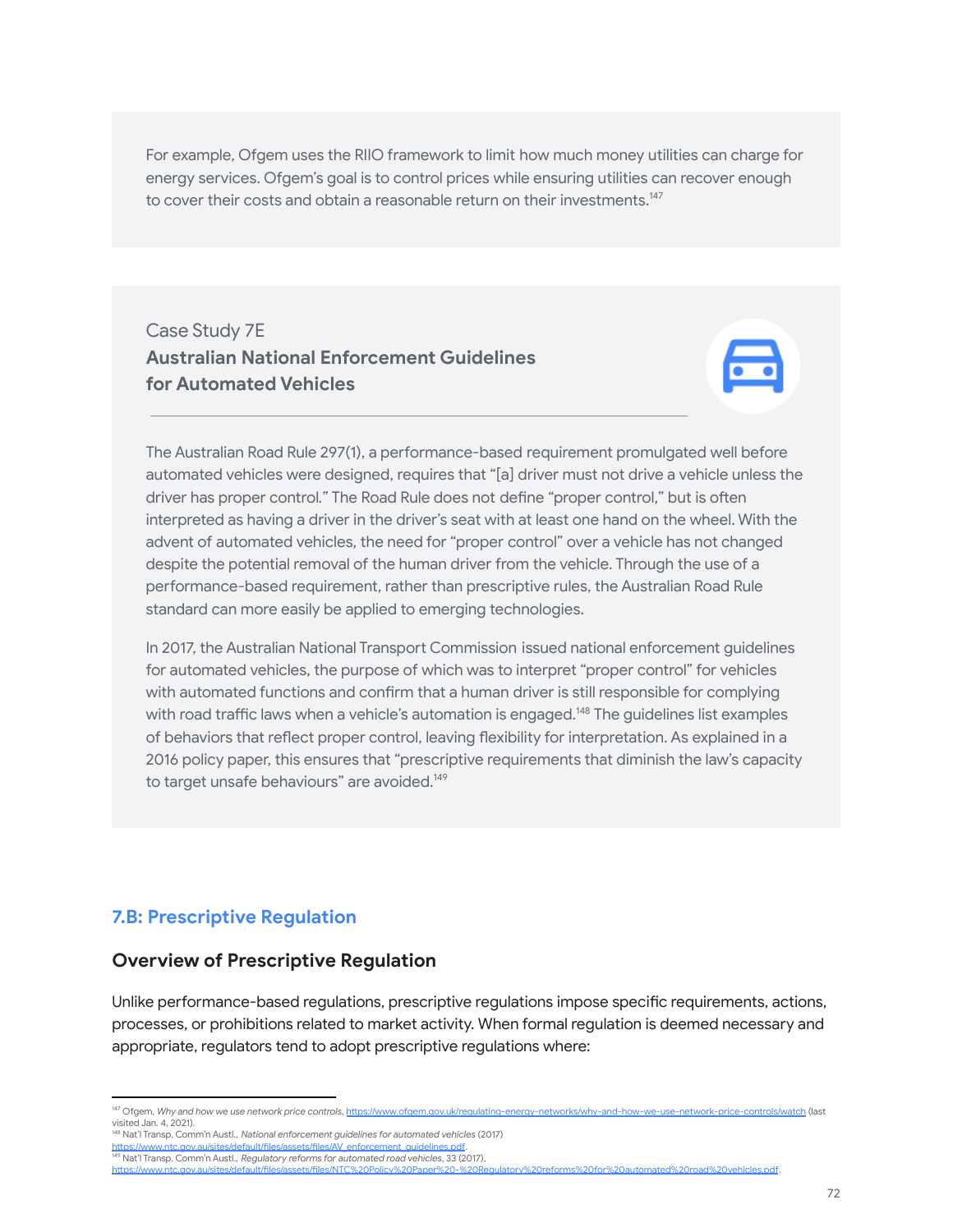- **Defined markets pose high risks of identifiable harm.** In areas of higher risk to public life or health, such as the environment, manned aviation, or medical devices, less prescriptive tools may not fully address that risk. For example, to promote safety, regulators have long directed the processes by which companies produce nuclear power. 150
- **Consumers may not readily be able to make informed choices regarding market offerings.** In the consumer protection context, regulators have established default contractual terms like cancellation rights and warranties that specify how certain offerings may be brought to market. <sup>151</sup> And to address the perceived lack of information in consumer-oriented markets, regulators have required businesses to make specific disclosures, such as ratings schemes, 152 lending disclosures, $^{\rm 153}$  and labelling requirements. $^{\rm 154}$
- **There is a need for consistency among compliance approaches**. For example, in telecoms regulation, regulators may mandate interoperable technologies to facilitate public safety and emergency response.

Regulators may be more likely to implement prescriptive mandates in scenarios where the rights or protection of minors or other at-risk groups would be threatened. For example, the U.S. Federal Trade Commission's Children's Online Privacy Protection Rule places several prescriptive requirements on operators of websites and online services directed to children under 13 years of age. 155

#### **Benefits of Prescriptive Regulation Compared to Performance-Based Rules**

**Prescriptive regulatory approaches can support homogeneous or mature markets**. Some industries, such as public utilities or traditional manned aviation, are relatively homogenous with limited competition. Firms in such markets tend to have products and services that are similar in many, if not most, important aspects, and may share technologies, supply chains, and/or processes to achieve business goals. When less interventionist tools are deemed ineffectual in these market sectors, regulators may adopt prescriptive rules.<sup>156</sup> In such circumstances, prescriptive regulation creates certainty for regulators, the regulated entities, and the public. And because the market participants are similarly situated, the costs of compliance for different players remain relatively constant. As one example, the U.S. Federal Aviation Administration (as well as other global civil aviation authorities) have issued globally harmonized aircraft design requirements for the manned aviation industry intended to ensure that aircraft are airworthy and safe to operate in the airspace system. 157

**Regulators may find it more straightforward to enforce prescriptive rules.** Where regulation specifies that a particular action be taken or that a particular process or technology be implemented,

<sup>&</sup>lt;sup>50</sup> Wendell Pritchett, *Types of Regulation*, The Reg. Rev. (Apr. 5, 2016), <u>https://www.theregreview.org/2016/04/05/pritchett-type</u>

<sup>152</sup> Infocomm Media Dev. Auth., *Films*, IMDA.gov.sg (last updated Mar. 27, 2020) (describing film ratings framework), 151 See, e.g., Directive 2011/83/EU ("EU Consumer Rights Directive"), 2011 O.J. L. 304 22.11.2011 (establishing that Member States must require businesses are required to provide consumers with information regarding prices, consumer rights, payment and delivery), <https://eur-lex.europa.eu/eli/dir/2011/83/2022-05-28>*.*

<sup>&</sup>lt;u>https://www.imda.qov.sq/requlations-and-licensinq-listinq/content-standards-and-classification/standards-and-classification/films.</u><br><sup>153</sup> 12 C.F.R. pt. 1026 (Truth in Lending Act regulations requiring lenders to disclose

<sup>155</sup> Children's Online Privacy Protection Act Rule [\("COPPA"\)](https://www.ftc.gov/tips-advice/business-center/privacy-and-security/children%27s-privacy). Similarly, the U.S. National Highway Traffic Safety Administration's ("NHTSA's") safety standard for child restraint anchorage systems requires, in part, that the tether anchorage must be located within a certain zone, and stipulates the configuration of the lower anchorages. *See* 49 C.F.R. § 571.225. NHTSA's occupant protection standard also includes airbag labeling requirements that prescribe particular warning language: "The back seat is the safest place for children." *Id*. § 571.208. https://www.consumerfinance.gov/policy-compliance/rulemaking/requlations/1026/1/.<br><sup>154</sup> Food Standards Austl. & N.Z., *Labelling,* Foodstandards.gov.au (last updated Sep. 7, 2020), <u>https://www.foodstandards.gov.au/industr</u>

Coglianese, *supra* note 9 at 546.

<sup>157</sup> *See*, *e.g.*, Part 27 of the U.S. Federal Aviation Regulations.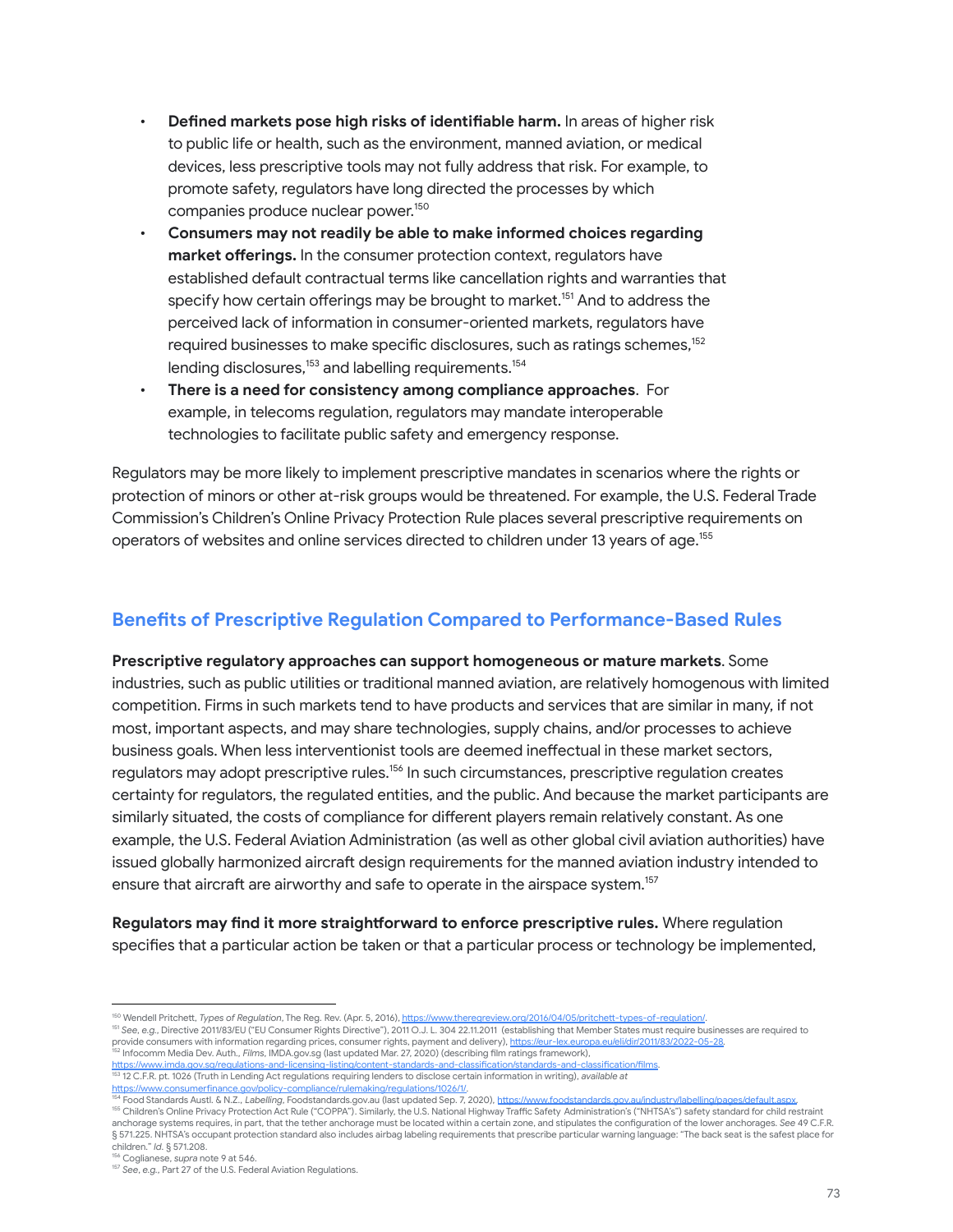regulators may find it easier to assess compliance. Instead of considering whether a process achieves a certain compliance goal, regulators may be able to observe whether the required conduct took place.

**Prescriptive regulation promotes understanding of compliance requirements.** When formal regulation is deemed necessary and if prescriptive regulations are drafted clearly, regulated entities will have more certainty about what is required to comply. This certainty may support regulatory policy goals, and it may also reduce the burden on regulated entities, as industry may have a clearer understanding of what behaviors are required.

### **Challenges for Prescriptive Regulation**

**Prescriptive regulatory approaches can be costly to design and defend**. Because of their level of detail, prescriptive rules may require more extensive agency resources to develop than performance-based approaches. Prescriptive rules may also require significant consultation with industry: regulators typically do not possess the technical knowledge that would enable them to optimally design products or solutions to achieve the policy goal. Therefore, regulators may engage with industry and educate themselves about the implications of prescriptive requirements.

Prescriptive regulation can also enhance the risks of litigation for the regulator. For example, regulated entities may challenge whether the selected compliance requirements promote relevant policy objectives. Even just the threat of litigation can increase costs for the agency.

**Prescriptive regulatory approaches can be more costly for industry and the public**. If not carefully considered and properly designed, prescriptive regulation may unnecessarily increase the cost of products or services to the public.<sup>158</sup> This risk may be especially high in heterogeneous and dynamic sectors, such as digital services and transportation technology, which feature many different types of market participants of varying sizes, supply chains, and processes. 159 In markets with such a variety of participants, demanding that all participants adopt the same technology or process to achieve a regulatory goal likely will be inefficient. Differently situated entities likely will best achieve regulatory goals by adopting different technologies or processes. Requiring specific processes likely will raise costs for certain firms, which likely will be passed along to the public. $^{160}$ 

**Prescriptive regulations may fail to accommodate evolving markets**. Prescriptive regulations do not easily accommodate changes in the market, such as to business models or technologies. By their nature, prescriptive regulations are not adaptable or flexible. And the process for modifying prescriptive regulations can take a substantial amount of time. As a result, prescriptive regulations often are a poor fit for nascent or innovative industries. As new and better solutions and technologies disrupt the marketplace, prescriptive regulations mandating a specific solution quickly become outdated. This is why regulators generally seek to regulate emerging technologies such as Unmanned Aircraft Systems and autonomous vehicles under a performance-based framework; regulators can promote safety or other goals without mandating that industry use a particular technology or process. Prescriptive regulations are also unlikely to accommodate emerging hazards or risks that may have been unforeseeable or considered unlikely when the rule was developed. And prescriptive regulations may fail to capture unforeseen social and economic benefits of regulated technologies or activities.

<sup>158</sup> *See* Pritchett, *supra* note 30. *See also* Coglianese, *supra* note 9 at 526.

<sup>159</sup> Coglianese, *supra* note 9 at 545.

<sup>160</sup> Laura Montgomery et. al., *Performance Standards vs. Design Standards: Facilitating a Shift Toward Best Practices* 9 (2019), <https://www.mercatus.org/system/files/montgomery-performance-design-standards-mercatus-working-paper-v1.pdf>.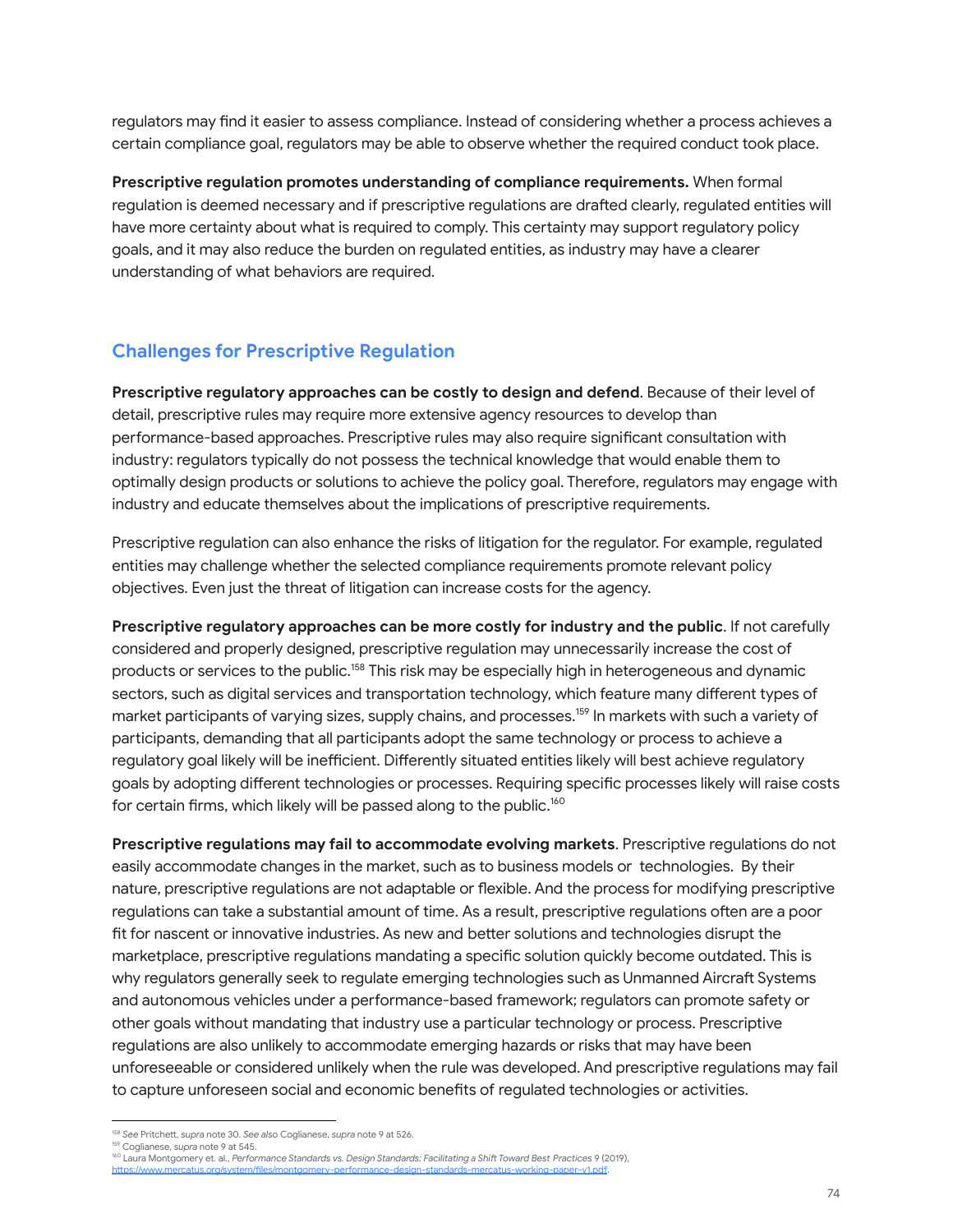**Prescriptive approaches have the potential to stifle innovation.** Because prescriptive rules require particular designs, technologies, or processes, they risk impeding innovation and preventing industry from moving toward better or less expensive methods of achieving policy goals. When a more effective or efficient solution emerges, prescriptive rules that specify a particular method of compliance may prevent a firm from using new or alternative solutions. For this reason, prescriptive regulations generally fail to suit innovative sectors, including digital and information technologies.

**Prescriptive approaches may 'pick' market winners**. By mandating a single solution for the whole industry, prescriptive regulation may result in regulators effectively picking marketplace winners and losers. Early adopters of the required solutions, particularly those that adopted the solutions prior to regulation, may be better positioned to succeed than those firms that need to change their processes to address compliance. As with performance-based regulation, regulators should consider whether prescriptive approaches should apply in the same way to all firms in the sector. For example, regulators should consider whether prescriptive regulations create unduly burdensome requirements for smaller firms, which could risk a reduction in competition by creating barriers to entry.

**Prescriptive approaches can impede trade and regulatory cooperation.** Inconsistent prescriptive regulations between countries increase non-tariff barriers to commerce and the movement of goods and services between nations. When global prescriptive regulations are inconsistent, production costs increase for firms that must modify products to meet varying standards intended to achieve similar goals. These costs are passed on, at least in part, to consumers. For this reason, governments consider prescriptive regulation to be a significant non-tariff barrier to trade. As noted above, in recent years, trade and regulatory cooperation authorities have increasingly promoted performance-based regulation over prescriptive requirements.<sup>161</sup>

**Prescriptive approaches may be challenging to amend.** Given the formal notice and comment process requirements for formal regulation, which can take years, regulatory frameworks –including prescriptive rules – can be difficult to change and update to respond to evolving market conditions. Therefore, it is critical that regulators attempt to "future-proof" prescriptive rules to accommodate developments over time.

#### **Effective Implementation of Prescriptive Regulation**

**Transparency and multi-stakeholder engagement are essential to regulatory design**. Even more so than with performance-based regulation, if prescriptive regulations are not carefully considered and well-designed, they risk unduly interfering with innovation and market activities. If regulators determine that prescriptive regulation is necessary, effective regulators will follow a clear and transparent process that includes outreach to a diverse group of relevant stakeholders and a genuine interest in receiving and meaningfully considering feedback. Regulators possess limited information regarding market conditions and business practices. Industry often will be better situated than regulators to provide information about how proposed prescriptive regulations will impact business practices and whether the regulations will effectively promote regulatory objectives.<sup>162</sup>

<https://obamawhitehouse.archives.gov/sites/default/files/omb/oira/irc/SPP-Common-Regulatory-Principles.pdf>.<br><sup>162</sup> Montgomery, et. al., su*pra* note 40 at 9. <sup>161</sup> *See*, *e.g.*, Article 2.8 of Agreement on Technical Barriers to Trade, Apr. 15, 1994, 1868 U.N.T.S. 120, https://www.wto.org/english/docs\_e/legal\_e/17-tbt\_e.htm; *Security and Prosperity Partnership of North America, Common Regulatory Principles* 1 (2007)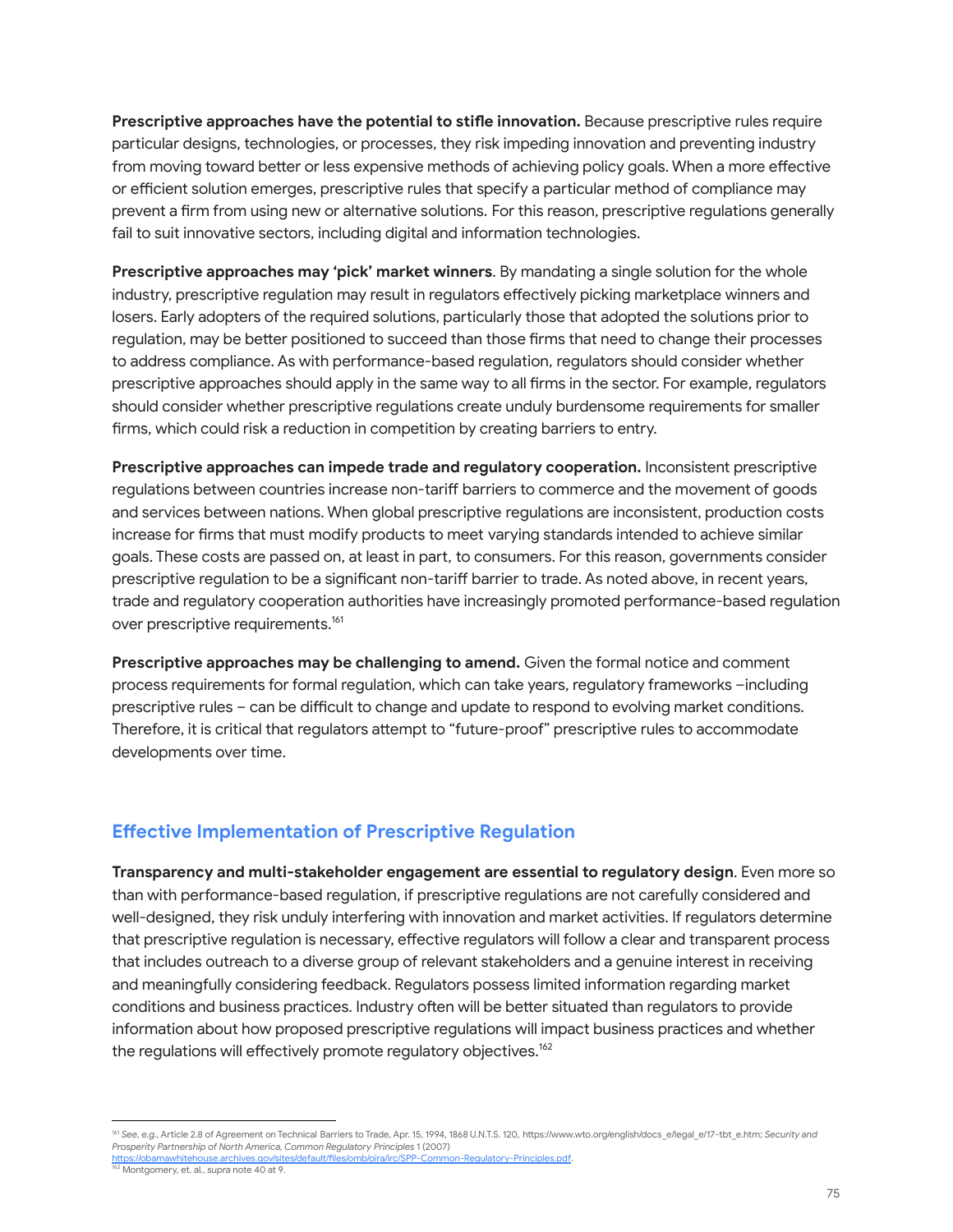Such collaboration is particularly critical in emerging technology sectors and long-stable sectors experiencing disruption from new processes and products. Effective regulators specifically seek information about the state of existing and future technologies, products and capabilities, and regulatory frameworks in other jurisdictions.

**Clearly communicate expectations to regulated entities.** Regulators write prescriptive regulations, and their justifications for resorting to such regulations, in plain language to enhance their effectiveness. Highly complex or internally inconsistent regulations create challenges for industry, thereby reducing compliance.

**Consider the nature of the industry requiring regulation.** As discussed above, prescriptive regulation may be warranted in sectors that pose substantial dangers to the public, such as nuclear power, where new technologies or product innovation do not frequently disrupt the marketplace and where less interventionist tools are deemed to be ineffective. There is less of a risk in these sectors that a prescriptive mandate will quickly become outdated and ineffective.

**Consider compliance accommodations.** Given the nature of prescriptive regulation, regulators include waiver mechanisms that allow regulated entities to seek and obtain authorizations to adopt alternative means of achieving regulatory goals. Waivers can minimize potential adverse impacts to industry and competition when there are lower-cost and suitable alternatives to prescriptive requirements. Waivers may also reduce the risk to regulators of litigation by allowing industry to seek alternatives. In addition, regulators may consider whether it may be appropriate given the policy goals to make special accommodations for small businesses or other uniquely situated groups.

**Consider effects in other jurisdictions.** Regulators may consider cross-jurisdictional cooperation to enhance the effectiveness of prescriptive regulations in global markets. Such collaboration is even more crucial for prescriptive regulations, as conflicting requirements may increase costs for global offerings, which are passed on to the public.

#### **Case Studies**

Case Study 7F **U.S. Federal Trade Commission's Children's Online Privacy Protection Rule**

The United States enacted the Children's Online Privacy Protection Act ("COPPA") in 1998 to give parents control over the online collection and use of children's personal information. COPPA applies to operators of commercial websites and online services, including mobile apps and smart devices, directed to children under thirteen years of age that collect, use, or disclose children's personal information, or on whose behalf such information is collected such as by an ad network.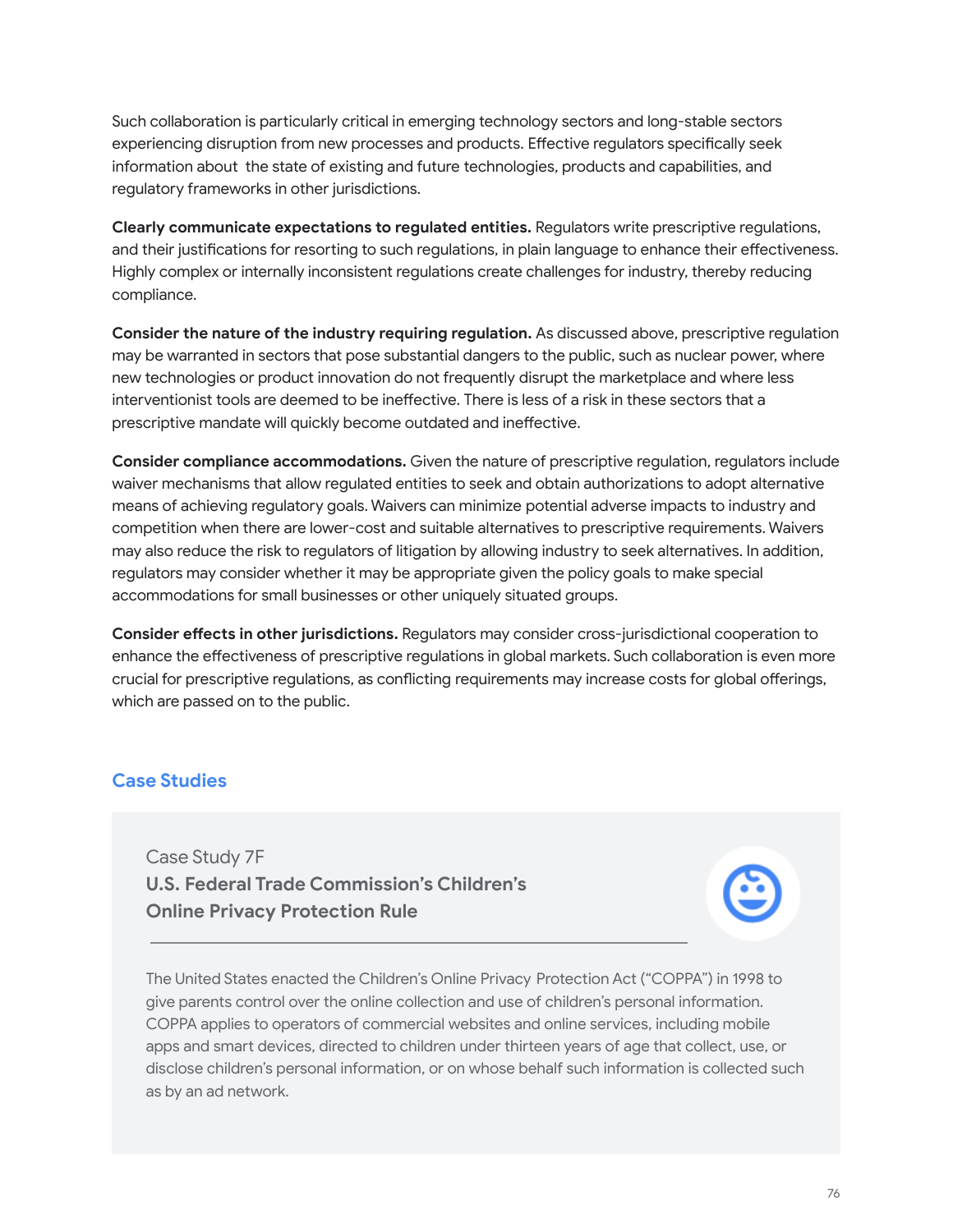The U.S. Federal Trade Commission ("FTC") has rulemaking authority with respect to COPPA. The FTC's COPPA Rule contains prescriptive requirements, including specifying the content to be contained in parental notices (*i.e.*, name, address, phone number, and email) and requiring that privacy notices include hyperlinks (as opposed to technology-neutral mechanisms) to specific privacy resources. However, to accommodate innovation while addressing concerns about children's privacy, the FTC permits industry to submit co-regulatory frameworks for approval. The co-regulatory frameworks may set forth prescriptive requirements that differ from those outlined in the COPPA Rule so long as the FTC determines that the co-regulatory frameworks provide substantially the same or greater protections as those established under COPPA. This illustrates how reasonable co-regulatory processes can support prescriptive regulation.

# Case Study 7G **EU's Audiovisual Media Services Directive**

As noted above, the EU's Audiovisual Media Services Directive contains many performance-based elements, but it also includes prescriptive requirements where the risk of harm is greater, such as the protection of minors.

#### For example:

Article 6a(2) prohibits processing personal data collected from minors for commercial purposes (*e.g.*, direct marketing, profiling, and behavioral advertising); Article 9 of the AVMSD prohibits the use of subliminal techniques and commercial communications promoting tobacco products or the immoderate consumption of alcoholic beverages; Article 10 prohibits the commercial sponsorship of news programs; and Article 20 permits films made for television to be interrupted by advertising only once in every 30-minute period.

## Case Study 7H **U.S. Federal Aviation Administration**



The manned aviation industry is relatively mature and homogenous, with limited competition. Firms, including aircraft manufacturers and operators, are generally similarly situated with comparable technologies, supply chains, and processes. In addition, the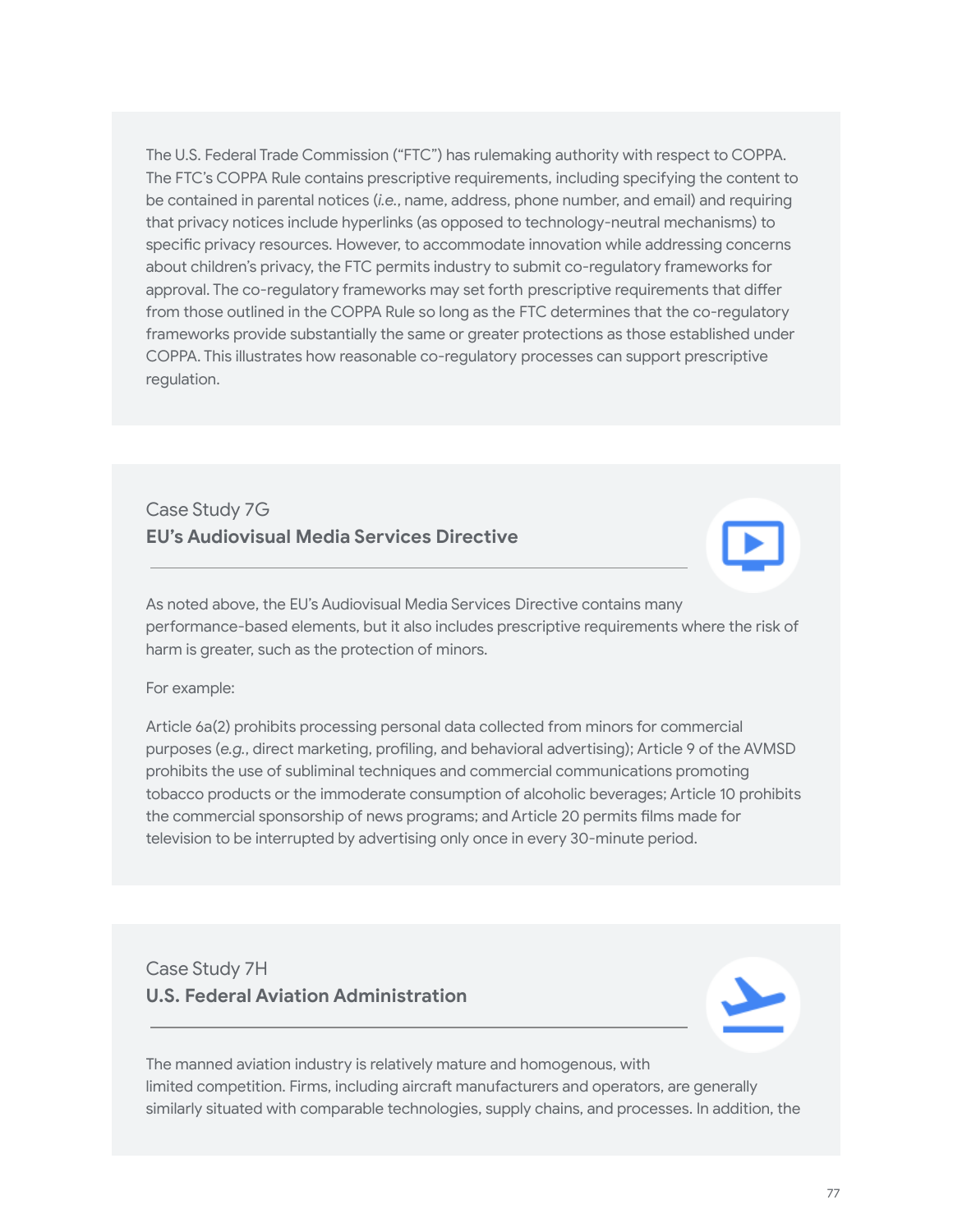potential safety costs of a marketplace failure – such as an airline crash – are catastrophic. Hence civil aviation authorities tend to prescribe design requirements for the manned aviation industry.

As one example, the U.S. FAA has issued aircraft design requirements intended to ensure that aircraft are "airworthy" and safe to operate in the airspace system. Under Part 27 of the Federal Aviation Regulations, rotorcraft manufacturers must meet particular strength, design and construction, power, equipment, and related requirements. <sup>163</sup> The compliance costs vary little between industry players, and the FAA frequently inspects aircraft to ensure compliance with the rules.

One benefit to these prescriptive rules is the public's appreciation, given the risks of flying, that all industry actors must adhere to a minimum level of safety. Another benefit is that the FAA can more easily confirm that market players have adopted the highly complex standards. Prescriptive regulatory approaches can be effective in homogenous markets in part because the rules impact various market players in the same way. Firms in homogenous markets generally face the same compliance challenges, making it less likely that prescriptive regulations will unduly burden certain firms more than others.

<sup>163</sup> Found at [https://www.ecfr.gov/cgi-bin/text-idx?node=14:1.0.1.3.13#sp14.1.27.a.](https://www.ecfr.gov/cgi-bin/text-idx?node=14:1.0.1.3.13#sp14.1.27.a)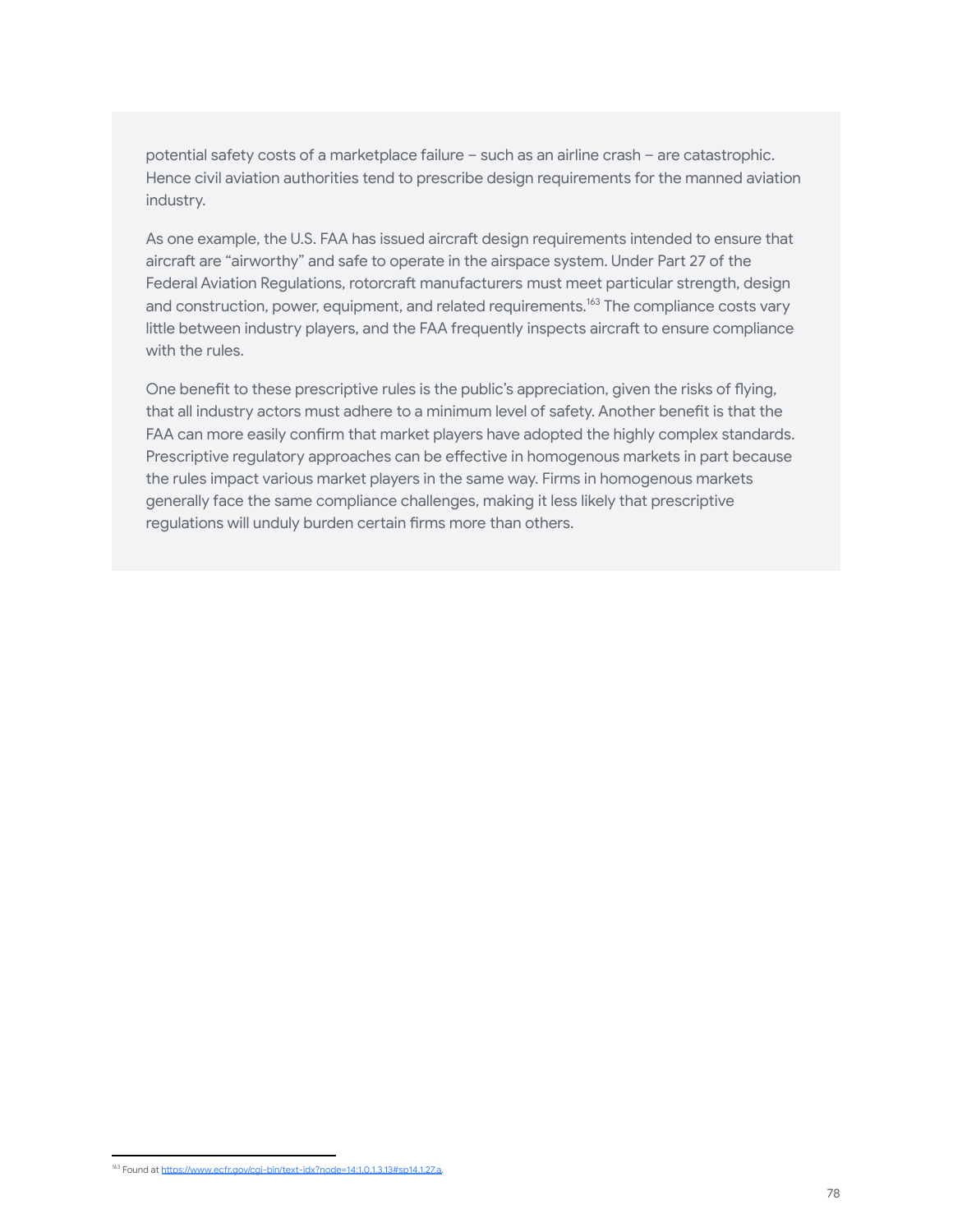#### **Bibliography**

Cary Coglianese, *The Limits of Performance-Based Regulation*, 50 U. Mich. J.L. Reform 525 (2017).

Cary Coglianese, *What Volkswagen Reveals about the Limits of Performance-Based Regulation*, RegBlog (Oct. 5, 2015) [https://www.theregreview.org/2015/10/05/coglianese-volkswagen-performance-based](https://www.theregreview.org/2015/10/05/coglianese-volkswagen-performance-based-regulation/)[regulation/](https://www.theregreview.org/2015/10/05/coglianese-volkswagen-performance-based-regulation/).

Cary Coglianese et al., *Performance-Based Regulation: Prospects and Limitations in Healthy, Safety and Environmental Protection*, 55 Admin. L. Rev. 705 (2003) [https://heinonline.org/HOL/Print?collection=journals&handle=hein.journals/admin55&id=](https://heinonline.org/HOL/Print?collection=journals&handle=hein.journals/admin55&id=718) [718](https://heinonline.org/HOL/Print?collection=journals&handle=hein.journals/admin55&id=718)

Coley Girouard, *UK RIIO sets out to demonstrate how a performance-based regulatory model can deliver value,* Utility Dive (May 30, 2019), [https://www.utilitydive.com/news/uk-riio-sets-out-to-demonstrate-how-a-performance](https://www.utilitydive.com/news/uk-riio-sets-out-to-demonstrate-how-a-performance-based-regulatory-model-ca/555761/)

[-based-regulatory-model-ca/555761/](https://www.utilitydive.com/news/uk-riio-sets-out-to-demonstrate-how-a-performance-based-regulatory-model-ca/555761/)

Deloitte, *The future of regulation, Principles for regulating emerging technologies* (2018), [https://www2.deloitte.com/content/dam/insights/us/articles/4538\\_Future-of-regulation/D](https://www2.deloitte.com/content/dam/insights/us/articles/4538_Future-of-regulation/DI_Future-of-regulation.pdf) [I\\_Future-of-regulation.pdf](https://www2.deloitte.com/content/dam/insights/us/articles/4538_Future-of-regulation/DI_Future-of-regulation.pdf)

Eur. Comm'n, *Impact Assessment Accompanying the Proposal for an Updated Audiovisual Media Services Directive* (2016),

[https://ec.europa.eu/digital-single-market/en/news/impact-assessment-accompanying](https://ec.europa.eu/digital-single-market/en/news/impact-assessment-accompanying-proposal-updated-audiovisual-media-services-directive)[proposal-updated-audiovisual-media-services-directive](https://ec.europa.eu/digital-single-market/en/news/impact-assessment-accompanying-proposal-updated-audiovisual-media-services-directive)

Ofgem, *Why and how we use network price controls*,

[https://www.ofgem.gov.uk/regulating-energy-networks/why-and-how-we-use-network](https://www.ofgem.gov.uk/regulating-energy-networks/why-and-how-we-use-network-price-controls/watch) [-price-controls/watch](https://www.ofgem.gov.uk/regulating-energy-networks/why-and-how-we-use-network-price-controls/watch).

OECD, *APEC-OECD Integrated Checklist on Regulatory Reform, A Policy Instrument for Regulatory Quality, Competition Policy and Market Openness*, [https://www.oecd.org/regreform/34989455.pdf.](https://www.oecd.org/regreform/34989455.pdf)

OECD, *Reducing the Risk of Policy Failure: Challenges for Regulatory Compliance* (2000)*,* <https://www.oecd.org/gov/regulatory-policy/46466287.pdf>.

OECD, *Regulatory Policies in OECD Countries from Interventionism to Regulatory Governance* (2002),

[https://read.oecd-ilibrary.org/governance/regulatory-policies-in-oecd-countries\\_97892](https://read.oecd-ilibrary.org/governance/regulatory-policies-in-oecd-countries_9789264177437-en#page7) [64177437-en#page7.](https://read.oecd-ilibrary.org/governance/regulatory-policies-in-oecd-countries_9789264177437-en#page7)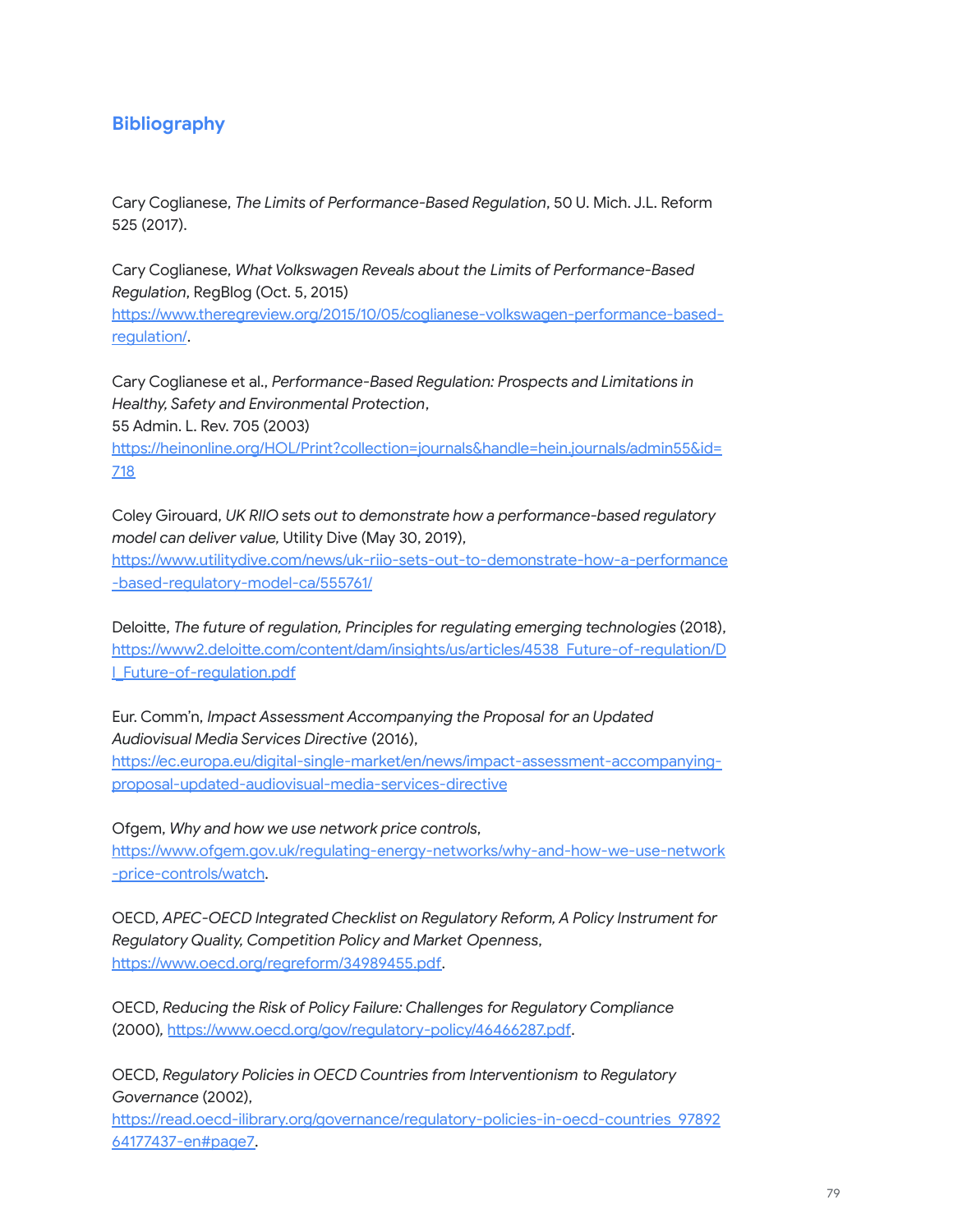OECD, *Regulatory Reform and Innovation* (2012), [https://www.oecd.org/sti/inno/2102514.pdf.](https://www.oecd.org/sti/inno/2102514.pdf)

OECD, *OECD Regulatory Enforcement and Inspections Toolkit,* [https://www.oecd-ilibrary.org/governance/oecd-regulatory-enforcement-and-inspectio](https://www.oecd-ilibrary.org/governance/oecd-regulatory-enforcement-and-inspections-toolkit_9789264303959-en;jsessionid=h2bOwv1H4guJn3uJLbrCJQ5y.ip-10-240-5-49) [ns-toolkit\\_9789264303959-en;jsessionid=h2bOwv1H4guJn3uJLbrCJQ5y.ip-10-240-5-4](https://www.oecd-ilibrary.org/governance/oecd-regulatory-enforcement-and-inspections-toolkit_9789264303959-en;jsessionid=h2bOwv1H4guJn3uJLbrCJQ5y.ip-10-240-5-49) [9](https://www.oecd-ilibrary.org/governance/oecd-regulatory-enforcement-and-inspections-toolkit_9789264303959-en;jsessionid=h2bOwv1H4guJn3uJLbrCJQ5y.ip-10-240-5-49)

Rex Deighton-Smith, *Process and Performance-Based Regulation: Challenges for Regulatory Governance and Regulatory Reform* ch.7 (2008), <http://onlinepubs.trb.org/onlinepubs/PBRLit/DeightonSmith.pdf>

Wendell Pritchett, *Types of Regulation,* The Regulatory Review (Apr. 5, 2016) <https://www.theregreview.org/2016/04/05/pritchett-types-of-regulation/>

Wharton School of the University of Pennsylvania, *How to Regulate Innovation – Without Killing It* (Feb. 3, 2017),

[https://knowledge.wharton.upenn.edu/article/how-to-regulate-innovation-without-killin](https://knowledge.wharton.upenn.edu/article/how-to-regulate-innovation-without-killing-it/) [g-it/](https://knowledge.wharton.upenn.edu/article/how-to-regulate-innovation-without-killing-it/)

White House Archives, Security and Prosperity Partnership of North America, *Common Regulatory Principles* 1 (2007),

[https://obamawhitehouse.archives.gov/sites/default/files/omb/oira/irc/SPP-Common-Reg](https://obamawhitehouse.archives.gov/sites/default/files/omb/oira/irc/SPP-Common-Regulatory-Principles.pdf) [ulatory-Principles.pdf](https://obamawhitehouse.archives.gov/sites/default/files/omb/oira/irc/SPP-Common-Regulatory-Principles.pdf)

WTO, Agreement on Technical Barriers to Trade, Article 2.8, Apr. 15, 1994, 1868 U.N.T.S. 120, [https://www.wto.org/english/docs\\_e/legal\\_e/17-tbt\\_e.htm.](https://www.wto.org/english/docs_e/legal_e/17-tbt_e.htm)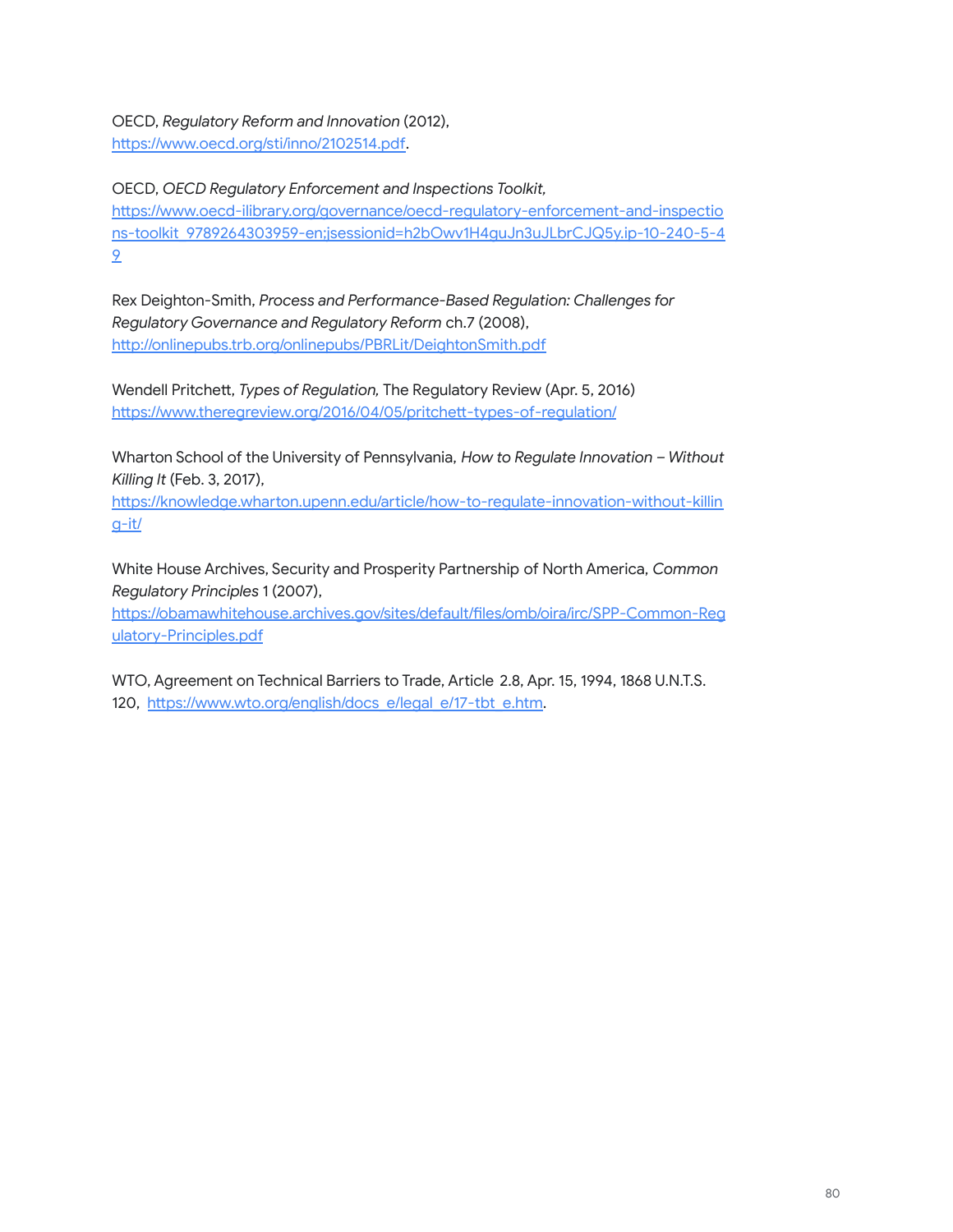# Enforcement

#### **Overview**

When less interventionist methods would not be effective, regulators use enforcement tools to penalize non-compliant firms, deter other firms from engaging in non-compliant behaviors, and provide redress to stakeholders that have been harmed. The enforcement tools available to regulators include warning letters, civil penalties, cease-and-desist orders, injunctive relief, license suspensions or revocations, and criminal sanctions. Regulators generally have some discretion regarding whether to deploy enforcement tools, which tools to use, and when to use them. However, applicable legal frameworks may specify the available tools or impose other limitations.

Given the range of tools available and regulatory discretion regarding whether enforcement is necessary, effective enforcement requires sound consideration of policy goals and enforcement strategies supported by up-to-date observational findings, behavioral understandings, and analyses of the anticipated public costs and benefits of the actions. Regulators that rely on transparent, fair, and reasonable enforcement strategies will more likely receive support from relevant stakeholders and may be more agile in adapting to changed circumstances or novel behaviors.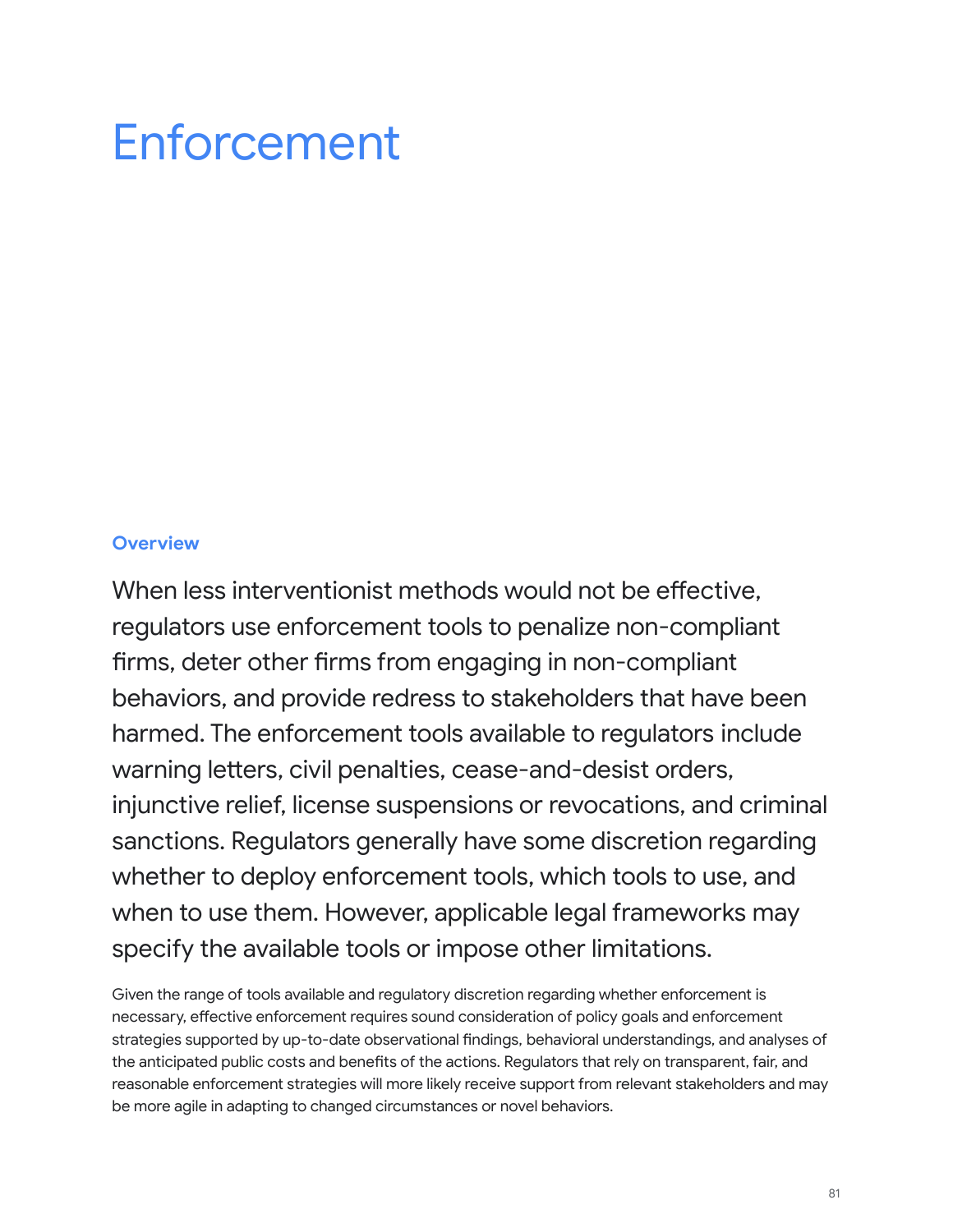#### **Benefits of Enforcement**

**Influences market activities and promotes the achievement of policy objectives**. When enforcement is necessary and deployed in a transparent, fair, and reasonable manner, it can help reduce risk or prevent harms, promote trust within markets, and enhance the public interest by creating incentives for compliance.

**Can promote stable markets.** If industry participants understand that regulators will deploy enforcement tools only when less interventionist measures would not be effective and in a transparent, fair, and reasonable manner, industry can more efficiently design compliance programs to mitigate regulatory risk.

**Transparent, fair, and reasonable enforcement can promote collaboration between industry and regulators**. When participants believe that regulators will deploy enforcement tools as necessary, in a fair and reasonable manner, with the goal of achieving legitimate, articulated policy objectives, industry may be more willing to engage with regulators to address emerging or unsettled issues. Moreover, regulators that have a reputation for deploying enforcement in a transparent, fair, and reasonable manner typically can better use the specter of enforcement or other suasion tools as an effective means of influencing industry behavior.

**Transparent, fair, and reasonable enforcement can engender support for regulatory objectives.** Regulators can build support for their missions and objectives by clearly explaining their enforcement priorities, the factual and legal grounds supporting the choice to resort to enforcement, and the ways in which enforcement has benefited consumers and competition. <sup>164</sup> When regulators have the support of the public and policymakers, regulated businesses may be more responsive to suasion and other less interventionist regulatory tools. And regulated businesses may be less likely to challenge regulatory activities, including enforcement, when there is broad public and policymaker support for the regulator.

#### **Challenges for Enforcement**

**Uninformed enforcement leads to poor regulatory outcomes**. If regulators resort to enforcement based on information received from limited sources, such as isolated consumer complaints, regulators risk focusing their attention on issues that concern a small percentage of stakeholders and that pose little risk to the market as a whole. As the Organisation for Economic Co-operation and Development ("OECD") has noted, consumer complaints may provide useful inputs for regulatory activity. However, some complaints may not be valid, and a vocal minority of complainants may disguise a silent majority of satisfied consumers.<sup>165</sup> Similar risks apply if regulators justify enforcement actions solely on complaints from industry, academia, or advocacy groups.

**Poorly prioritized enforcement can impede broader policy goals.** For example, a regulator may wish to encourage innovation in a particular market to increase competition and enhance the provision of public benefits. If the regulator determines that less interventionist measures would not be effective and initiates a substantial enforcement action against a firm that allegedly failed to adhere to research and

<sup>165</sup> *See* OECD, *Consumer Policy Toolkit* 60 (2010), [https://read.oecd-ilibrary.org/governance/consumer-policy-toolkit\\_9789264079663-en#page1](https://read.oecd-ilibrary.org/governance/consumer-policy-toolkit_9789264079663-en#page1). 164 Int'l Org. of Sec. Comm's, *Credible Deterrence In the Enforcement of Securities Regulation* 41 (2015), <https://www.iosco.org/library/pubdocs/pdf/IOSCOPD490.pdf>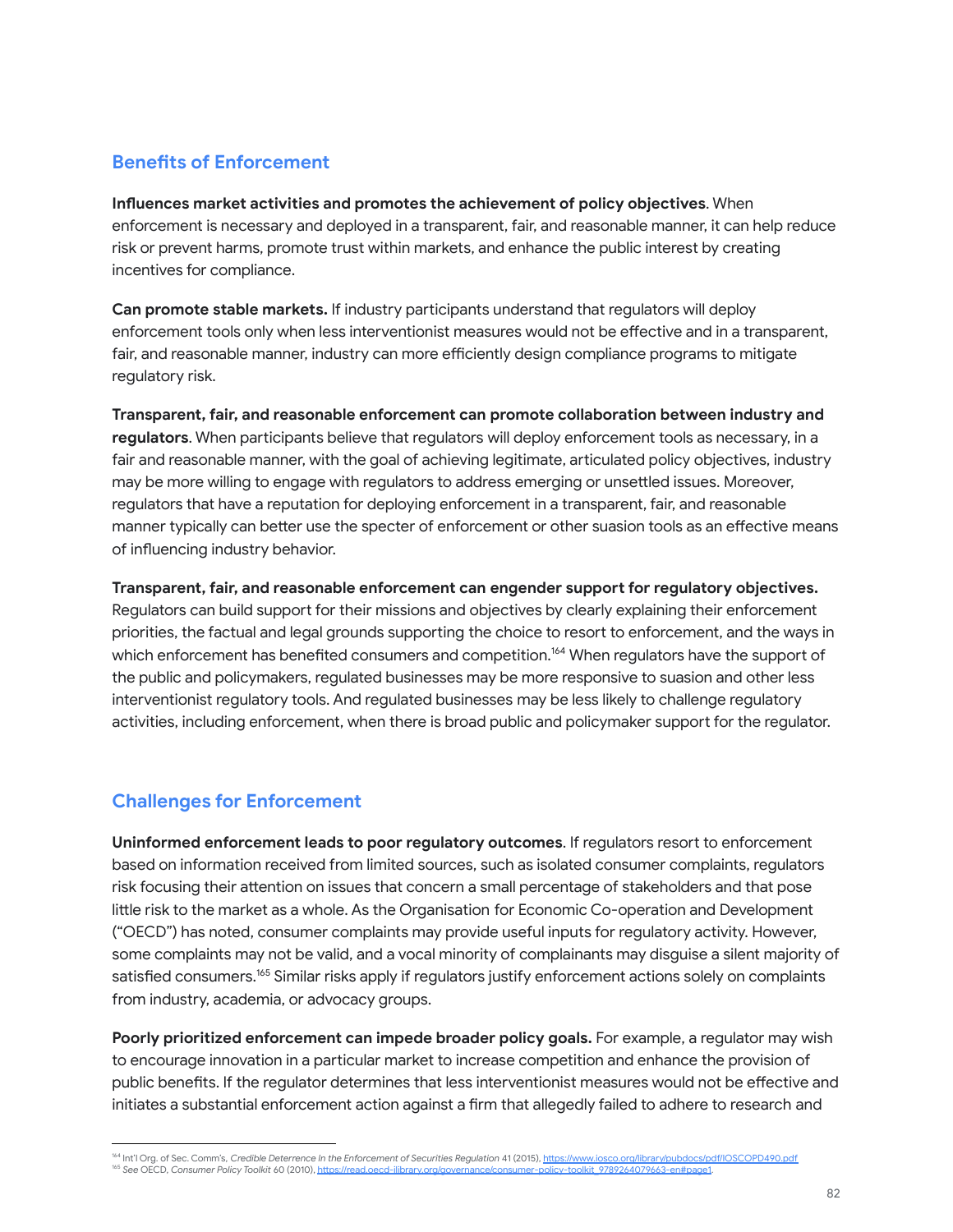development obligations, it may decrease the level of research and innovation in the market.<sup>166</sup> Or a regulator seeking to keep consumer costs low might take enforcement action against a business with limited resources that violated a technical requirement. Such enforcement may drive the business out of the market, leading to increased consumer costs.

#### **Arbitrary, biased, or poorly prioritized enforcement adversely impacts trust in regulators.** If

regulated businesses, consumers, or advocacy groups believe that regulators are deploying enforcement tools in a needless, arbitrary, or biased manner, trust in regulation is likely to diminish. This can result in calls for reforms, such as legislative limits on regulatory enforcement, or even reduced funding. When trust in regulation suffers, courts or oversight bodies may be more likely to overturn regulatory decisions.

**Strict enforcement can have a chilling effect on innovation if compliance requirements are not clear.** If performance-based regulations lack objective criteria for measuring compliance or if prescriptive regulations are unclear, regulated entities will lack certainty regarding what they must do to meet regulatory requirements. In such circumstances, if enforcement measures are employed strictly based on the regulator's interpretation of requirements, regulated entities likely will be reluctant to deploy innovative technologies or practices.

#### **Effective Implementation**

**Evidence- and risk-based enforcement.** To assess whether enforcement is necessary and effectively promotes compliance, regulators consider the following questions:

- Are the policy objectives, legal requirements, behavioral expectations, and enforcement actions made reasonably clear to regulated entities?
- What material regulatory violations are occurring in the market?
- What actions are other regulators or stakeholders taking to address violations?
- Would less interventionist tools be effective at shaping market behavior?
- What enforcement tools are available?
- What are the likely impacts of enforcement?
- How effective were past enforcement activities?

More details on these issues are provided below.

#### **Clarify policy objectives, legal requirements, behavioral expectations, and enforcement actions.**

Regulators promote trust when they undertake efforts to promote and support compliance. Rather than relying on the notion that industry participants should know the law, regulators can bolster arguments that enforcement is delivered transparently, fairly, and when necessary by providing industry with guidance, checklists, and other tools designed to assist their compliance efforts. As the OECD has stated, "it is inadequate to just assume that business operators [can] understand what is expected without any assistance."<sup>167</sup> When regulators inform industry participants about their obligations, regulatory policy, and behavioral expectations, participants are better able to comply fully and less likely to have a reasonable argument that they lacked notice of the compliance requirements. And regulators that publicize enforcement actions can promote compliance more effectively. This is because industry

<sup>166</sup> *Id.* at 104.

<sup>167</sup> OECD, *OECD Regulatory Enforcement and Inspections Toolkit* 45 (2018),

ht-and-inspections-toolkit-9789264303959-en.htm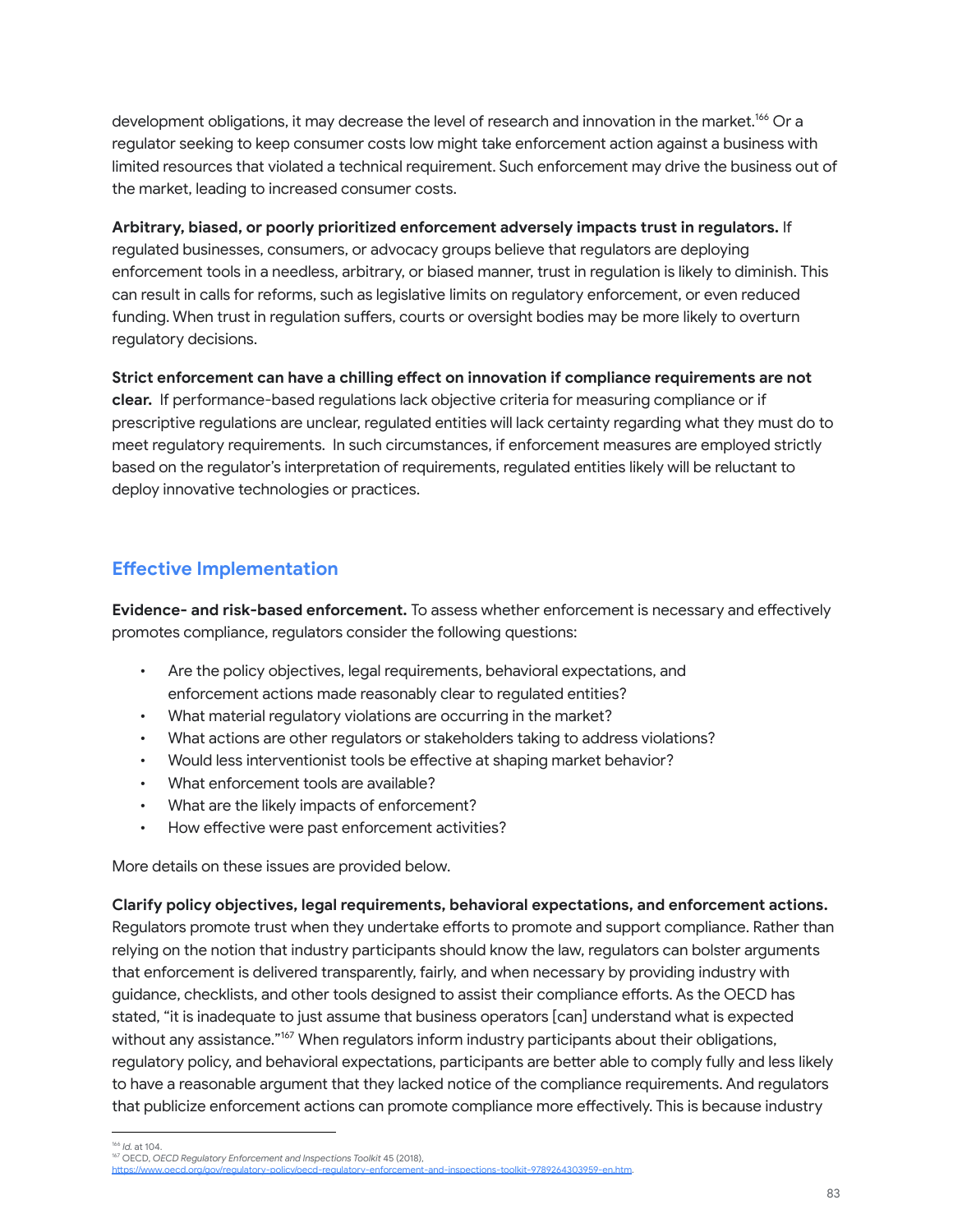participants have the opportunity to learn more about regulatory priorities, the factors that led to enforcement, and the considerations that the regulator took into account when determining what specific actions to take.

**Identify material violations in the market.** By developing an understanding of any violations occurring in the markets they regulate, regulators can determine whether enforcement is necessary and how to initiate enforcement in a manner reasonably designed to promote compliance and achieve regulatory policy goals. To account for resource constraints, regulators deploy limited enforcement resources only when necessary and where they can have the most impact.<sup>168</sup> Systemic compliance failures, where a firm or group of firms consistently fails to adhere to regulatory requirements, may therefore warrant more attention than transactional failures in which a firm fails to meet requirements in a specific circumstance. For example, Consumer Affairs Victoria's regulatory approach expressly focuses on acting "where it counts and target[ing] the areas of greatest risk of consumer harm." <sup>169</sup> Determining the risk of harm is an "intelligence-led" effort for Consumer Affairs Victoria, relying on information collected from state and local authorities, industry groups, social media, and consumers. The U.S. Federal Trade Commission ("FTC") articulated its approach to obtaining information about market issues in its Strategic Plan for Fiscal Years 2018 to 2022. $^{170}$  To ensure it has a broad perspective on marketplace activities, in addition to its own investigative and monitoring activities, the FTC gathers information from consumer complaints, national surveys, federal and state law enforcement agencies, Better Business Bureaus, industry, FTC investigations, and international partners.

**Consider measures being taken by stakeholders or other regulators to address compliance.**

Self-regulatory bodies, advocacy groups, or other regulators may already be taking action to address specific market issues. For example, a regulator in another jurisdiction may have already penalized a firm for a compliance issue, deterring that firm and others from future non-compliance with regard to the specific activity. If such actions are effective or appear to be effective, a regulator may wish to refrain from taking enforcement action.

**Consider whether less interventionist measures would be effective.** Regulators may be able to promote compliance without resorting to enforcement, such as by encouraging industry participants to self-report violations or by issuing notices of non-compliance and allowing firms a period of time in which to correct their behaviors. Consider, for example, the California Consumer Privacy Act, which established a range of new compliance obligations for firms doing business in California. The California Attorney General is authorized to enforce the law and its implementing regulations, but only after informing alleged violators and allowing them 30 days in which to cure the violation. <sup>171</sup> Providing industry participants with an opportunity to remedy alleged violations and thereby reduce or avoid penalties can be particularly effective in innovative or newly regulated industries in which participants may lack a complete understanding of compliance expectations or feasible approaches to compliance.

**Consider available enforcement tools.** Regulators often have a range of tools that they can use to address perceived violations when enforcement is deemed necessary, including warning letters, injunctions, civil penalties, operating bans, revocations of licenses, or even criminal sanctions. When a regulator determines that enforcement action is warranted, they carefully consider the tools available and the degree to which those tools will help achieve regulatory policy objectives. In many cases, warning letters may be sufficient to both change the target's behaviors and signal to the market that the

<sup>168</sup> OECD, *Consumer Policy Toolkit* at 102.

<sup>169</sup> Consumer Affairs Victoria, *Our Regulatory Approach and Compliance Policy* (last updated Nov. 9, 2019),

<sup>170</sup> FTC, *Strategic Plan for Fiscal Years 2018 to 2022*, [https://www.ftc.gov/system/files/documents/reports/2018-2022-strategic-plan/ftc\\_fy18-22\\_strategic\\_plan.pdf.](https://www.ftc.gov/system/files/documents/reports/2018-2022-strategic-plan/ftc_fy18-22_strategic_plan.pdf) https://www.consumer.vic.gov.au/about-us/regulatory-approach-and-compliance-policy/our-regulatory-ap

<sup>171</sup> Cal. Civ. Code 1798.155(b).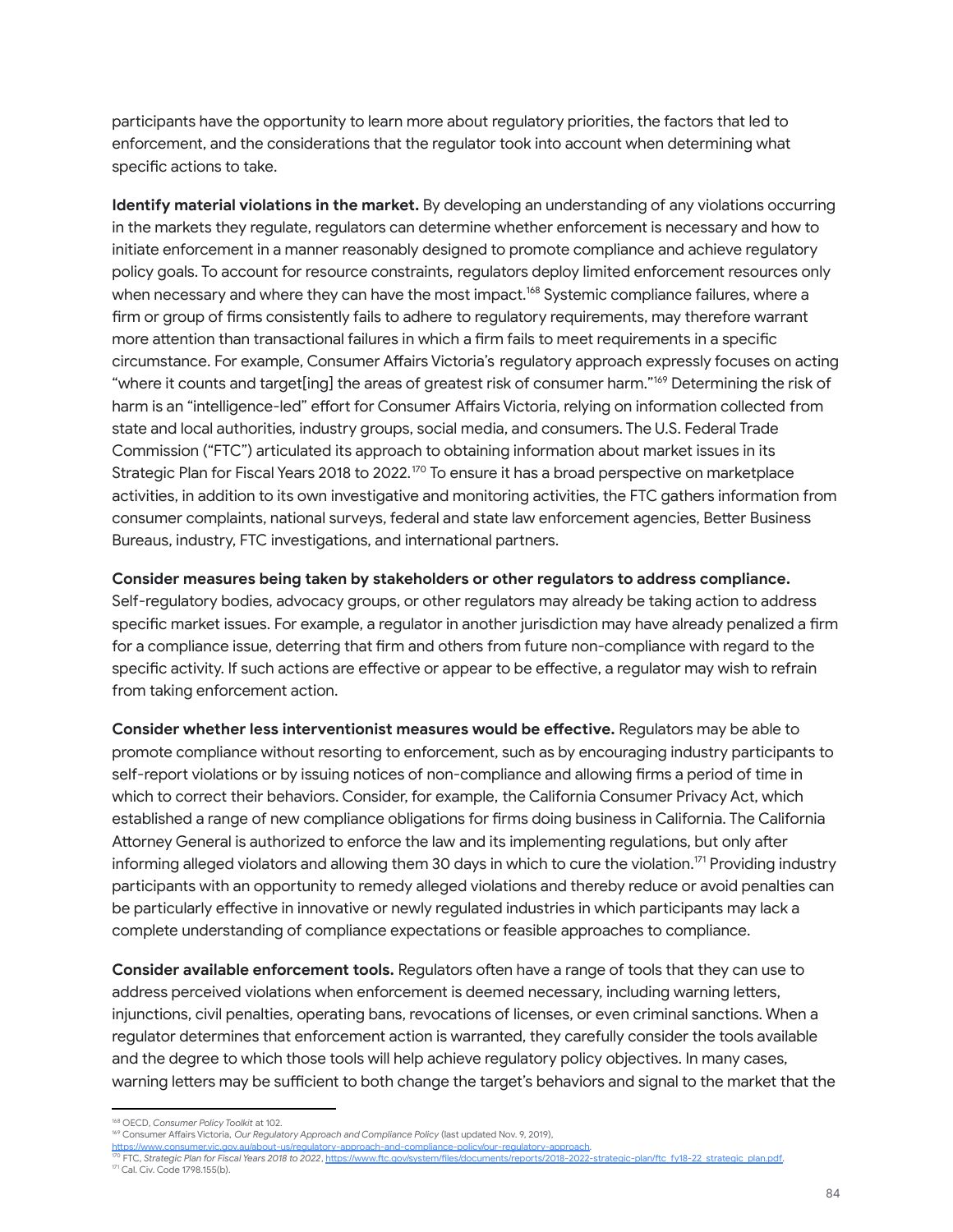regulator is monitoring compliance and prepared to take action. In other cases, substantial penalties, such as revocations of licenses or hefty fines, may be warranted. However, as noted below, regulators carefully consider the full range of potential impacts before taking such action. For example, substantial penalties may dissuade new entries into the market, which could reduce competition.

**Assess potential impacts of enforcement.** Regulators implement enforcement tools to achieve desired goals, such as promoting competition, minimizing consumer detriment, encouraging innovation, or otherwise influencing market behaviors when less interventionist measures would not be effective. If enforcement activities are not necessary, have limited or no impact on market activity, or lead to long-term adverse impacts without countervailing benefits, regulatory trust and support will likely deteriorate.

Effective regulators do not focus solely on the impact that enforcement will have on targeted violators. Enforcement actions typically will also have impacts on current and prospective market participants. Regulators may therefore consider the following impacts when considering the deployment of enforcement tools:

- Will enforcement promote compliance in other market participants?
- Will enforcement impact competition in the market (*e.g.*, by creating disincentives to market entry based on perceived risk)?
- Will enforcement increase costs to consumers or others?
- Will enforcement encourage (or discourage) innovation?
- Does enforcement establish precedent that the regulator is willing to accept in light of regulatory policy goals?

**Review the effectiveness of enforcement activities.** Regulators benefit from understanding how enforcement activities shaped market behaviors and assessing whether alternative enforcement tools or other regulatory tools (*e.g.*, suasion) could have achieved more optimal outcomes. The learnings from these *post facto* reviews will support regulators in assessing whether, when, and how to deploy enforcement tools in the future. To engage in such reviews, regulators may wish to collect information on market activities prior to and following enforcement, monitor consumer and industry complaints, survey regulated entities regarding enforcement impacts, assess the costs of enforcement actions, or even engage independent entities to develop reports on enforcement effectiveness.<sup>172</sup>

#### **Case Studies**

Case Study 8A **Federal Trade Commission**



The FTC has a broad mission to protect consumers and competition. To use its limited resources effectively, the FTC focuses its consumer protection law enforcement

<sup>172</sup> OECD, *OECD Best Practice Principles for Regulatory Policy: Regulatory Enforcement and Inspections* 17-22 (2014), .<br>https://www.org/en.htm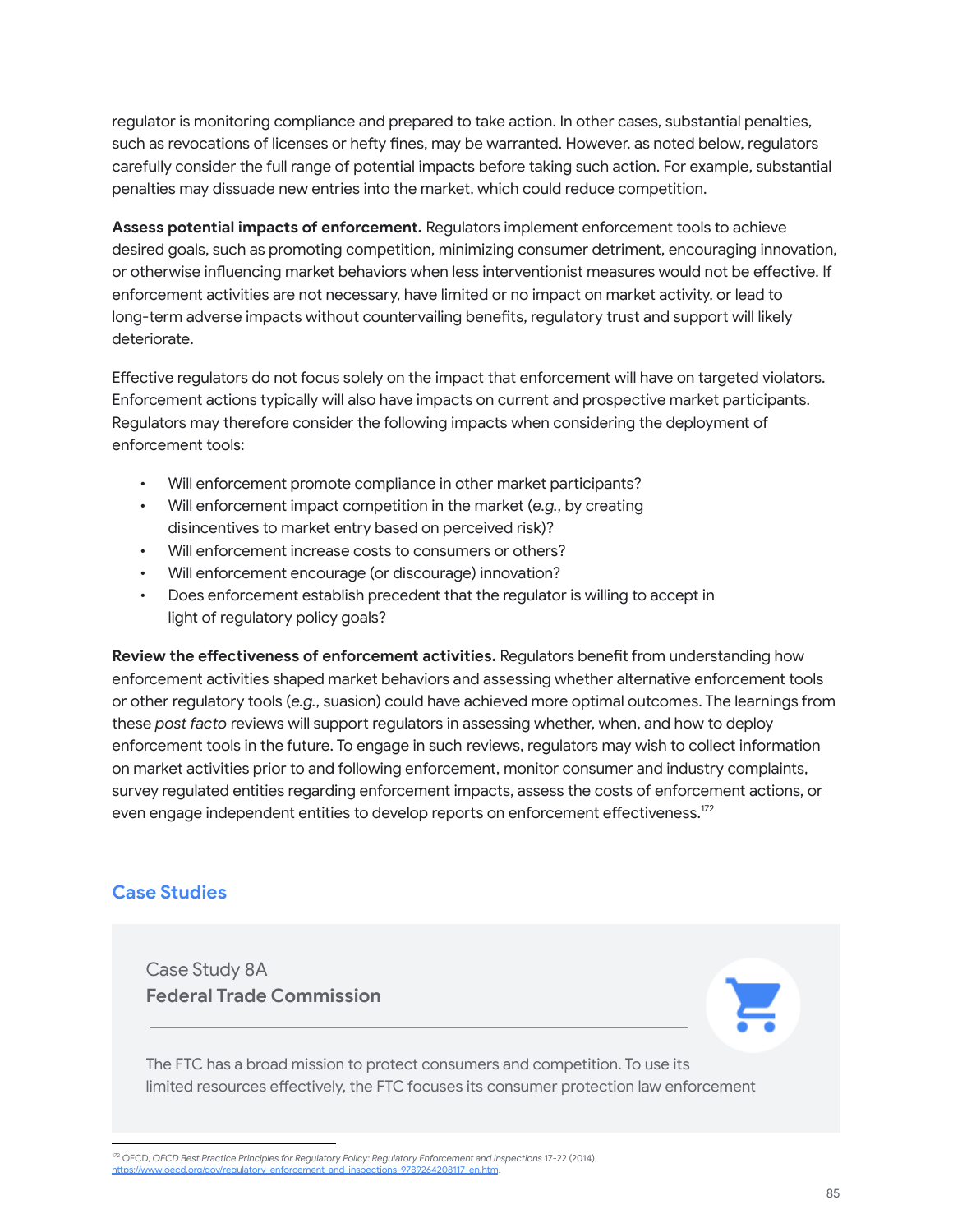authority on cases that cause or are likely to cause substantial consumer injury. The FTC identifies potential issues by collecting consumer complaints, researching market activities, holding workshops, and exchanging information with other law enforcement authorities. The agency publishes reports and guidance materials to educate consumers and industry regarding potential issues and compliance expectations. Recognizing the importance of international collaboration, the FTC also collaborates with foreign counterparts on cross-border investigations and enforcement activities.

The FTC routinely evaluates whether its enforcement activities are promoting the achievement of policy goals by:

- Considering whether changes in demographics or market practices warrant new priorities;
- Assessing whether enforcement actions target issues of concern to consumers;
- Comparing money restored to consumers as a result of enforcement actions to the resources that the FTC spends on enforcement actions; and
- Reviewing investigations to identify ways to reduce burdens while improving efficacy.

# Case Study 8B **Consumer Affairs Victoria**



Consumer Affairs Victoria ("CAV") is the competition regulator in the Australian state of Victoria. CAV takes an "intelligence-led" approach to target enforcement on the most serious market risks. To achieve this goal, CAV assesses the potential impacts of enforcement and available tools before taking action. CAV's enforcement tools include education, formal written warnings, and civil or criminal penalties.

To identify potential enforcement targets, CAV relies on information gathered in the course of its regulatory operations, other Australian regulators and stakeholders, and consumer reports. If CAV determines that enforcement is warranted, the agency considers which enforcement tool(s) will best achieve the desired outcome in the specific circumstances. One of the factors the agency considers is whether the target is likely to change its conduct based on a warning or minor penalty or whether a substantial penalty is needed to deter future noncompliance. CAV also considers the seriousness of the conduct, whether the conduct is industry-wide, whether the conduct targets vulnerable groups, and whether the public will benefit from the enforcement action.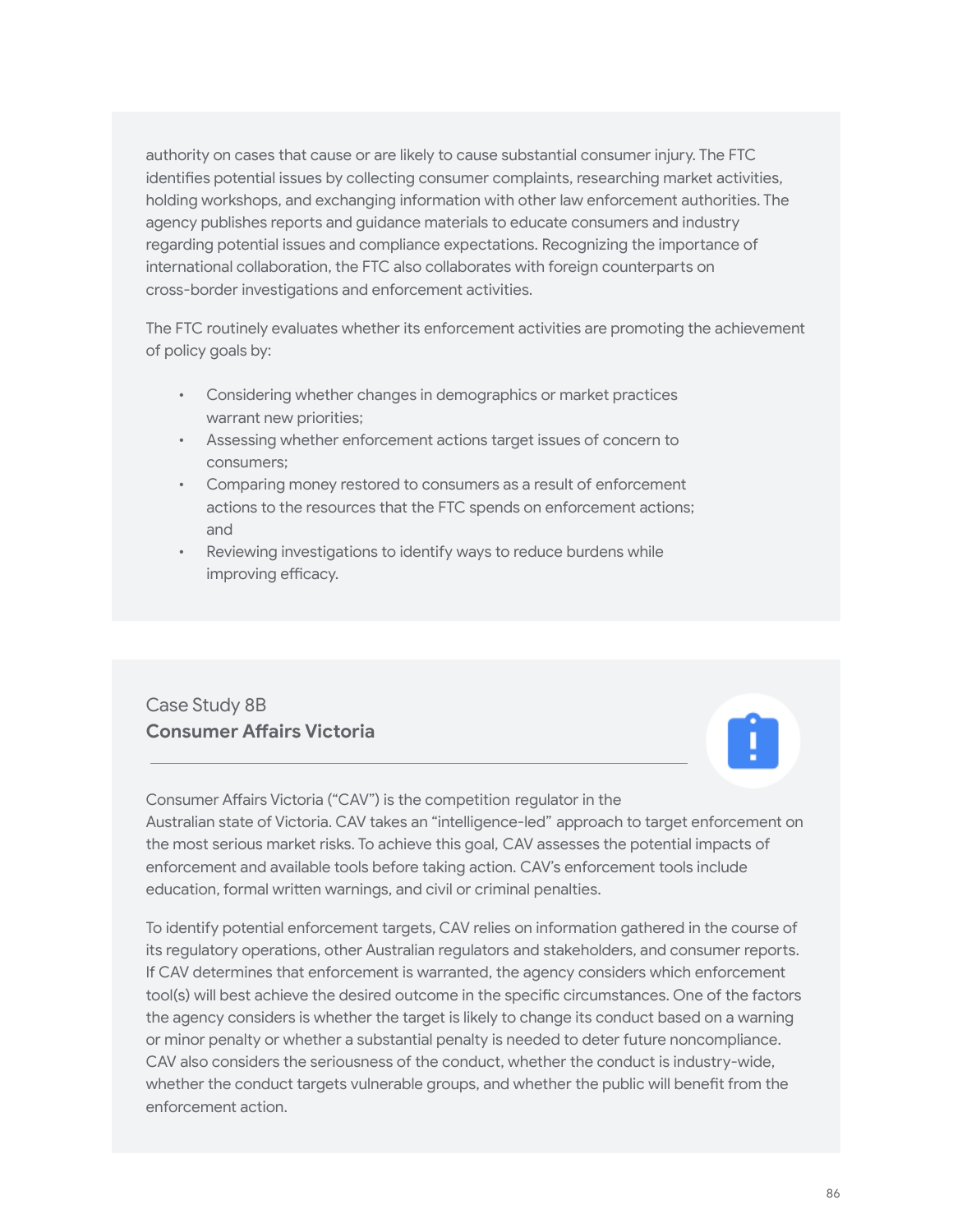# Case Study 8C **UK Competition and Markets Authority Enforcement During COVID-19**

In times of significant market disruption, protecting the public may require relaxing regulatory enforcement. A prime example of this is the UK Competition and Markets Authority's ("CMA's") relaxation of certain rules against cooperation between competitors in response to the COVID-19 pandemic. On March 25, 2020, the CMA announced that it would adjust its enforcement approach to business cooperation. It noted that while competition typically benefits consumers by resulting in lower prices and better service, during the pandemic "competition law enforcement could impede necessary cooperation between businesses to deal with the current crisis and ensure security of supplies of essential products and services." 173

The CMA modified its enforcement approach, recognizing that agreements and arrangements between competitors that under ordinary circumstances might have the effect of restricting competition could be beneficial in a health crisis. The CMA stated that where businesses coordinate in the public interest to avoid shortages resulting from the pandemic, the agency would not take action if the coordination lasted only as long as necessary to address the crisis. The CMA also provided detailed guidance to help businesses determine whether agreements or arrangements would be lawful under the CMA's adjusted approach.

<sup>173</sup> *See* Competition & Markets Authority, *CMA Approach to Business Cooperation in Response to Coronavirus (COVID-19)* (2020), https://www.gov.uk/government/publications/cma-approach-to-business-cooperation[id-19#our-approach-to-the-exemption-criteria-during-the-coronavirus-outbreak](https://www.gov.uk/government/publications/cma-approach-to-business-cooperation-in-response-to-covid-19/cma-approach-to-business-cooperation-in-response-to-covid-19#our-approach-to-the-exemption-criteria-during-the-coronavirus-outbreak).